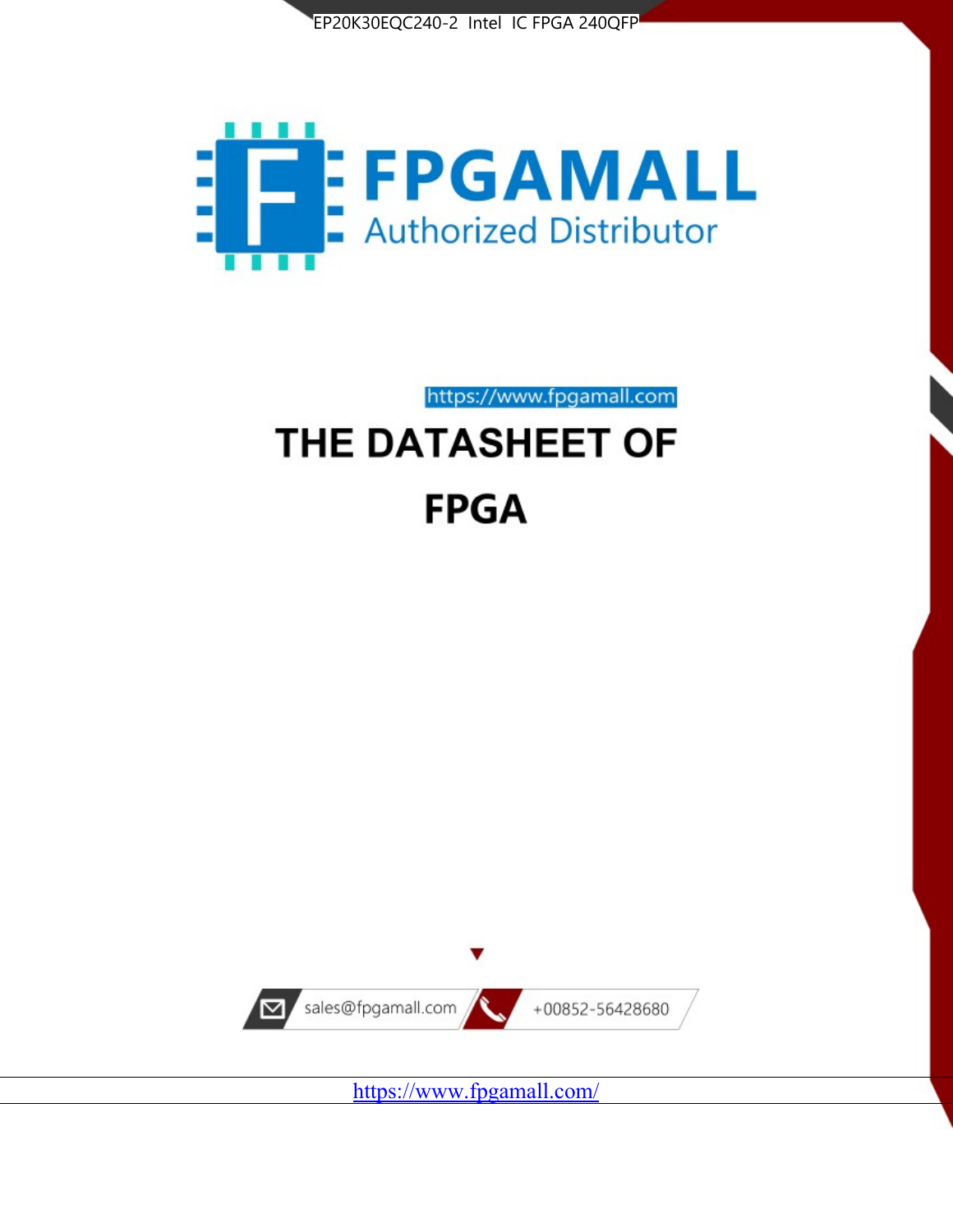

## **APEX 20K**

### **Programmable Logic Device Family**

#### **March 2004, ver. 5.1 Data Sheet**

- **Features ■** Industry's first programmable logic device (PLD) incorporating system-on-a-programmable-chip (SOPC) integration
	- MultiCore™ architecture integrating look-up table (LUT) logic, product-term logic, and embedded memory
	- LUT logic used for register-intensive functions
	- Embedded system block (ESB) used to implement memory functions, including first-in first-out (FIFO) buffers, dual-port RAM, and content-addressable memory (CAM)
	- ESB implementation of product-term logic used for combinatorial-intensive functions
	- High density
		- 30,000 to 1.5 million typical gates (see Tables 1 and 2)
		- Up to 51,840 logic elements (LEs)
		- Up to 442,368 RAM bits that can be used without reducing available logic
		- Up to 3,456 product-term-based macrocells

| Table 1. APEX 20K Device Features<br>Note $(1)$ |                 |                 |                 |                  |                  |                 |                  |
|-------------------------------------------------|-----------------|-----------------|-----------------|------------------|------------------|-----------------|------------------|
| <b>Feature</b>                                  | <b>EP20K30E</b> | <b>EP20K60E</b> | <b>EP20K100</b> | <b>EP20K100E</b> | <b>EP20K160E</b> | <b>EP20K200</b> | <b>EP20K200E</b> |
| Maximum<br>system<br>gates                      | 113,000         | 162,000         | 263,000         | 263,000          | 404.000          | 526,000         | 526,000          |
| Typical<br>gates                                | 30,000          | 60,000          | 100,000         | 100,000          | 160,000          | 200,000         | 200,000          |
| <b>LEs</b>                                      | 1,200           | 2,560           | 4,160           | 4,160            | 6.400            | 8,320           | 8,320            |
| <b>ESBs</b>                                     | 12              | 16              | 26              | 26               | 40               | 52              | 52               |
| Maximum<br><b>RAM</b> bits                      | 24,576          | 32,768          | 53,248          | 53,248           | 81,920           | 106,496         | 106,496          |
| Maximum<br>macrocells                           | 192             | 256             | 416             | 416              | 640              | 832             | 832              |
| Maximum<br>user I/O<br>pins                     | 128             | 196             | 252             | 246              | 316              | 382             | 376              |

#### **Altera Corporation 1**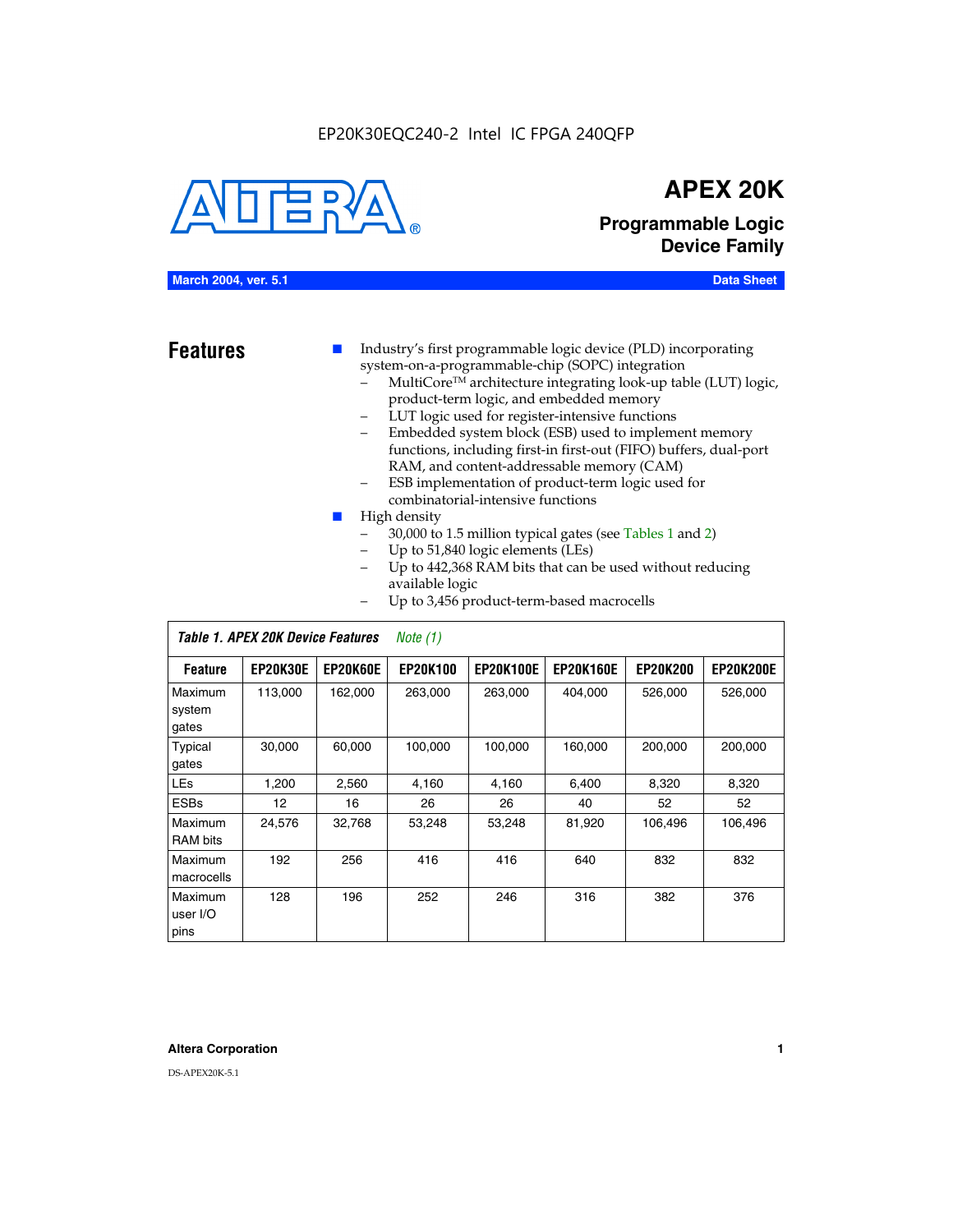| Table 2. Additional APEX 20K Device Features |                  |                 | <i>Note</i> $(1)$ |                  |                   |                   |
|----------------------------------------------|------------------|-----------------|-------------------|------------------|-------------------|-------------------|
| <b>Feature</b>                               | <b>EP20K300E</b> | <b>EP20K400</b> | <b>EP20K400E</b>  | <b>EP20K600E</b> | <b>EP20K1000E</b> | <b>EP20K1500E</b> |
| Maximum system<br>gates                      | 728,000          | 1,052,000       | 1,052,000         | 1,537,000        | 1,772,000         | 2,392,000         |
| <b>Typical gates</b>                         | 300,000          | 400,000         | 400,000           | 600,000          | 1,000,000         | 1,500,000         |
| <b>LEs</b>                                   | 11,520           | 16.640          | 16,640            | 24,320           | 38,400            | 51,840            |
| <b>ESBs</b>                                  | 72               | 104             | 104               | 152              | 160               | 216               |
| Maximum<br><b>RAM bits</b>                   | 147,456          | 212,992         | 212.992           | 311,296          | 327,680           | 442.368           |
| Maximum<br>macrocells                        | 1,152            | 1,664           | 1,664             | 2.432            | 2,560             | 3,456             |
| Maximum user I/O<br>pins                     | 408              | 502             | 488               | 588              | 708               | 808               |

#### *Note to Tables 1 and 2:*

(1) The embedded IEEE Std. 1149.1 Joint Test Action Group (JTAG) boundary-scan circuitry contributes up to 57,000 additional gates.

**Additional Features**

- Designed for low-power operation
	- 1.8-V and 2.5-V supply voltage (see Table 3)
	- $-$  MultiVolt<sup>TM</sup> I/O interface support to interface with 1.8-V, 2.5-V, 3.3-V, and 5.0-V devices (see Table 3)
	- ESB offering programmable power-saving mode

| <b>Table 3. APEX 20K Supply Voltages</b>                                       |                                                       |                                                                                                                                                                          |  |  |  |  |  |
|--------------------------------------------------------------------------------|-------------------------------------------------------|--------------------------------------------------------------------------------------------------------------------------------------------------------------------------|--|--|--|--|--|
| <b>Feature</b>                                                                 | <b>Device</b>                                         |                                                                                                                                                                          |  |  |  |  |  |
|                                                                                | <b>EP20K100</b><br><b>EP20K200</b><br><b>EP20K400</b> | EP20K30E<br>EP20K60E<br><b>EP20K100E</b><br><b>EP20K160E</b><br>EP20K200E<br><b>EP20K300E</b><br><b>EP20K400E</b><br>EP20K600E<br><b>EP20K1000E</b><br><b>EP20K1500E</b> |  |  |  |  |  |
| Internal supply voltage (V <sub>CCINT</sub> )                                  | 2.5V                                                  | 1.8V                                                                                                                                                                     |  |  |  |  |  |
| MultiVolt I/O interface voltage levels $(V_{\text{CCIO}})$ 2.5 V, 3.3 V, 5.0 V |                                                       | 1.8 V, 2.5 V, 3.3 V, 5.0 V $(1)$                                                                                                                                         |  |  |  |  |  |

#### *Note to Table 3:*

(1) APEX 20KE devices can be 5.0-V tolerant by using an external resistor.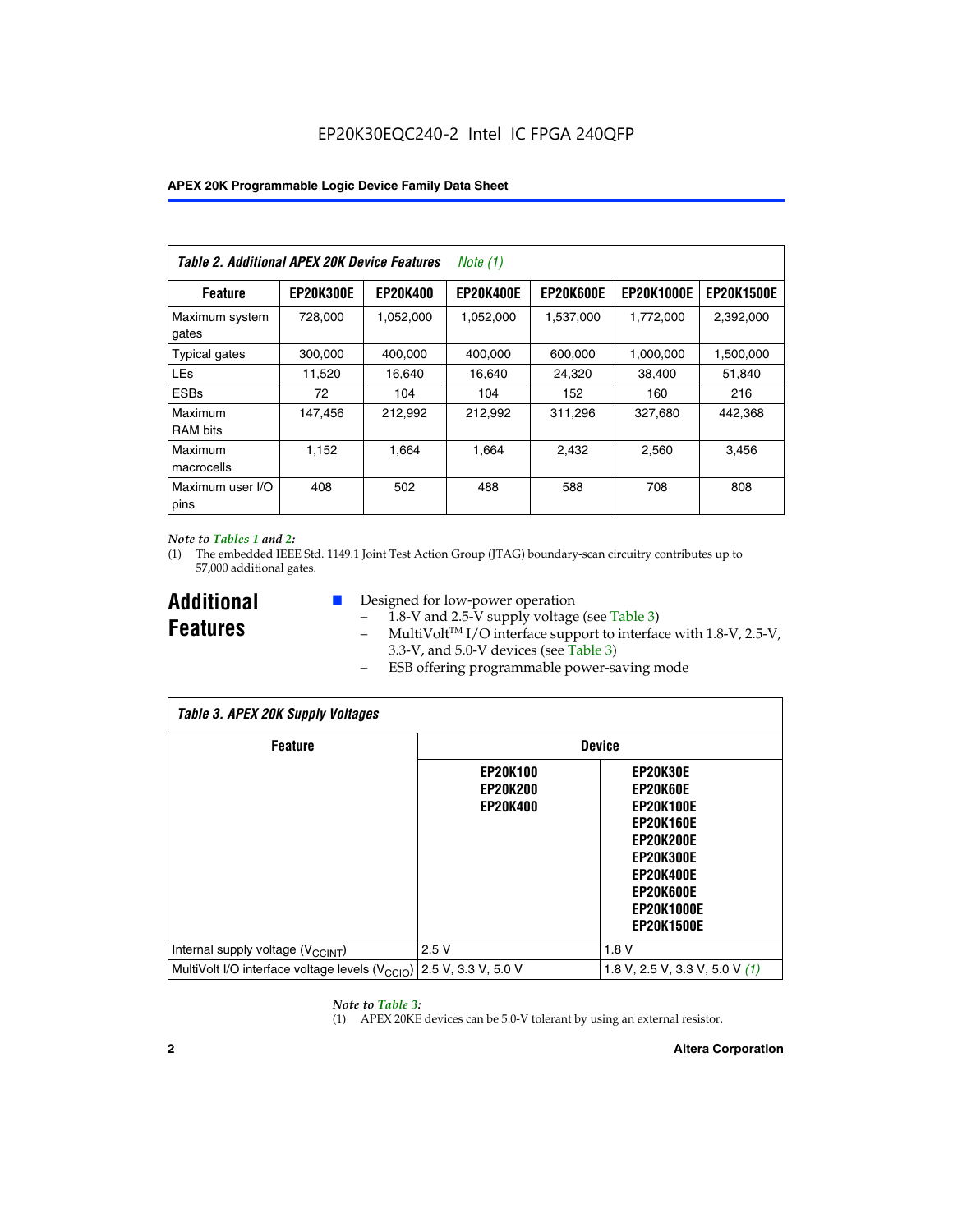#### EP20K30EQC240-2 Intel IC FPGA 240QFP

#### **APEX 20K Programmable Logic Device Family Data Sheet**

- Flexible clock management circuitry with up to four phase-locked loops (PLLs)
	- Built-in low-skew clock tree
	- Up to eight global clock signals
	- $ClockLock^{\circledR}$  feature reducing clock delay and skew
	- $ClockBoost^{\circledR}$  feature providing clock multiplication and division
	- ClockShiftTM programmable clock phase and delay shifting
- Powerful I/O features
	- Compliant with peripheral component interconnect Special Interest Group (PCI SIG) *PCI Local Bus Specification, Revision 2.2* for 3.3-V operation at 33 or 66 MHz and 32 or 64 bits
	- Support for high-speed external memories, including DDR SDRAM and ZBT SRAM (ZBT is a trademark of Integrated Device Technology, Inc.)
	- Bidirectional I/O performance  $(t_{CO} + t_{SU})$  up to 250 MHz
	- LVDS performance up to 840 Mbits per channel
	- Direct connection from I/O pins to local interconnect providing fast  $t_{CO}$  and  $t_{SU}$  times for complex logic
	- MultiVolt I/O interface support to interface with 1.8-V, 2.5-V, 3.3-V, and 5.0-V devices (see Table 3)
	- Programmable clamp to  $V_{\text{C}CD}$
	- Individual tri-state output enable control for each pin
	- Programmable output slew-rate control to reduce switching noise
	- Support for advanced I/O standards, including low-voltage differential signaling (LVDS), LVPECL, PCI-X, AGP, CTT, stubseries terminated logic (SSTL-3 and SSTL-2), Gunning transceiver logic plus (GTL+), and high-speed terminated logic (HSTL Class I)
	- Pull-up on I/O pins before and during configuration
- Advanced interconnect structure
	- Four-level hierarchical FastTrack® Interconnect structure providing fast, predictable interconnect delays
	- Dedicated carry chain that implements arithmetic functions such as fast adders, counters, and comparators (automatically used by software tools and megafunctions)
	- Dedicated cascade chain that implements high-speed, high-fan-in logic functions (automatically used by software tools and megafunctions)
	- Interleaved local interconnect allows one LE to drive 29 other LEs through the fast local interconnect
- Advanced packaging options
	- Available in a variety of packages with 144 to 1,020 pins (see Tables 4 through 7)
	- FineLine BGA® packages maximize board space efficiency
- Advanced software support
	- Software design support and automatic place-and-route provided by the Altera® Quartus® II development system for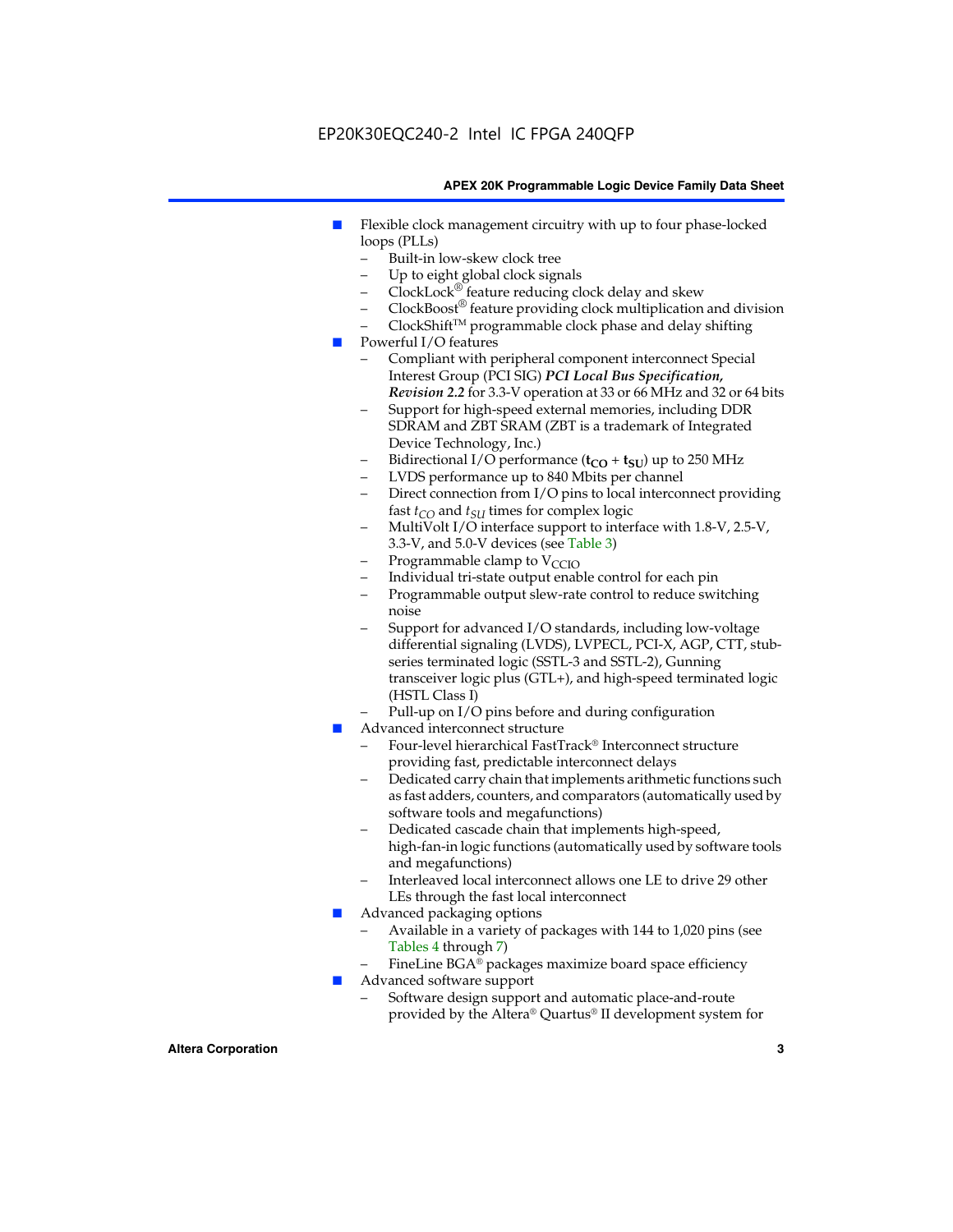Windows-based PCs, Sun SPARCstations, and HP 9000 Series 700/800 workstations

- Altera MegaCore® functions and Altera Megafunction Partners Program (AMPP<sup>SM</sup>) megafunctions
- NativeLink™ integration with popular synthesis, simulation, and timing analysis tools
- Quartus II SignalTap® embedded logic analyzer simplifies in-system design evaluation by giving access to internal nodes during device operation
- Supports popular revision-control software packages including PVCS, Revision Control System (RCS), and Source Code Control System (SCCS )

#### *Table 4. APEX 20K QFP, BGA & PGA Package Options & I/O Count Notes (1), (2)*

| <b>Device</b>   | 144-Pin<br><b>TQFP</b> | 208-Pin<br><b>PQFP</b><br><b>ROFP</b> | 240-Pin<br><b>PQFP</b><br><b>ROFP</b> |     | 356-Pin BGA   652-Pin BGA | 655-Pin PGA |
|-----------------|------------------------|---------------------------------------|---------------------------------------|-----|---------------------------|-------------|
| EP20K30E        | 92                     | 125                                   |                                       |     |                           |             |
| <b>EP20K60E</b> | 92                     | 148                                   | 151                                   | 196 |                           |             |
| EP20K100        | 101                    | 159                                   | 189                                   | 252 |                           |             |
| EP20K100E       | 92                     | 151                                   | 183                                   | 246 |                           |             |
| EP20K160E       | 88                     | 143                                   | 175                                   | 271 |                           |             |
| EP20K200        |                        | 144                                   | 174                                   | 277 |                           |             |
| EP20K200E       |                        | 136                                   | 168                                   | 271 | 376                       |             |
| EP20K300E       |                        |                                       | 152                                   |     | 408                       |             |
| EP20K400        |                        |                                       |                                       |     | 502                       | 502         |
| EP20K400E       |                        |                                       |                                       |     | 488                       |             |
| EP20K600E       |                        |                                       |                                       |     | 488                       |             |
| EP20K1000E      |                        |                                       |                                       |     | 488                       |             |
| EP20K1500E      |                        |                                       |                                       |     | 488                       |             |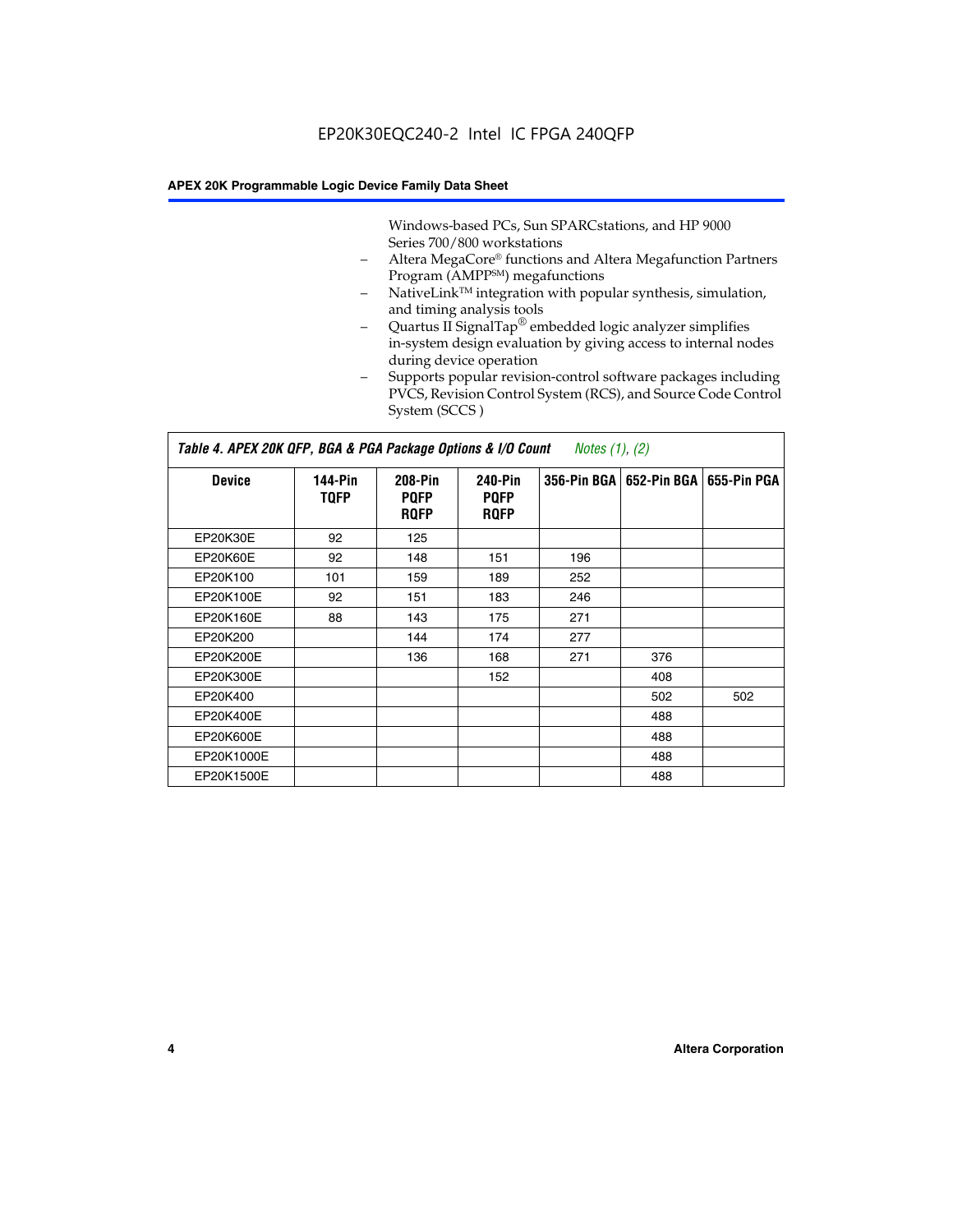| APEX 20K Programmable Logic Device Family Data Sheet |  |  |
|------------------------------------------------------|--|--|
|------------------------------------------------------|--|--|

| Table 5. APEX 20K FineLine BGA Package Options & I/O Count<br>Notes $(1)$ , $(2)$ |                |                |                |           |           |  |  |
|-----------------------------------------------------------------------------------|----------------|----------------|----------------|-----------|-----------|--|--|
| <b>Device</b>                                                                     | <b>144 Pin</b> | <b>324 Pin</b> | <b>484 Pin</b> | 672 Pin   | 1,020 Pin |  |  |
| EP20K30E                                                                          | 93             | 128            |                |           |           |  |  |
| <b>EP20K60E</b>                                                                   | 93             | 196            |                |           |           |  |  |
| EP20K100                                                                          |                | 252            |                |           |           |  |  |
| EP20K100E                                                                         | 93             | 246            |                |           |           |  |  |
| EP20K160E                                                                         |                |                | 316            |           |           |  |  |
| EP20K200                                                                          |                |                | 382            |           |           |  |  |
| EP20K200E                                                                         |                |                | 376            | 376       |           |  |  |
| EP20K300E                                                                         |                |                |                | 408       |           |  |  |
| EP20K400                                                                          |                |                |                | 502 $(3)$ |           |  |  |
| EP20K400E                                                                         |                |                |                | 488 $(3)$ |           |  |  |
| EP20K600E                                                                         |                |                |                | 508 $(3)$ | 588       |  |  |
| EP20K1000E                                                                        |                |                |                | 508 $(3)$ | 708       |  |  |
| EP20K1500E                                                                        |                |                |                |           | 808       |  |  |

#### *Notes to Tables 4 and 5:*

(1) I/O counts include dedicated input and clock pins.

(2) APEX 20K device package types include thin quad flat pack (TQFP), plastic quad flat pack (PQFP), power quad flat pack (RQFP), 1.27-mm pitch ball-grid array (BGA), 1.00-mm pitch FineLine BGA, and pin-grid array (PGA) packages.

(3) This device uses a thermally enhanced package, which is taller than the regular package. Consult the *Altera Device Package Information Data Sheet* for detailed package size information.

| Table 6. APEX 20K QFP, BGA & PGA Package Sizes |                |                    |                    |                |                |                    |  |  |
|------------------------------------------------|----------------|--------------------|--------------------|----------------|----------------|--------------------|--|--|
| <b>Feature</b>                                 | 144-Pin TQFP   | 208-Pin QFP        | 240-Pin QFP        | 356-Pin BGA    | 652-Pin BGA    | 655-Pin PGA        |  |  |
| Pitch (mm)                                     | 0.50           | 0.50               | 0.50               | 1.27           | 1.27           |                    |  |  |
| Area ( $mm2$ )                                 | 484            | 924                | 1.218              | 1.225          | 2,025          | 3,906              |  |  |
| Length $\times$ Width<br>$(mm \times mm)$      | $22 \times 22$ | $30.4 \times 30.4$ | $34.9 \times 34.9$ | $35 \times 35$ | $45 \times 45$ | $62.5 \times 62.5$ |  |  |

| Table 7. APEX 20K FineLine BGA Package Sizes |                |                |                |                |                |  |  |
|----------------------------------------------|----------------|----------------|----------------|----------------|----------------|--|--|
| <b>Feature</b>                               | 144 Pin        | <b>324 Pin</b> | 484 Pin        | 672 Pin        | 1,020 Pin      |  |  |
| Pitch (mm)                                   | 1.00           | 1.00           | 1.00           | 1.00           | 1.00           |  |  |
| Area ( $mm2$ )                               | 169            | 361            | 529            | 729            | 1,089          |  |  |
| Length $\times$ Width (mm $\times$ mm)       | $13 \times 13$ | $19 \times 19$ | $23 \times 23$ | $27 \times 27$ | $33 \times 33$ |  |  |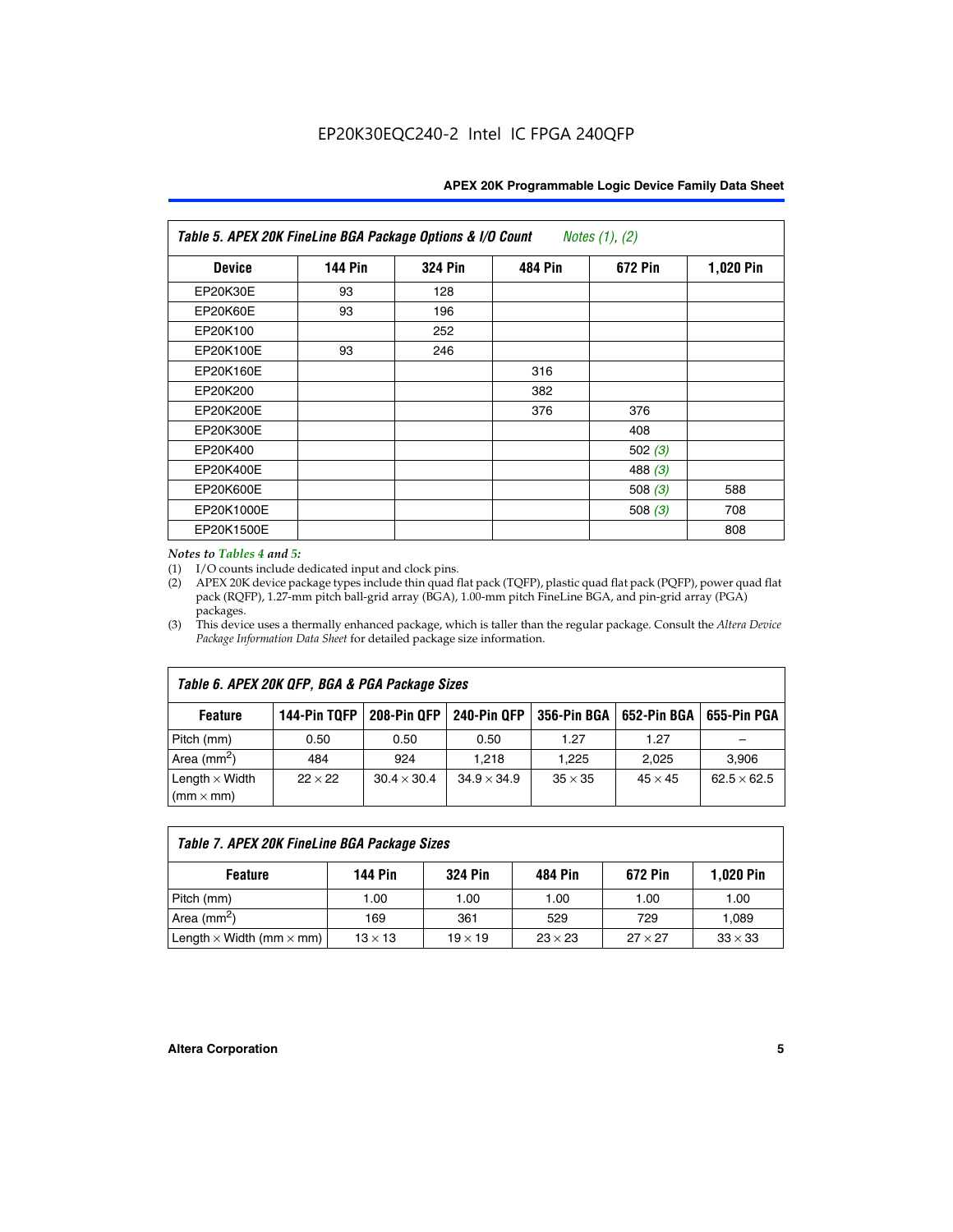### **General Description**

APEXTM 20K devices are the first PLDs designed with the MultiCore architecture, which combines the strengths of LUT-based and productterm-based devices with an enhanced memory structure. LUT-based logic provides optimized performance and efficiency for data-path, registerintensive, mathematical, or digital signal processing (DSP) designs. Product-term-based logic is optimized for complex combinatorial paths, such as complex state machines. LUT- and product-term-based logic combined with memory functions and a wide variety of MegaCore and AMPP functions make the APEX 20K device architecture uniquely suited for system-on-a-programmable-chip designs. Applications historically requiring a combination of LUT-, product-term-, and memory-based devices can now be integrated into one APEX 20K device.

APEX 20KE devices are a superset of APEX 20K devices and include additional features such as advanced I/O standard support, CAM, additional global clocks, and enhanced ClockLock clock circuitry. In addition, APEX 20KE devices extend the APEX 20K family to 1.5 million gates. APEX 20KE devices are denoted with an "E" suffix in the device name (e.g., the EP20K1000E device is an APEX 20KE device). Table 8 compares the features included in APEX 20K and APEX 20KE devices.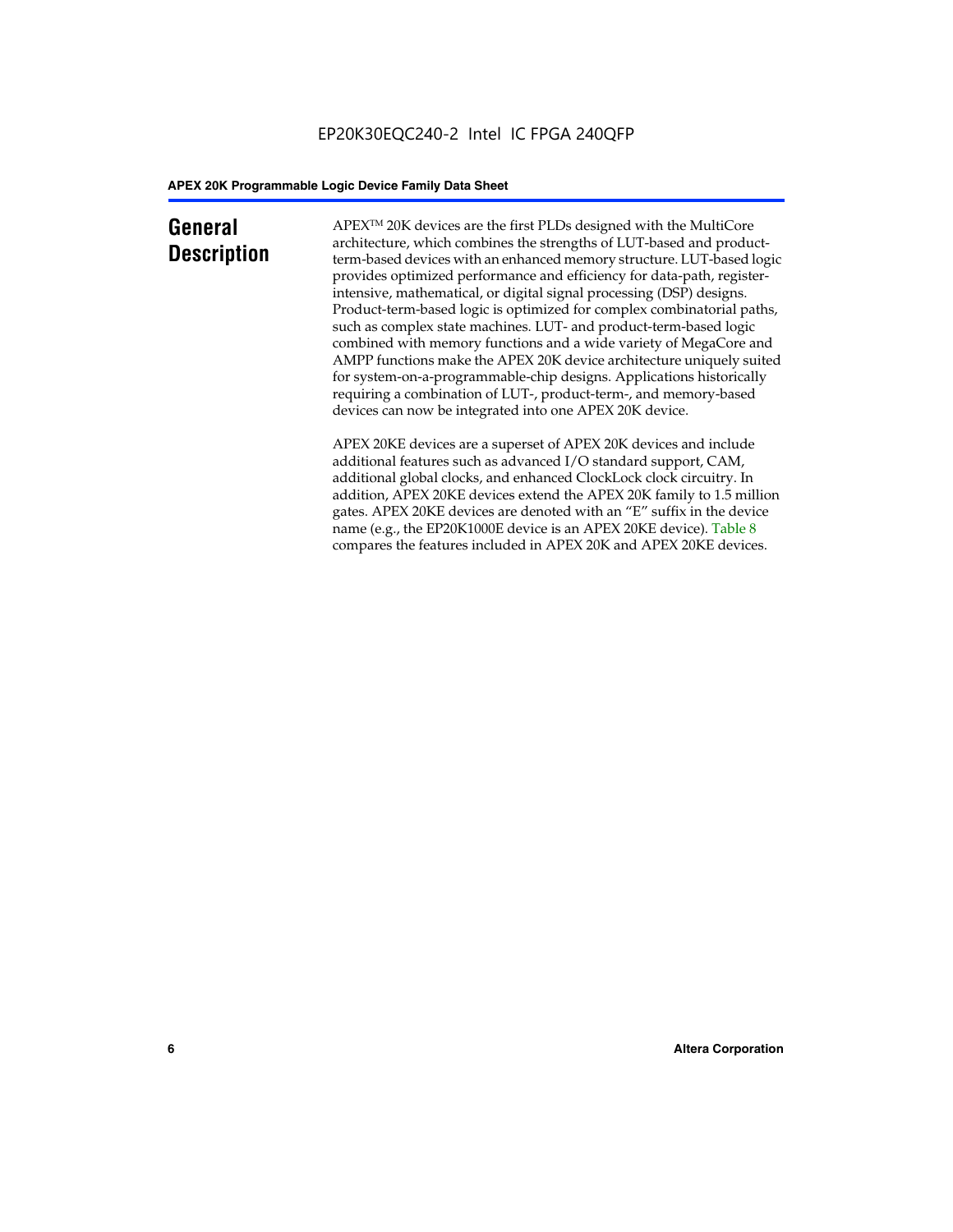| Table 8. Comparison of APEX 20K & APEX 20KE Features |                                                                                                                                                                     |                                                                                                                                                                                                                                                                                                                                                                                                                                                                                       |  |  |  |  |
|------------------------------------------------------|---------------------------------------------------------------------------------------------------------------------------------------------------------------------|---------------------------------------------------------------------------------------------------------------------------------------------------------------------------------------------------------------------------------------------------------------------------------------------------------------------------------------------------------------------------------------------------------------------------------------------------------------------------------------|--|--|--|--|
| <b>Feature</b>                                       | <b>APEX 20K Devices</b>                                                                                                                                             | <b>APEX 20KE Devices</b>                                                                                                                                                                                                                                                                                                                                                                                                                                                              |  |  |  |  |
| MultiCore system integration                         | Full support                                                                                                                                                        | Full support                                                                                                                                                                                                                                                                                                                                                                                                                                                                          |  |  |  |  |
| SignalTap logic analysis                             | Full support                                                                                                                                                        | Full support                                                                                                                                                                                                                                                                                                                                                                                                                                                                          |  |  |  |  |
| 32/64-Bit, 33-MHz PCI                                | Full compliance in -1, -2 speed<br>grades                                                                                                                           | Full compliance in -1, -2 speed grades                                                                                                                                                                                                                                                                                                                                                                                                                                                |  |  |  |  |
| 32/64-Bit, 66-MHz PCI                                |                                                                                                                                                                     | Full compliance in -1 speed grade                                                                                                                                                                                                                                                                                                                                                                                                                                                     |  |  |  |  |
| MultiVolt I/O                                        | 2.5-V or 3.3-V V <sub>CCIO</sub><br>V <sub>CCIO</sub> selected for device<br>Certain devices are 5.0-V tolerant                                                     | 1.8-V, 2.5-V, or 3.3-V V <sub>CCIO</sub><br>V <sub>CCIO</sub> selected block-by-block<br>5.0-V tolerant with use of external resistor                                                                                                                                                                                                                                                                                                                                                 |  |  |  |  |
| ClockLock support                                    | Clock delay reduction<br>$2\times$ and $4\times$ clock multiplication                                                                                               | Clock delay reduction<br>$m/(n \times v)$ or $m/(n \times k)$ clock multiplication<br>Drive ClockLock output off-chip<br>External clock feedback<br><b>ClockShift</b><br>LVDS support<br>Up to four PLLs<br>ClockShift, clock phase adjustment                                                                                                                                                                                                                                        |  |  |  |  |
| Dedicated clock and input pins                       | <b>Six</b>                                                                                                                                                          | Eight                                                                                                                                                                                                                                                                                                                                                                                                                                                                                 |  |  |  |  |
| I/O standard support                                 | 2.5-V, 3.3-V, 5.0-V I/O<br>3.3-V PCI<br>Low-voltage complementary<br>metal-oxide semiconductor<br>(LVCMOS)<br>Low-voltage transistor-to-transistor<br>logic (LVTTL) | 1.8-V, 2.5-V, 3.3-V, 5.0-V I/O<br>2.5-V I/O<br>3.3-V PCI and PCI-X<br>3.3-V Advanced Graphics Port (AGP)<br>Center tap terminated (CTT)<br>$GTL+$<br><b>LVCMOS</b><br>LVTTL<br>True-LVDS and LVPECL data pins<br>(in EP20K300E and larger devices)<br>LVDS and LVPECL signaling (in all BGA<br>and FineLine BGA devices)<br>LVDS and LVPECL data pins up to<br>156 Mbps (in -1 speed grade devices)<br><b>HSTL Class I</b><br>PCI-X<br>SSTL-2 Class I and II<br>SSTL-3 Class I and II |  |  |  |  |
| Memory support                                       | Dual-port RAM<br><b>FIFO</b><br><b>RAM</b><br><b>ROM</b>                                                                                                            | CAM<br>Dual-port RAM<br><b>FIFO</b><br>RAM<br><b>ROM</b>                                                                                                                                                                                                                                                                                                                                                                                                                              |  |  |  |  |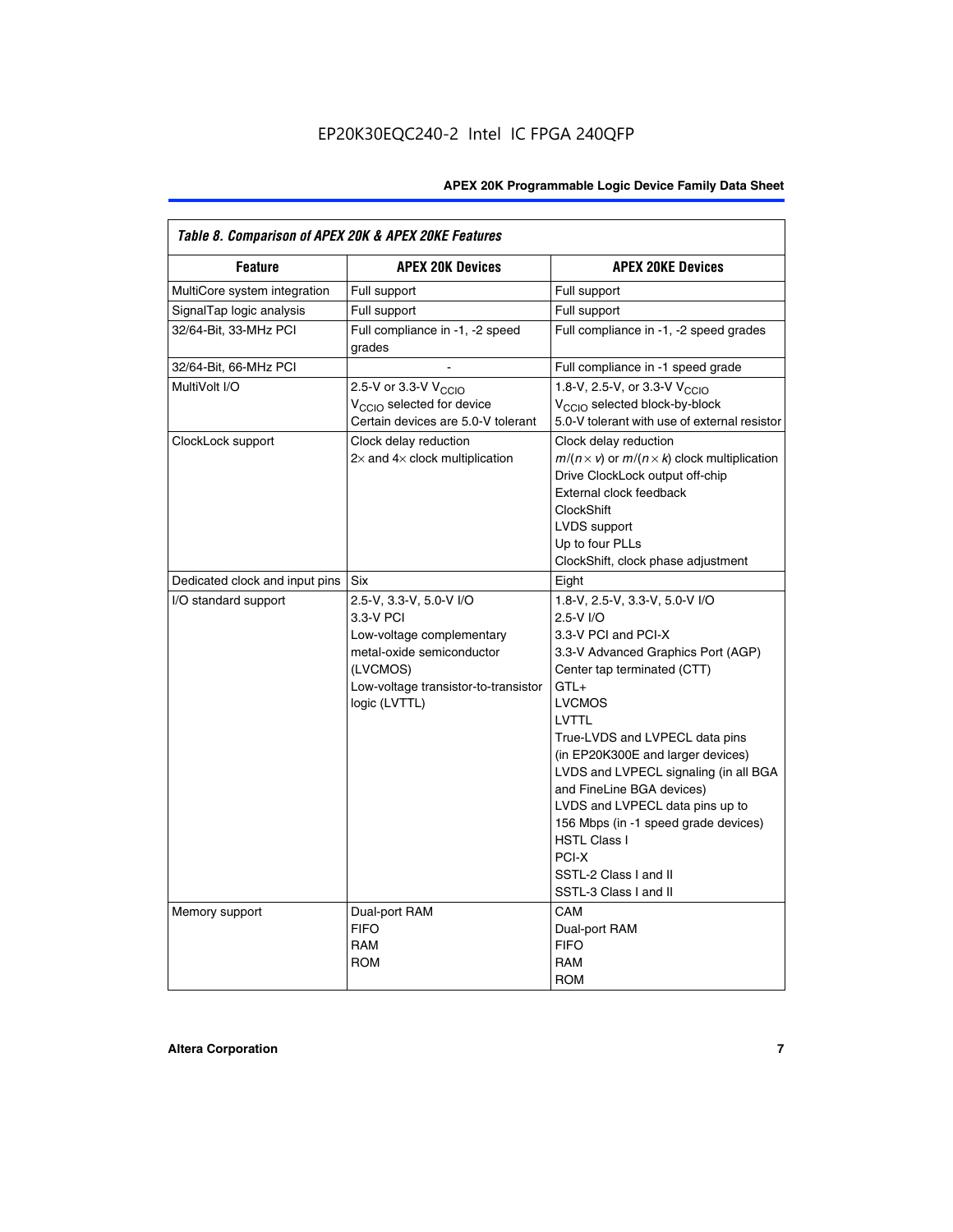All APEX 20K devices are reconfigurable and are 100% tested prior to shipment. As a result, test vectors do not have to be generated for fault coverage purposes. Instead, the designer can focus on simulation and design verification. In addition, the designer does not need to manage inventories of different application-specific integrated circuit (ASIC) designs; APEX 20K devices can be configured on the board for the specific functionality required.

APEX 20K devices are configured at system power-up with data stored in an Altera serial configuration device or provided by a system controller. Altera offers in-system programmability (ISP)-capable EPC1, EPC2, and EPC16 configuration devices, which configure APEX 20K devices via a serial data stream. Moreover, APEX 20K devices contain an optimized interface that permits microprocessors to configure APEX 20K devices serially or in parallel, and synchronously or asynchronously. The interface also enables microprocessors to treat APEX 20K devices as memory and configure the device by writing to a virtual memory location, making reconfiguration easy.

After an APEX 20K device has been configured, it can be reconfigured in-circuit by resetting the device and loading new data. Real-time changes can be made during system operation, enabling innovative reconfigurable computing applications.

APEX 20K devices are supported by the Altera Quartus II development system, a single, integrated package that offers HDL and schematic design entry, compilation and logic synthesis, full simulation and worst-case timing analysis, SignalTap logic analysis, and device configuration. The Quartus II software runs on Windows-based PCs, Sun SPARCstations, and HP 9000 Series 700/800 workstations.

The Quartus II software provides NativeLink interfaces to other industrystandard PC- and UNIX workstation-based EDA tools. For example, designers can invoke the Quartus II software from within third-party design tools. Further, the Quartus II software contains built-in optimized synthesis libraries; synthesis tools can use these libraries to optimize designs for APEX 20K devices. For example, the Synopsys Design Compiler library, supplied with the Quartus II development system, includes DesignWare functions optimized for the APEX 20K architecture.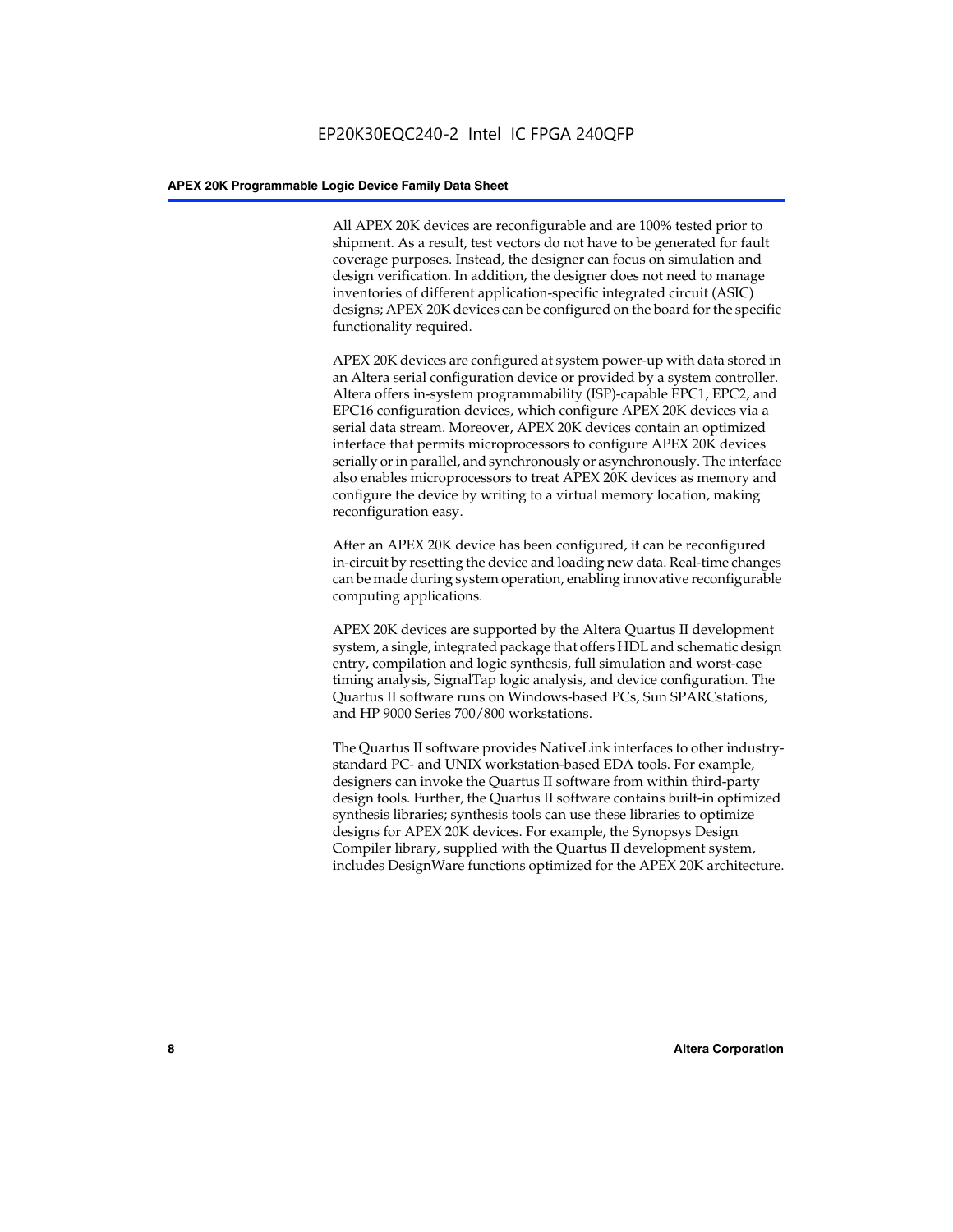| <b>Functional</b><br><b>Description</b> | APEX 20K devices incorporate LUT-based logic, product-term-based<br>logic, and memory into one device. Signal interconnections within<br>APEX 20K devices (as well as to and from device pins) are provided by the<br>FastTrack <sup>®</sup> Interconnect—a series of fast, continuous row and column<br>channels that run the entire length and width of the device.                                                                                                                                                                                                                                                                                                                                                                                              |
|-----------------------------------------|--------------------------------------------------------------------------------------------------------------------------------------------------------------------------------------------------------------------------------------------------------------------------------------------------------------------------------------------------------------------------------------------------------------------------------------------------------------------------------------------------------------------------------------------------------------------------------------------------------------------------------------------------------------------------------------------------------------------------------------------------------------------|
|                                         | Each I/O pin is fed by an I/O element (IOE) located at the end of each row<br>and column of the FastTrack Interconnect. Each IOE contains a<br>bidirectional I/O buffer and a register that can be used as either an input<br>or output register to feed input, output, or bidirectional signals. When<br>used with a dedicated clock pin, these registers provide exceptional<br>performance. IOEs provide a variety of features, such as 3.3-V, 64-bit,<br>66-MHz PCI compliance; JTAG BST support; slew-rate control; and<br>tri-state buffers. APEX 20KE devices offer enhanced I/O support,<br>including support for 1.8-V I/O, 2.5-V I/O, LVCMOS, LVTTL, LVPECL,<br>3.3-V PCI, PCI-X, LVDS, GTL+, SSTL-2, SSTL-3, HSTL, CTT, and 3.3-V<br>AGP I/O standards. |
|                                         | The ESB can implement a variety of memory functions, including CAM,<br>RAM, dual-port RAM, ROM, and FIFO functions. Embedding the<br>memory directly into the die improves performance and reduces die area<br>compared to distributed-RAM implementations. Moreover, the<br>abundance of cascadable ESBs ensures that the APEX 20K device can<br>implement multiple wide memory blocks for high-density designs. The<br>ESB's high speed ensures it can implement small memory blocks without<br>any speed penalty. The abundance of ESBs ensures that designers can<br>create as many different-sized memory blocks as the system requires.                                                                                                                      |



Figure 1 shows an overview of the APEX 20K device.

#### *Figure 1. APEX 20K Device Block Diagram*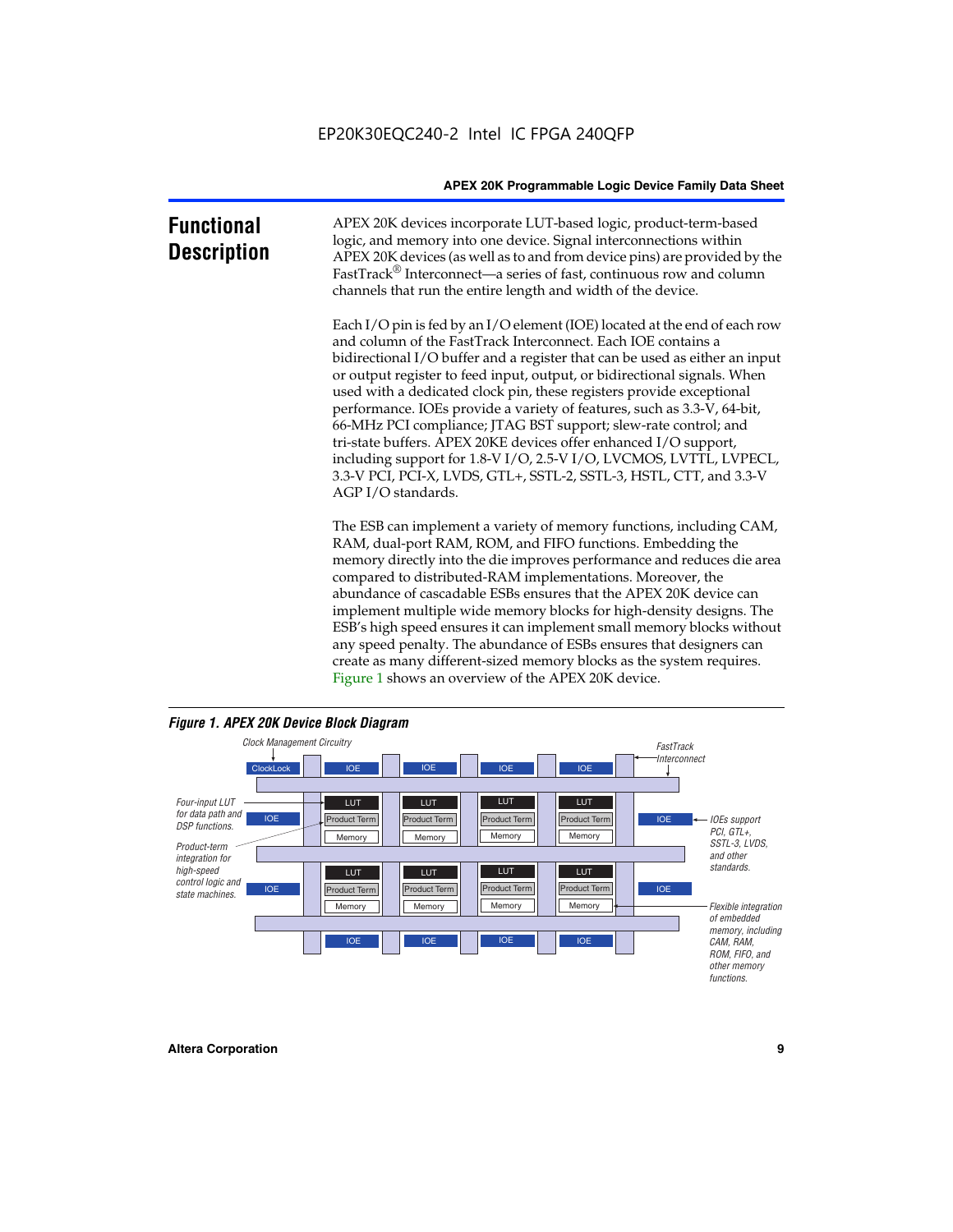APEX 20K devices provide two dedicated clock pins and four dedicated input pins that drive register control inputs. These signals ensure efficient distribution of high-speed, low-skew control signals. These signals use dedicated routing channels to provide short delays and low skews. Four of the dedicated inputs drive four global signals. These four global signals can also be driven by internal logic, providing an ideal solution for a clock divider or internally generated asynchronous clear signals with high fan-out. The dedicated clock pins featured on the APEX 20K devices can also feed logic. The devices also feature ClockLock and ClockBoost clock management circuitry. APEX 20KE devices provide two additional dedicated clock pins, for a total of four dedicated clock pins.

#### **MegaLAB Structure**

APEX 20K devices are constructed from a series of MegaLAB<sup>™</sup> structures. Each MegaLAB structure contains a group of logic array blocks (LABs), one ESB, and a MegaLAB interconnect, which routes signals within the MegaLAB structure. The EP20K30E device has 10 LABs, EP20K60E through EP20K600E devices have 16 LABs, and the EP20K1000E and EP20K1500E devices have 24 LABs. Signals are routed between MegaLAB structures and I/O pins via the FastTrack Interconnect. In addition, edge LABs can be driven by I/O pins through the local interconnect. Figure 2 shows the MegaLAB structure.



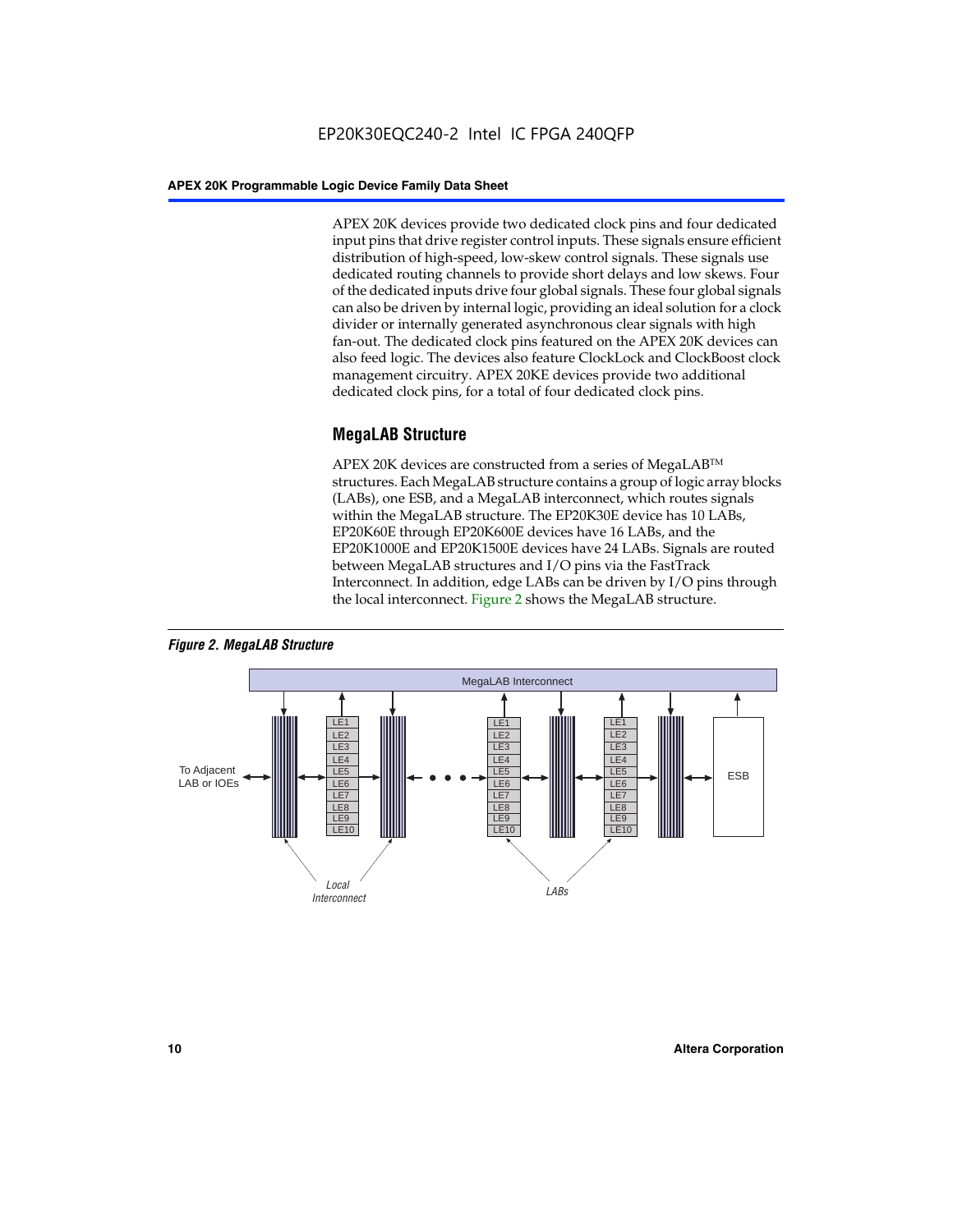#### **Logic Array Block**

Each LAB consists of 10 LEs, the LEs' associated carry and cascade chains, LAB control signals, and the local interconnect. The local interconnect transfers signals between LEs in the same or adjacent LABs, IOEs, or ESBs. The Quartus II Compiler places associated logic within an LAB or adjacent LABs, allowing the use of a fast local interconnect for high performance. Figure 3 shows the APEX 20K LAB.

APEX 20K devices use an interleaved LAB structure. This structure allows each LE to drive two local interconnect areas. This feature minimizes use of the MegaLAB and FastTrack interconnect, providing higher performance and flexibility. Each LE can drive 29 other LEs through the fast local interconnect.

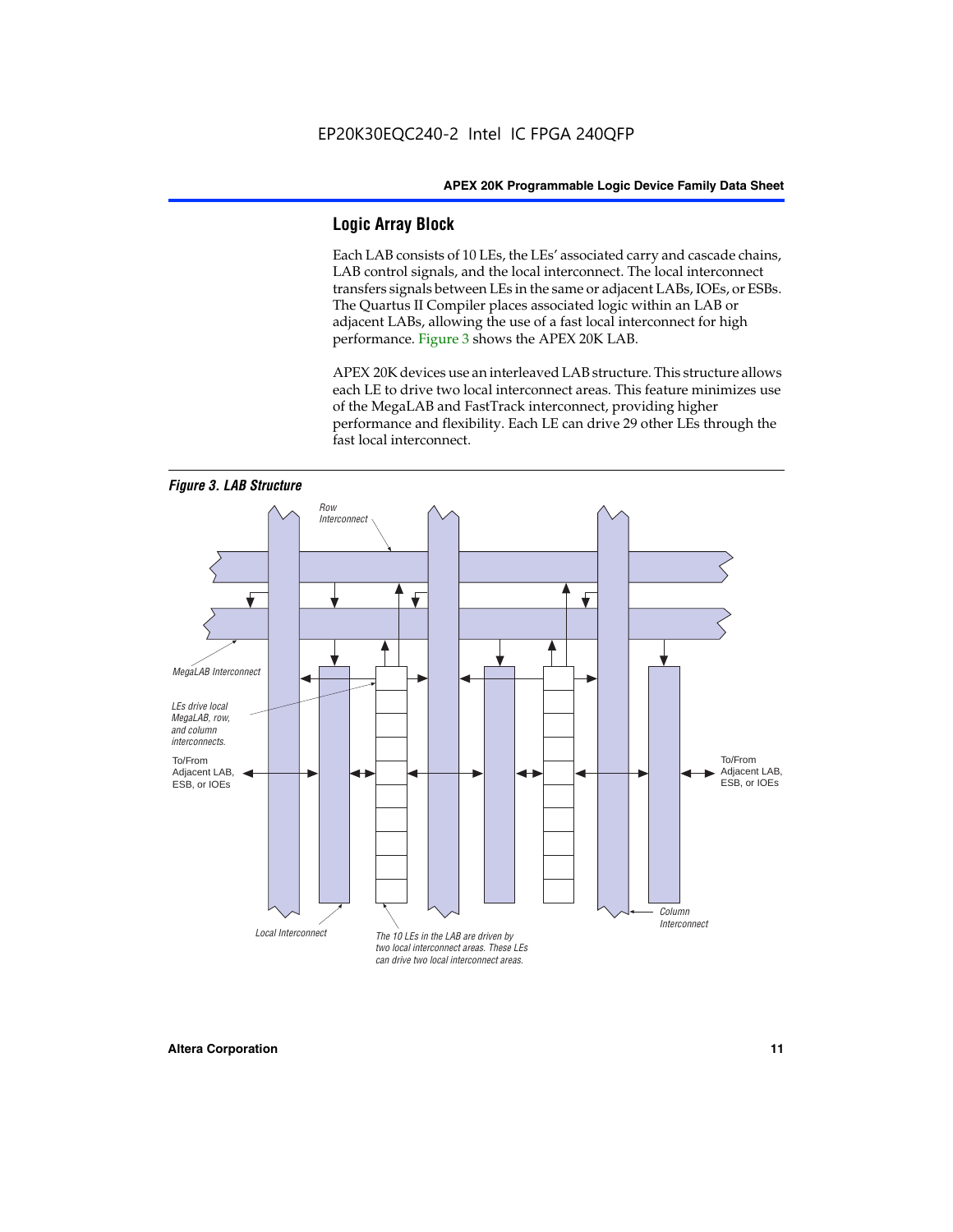Each LAB contains dedicated logic for driving control signals to its LEs and ESBs. The control signals include clock, clock enable, asynchronous clear, asynchronous preset, asynchronous load, synchronous clear, and synchronous load signals. A maximum of six control signals can be used at a time. Although synchronous load and clear signals are generally used when implementing counters, they can also be used with other functions.

Each LAB can use two clocks and two clock enable signals. Each LAB's clock and clock enable signals are linked (e.g., any LE in a particular LAB using CLK1 will also use CLKENA1). LEs with the same clock but different clock enable signals either use both clock signals in one LAB or are placed into separate LABs.

If both the rising and falling edges of a clock are used in a LAB, both LABwide clock signals are used.

The LAB-wide control signals can be generated from the LAB local interconnect, global signals, and dedicated clock pins. The inherent low skew of the FastTrack Interconnect enables it to be used for clock distribution. Figure 4 shows the LAB control signal generation circuit.



#### *Figure 4. LAB Control Signal Generation*

#### *Notes to Figure 4:*

- (1) APEX 20KE devices have four dedicated clocks.
- (2) The LABCLR1 and LABCLR2 signals also control asynchronous load and asynchronous preset for LEs within the LAB.
- (3) The SYNCCLR signal can be generated by the local interconnect or global signals.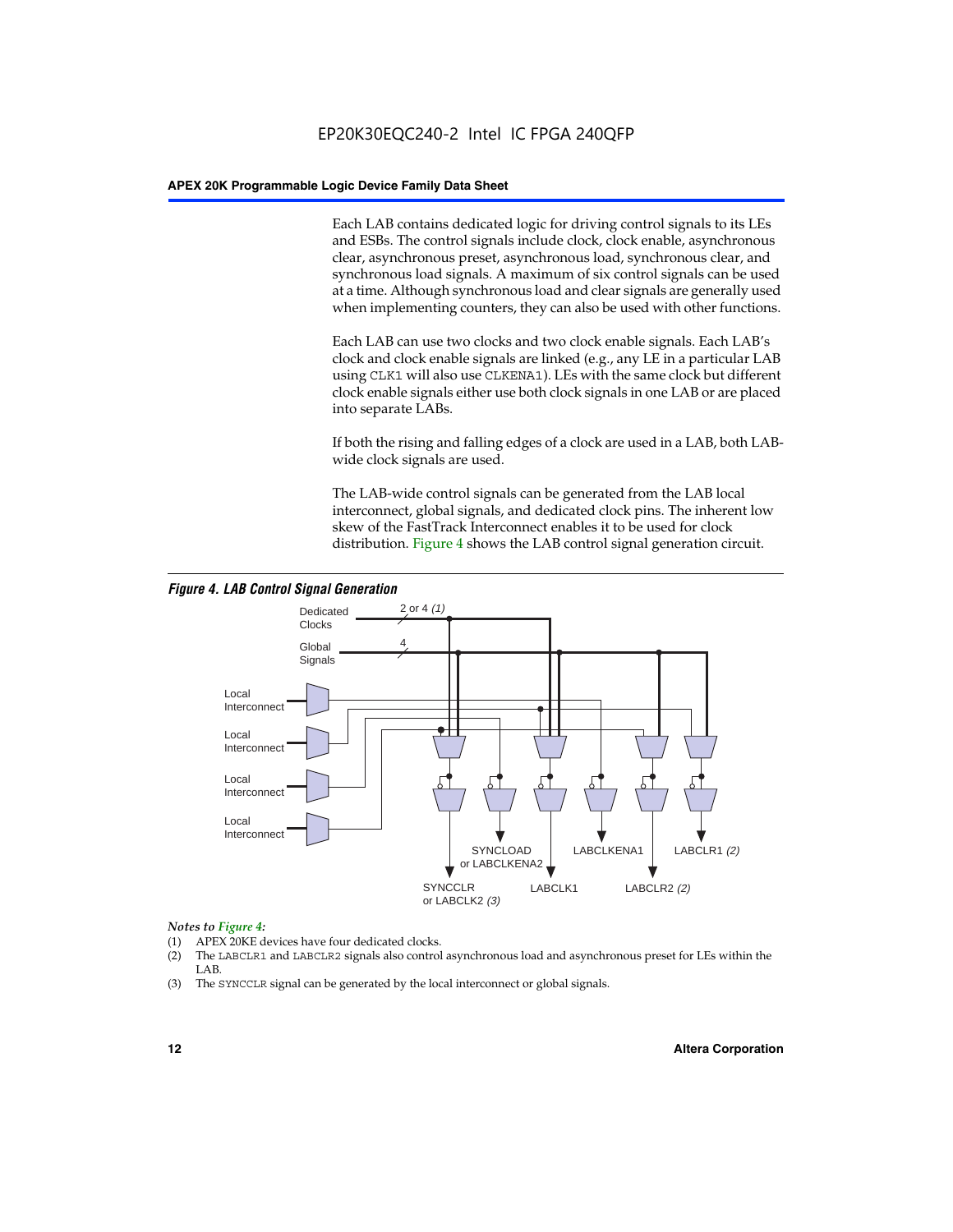#### **Logic Element**

The LE, the smallest unit of logic in the APEX 20K architecture, is compact and provides efficient logic usage. Each LE contains a four-input LUT, which is a function generator that can quickly implement any function of four variables. In addition, each LE contains a programmable register and carry and cascade chains. Each LE drives the local interconnect, MegaLAB interconnect, and FastTrack Interconnect routing structures. See Figure 5.



Each LE's programmable register can be configured for D, T, JK, or SR operation. The register's clock and clear control signals can be driven by global signals, general-purpose I/O pins, or any internal logic. For combinatorial functions, the register is bypassed and the output of the LUT drives the outputs of the LE.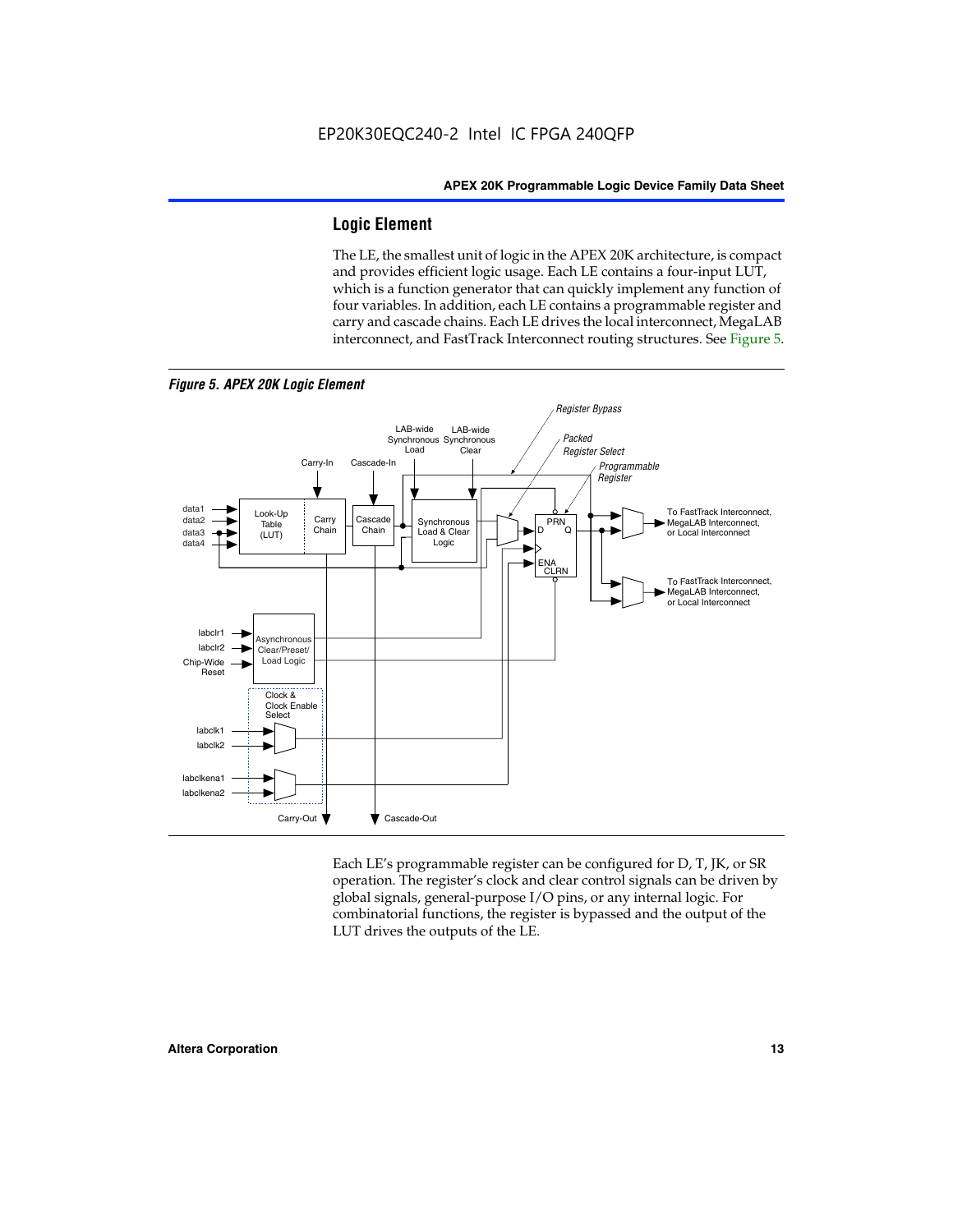Each LE has two outputs that drive the local, MegaLAB, or FastTrack Interconnect routing structure. Each output can be driven independently by the LUT's or register's output. For example, the LUT can drive one output while the register drives the other output. This feature, called register packing, improves device utilization because the register and the LUT can be used for unrelated functions. The LE can also drive out registered and unregistered versions of the LUT output.

The APEX 20K architecture provides two types of dedicated high-speed data paths that connect adjacent LEs without using local interconnect paths: carry chains and cascade chains. A carry chain supports high-speed arithmetic functions such as counters and adders, while a cascade chain implements wide-input functions such as equality comparators with minimum delay. Carry and cascade chains connect LEs 1 through 10 in an LAB and all LABs in the same MegaLAB structure.

#### *Carry Chain*

The carry chain provides a very fast carry-forward function between LEs. The carry-in signal from a lower-order bit drives forward into the higherorder bit via the carry chain, and feeds into both the LUT and the next portion of the carry chain. This feature allows the APEX 20K architecture to implement high-speed counters, adders, and comparators of arbitrary width. Carry chain logic can be created automatically by the Quartus II software Compiler during design processing, or manually by the designer during design entry. Parameterized functions such as library of parameterized modules (LPM) and DesignWare functions automatically take advantage of carry chains for the appropriate functions.

The Quartus II software Compiler creates carry chains longer than ten LEs by linking LABs together automatically. For enhanced fitting, a long carry chain skips alternate LABs in a MegaLAB<sup>™</sup> structure. A carry chain longer than one LAB skips either from an even-numbered LAB to the next evennumbered LAB, or from an odd-numbered LAB to the next oddnumbered LAB. For example, the last LE of the first LAB in the upper-left MegaLAB structure carries to the first LE of the third LAB in the MegaLAB structure.

Figure 6 shows how an *n*-bit full adder can be implemented in *n* + 1 LEs with the carry chain. One portion of the LUT generates the sum of two bits using the input signals and the carry-in signal; the sum is routed to the output of the LE. The register can be bypassed for simple adders or used for accumulator functions. Another portion of the LUT and the carry chain logic generates the carry-out signal, which is routed directly to the carryin signal of the next-higher-order bit. The final carry-out signal is routed to an LE, where it is driven onto the local, MegaLAB, or FastTrack Interconnect routing structures.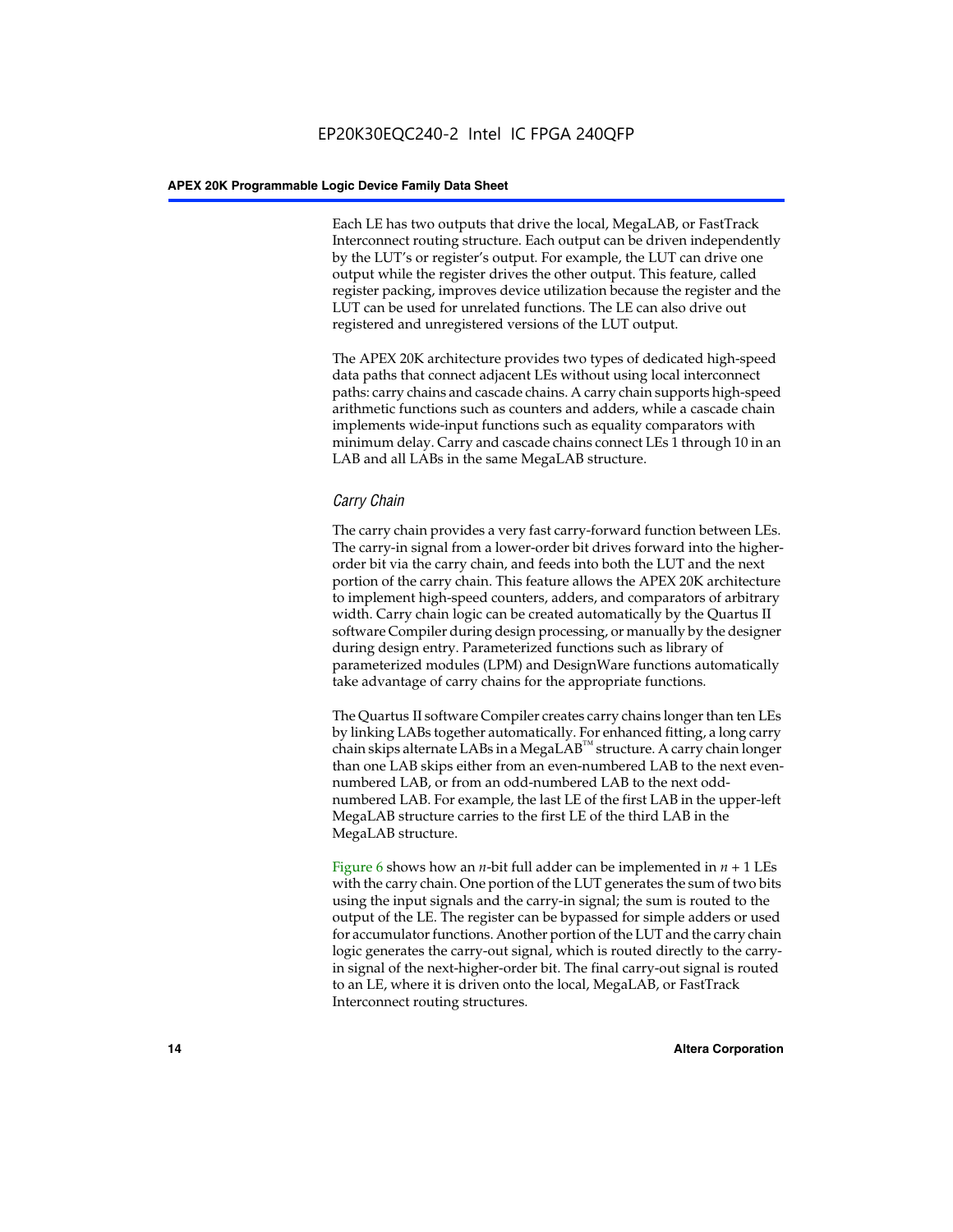

*Figure 6. APEX 20K Carry Chain*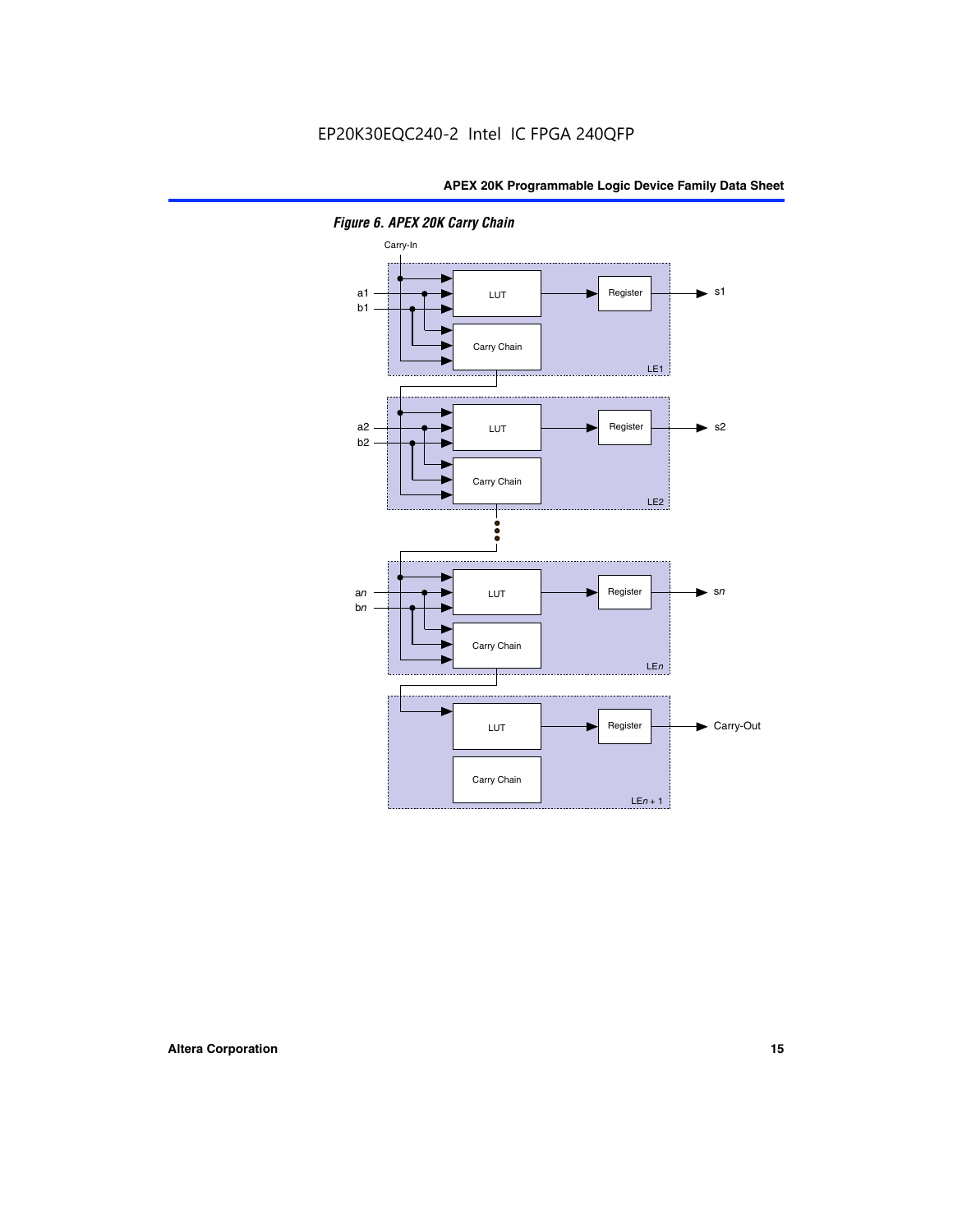#### *Cascade Chain*

With the cascade chain, the APEX 20K architecture can implement functions with a very wide fan-in. Adjacent LUTs can compute portions of a function in parallel; the cascade chain serially connects the intermediate values. The cascade chain can use a logical AND or logical OR (via De Morgan's inversion) to connect the outputs of adjacent LEs. Each additional LE provides four more inputs to the effective width of a function, with a short cascade delay. Cascade chain logic can be created automatically by the Quartus II software Compiler during design processing, or manually by the designer during design entry.

Cascade chains longer than ten LEs are implemented automatically by linking LABs together. For enhanced fitting, a long cascade chain skips alternate LABs in a MegaLAB structure. A cascade chain longer than one LAB skips either from an even-numbered LAB to the next even-numbered LAB, or from an odd-numbered LAB to the next odd-numbered LAB. For example, the last LE of the first LAB in the upper-left MegaLAB structure carries to the first LE of the third LAB in the MegaLAB structure. Figure 7 shows how the cascade function can connect adjacent LEs to form functions with a wide fan-in.



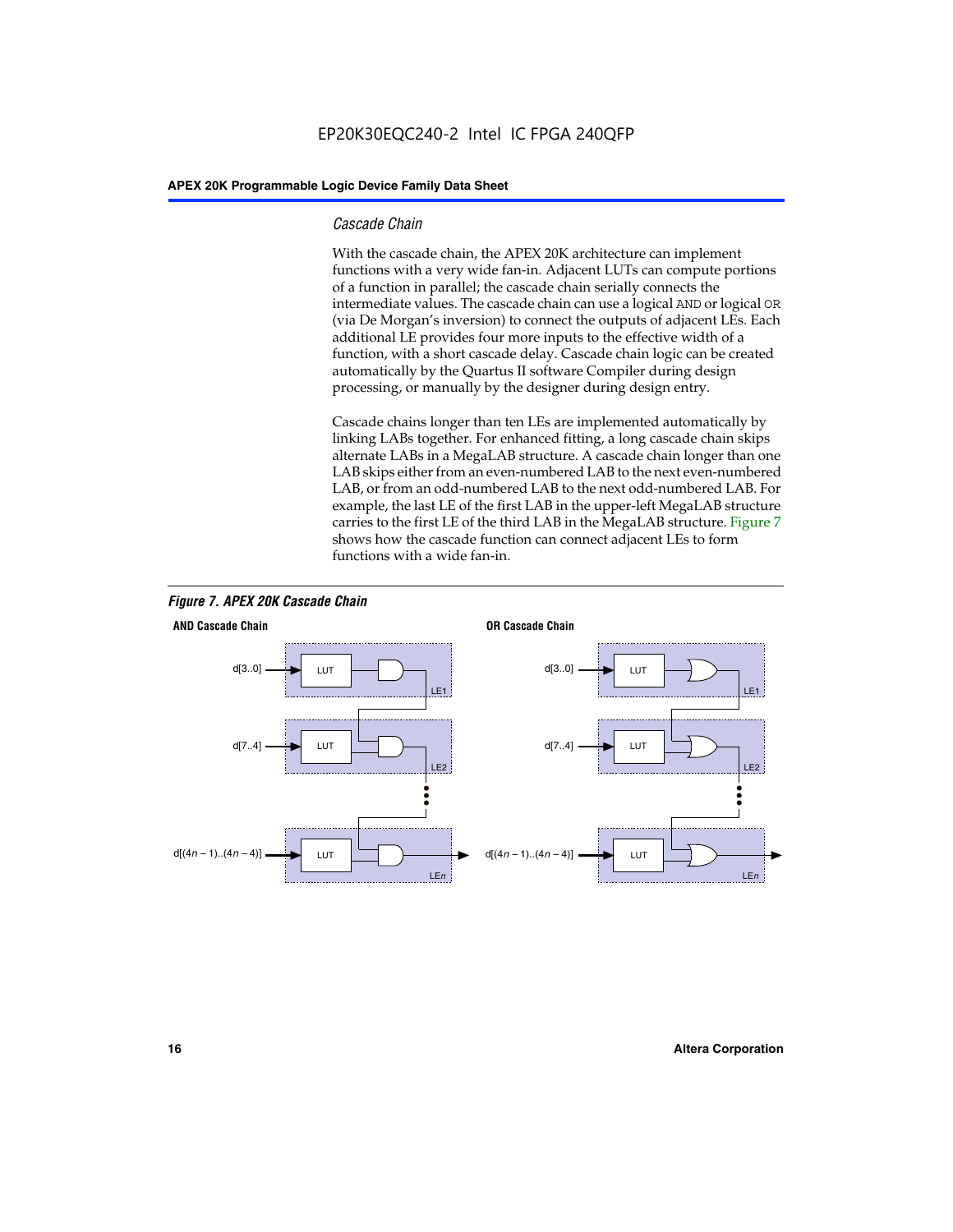#### *LE Operating Modes*

The APEX 20K LE can operate in one of the following three modes:

- Normal mode
- Arithmetic mode
- Counter mode

Each mode uses LE resources differently. In each mode, seven available inputs to the LE—the four data inputs from the LAB local interconnect, the feedback from the programmable register, and the carry-in and cascade-in from the previous LE—are directed to different destinations to implement the desired logic function. LAB-wide signals provide clock, asynchronous clear, asynchronous preset, asynchronous load, synchronous clear, synchronous load, and clock enable control for the register. These LAB-wide signals are available in all LE modes.

The Quartus II software, in conjunction with parameterized functions such as LPM and DesignWare functions, automatically chooses the appropriate mode for common functions such as counters, adders, and multipliers. If required, the designer can also create special-purpose functions that specify which LE operating mode to use for optimal performance. Figure 8 shows the LE operating modes.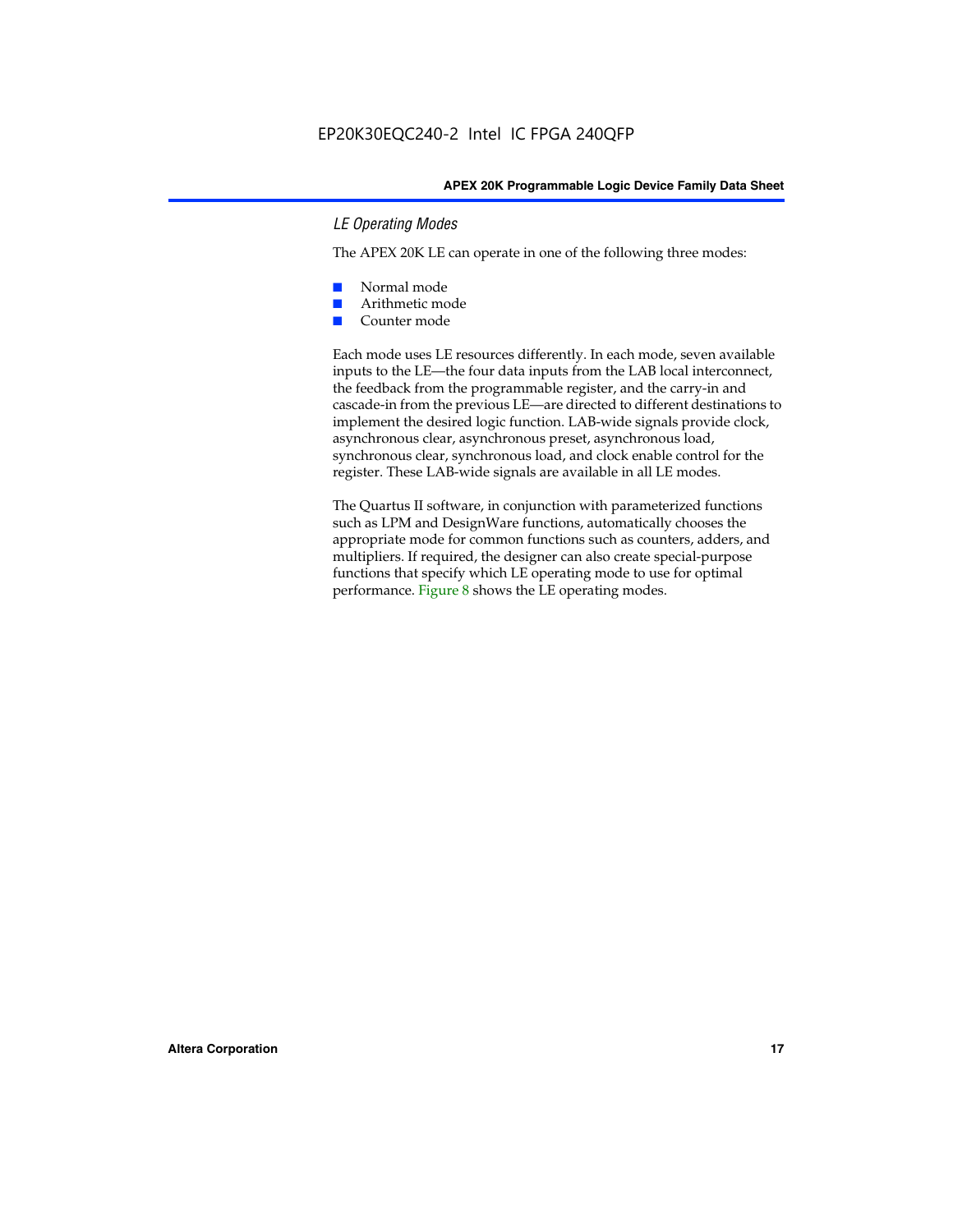#### *Figure 8. APEX 20K LE Operating Modes*



#### *Notes to Figure 8:*

- (1) LEs in normal mode support register packing.
- (2) There are two LAB-wide clock enables per LAB.
- (3) When using the carry-in in normal mode, the packed register feature is unavailable.
- (4) A register feedback multiplexer is available on LE1 of each LAB.
- (5) The DATA1 and DATA2 input signals can supply counter enable, up or down control, or register feedback signals for LEs other than the second LE in an LAB.
- (6) The LAB-wide synchronous clear and LAB wide synchronous load affect all registers in an LAB.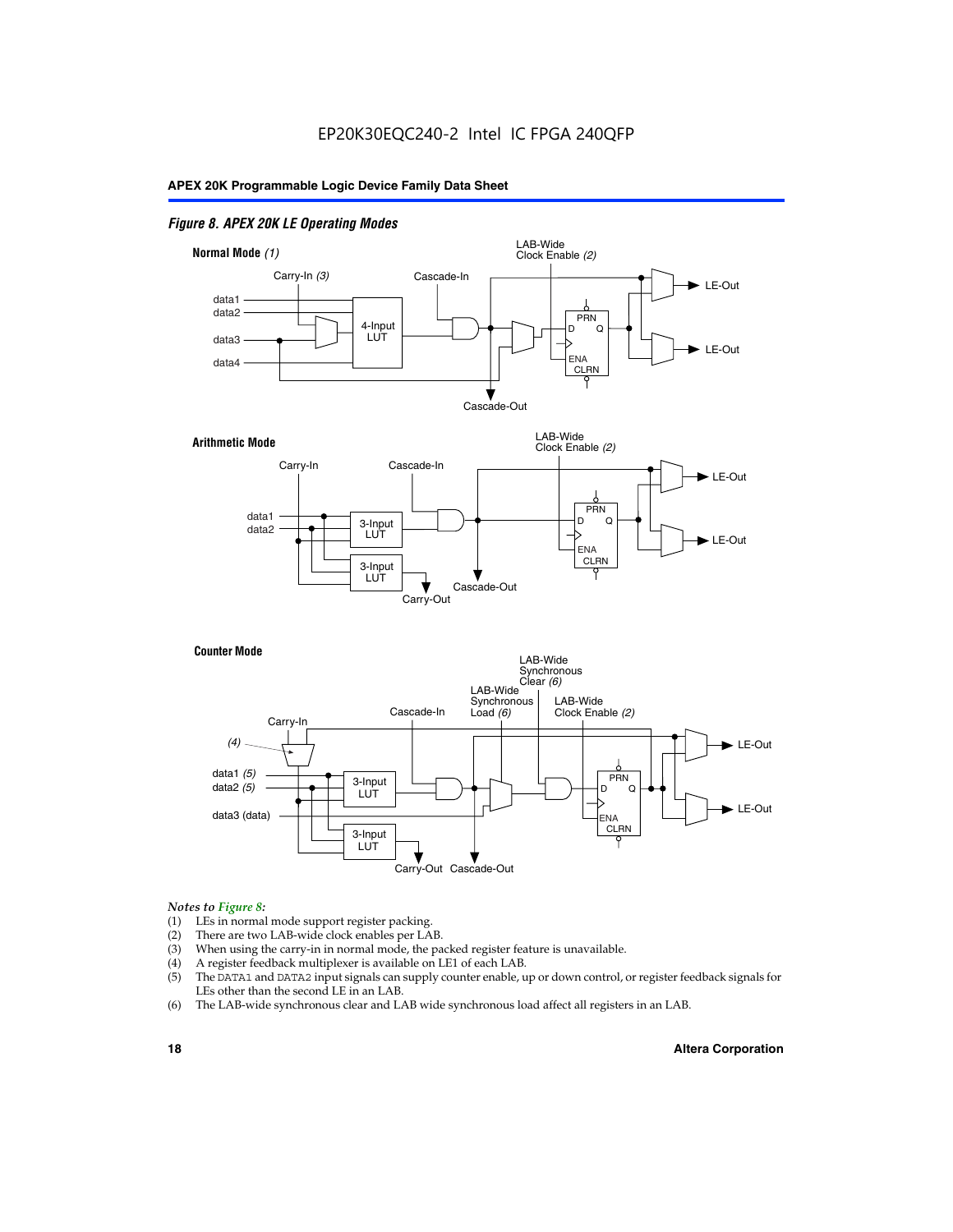#### **Normal Mode**

The normal mode is suitable for general logic applications, combinatorial functions, or wide decoding functions that can take advantage of a cascade chain. In normal mode, four data inputs from the LAB local interconnect and the carry-in are inputs to a four-input LUT. The Quartus II software Compiler automatically selects the carry-in or the DATA3 signal as one of the inputs to the LUT. The LUT output can be combined with the cascade-in signal to form a cascade chain through the cascade-out signal. LEs in normal mode support packed registers.

#### **Arithmetic Mode**

The arithmetic mode is ideal for implementing adders, accumulators, and comparators. An LE in arithmetic mode uses two 3-input LUTs. One LUT computes a three-input function; the other generates a carry output. As shown in Figure 8, the first LUT uses the carry-in signal and two data inputs from the LAB local interconnect to generate a combinatorial or registered output. For example, when implementing an adder, this output is the sum of three signals: DATA1, DATA2, and carry-in. The second LUT uses the same three signals to generate a carry-out signal, thereby creating a carry chain. The arithmetic mode also supports simultaneous use of the cascade chain. LEs in arithmetic mode can drive out registered and unregistered versions of the LUT output.

The Quartus II software implements parameterized functions that use the arithmetic mode automatically where appropriate; the designer does not need to specify how the carry chain will be used.

#### **Counter Mode**

The counter mode offers clock enable, counter enable, synchronous up/down control, synchronous clear, and synchronous load options. The counter enable and synchronous up/down control signals are generated from the data inputs of the LAB local interconnect. The synchronous clear and synchronous load options are LAB-wide signals that affect all registers in the LAB. Consequently, if any of the LEs in an LAB use the counter mode, other LEs in that LAB must be used as part of the same counter or be used for a combinatorial function. The Quartus II software automatically places any registers that are not used by the counter into other LABs.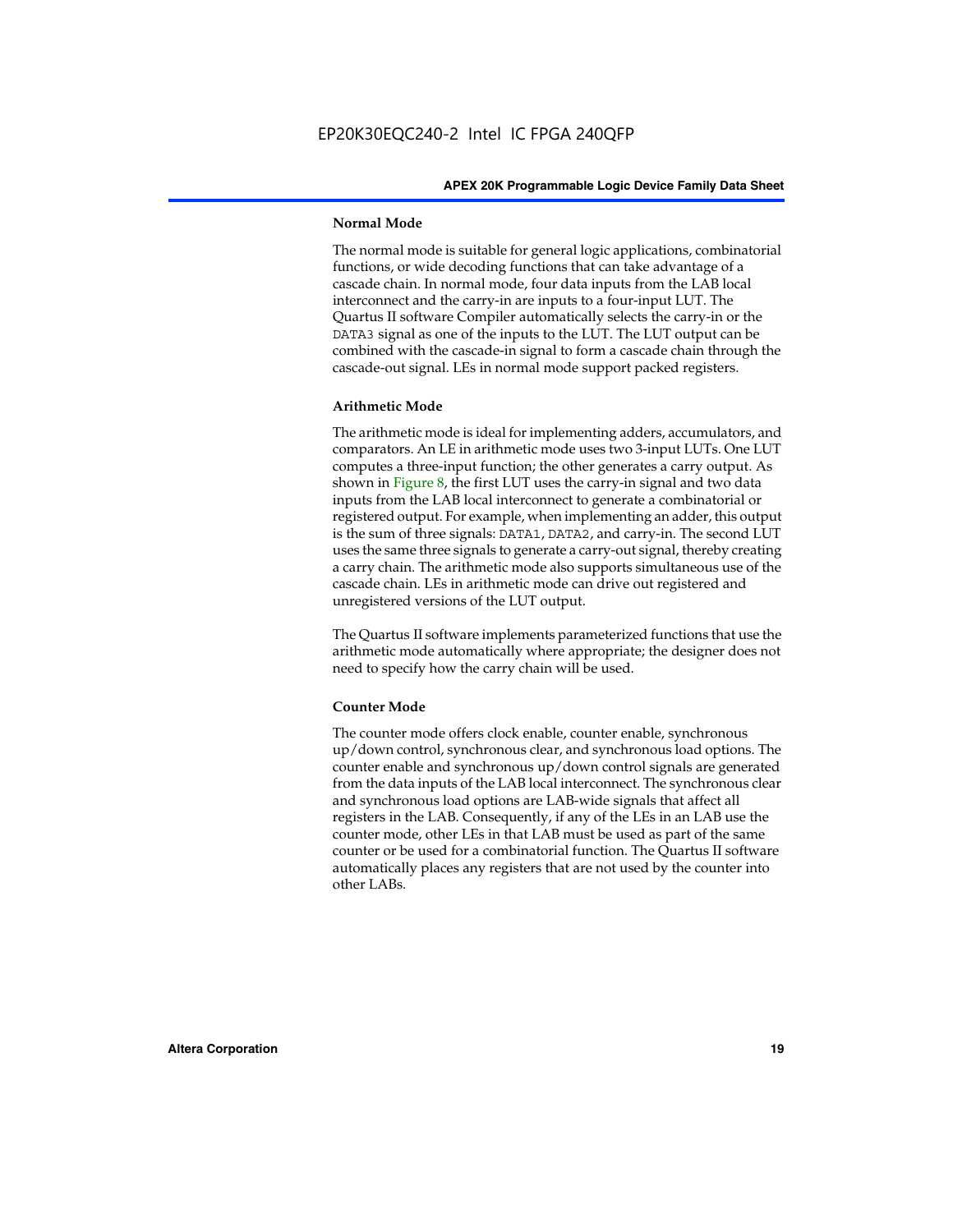The counter mode uses two three-input LUTs: one generates the counter data, and the other generates the fast carry bit. A 2-to-1 multiplexer provides synchronous loading, and another AND gate provides synchronous clearing. If the cascade function is used by an LE in counter mode, the synchronous clear or load overrides any signal carried on the cascade chain. The synchronous clear overrides the synchronous load. LEs in arithmetic mode can drive out registered and unregistered versions of the LUT output.

#### *Clear & Preset Logic Control*

Logic for the register's clear and preset signals is controlled by LAB-wide signals. The LE directly supports an asynchronous clear function. The Quartus II software Compiler can use a NOT-gate push-back technique to emulate an asynchronous preset. Moreover, the Quartus II software Compiler can use a programmable NOT-gate push-back technique to emulate simultaneous preset and clear or asynchronous load. However, this technique uses three additional LEs per register. All emulation is performed automatically when the design is compiled. Registers that emulate simultaneous preset and load will enter an unknown state upon power-up or when the chip-wide reset is asserted.

In addition to the two clear and preset modes, APEX 20K devices provide a chip-wide reset pin (DEV\_CLRn) that resets all registers in the device. Use of this pin is controlled through an option in the Quartus II software that is set before compilation. The chip-wide reset overrides all other control signals. Registers using an asynchronous preset are preset when the chip-wide reset is asserted; this effect results from the inversion technique used to implement the asynchronous preset.

#### **FastTrack Interconnect**

In the APEX 20K architecture, connections between LEs, ESBs, and I/O pins are provided by the FastTrack Interconnect. The FastTrack Interconnect is a series of continuous horizontal and vertical routing channels that traverse the device. This global routing structure provides predictable performance, even in complex designs. In contrast, the segmented routing in FPGAs requires switch matrices to connect a variable number of routing paths, increasing the delays between logic resources and reducing performance.

The FastTrack Interconnect consists of row and column interconnect channels that span the entire device. The row interconnect routes signals throughout a row of MegaLAB structures; the column interconnect routes signals throughout a column of MegaLAB structures. When using the row and column interconnect, an LE, IOE, or ESB can drive any other LE, IOE, or ESB in a device. See Figure 9.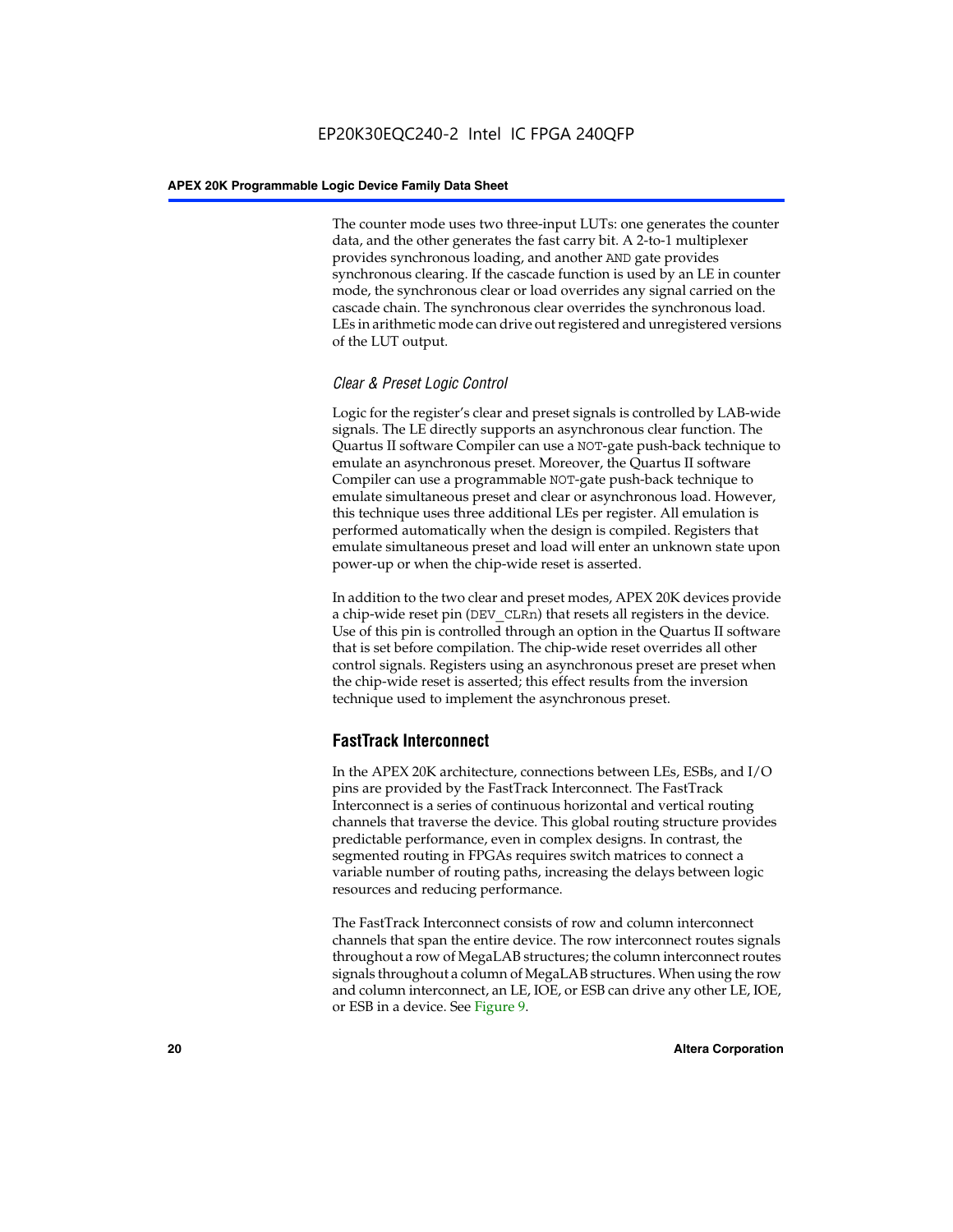

#### *Figure 9. APEX 20K Interconnect Structure*

A row line can be driven directly by LEs, IOEs, or ESBs in that row. Further, a column line can drive a row line, allowing an LE, IOE, or ESB to drive elements in a different row via the column and row interconnect. The row interconnect drives the MegaLAB interconnect to drive LEs, IOEs, or ESBs in a particular MegaLAB structure.

A column line can be directly driven by LEs, IOEs, or ESBs in that column. A column line on a device's left or right edge can also be driven by row IOEs. The column line is used to route signals from one row to another. A column line can drive a row line; it can also drive the MegaLAB interconnect directly, allowing faster connections between rows.

Figure 10 shows how the FastTrack Interconnect uses the local interconnect to drive LEs within MegaLAB structures.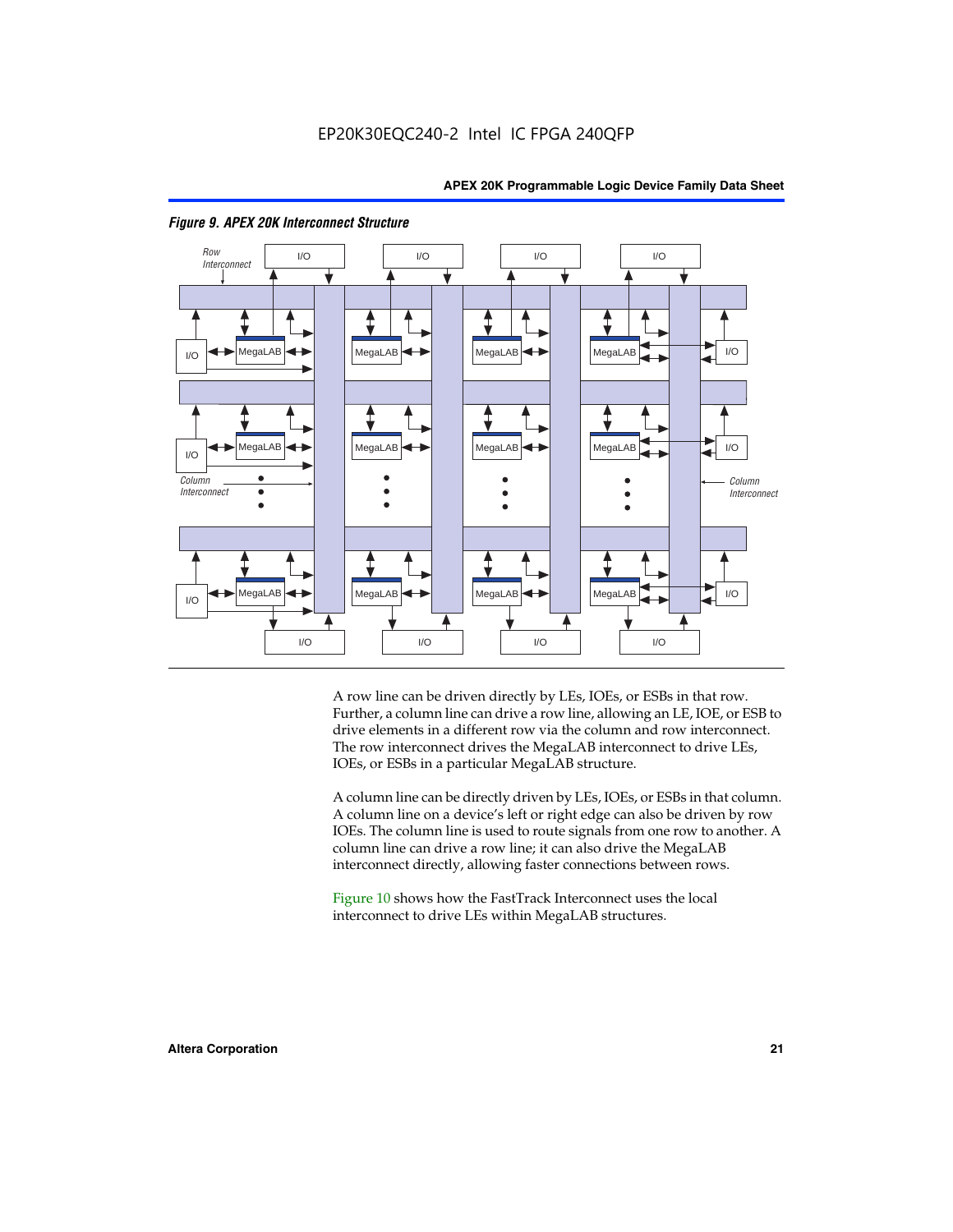

#### *Figure 10. FastTrack Connection to Local Interconnect*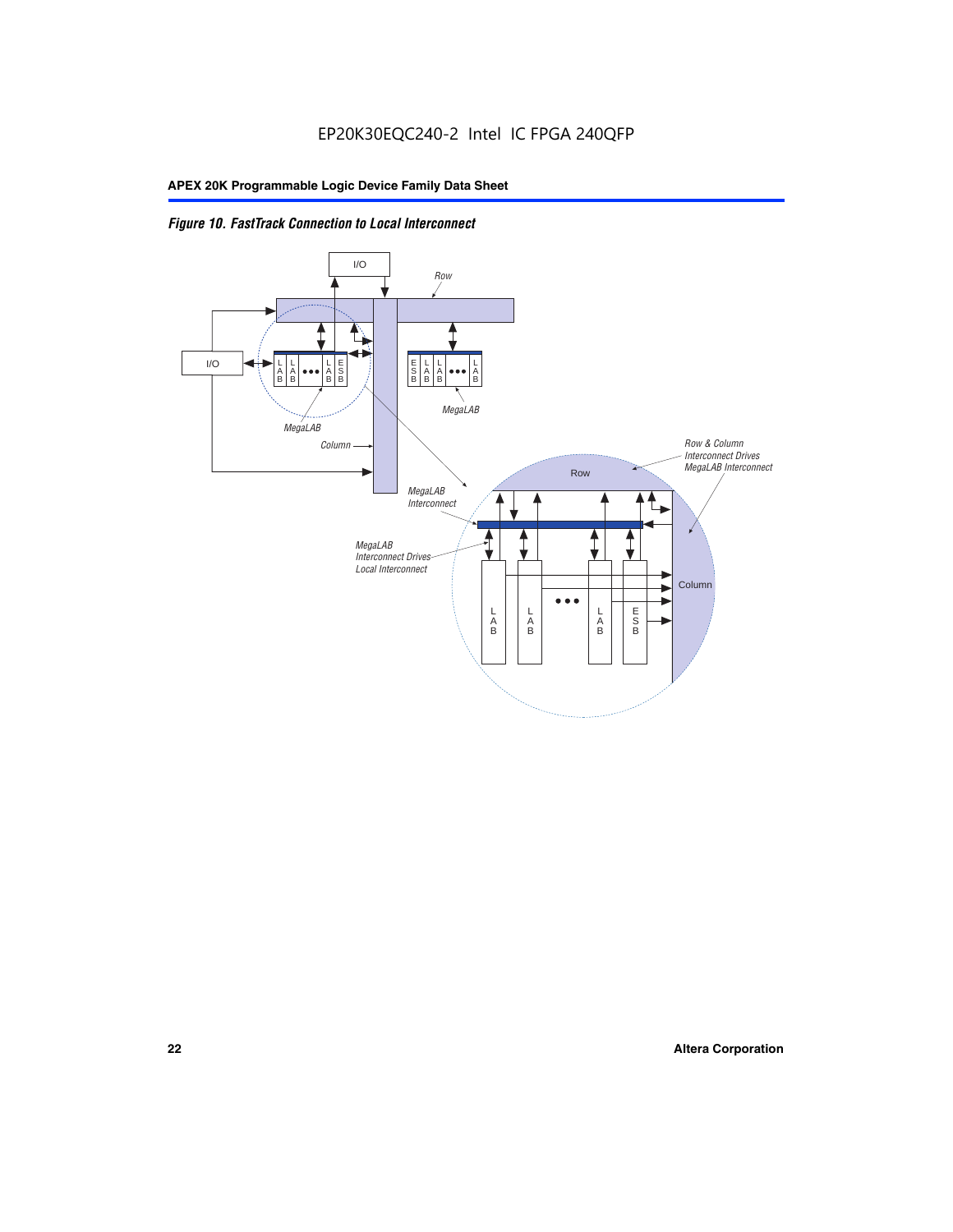Figure 11 shows the intersection of a row and column interconnect, and how these forms of interconnects and LEs drive each other.



*Figure 11. Driving the FastTrack Interconnect*

APEX 20KE devices include an enhanced interconnect structure for faster routing of input signals with high fan-out. Column I/O pins can drive the FastRow<sup>™</sup> interconnect, which routes signals directly into the local interconnect without having to drive through the MegaLAB interconnect. FastRow lines traverse two MegaLAB structures. Also, these pins can drive the local interconnect directly for fast setup times. On EP20K300E and larger devices, the FastRow interconnect drives the two MegaLABs in the top left corner, the two MegaLABs in the top right corner, the two MegaLABS in the bottom left corner, and the two MegaLABs in the bottom right corner. On EP20K200E and smaller devices, FastRow interconnect drives the two MegaLABs on the top and the two MegaLABs on the bottom of the device. On all devices, the FastRow interconnect drives all local interconnect in the appropriate MegaLABs except the local interconnect on the side of the MegaLAB opposite the ESB. Pins using the FastRow interconnect achieve a faster set-up time, as the signal does not need to use a MegaLAB interconnect line to reach the destination LE. Figure 12 shows the FastRow interconnect.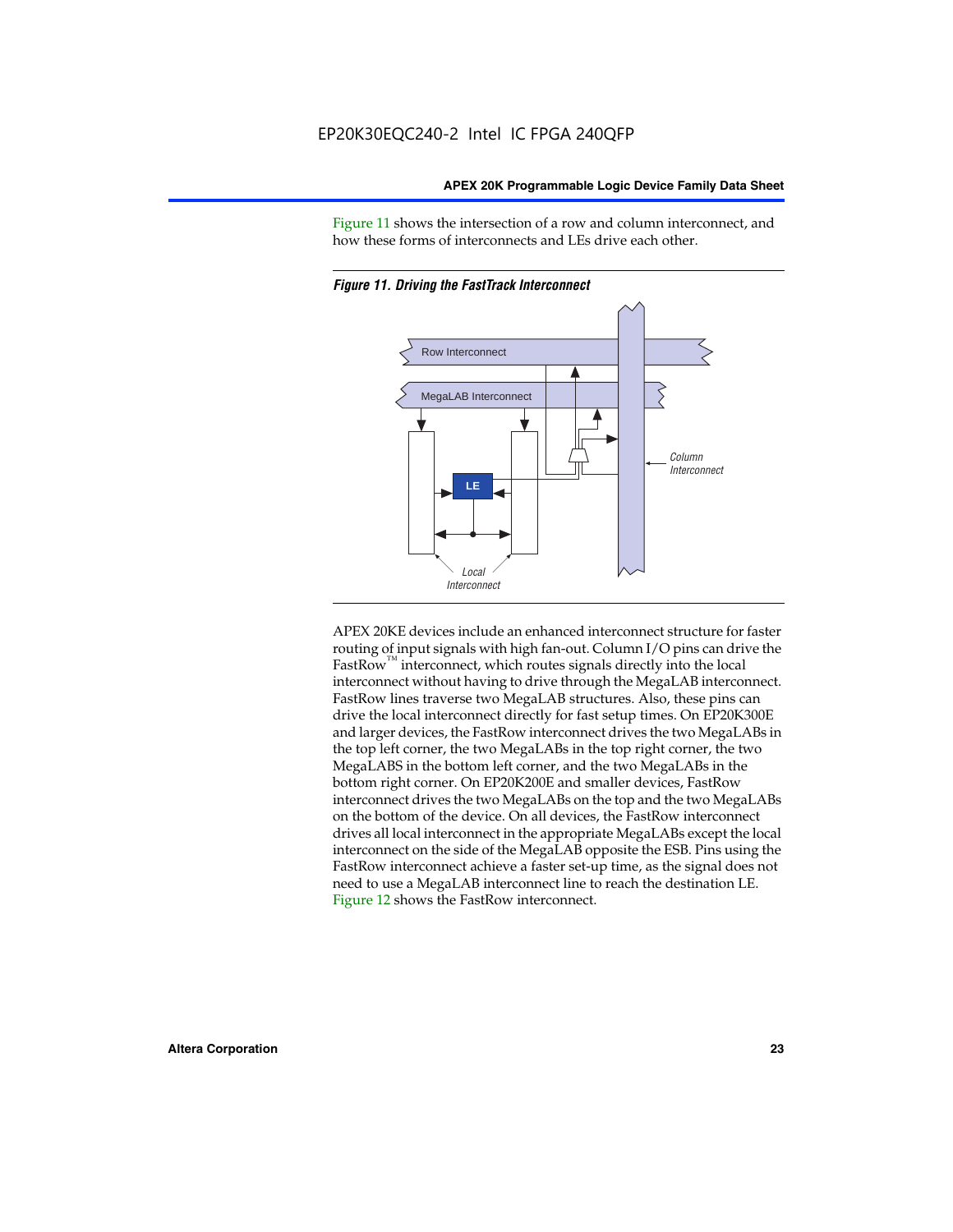

*Figure 12. APEX 20KE FastRow Interconnect*

Table 9 summarizes how various elements of the APEX 20K architecture drive each other.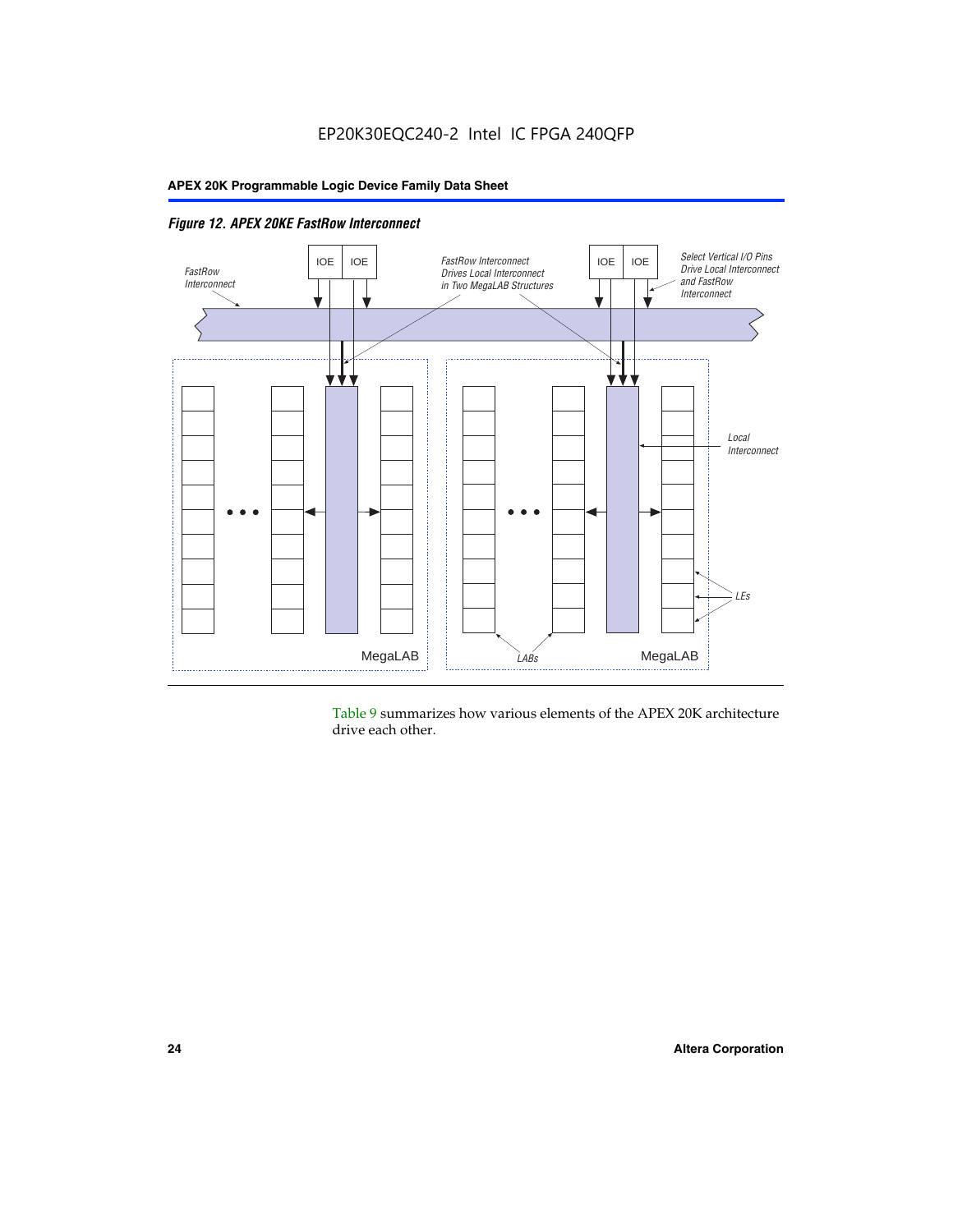| <b>Table 9. APEX 20K Routing Scheme</b> |                   |                      |              |              |                       |                                |                                                       |                                            |                                |
|-----------------------------------------|-------------------|----------------------|--------------|--------------|-----------------------|--------------------------------|-------------------------------------------------------|--------------------------------------------|--------------------------------|
| <b>Source</b>                           |                   | <b>Destination</b>   |              |              |                       |                                |                                                       |                                            |                                |
|                                         | Row<br>$I/O P$ in | Column<br>$I/O P$ in | LE           | <b>ESB</b>   | Local<br>Interconnect | <b>MegaLAB</b><br>Interconnect | <b>Row</b><br><b>FastTrack</b><br><b>Interconnect</b> | Column<br><b>FastTrack</b><br>Interconnect | <b>FastRow</b><br>Interconnect |
| Row I/O Pin                             |                   |                      |              |              | $\checkmark$          | $\checkmark$                   | $\checkmark$                                          | $\checkmark$                               |                                |
| Column I/O<br>Pin                       |                   |                      |              |              |                       |                                |                                                       |                                            | $\checkmark$<br>(1)            |
| LE                                      |                   |                      |              |              | $\checkmark$          | $\checkmark$                   | $\checkmark$                                          | $\checkmark$                               |                                |
| <b>ESB</b>                              |                   |                      |              |              | $\checkmark$          | $\checkmark$                   | $\checkmark$                                          | $\checkmark$                               |                                |
| Local<br>Interconnect                   | $\checkmark$      | $\checkmark$         | $\checkmark$ | $\checkmark$ |                       |                                |                                                       |                                            |                                |
| MegaLAB<br>Interconnect                 |                   |                      |              |              | $\checkmark$          |                                |                                                       |                                            |                                |
| Row<br>FastTrack<br>Interconnect        |                   |                      |              |              |                       | $\checkmark$                   |                                                       | $\checkmark$                               |                                |
| Column<br>FastTrack<br>Interconnect     |                   |                      |              |              |                       | $\checkmark$                   | $\checkmark$                                          |                                            |                                |
| FastRow<br>Interconnect                 |                   |                      |              |              | $\checkmark$<br>(1)   |                                |                                                       |                                            |                                |

#### *Note to Table 9:*

(1) This connection is supported in APEX 20KE devices only.

#### **Product-Term Logic**

The product-term portion of the MultiCore architecture is implemented with the ESB. The ESB can be configured to act as a block of macrocells on an ESB-by-ESB basis. Each ESB is fed by 32 inputs from the adjacent local interconnect; therefore, it can be driven by the MegaLAB interconnect or the adjacent LAB. Also, nine ESB macrocells feed back into the ESB through the local interconnect for higher performance. Dedicated clock pins, global signals, and additional inputs from the local interconnect drive the ESB control signals.

In product-term mode, each ESB contains 16 macrocells. Each macrocell consists of two product terms and a programmable register. Figure 13 shows the ESB in product-term mode.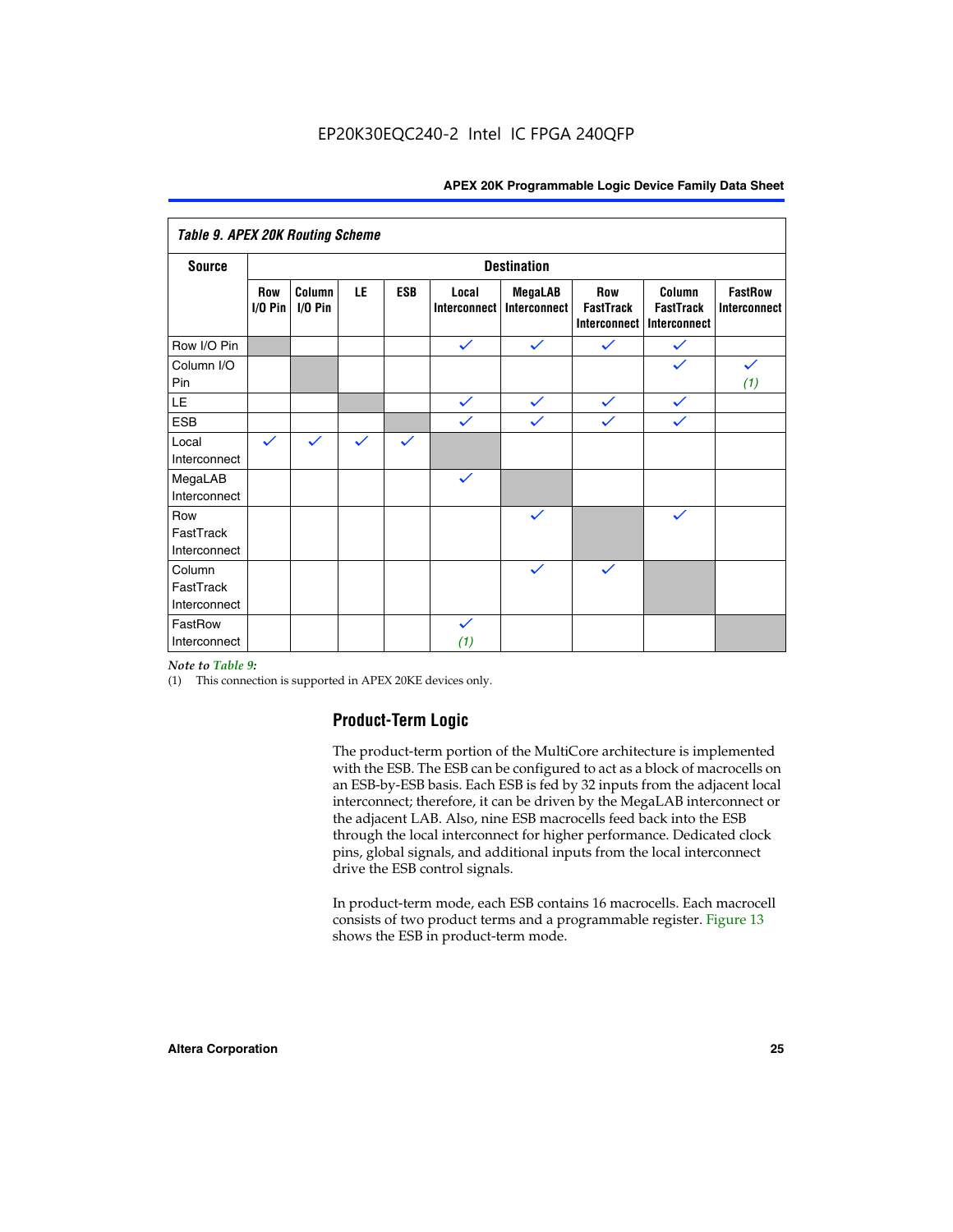#### *Figure 13. Product-Term Logic in ESB*



(1) APEX 20KE devices have four dedicated clocks.

#### *Macrocells*

APEX 20K macrocells can be configured individually for either sequential or combinatorial logic operation. The macrocell consists of three functional blocks: the logic array, the product-term select matrix, and the programmable register.

Combinatorial logic is implemented in the product terms. The productterm select matrix allocates these product terms for use as either primary logic inputs (to the OR and XOR gates) to implement combinatorial functions, or as parallel expanders to be used to increase the logic available to another macrocell. One product term can be inverted; the Quartus II software uses this feature to perform DeMorgan's inversion for more efficient implementation of wide OR functions. The Quartus II software Compiler can use a NOT-gate push-back technique to emulate an asynchronous preset. Figure 14 shows the APEX 20K macrocell.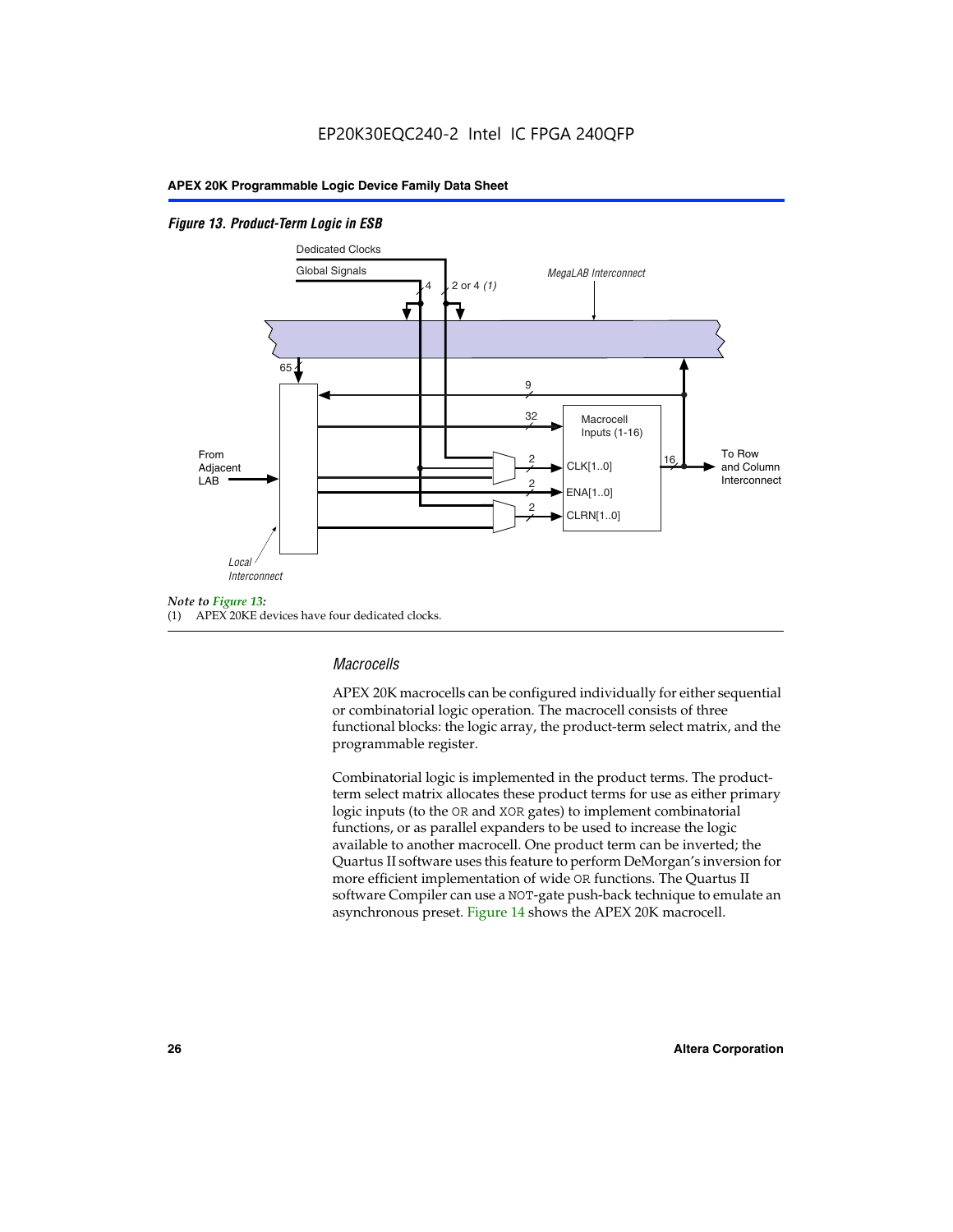

#### *Figure 14. APEX 20K Macrocell*

For registered functions, each macrocell register can be programmed individually to implement D, T, JK, or SR operation with programmable clock control. The register can be bypassed for combinatorial operation. During design entry, the designer specifies the desired register type; the Quartus II software then selects the most efficient register operation for each registered function to optimize resource utilization. The Quartus II software or other synthesis tools can also select the most efficient register operation automatically when synthesizing HDL designs.

Each programmable register can be clocked by one of two ESB-wide clocks. The ESB-wide clocks can be generated from device dedicated clock pins, global signals, or local interconnect. Each clock also has an associated clock enable, generated from the local interconnect. The clock and clock enable signals are related for a particular ESB; any macrocell using a clock also uses the associated clock enable.

If both the rising and falling edges of a clock are used in an ESB, both ESB-wide clock signals are used.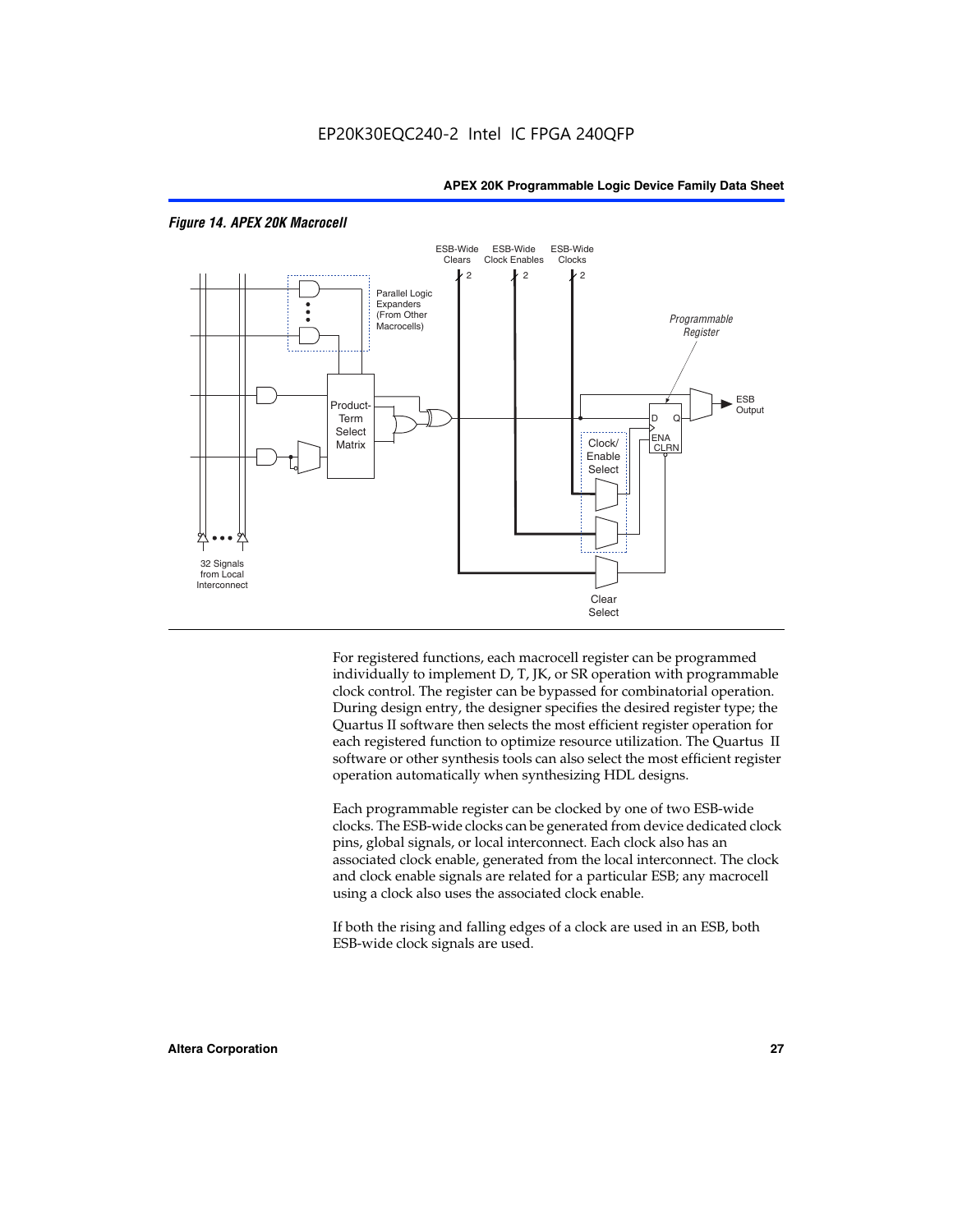The programmable register also supports an asynchronous clear function. Within the ESB, two asynchronous clears are generated from global signals and the local interconnect. Each macrocell can either choose between the two asynchronous clear signals or choose to not be cleared. Either of the two clear signals can be inverted within the ESB. Figure 15 shows the ESB control logic when implementing product-terms.





(1) APEX 20KE devices have four dedicated clocks.

#### *Parallel Expanders*

Parallel expanders are unused product terms that can be allocated to a neighboring macrocell to implement fast, complex logic functions. Parallel expanders allow up to 32 product terms to feed the macrocell OR logic directly, with two product terms provided by the macrocell and 30 parallel expanders provided by the neighboring macrocells in the ESB.

The Quartus II software Compiler can allocate up to 15 sets of up to two parallel expanders per set to the macrocells automatically. Each set of two parallel expanders incurs a small, incremental timing delay. Figure 16 shows the APEX 20K parallel expanders.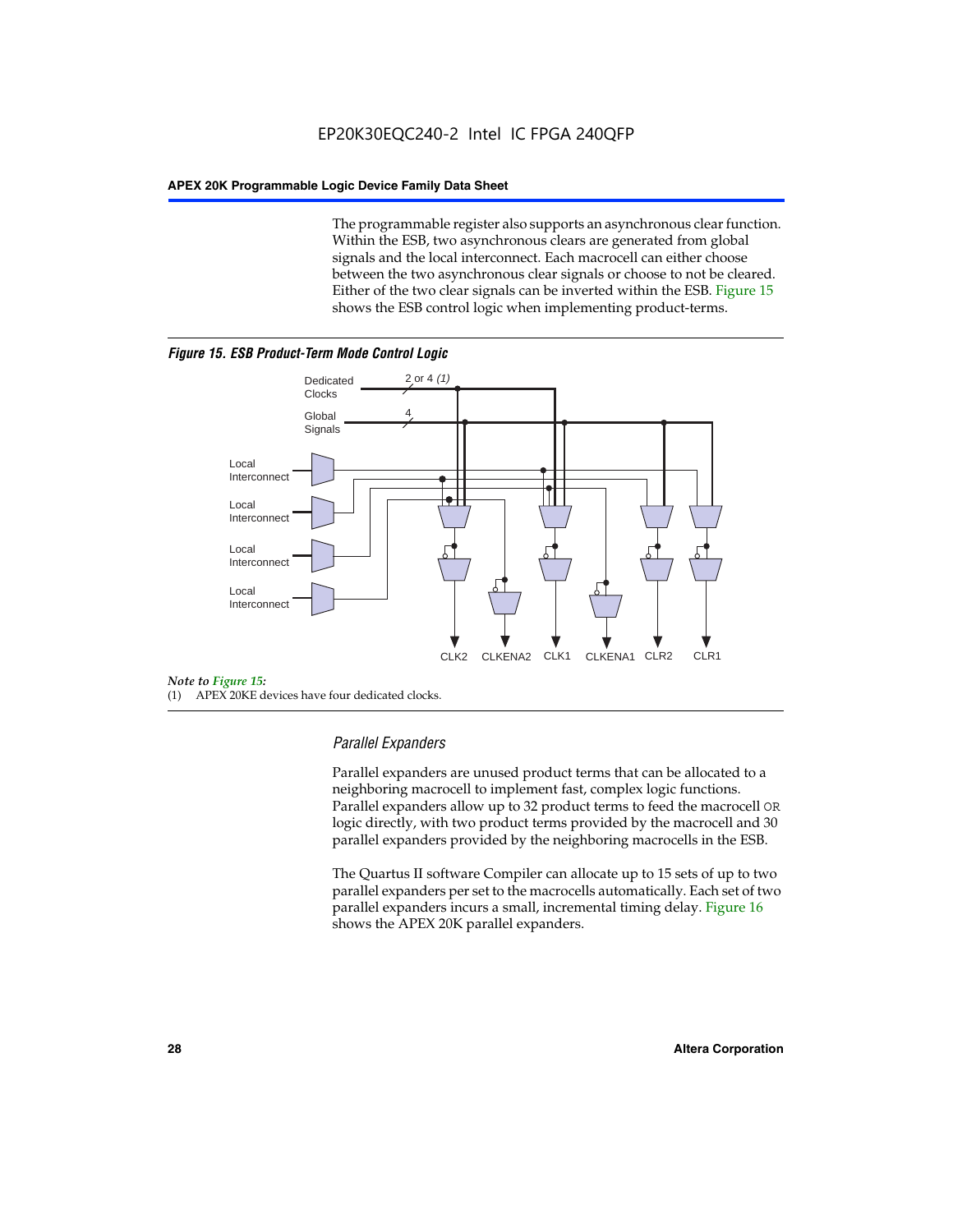



### **Embedded System Block**

The ESB can implement various types of memory blocks, including dual-port RAM, ROM, FIFO, and CAM blocks. The ESB includes input and output registers; the input registers synchronize writes, and the output registers can pipeline designs to improve system performance. The ESB offers a dual-port mode, which supports simultaneous reads and writes at two different clock frequencies. Figure 17 shows the ESB block diagram.



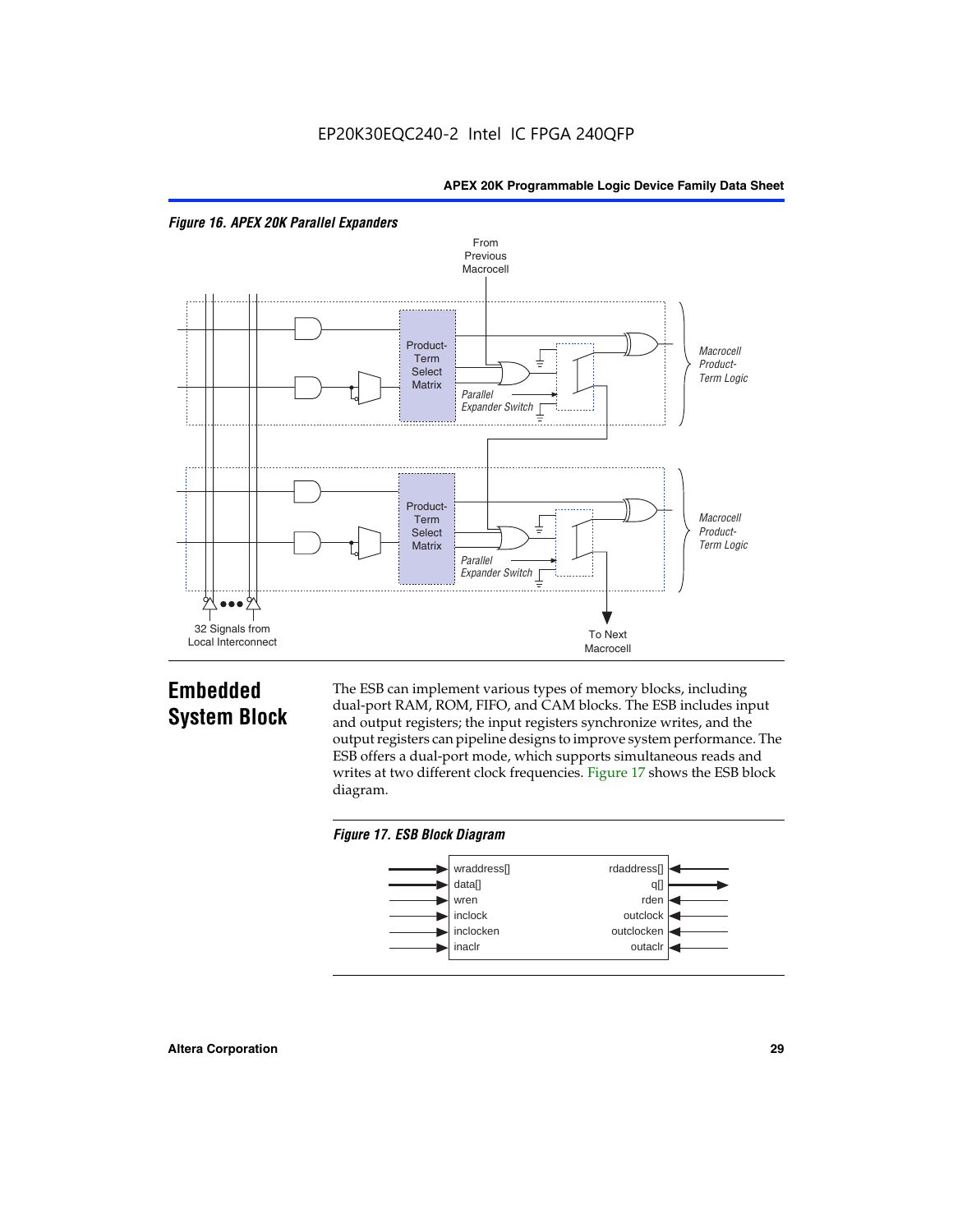ESBs can implement synchronous RAM, which is easier to use than asynchronous RAM. A circuit using asynchronous RAM must generate the RAM write enable (WE) signal, while ensuring that its data and address signals meet setup and hold time specifications relative to the WE signal. In contrast, the ESB's synchronous RAM generates its own WE signal and is self-timed with respect to the global clock. Circuits using the ESB's selftimed RAM must only meet the setup and hold time specifications of the global clock.

ESB inputs are driven by the adjacent local interconnect, which in turn can be driven by the MegaLAB or FastTrack Interconnect. Because the ESB can be driven by the local interconnect, an adjacent LE can drive it directly for fast memory access. ESB outputs drive the MegaLAB and FastTrack Interconnect. In addition, ten ESB outputs, nine of which are unique output lines, drive the local interconnect for fast connection to adjacent LEs or for fast feedback product-term logic.

When implementing memory, each ESB can be configured in any of the following sizes:  $128 \times 16$ ,  $256 \times 8$ ,  $512 \times 4$ ,  $1,024 \times 2$ , or  $2,048 \times 1$ . By combining multiple ESBs, the Quartus II software implements larger memory blocks automatically. For example, two  $128 \times 16$  RAM blocks can be combined to form a  $128 \times 32$  RAM block, and two  $512 \times 4$  RAM blocks can be combined to form a  $512 \times 8$  RAM block. Memory performance does not degrade for memory blocks up to 2,048 words deep. Each ESB can implement a 2,048-word-deep memory; the ESBs are used in parallel, eliminating the need for any external control logic and its associated delays.

To create a high-speed memory block that is more than 2,048 words deep, ESBs drive tri-state lines. Each tri-state line connects all ESBs in a column of MegaLAB structures, and drives the MegaLAB interconnect and row and column FastTrack Interconnect throughout the column. Each ESB incorporates a programmable decoder to activate the tri-state driver appropriately. For instance, to implement 8,192-word-deep memory, four ESBs are used. Eleven address lines drive the ESB memory, and two more drive the tri-state decoder. Depending on which 2,048-word memory page is selected, the appropriate ESB driver is turned on, driving the output to the tri-state line. The Quartus II software automatically combines ESBs with tri-state lines to form deeper memory blocks. The internal tri-state control logic is designed to avoid internal contention and floating lines. See Figure 18.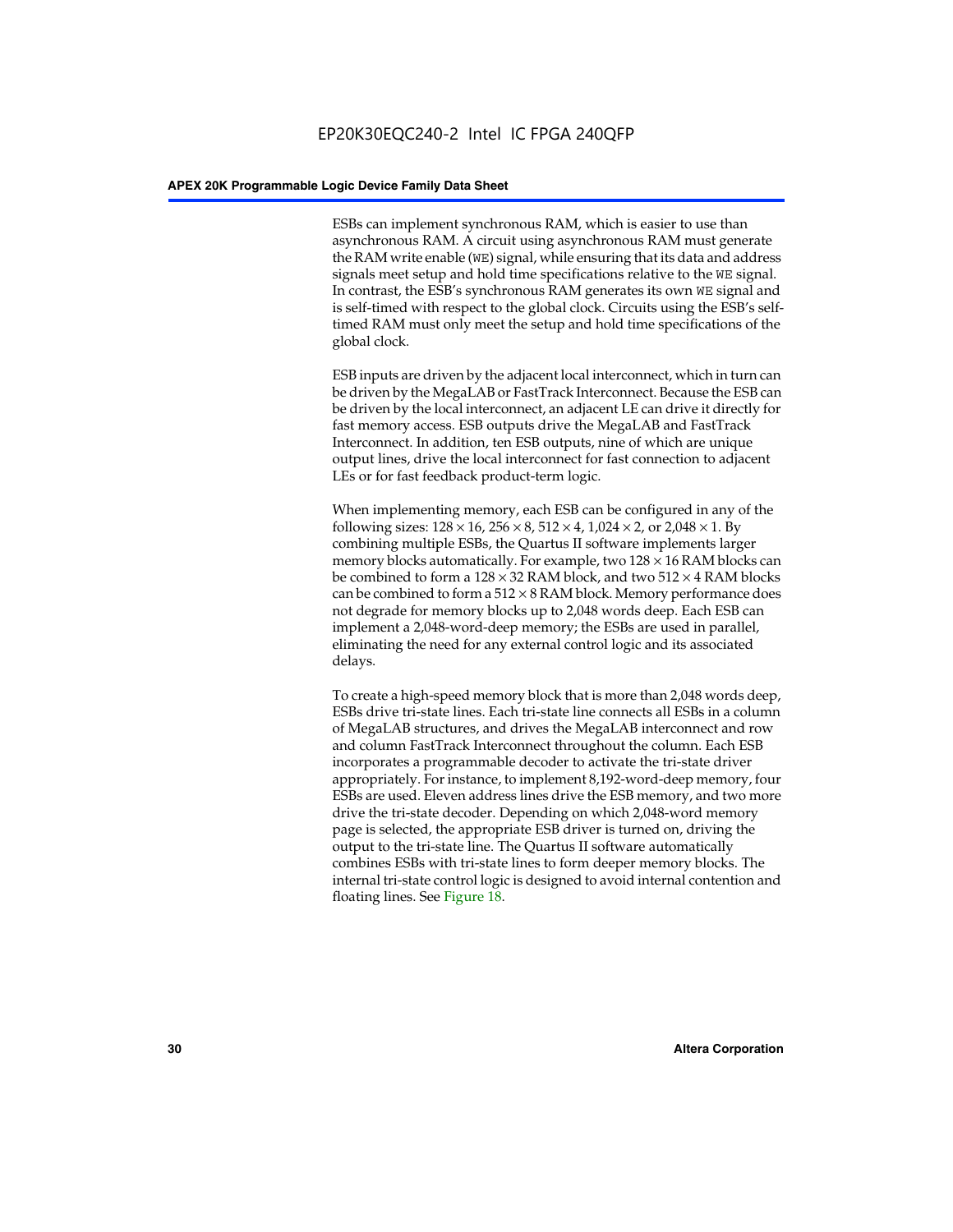

*Figure 18. Deep Memory Block Implemented with Multiple ESBs*

The ESB implements two forms of dual-port memory: read/write clock mode and input/output clock mode. The ESB can also be used for bidirectional, dual-port memory applications in which two ports read or write simultaneously. To implement this type of dual-port memory, two or four ESBs are used to support two simultaneous reads or writes. This functionality is shown in Figure 19.

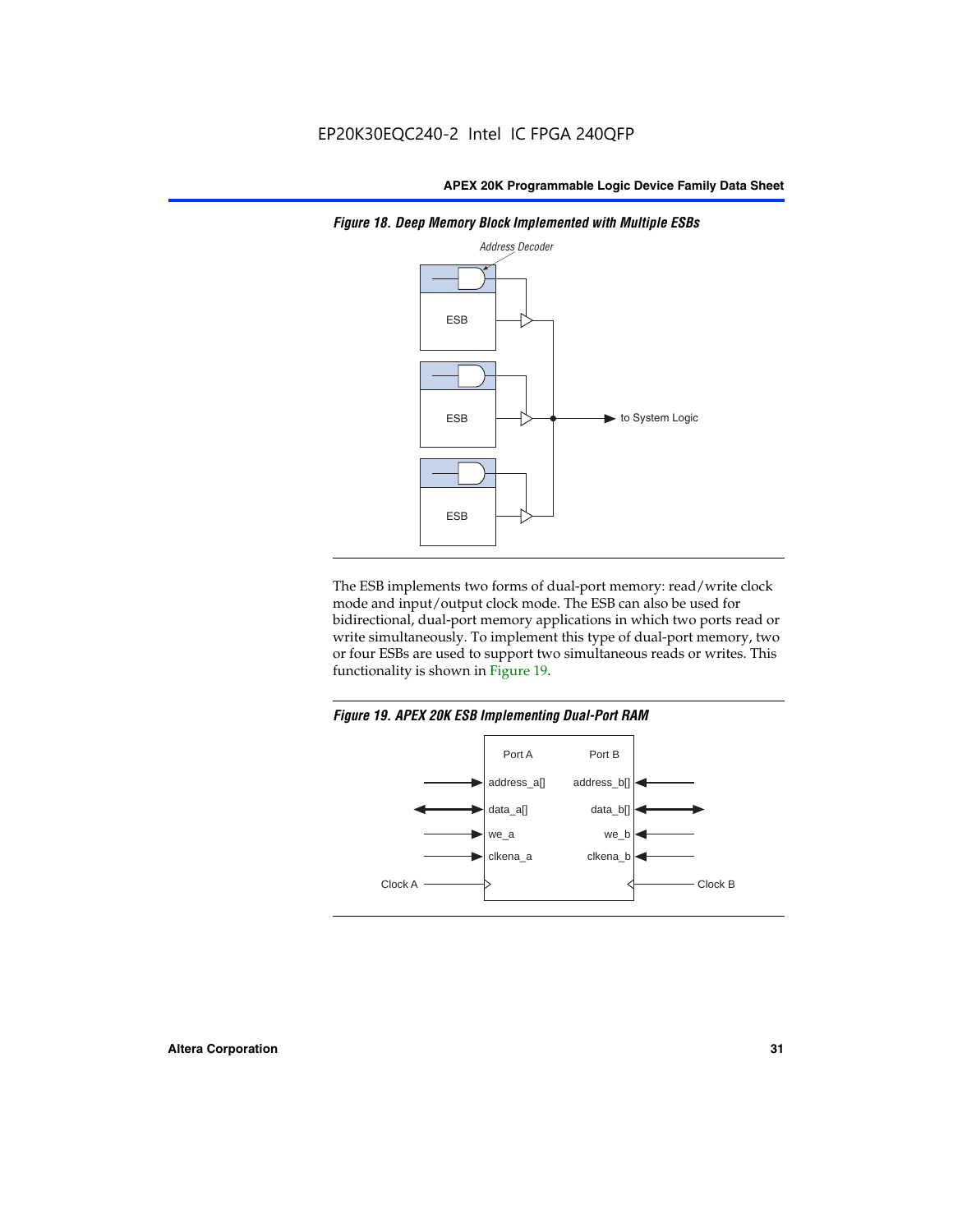#### **Read/Write Clock Mode**

The read/write clock mode contains two clocks. One clock controls all registers associated with writing: data input, WE, and write address. The other clock controls all registers associated with reading: read enable (RE), read address, and data output. The ESB also supports clock enable and asynchronous clear signals; these signals also control the read and write registers independently. Read/write clock mode is commonly used for applications where reads and writes occur at different system frequencies. Figure 20 shows the ESB in read/write clock mode.



### *Notes to Figure 20:*

- (1) All registers can be cleared asynchronously by ESB local interconnect signals, global signals, or the chip-wide reset.
- (2) APEX 20KE devices have four dedicated clocks.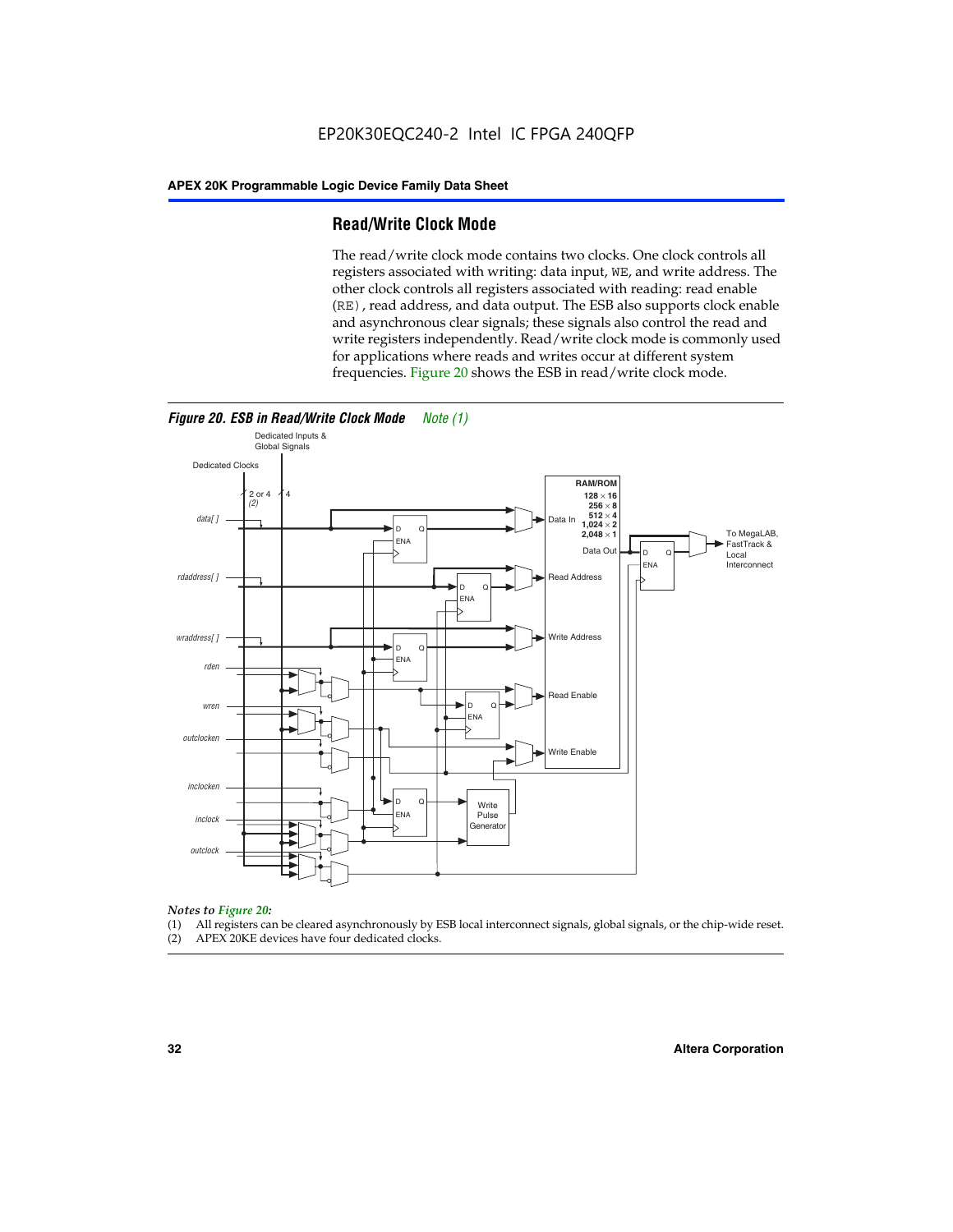#### **Input/Output Clock Mode**

The input/output clock mode contains two clocks. One clock controls all registers for inputs into the ESB: data input, WE, RE, read address, and write address. The other clock controls the ESB data output registers. The ESB also supports clock enable and asynchronous clear signals; these signals also control the reading and writing of registers independently. Input/output clock mode is commonly used for applications where the reads and writes occur at the same system frequency, but require different clock enable signals for the input and output registers. Figure 21 shows the ESB in input/output clock mode.



#### *Figure 21. ESB in Input/Output Clock Mode Note (1)*

#### *Notes to Figure 21:*

(1) All registers can be cleared asynchronously by ESB local interconnect signals, global signals, or the chip-wide reset.

(2) APEX 20KE devices have four dedicated clocks.

#### **Single-Port Mode**

The APEX 20K ESB also supports a single-port mode, which is used when simultaneous reads and writes are not required. See Figure 22.

#### **Altera Corporation 33**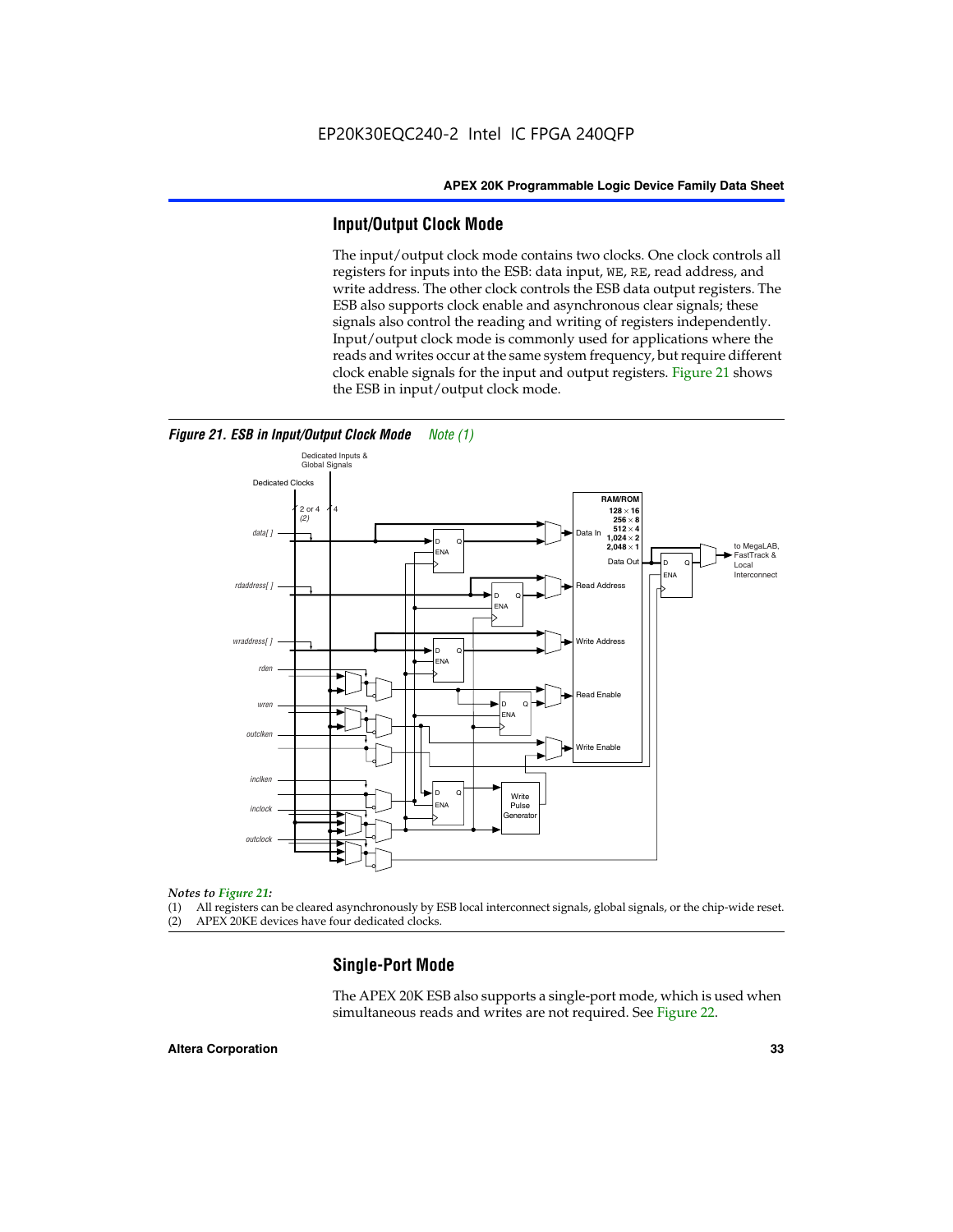#### *Figure 22. ESB in Single-Port Mode Note (1)*



#### *Notes to Figure 22:*

(1) All registers can be asynchronously cleared by ESB local interconnect signals, global signals, or the chip-wide reset.

(2) APEX 20KE devices have four dedicated clocks.

#### **Content-Addressable Memory**

In APEX 20KE devices, the ESB can implement CAM. CAM can be thought of as the inverse of RAM. When read, RAM outputs the data for a given address. Conversely, CAM outputs an address for a given data word. For example, if the data FA12 is stored in address 14, the CAM outputs 14 when FA12 is driven into it.

CAM is used for high-speed search operations. When searching for data within a RAM block, the search is performed serially. Thus, finding a particular data word can take many cycles. CAM searches all addresses in parallel and outputs the address storing a particular word. When a match is found, a match flag is set high. Figure 23 shows the CAM block diagram.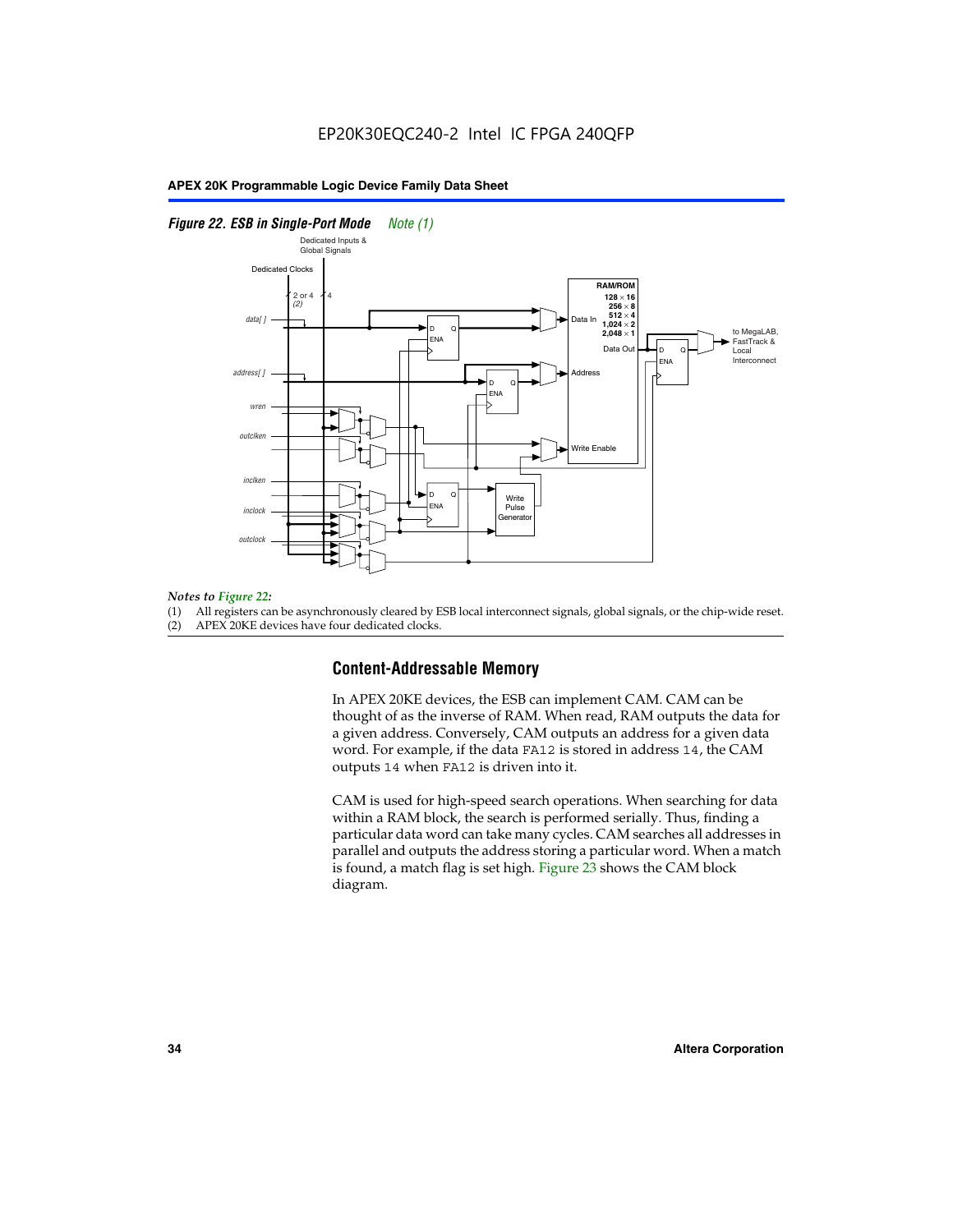

#### *Figure 23. APEX 20KE CAM Block Diagram*

CAM can be used in any application requiring high-speed searches, such as networking, communications, data compression, and cache management.

The APEX 20KE on-chip CAM provides faster system performance than traditional discrete CAM. Integrating CAM and logic into the APEX 20KE device eliminates off-chip and on-chip delays, improving system performance.

When in CAM mode, the ESB implements 32-word, 32-bit CAM. Wider or deeper CAM can be implemented by combining multiple CAMs with some ancillary logic implemented in LEs. The Quartus II software combines ESBs and LEs automatically to create larger CAMs.

CAM supports writing "don't care" bits into words of the memory. The "don't-care" bit can be used as a mask for CAM comparisons; any bit set to "don't-care" has no effect on matches.

The output of the CAM can be encoded or unencoded. When encoded, the ESB outputs an encoded address of the data's location. For instance, if the data is located in address 12, the ESB output is 12. When unencoded, the ESB uses its 16 outputs to show the location of the data over two clock cycles. In this case, if the data is located in address 12, the 12th output line goes high. When using unencoded outputs, two clock cycles are required to read the output because a 16-bit output bus is used to show the status of 32 words.

The encoded output is better suited for designs that ensure duplicate data is not written into the CAM. If duplicate data is written into two locations, the CAM's output will be incorrect. If the CAM may contain duplicate data, the unencoded output is a better solution; CAM with unencoded outputs can distinguish multiple data locations.

CAM can be pre-loaded with data during configuration, or it can be written during system operation. In most cases, two clock cycles are required to write each word into CAM. When "don't-care" bits are used, a third clock cycle is required.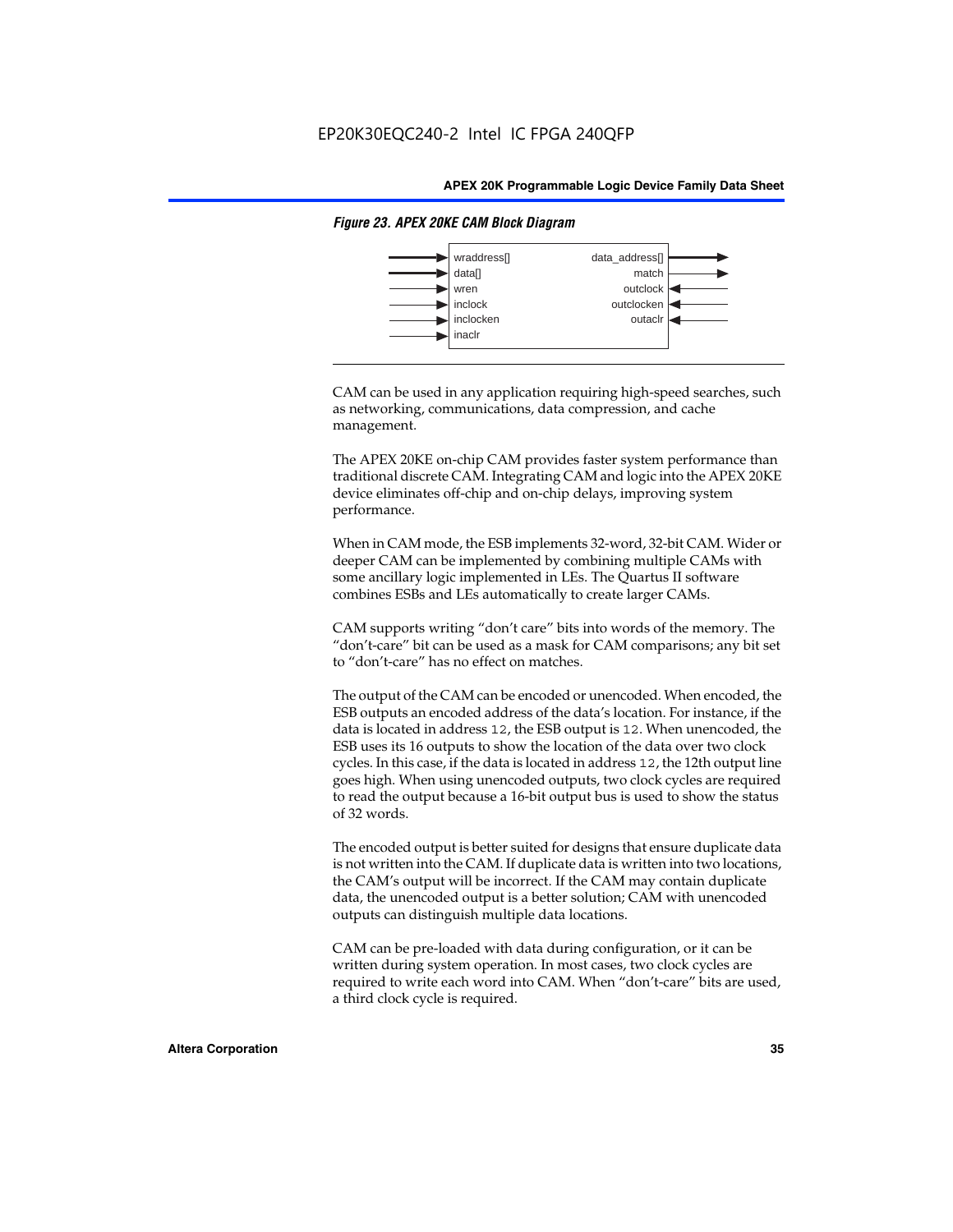

For more information on APEX 20KE devices and CAM, see *Application Note 119 (Implementing High-Speed Search Applications with APEX CAM).*

# **Driving Signals to the ESB**

ESBs provide flexible options for driving control signals. Different clocks can be used for the ESB inputs and outputs. Registers can be inserted independently on the data input, data output, read address, write address, WE, and RE signals. The global signals and the local interconnect can drive the WE and RE signals. The global signals, dedicated clock pins, and local interconnect can drive the ESB clock signals. Because the LEs drive the local interconnect, the LEs can control the WE and RE signals and the ESB clock, clock enable, and asynchronous clear signals. Figure 24 shows the ESB control signal generation logic.





#### *Note to Figure 24:*

(1) APEX 20KE devices have four dedicated clocks.

An ESB is fed by the local interconnect, which is driven by adjacent LEs (for high-speed connection to the ESB) or the MegaLAB interconnect. The ESB can drive the local, MegaLAB, or FastTrack Interconnect routing structure to drive LEs and IOEs in the same MegaLAB structure or anywhere in the device.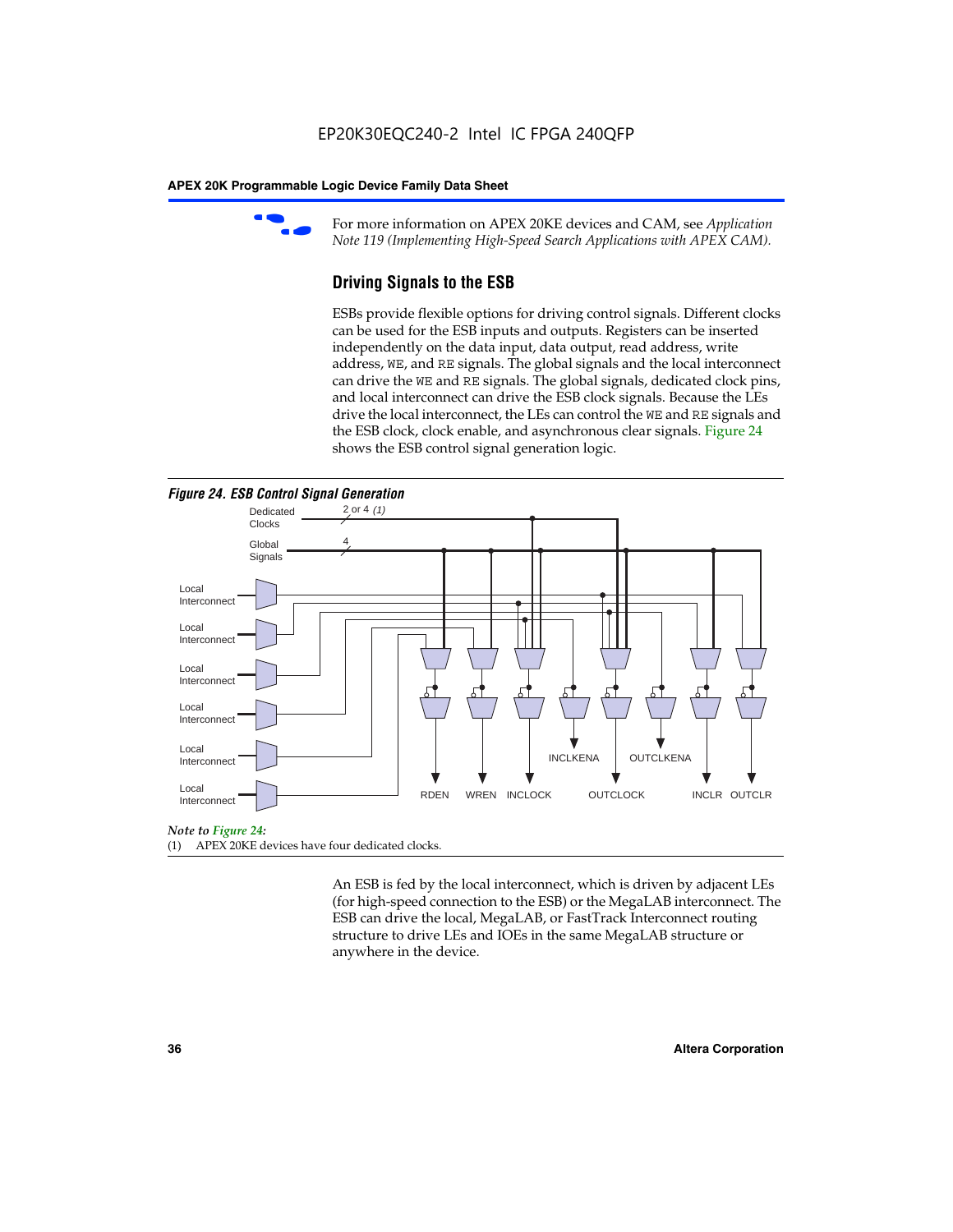# **Implementing Logic in ROM**

In addition to implementing logic with product terms, the ESB can implement logic functions when it is programmed with a read-only pattern during configuration, creating a large LUT. With LUTs, combinatorial functions are implemented by looking up the results, rather than by computing them. This implementation of combinatorial functions can be faster than using algorithms implemented in general logic, a performance advantage that is further enhanced by the fast access times of ESBs. The large capacity of ESBs enables designers to implement complex functions in one logic level without the routing delays associated with linked LEs or distributed RAM blocks. Parameterized functions such as LPM functions can take advantage of the ESB automatically. Further, the Quartus II software can implement portions of a design with ESBs where appropriate.

# **Programmable Speed/Power Control**

APEX 20K ESBs offer a high-speed mode that supports very fast operation on an ESB-by-ESB basis. When high speed is not required, this feature can be turned off to reduce the ESB's power dissipation by up to 50%. ESBs that run at low power incur a nominal timing delay adder. This Turbo  $Bit^{TM}$  option is available for ESBs that implement product-term logic or memory functions. An ESB that is not used will be powered down so that it does not consume DC current.

Designers can program each ESB in the APEX 20K device for either high-speed or low-power operation. As a result, speed-critical paths in the design can run at high speed, while the remaining paths operate at reduced power.

**I/O Structure** The APEX 20K IOE contains a bidirectional I/O buffer and a register that can be used either as an input register for external data requiring fast setup times, or as an output register for data requiring fast clock-to-output performance. IOEs can be used as input, output, or bidirectional pins. For fast bidirectional I/O timing, LE registers using local routing can improve setup times and OE timing. The Quartus II software Compiler uses the programmable inversion option to invert signals from the row and column interconnect automatically where appropriate. Because the APEX 20K IOE offers one output enable per pin, the Quartus II software Compiler can emulate open-drain operation efficiently.

> The APEX 20K IOE includes programmable delays that can be activated to ensure zero hold times, minimum clock-to-output times, input IOE register-to-core register transfers, or core-to-output IOE register transfers. A path in which a pin directly drives a register may require the delay to ensure zero hold time, whereas a path in which a pin drives a register through combinatorial logic may not require the delay.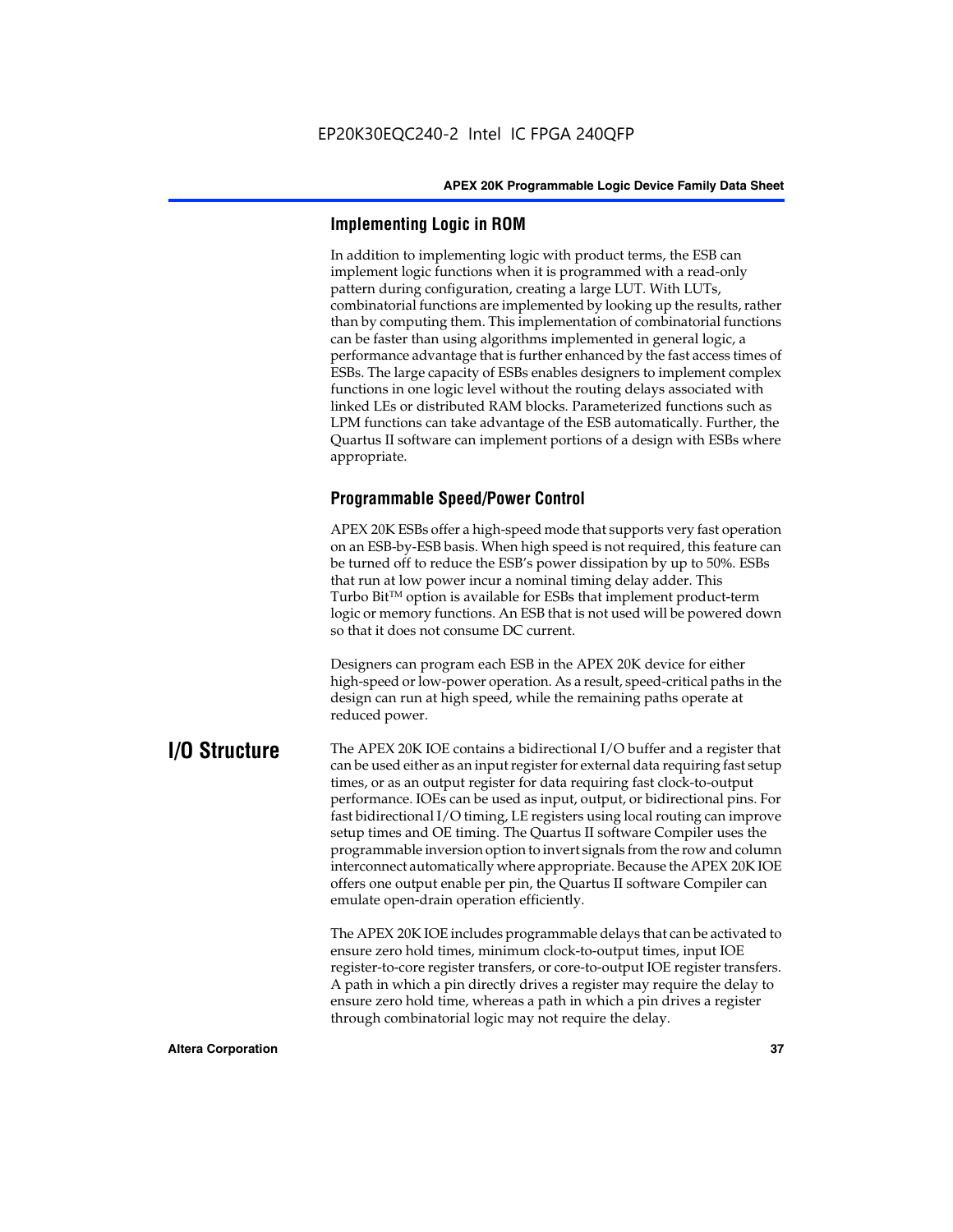Table 10 describes the APEX 20K programmable delays and their logic options in the Quartus II software.

| Table 10. APEX 20K Programmable Delay Chains |                                         |  |  |
|----------------------------------------------|-----------------------------------------|--|--|
| <b>Programmable Delays</b>                   | <b>Quartus II Logic Option</b>          |  |  |
| Input pin to core delay                      | Decrease input delay to internal cells  |  |  |
| Input pin to input register delay            | Decrease input delay to input register  |  |  |
| Core to output register delay                | Decrease input delay to output register |  |  |
| Output register t <sub>co</sub> delay        | Increase delay to output pin            |  |  |

The Quartus II software compiler can program these delays automatically to minimize setup time while providing a zero hold time. Figure 25 shows how fast bidirectional I/Os are implemented in APEX 20K devices.

The register in the APEX 20K IOE can be programmed to power-up high or low after configuration is complete. If it is programmed to power-up low, an asynchronous clear can control the register. If it is programmed to power-up high, the register cannot be asynchronously cleared or preset. This feature is useful for cases where the APEX 20K device controls an active-low input or another device; it prevents inadvertent activation of the input upon power-up.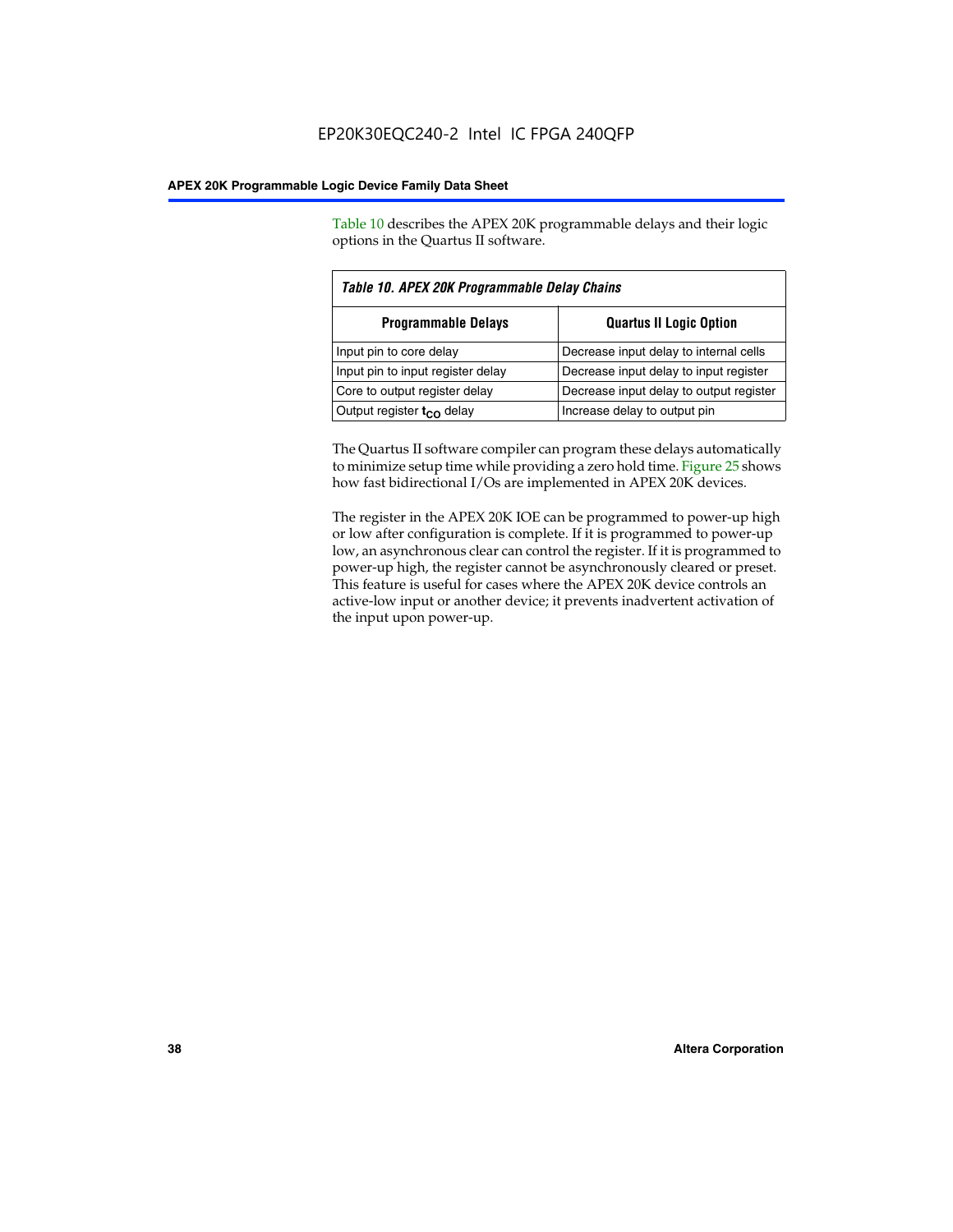

# *Figure 25. APEX 20K Bidirectional I/O Registers Note (1)*



#### **Altera Corporation 39**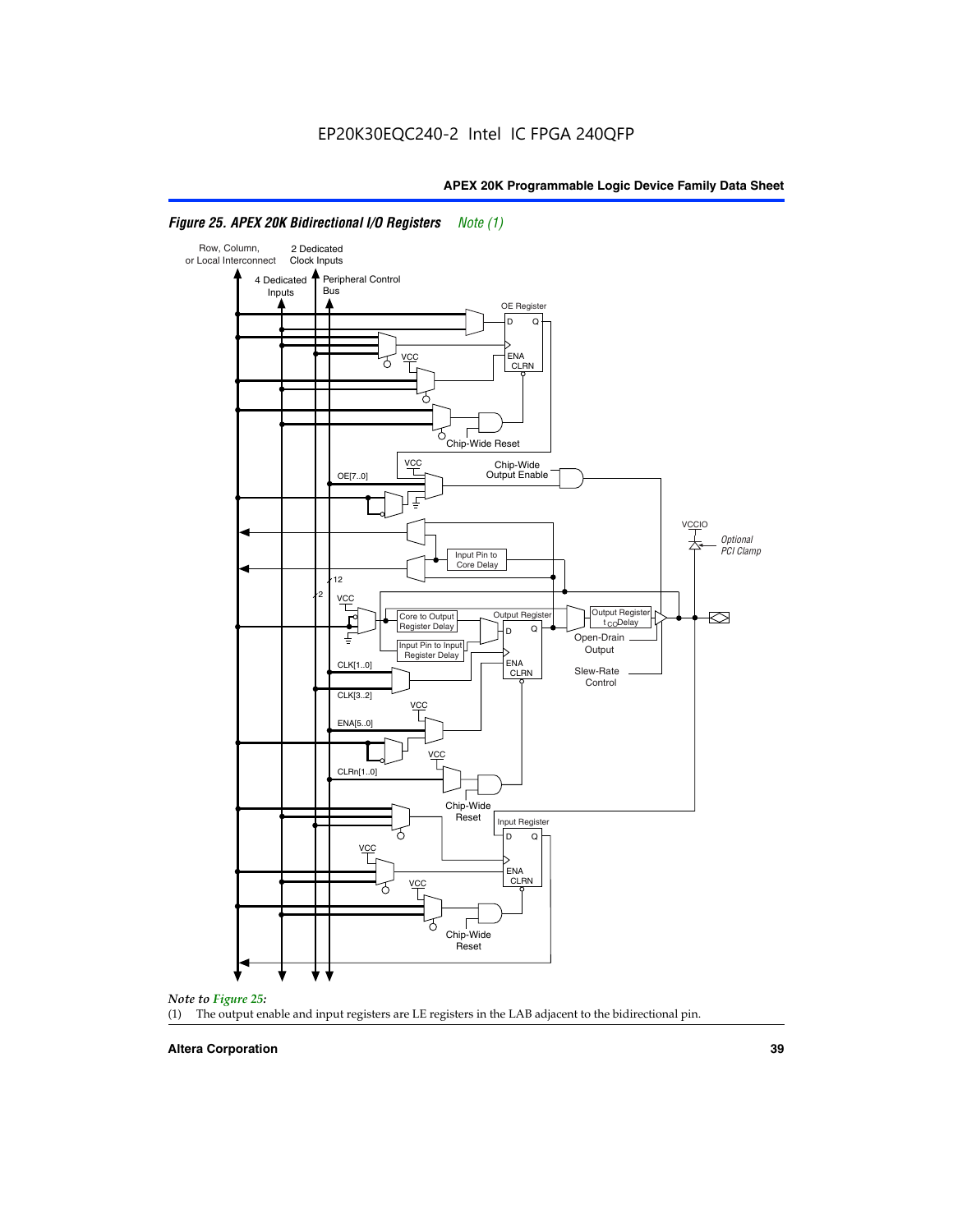APEX 20KE devices include an enhanced IOE, which drives the FastRow interconnect. The FastRow interconnect connects a column I/O pin directly to the LAB local interconnect within two MegaLAB structures. This feature provides fast setup times for pins that drive high fan-outs with complex logic, such as PCI designs. For fast bidirectional I/O timing, LE registers using local routing can improve setup times and OE timing. The APEX 20KE IOE also includes direct support for open-drain operation, giving faster clock-to-output for open-drain signals. Some programmable delays in the APEX 20KE IOE offer multiple levels of delay to fine-tune setup and hold time requirements. The Quartus II software compiler can set these delays automatically to minimize setup time while providing a zero hold time.

Table 11 describes the APEX 20KE programmable delays and their logic options in the Quartus II software.

| Table 11. APEX 20KE Programmable Delay Chains |                                         |  |  |  |
|-----------------------------------------------|-----------------------------------------|--|--|--|
| <b>Programmable Delays</b>                    | <b>Quartus II Logic Option</b>          |  |  |  |
| Input Pin to Core Delay                       | Decrease input delay to internal cells  |  |  |  |
| Input Pin to Input Register Delay             | Decrease input delay to input registers |  |  |  |
| Core to Output Register Delay                 | Decrease input delay to output register |  |  |  |
| Output Register t <sub>CO</sub> Delay         | Increase delay to output pin            |  |  |  |
| Clock Enable Delay                            | Increase clock enable delay             |  |  |  |

The register in the APEX 20KE IOE can be programmed to power-up high or low after configuration is complete. If it is programmed to power-up low, an asynchronous clear can control the register. If it is programmed to power-up high, an asynchronous preset can control the register. Figure 26 shows how fast bidirectional I/O pins are implemented in APEX 20KE devices. This feature is useful for cases where the APEX 20KE device controls an active-low input or another device; it prevents inadvertent activation of the input upon power-up.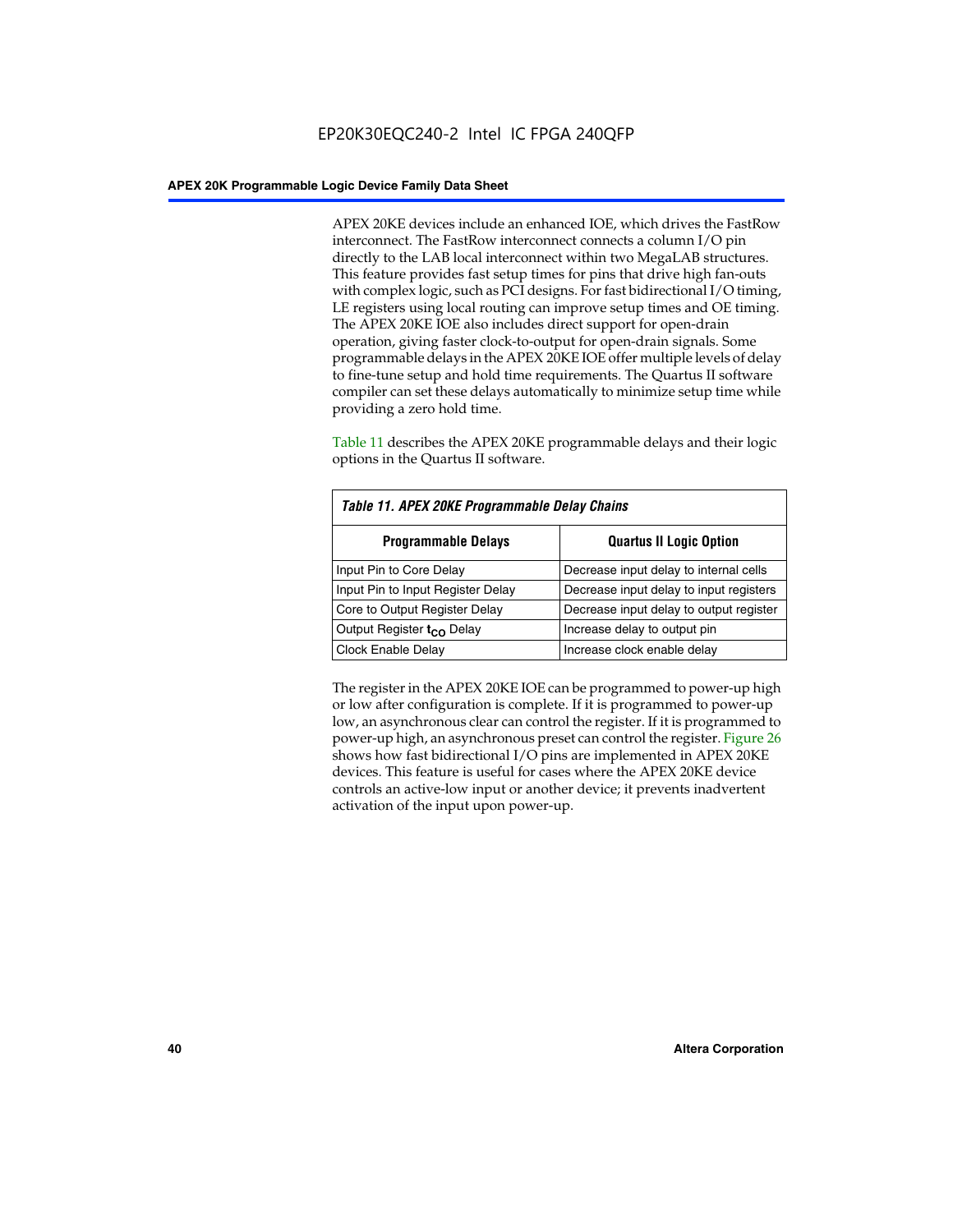# *Figure 26. APEX 20KE Bidirectional I/O Registers Notes (1), (2)*



#### *Notes to Figure 26:*

- 
- (1) This programmable delay has four settings: off and three levels of delay.<br>(2) The output enable and input registers are LE registers in the LAB adjacer The output enable and input registers are LE registers in the LAB adjacent to the bidirectional pin.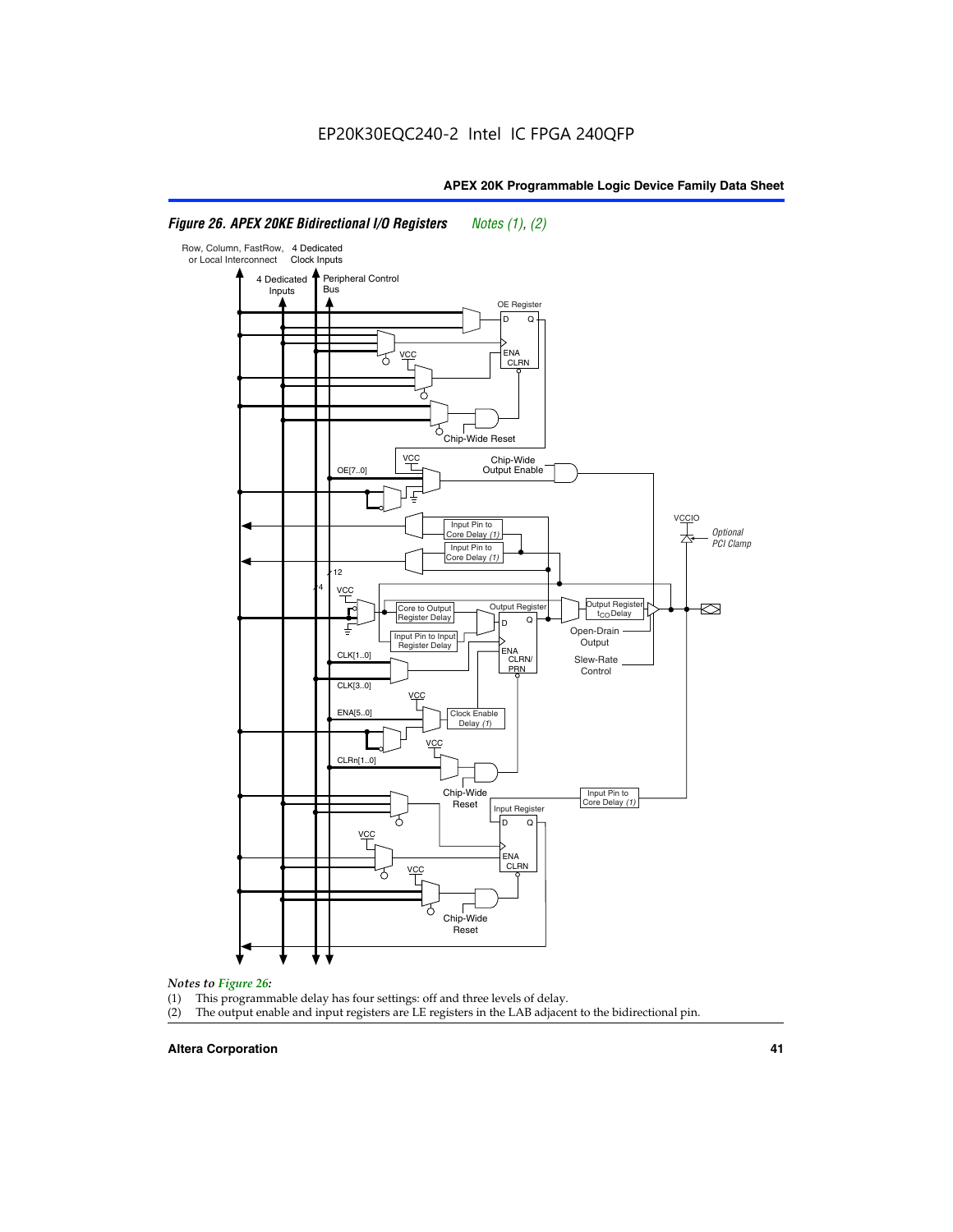Each IOE drives a row, column, MegaLAB, or local interconnect when used as an input or bidirectional pin. A row IOE can drive a local, MegaLAB, row, and column interconnect; a column IOE can drive the column interconnect. Figure 27 shows how a row IOE connects to the interconnect.

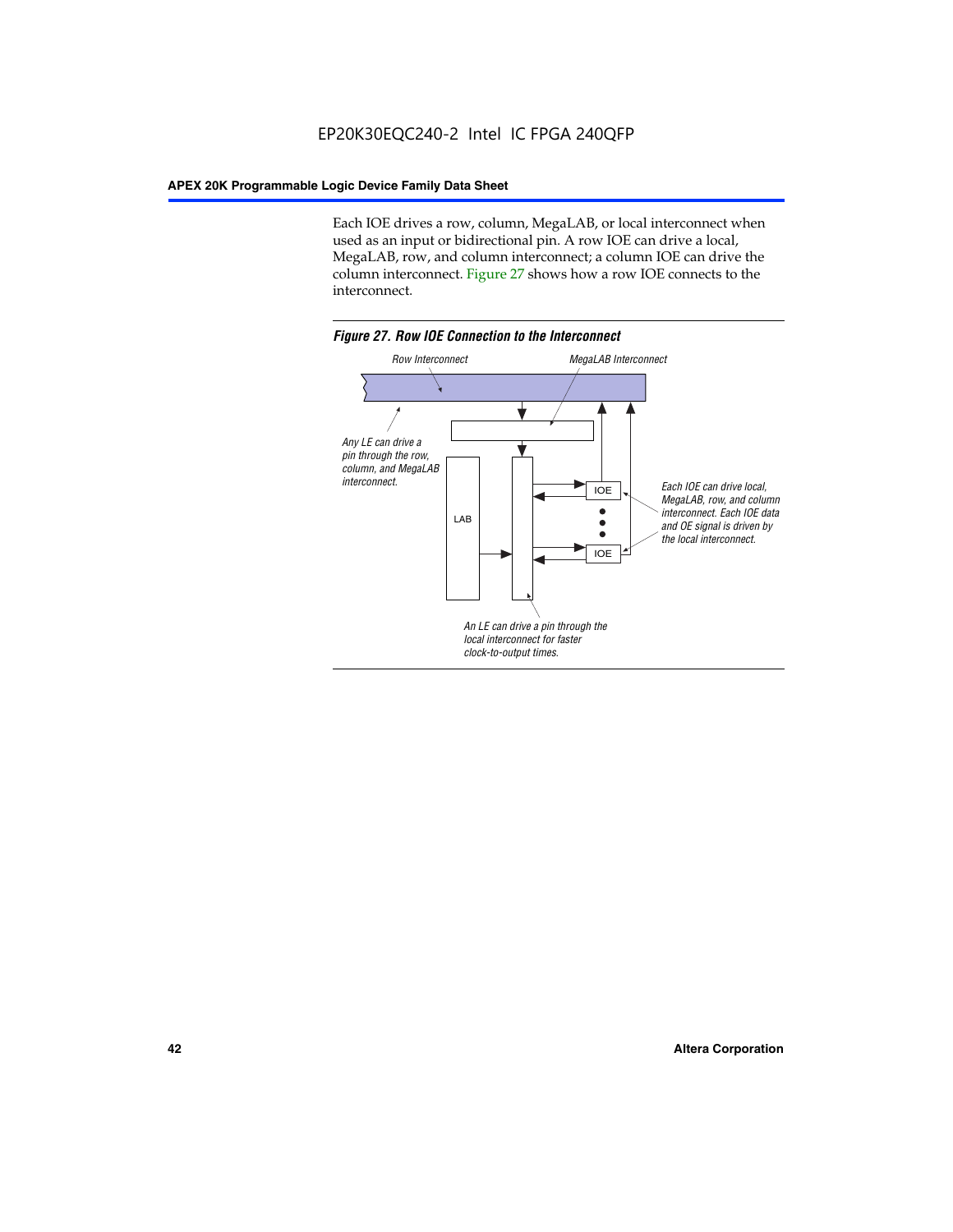# EP20K30EQC240-2 Intel IC FPGA 240QFP

## **APEX 20K Programmable Logic Device Family Data Sheet**

Figure 28 shows how a column IOE connects to the interconnect.

# *Figure 28. Column IOE Connection to the Interconnect*



# **Dedicated Fast I/O Pins**

APEX 20KE devices incorporate an enhancement to support bidirectional pins with high internal fanout such as PCI control signals. These pins are called Dedicated Fast I/O pins (FAST1, FAST2, FAST3, and FAST4) and replace dedicated inputs. These pins can be used for fast clock, clear, or high fanout logic signal distribution. They also can drive out. The Dedicated Fast I/O pin data output and tri-state control are driven by local interconnect from the adjacent MegaLAB for high speed.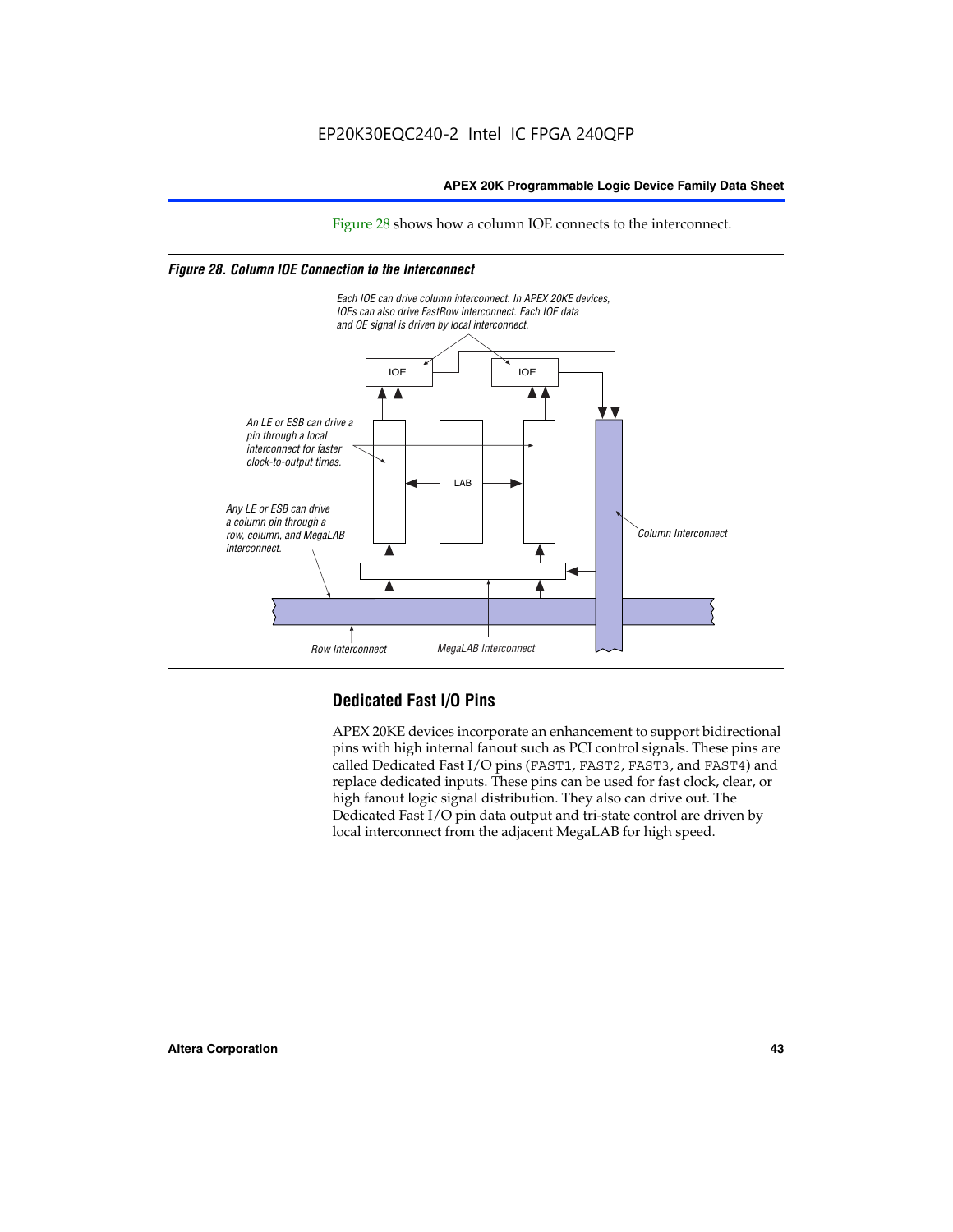# **Advanced I/O Standard Support**

APEX 20KE IOEs support the following I/O standards: LVTTL, LVCMOS, 1.8-V I/O, 2.5-V I/O, 3.3-V PCI, PCI-X, 3.3-V AGP, LVDS, LVPECL, GTL+, CTT, HSTL Class I, SSTL-3 Class I and II, and SSTL-2 Class I and II.



For more information on I/O standards supported by APEX 20KE devices, see *Application Note 117 (Using Selectable I/O Standards in Altera Devices)*.

The APEX 20KE device contains eight I/O banks. In QFP packages, the banks are linked to form four I/O banks. The I/O banks directly support all standards except LVDS and LVPECL. All I/O banks can support LVDS and LVPECL with the addition of external resistors. In addition, one block within a bank contains circuitry to support high-speed True-LVDS and LVPECL inputs, and another block within a particular bank supports high-speed True-LVDS and LVPECL outputs. The LVDS blocks support all of the I/O standards. Each I/O bank has its own VCCIO pins. A single device can support 1.8-V, 2.5-V, and 3.3-V interfaces; each bank can support a different standard independently. Each bank can also use a separate  $V_{\text{REF}}$  level so that each bank can support any of the terminated standards (such as SSTL-3) independently. Within a bank, any one of the terminated standards can be supported. EP20K300E and larger APEX 20KE devices support the LVDS interface for data pins (smaller devices support LVDS clock pins, but not data pins). All EP20K300E and larger devices support the LVDS interface for data pins up to 155 Mbit per channel; EP20K400E devices and larger with an X-suffix on the ordering code add a serializer/deserializer circuit and PLL for higher-speed support.

Each bank can support multiple standards with the same VCCIO for output pins. Each bank can support one voltage-referenced I/O standard, but it can support multiple I/O standards with the same VCCIO voltage level. For example, when VCCIO is 3.3 V, a bank can support LVTTL, LVCMOS, 3.3-V PCI, and SSTL-3 for inputs and outputs.

When the LVDS banks are not used as LVDS I/O banks, they support all of the other I/O standards. Figure 29 shows the arrangement of the APEX 20KE I/O banks.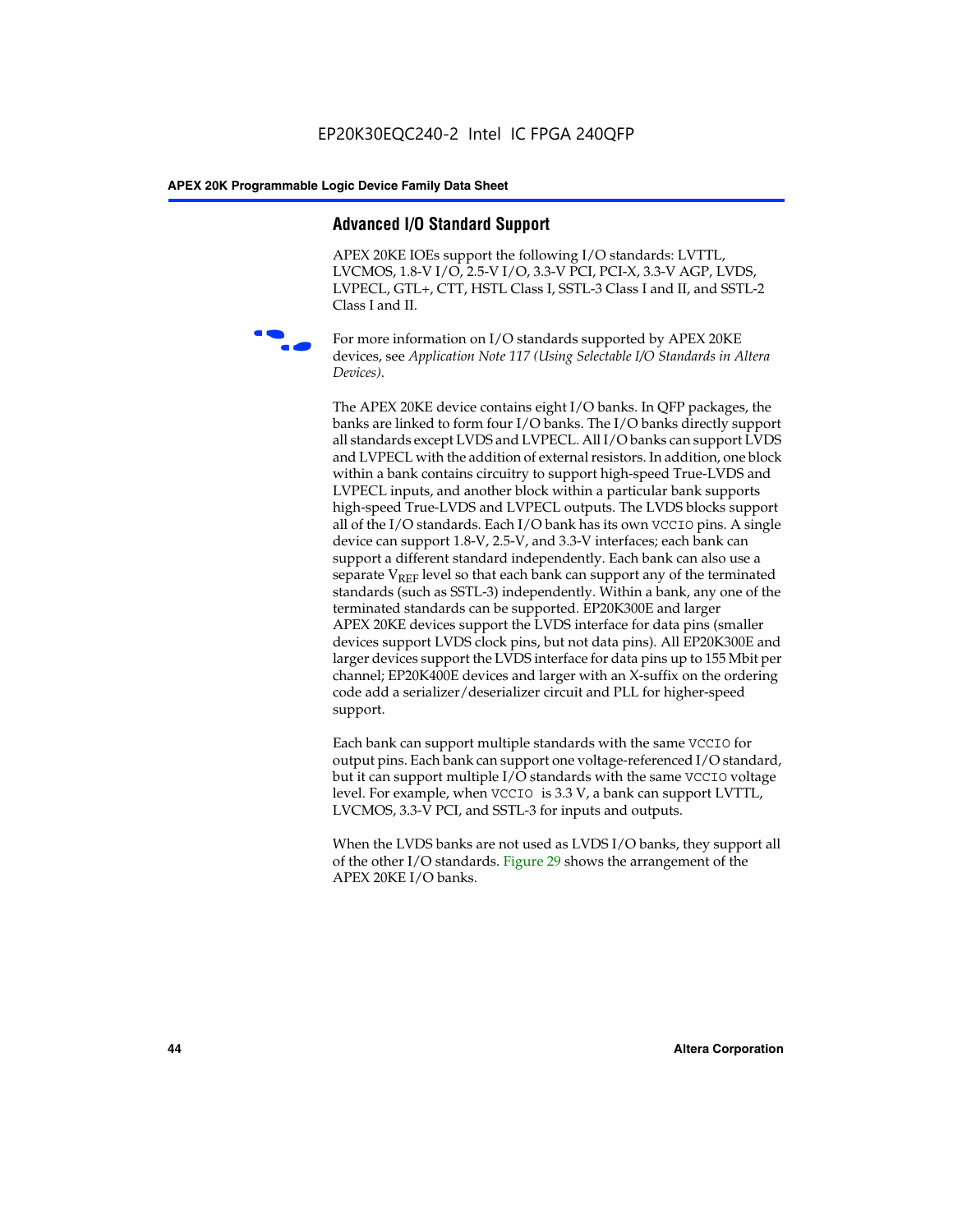

#### *Figure 29. APEX 20KE I/O Banks*

#### *Notes to Figure 29:*

- (1) For more information on placing I/O pins in LVDS blocks, refer to the *Guidelines for Using LVDS Blocks* section in *Application Note 120 (Using LVDS in APEX 20KE Devices*).
- (2) If the LVDS input and output blocks are not used for LVDS, they can support all of the I/O standards and can be used as input, output, or bidirectional pins with  $V_{\text{C} \cap \text{O}}$  set to 3.3 V, 2.5 V, or 1.8 V.

# **Power Sequencing & Hot Socketing**

Because APEX 20K and APEX 20KE devices can be used in a mixedvoltage environment, they have been designed specifically to tolerate any possible power-up sequence. Therefore, the  $V_{\text{CCIO}}$  and  $V_{\text{CCINT}}$  power supplies may be powered in any order.

For more information, please refer to the "Power Sequencing Considerations" section in the *Configuring APEX 20KE & APEX 20KC Devices* chapter of the *Configuration Devices Handbook*.

Signals can be driven into APEX 20K devices before and during power-up without damaging the device. In addition, APEX 20K devices do not drive out during power-up. Once operating conditions are reached and the device is configured, APEX 20K and APEX 20KE devices operate as specified by the user.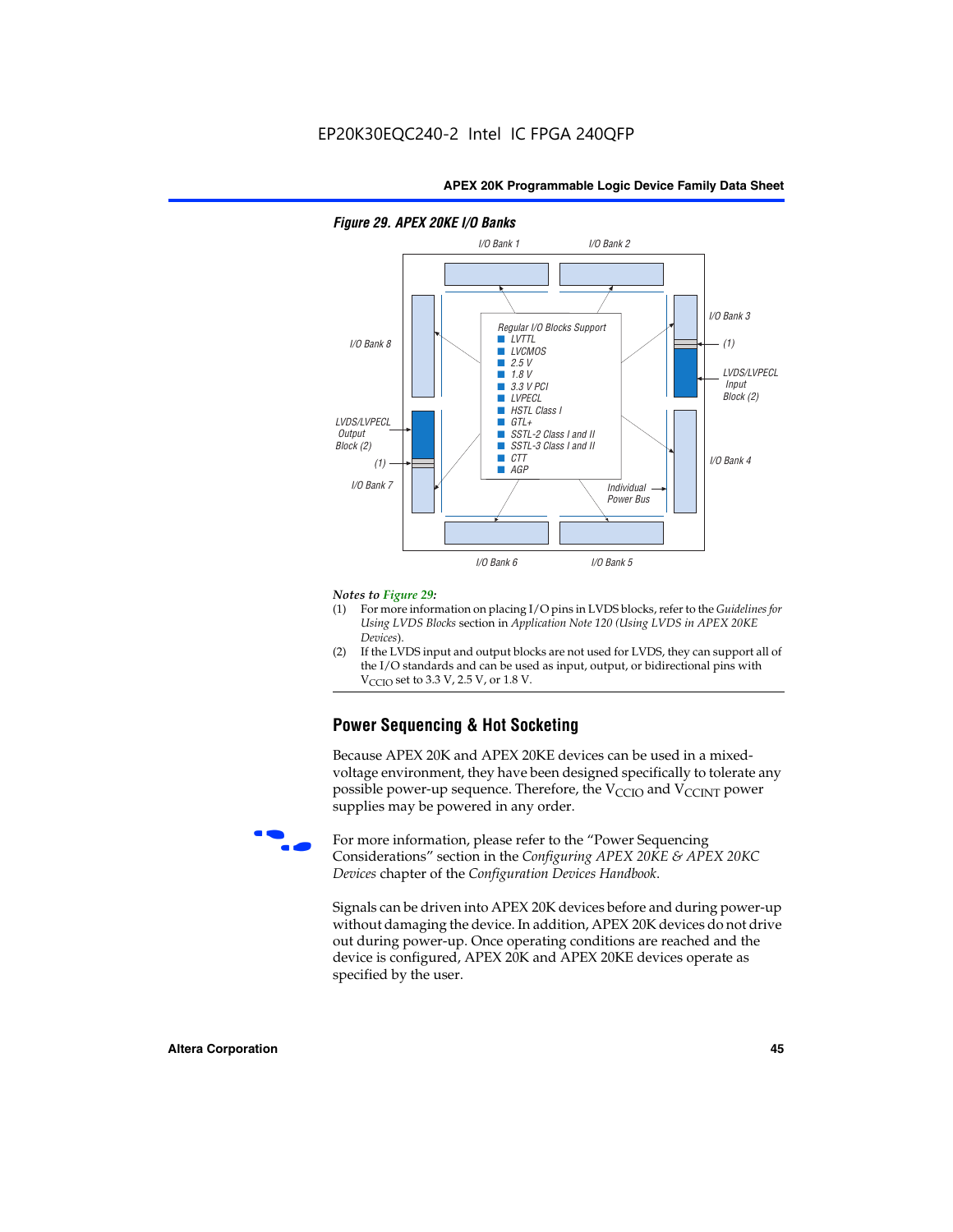Under hot socketing conditions, APEX 20KE devices will not sustain any damage, but the I/O pins will drive out.

# **MultiVolt I/O Interface**

The APEX device architecture supports the MultiVolt I/O interface feature, which allows APEX devices in all packages to interface with systems of different supply voltages. The devices have one set of VCC pins for internal operation and input buffers (VCCINT), and another set for I/O output drivers (VCCIO).

The APEX 20K VCCINT pins must always be connected to a 2.5 V power supply. With a 2.5-V  $V_{\text{CCMT}}$  level, input pins are 2.5-V, 3.3-V, and 5.0-V tolerant. The VCCIO pins can be connected to either a 2.5-V or 3.3-V power supply, depending on the output requirements. When VCCIO pins are connected to a 2.5-V power supply, the output levels are compatible with 2.5-V systems. When the VCCIO pins are connected to a 3.3-V power supply, the output high is 3.3 V and is compatible with 3.3-V or 5.0-V systems.

| Table 12. 5.0-V Tolerant APEX 20K MultiVolt I/O Support |                                                |     |     |     |     |     |
|---------------------------------------------------------|------------------------------------------------|-----|-----|-----|-----|-----|
| $V_{\text{CCIO}}(V)$                                    | Input Signals (V)<br><b>Output Signals (V)</b> |     |     |     |     |     |
|                                                         | 2.5                                            | 3.3 | 5.0 | 2.5 | 3.3 | 5.0 |
| 2.5                                                     |                                                |     |     |     |     |     |
| 3.3                                                     |                                                |     |     |     |     |     |

Table 12 summarizes 5.0-V tolerant APEX 20K MultiVolt I/O support.

#### *Notes to Table 12:*

- (1) The PCI clamping diode must be disabled to drive an input with voltages higher than  $V_{CCIO}$ .
- (2) When  $V_{CCIO} = 3.3 V$ , an APEX 20K device can drive a 2.5-V device with 3.3-V tolerant inputs.

Open-drain output pins on 5.0-V tolerant APEX 20K devices (with a pullup resistor to the 5.0-V supply) can drive 5.0-V CMOS input pins that require a  $V_{IH}$  of 3.5 V. When the pin is inactive, the trace will be pulled up to 5.0 V by the resistor. The open-drain pin will only drive low or tri-state; it will never drive high. The rise time is dependent on the value of the pullup resistor and load impedance. The  $I_{OI}$  current specification should be considered when selecting a pull-up resistor.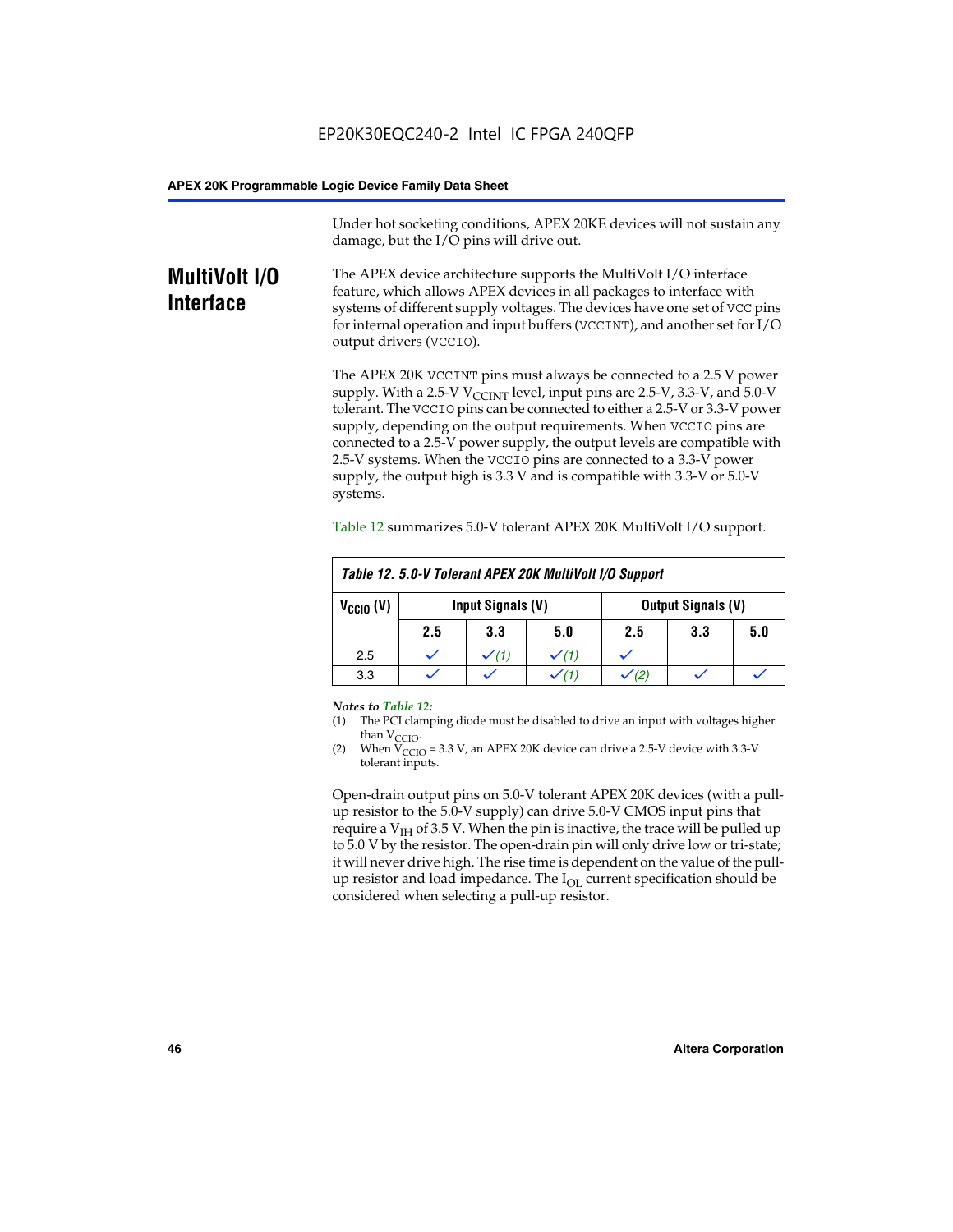APEX 20KE devices also support the MultiVolt I/O interface feature. The APEX 20KE VCCINT pins must always be connected to a 1.8-V power supply. With a 1.8-V  $V_{\text{CCINT}}$  level, input pins are 1.8-V, 2.5-V, and 3.3-V tolerant. The VCCIO pins can be connected to either a 1.8-V, 2.5-V, or 3.3-V power supply, depending on the I/O standard requirements. When the VCCIO pins are connected to a 1.8-V power supply, the output levels are compatible with 1.8-V systems. When VCCIO pins are connected to a 2.5-V power supply, the output levels are compatible with 2.5-V systems. When VCCIO pins are connected to a 3.3-V power supply, the output high is 3.3 V and compatible with 3.3-V or 5.0-V systems. An APEX 20KE device is 5.0-V tolerant with the addition of a resistor.

# Table 13 summarizes APEX 20KE MultiVolt I/O support.

|                                           | Table 13. APEX 20KE MultiVolt I/O Support<br>Note $(1)$ |     |     |     |     |     |                           |     |
|-------------------------------------------|---------------------------------------------------------|-----|-----|-----|-----|-----|---------------------------|-----|
| $V_{\text{CCIO}}(V)$<br>Input Signals (V) |                                                         |     |     |     |     |     | <b>Output Signals (V)</b> |     |
|                                           | 1.8                                                     | 2.5 | 3.3 | 5.0 | 1.8 | 2.5 | 3.3                       | 5.0 |
| 1.8                                       |                                                         |     |     |     |     |     |                           |     |
| 2.5                                       |                                                         |     |     |     |     |     |                           |     |
| 3.3                                       |                                                         |     |     | (2) |     |     | (3)                       |     |

### *Notes to Table 13:*

(1) The PCI clamping diode must be disabled to drive an input with voltages higher than  $V_{CCIO}$ , except for the 5.0-V input case.

(2) An APEX 20KE device can be made 5.0-V tolerant with the addition of an external resistor. You also need a PCI clamp and series resistor.

(3) When  $V_{\text{CCIO}} = 3.3$  V, an APEX 20KE device can drive a 2.5-V device with 3.3-V tolerant inputs.

# **ClockLock & ClockBoost Features**

APEX 20K devices support the ClockLock and ClockBoost clock management features, which are implemented with PLLs. The ClockLock circuitry uses a synchronizing PLL that reduces the clock delay and skew within a device. This reduction minimizes clock-to-output and setup times while maintaining zero hold times. The ClockBoost circuitry, which provides a clock multiplier, allows the designer to enhance device area efficiency by sharing resources within the device. The ClockBoost circuitry allows the designer to distribute a low-speed clock and multiply that clock on-device. APEX 20K devices include a high-speed clock tree; unlike ASICs, the user does not have to design and optimize the clock tree. The ClockLock and ClockBoost features work in conjunction with the APEX 20K device's high-speed clock to provide significant improvements in system performance and band-width. Devices with an X-suffix on the ordering code include the ClockLock circuit.

The ClockLock and ClockBoost features in APEX 20K devices are enabled through the Quartus II software. External devices are not required to use these features.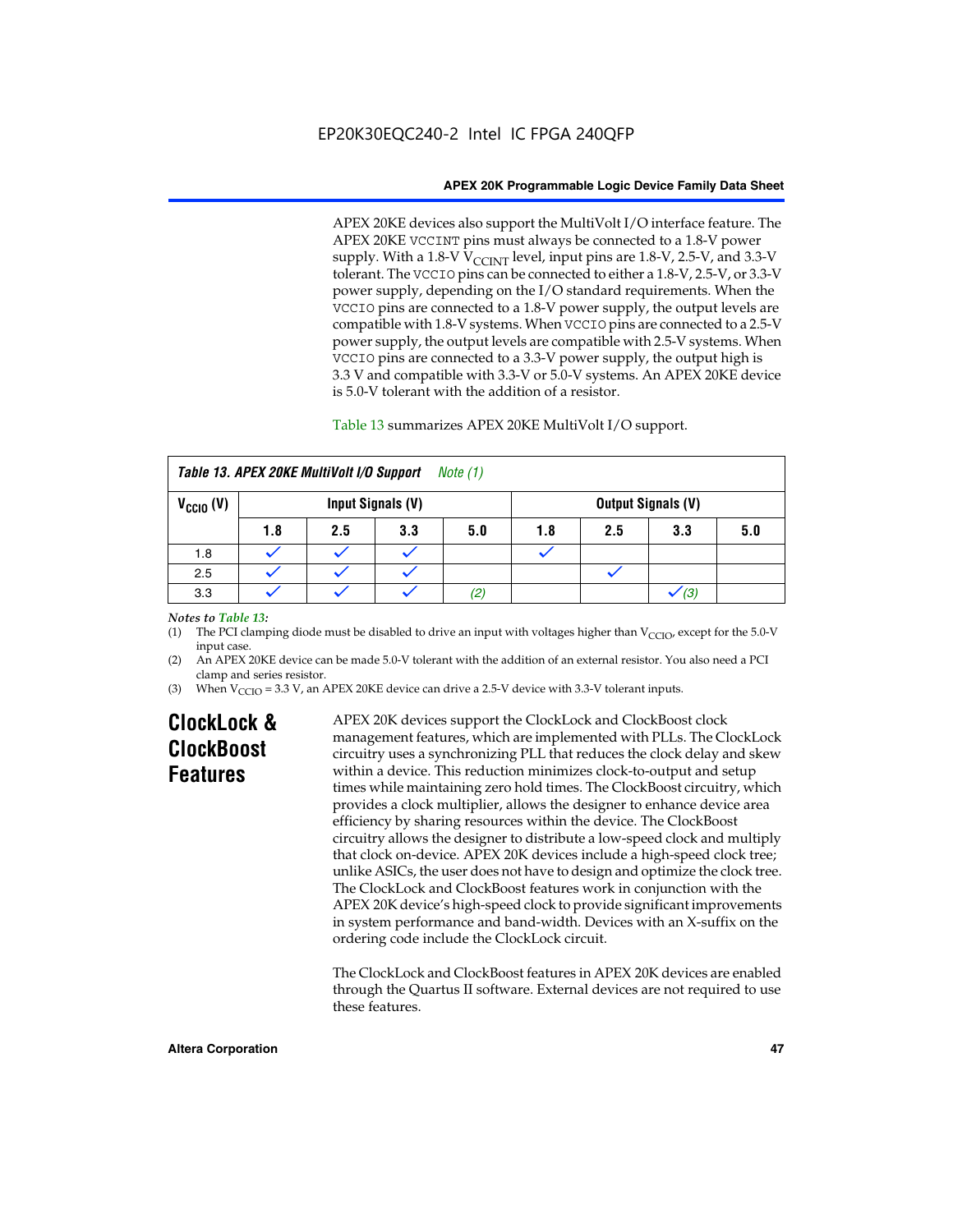For designs that require both a multiplied and non-multiplied clock, the clock trace on the board can be connected to CLK2p. Table 14 shows the combinations supported by the ClockLock and ClockBoost circuitry. The CLK2p pin can feed both the ClockLock and ClockBoost circuitry in the APEX 20K device. However, when both circuits are used, the other clock pin (CLK1p) cannot be used.

| <b>Table 14. Multiplication Factor Combinations</b> |                    |  |
|-----------------------------------------------------|--------------------|--|
| Clock 1                                             | Clock <sub>2</sub> |  |
| ×1                                                  | ×1                 |  |
| $\times$ 1, $\times$ 2                              | $\times 2$         |  |
| $\times$ 1, $\times$ 2, $\times$ 4                  | ×4                 |  |

# **APEX 20KE ClockLock Feature**

APEX 20KE devices include an enhanced ClockLock feature set. These devices include up to four PLLs, which can be used independently. Two PLLs are designed for either general-purpose use or LVDS use (on devices that support LVDS I/O pins). The remaining two PLLs are designed for general-purpose use. The EP20K200E and smaller devices have two PLLs; the EP20K300E and larger devices have four PLLs.

The following sections describe some of the features offered by the APEX 20KE PLLs.

# *External PLL Feedback*

The ClockLock circuit's output can be driven off-chip to clock other devices in the system; further, the feedback loop of the PLL can be routed off-chip. This feature allows the designer to exercise fine control over the I/O interface between the APEX 20KE device and another high-speed device, such as SDRAM.

# *Clock Multiplication*

The APEX 20KE ClockBoost circuit can multiply or divide clocks by a programmable number. The clock can be multiplied by  $m/(n \times k)$  or  $m/(n \times v)$ , where *m* and *k* range from 2 to 160, and *n* and *v* range from 1 to 16. Clock multiplication and division can be used for time-domain multiplexing and other functions, which can reduce design LE requirements.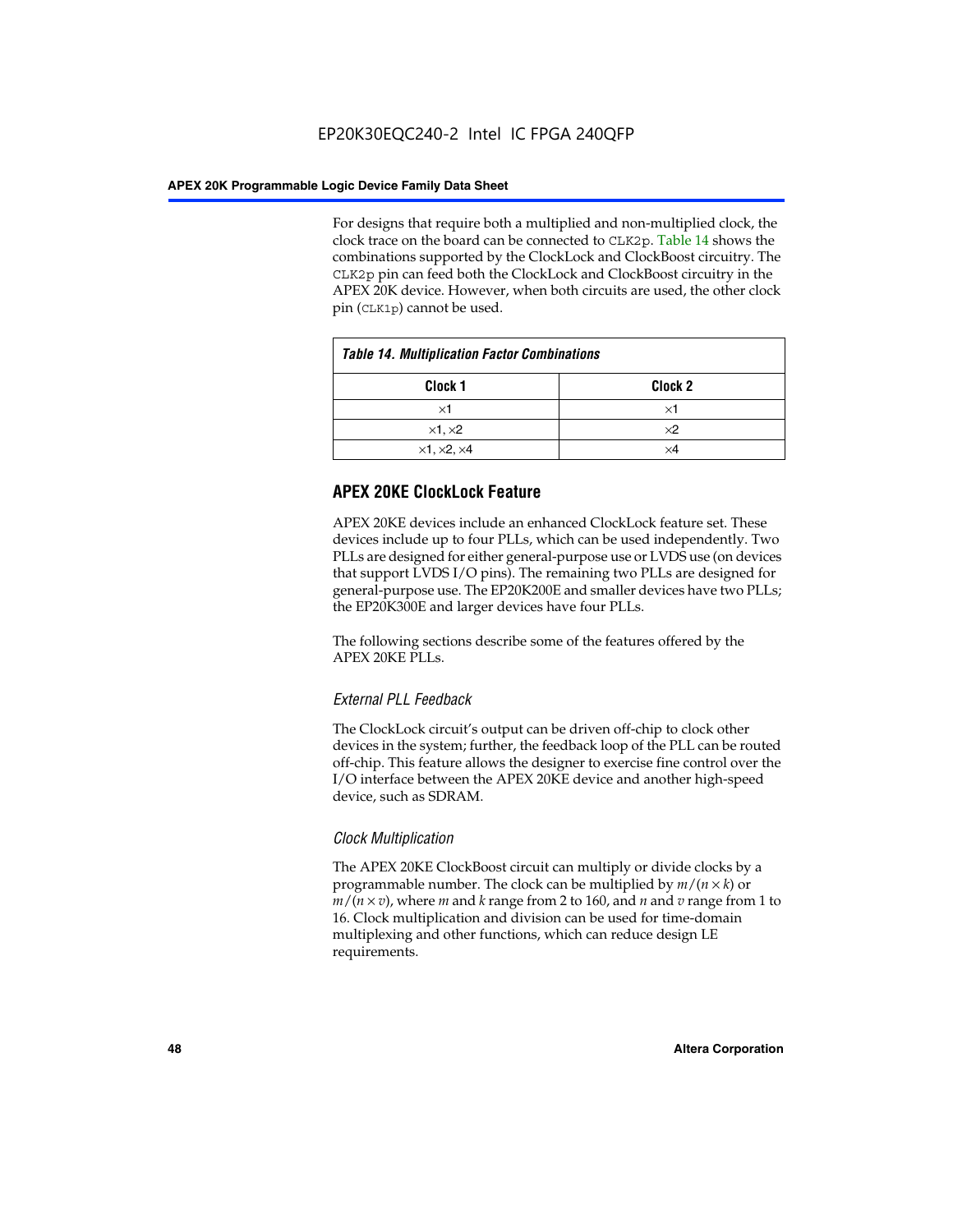# *Clock Phase & Delay Adjustment*

The APEX 20KE ClockShift feature allows the clock phase and delay to be adjusted. The clock phase can be adjusted by 90° steps. The clock delay can be adjusted to increase or decrease the clock delay by an arbitrary amount, up to one clock period.

# *LVDS Support*

Two PLLs are designed to support the LVDS interface. When using LVDS, the I/O clock runs at a slower rate than the data transfer rate. Thus, PLLs are used to multiply the I/O clock internally to capture the LVDS data. For example, an I/O clock may run at 105 MHz to support 840 megabits per second (Mbps) LVDS data transfer. In this example, the PLL multiplies the incoming clock by eight to support the high-speed data transfer. You can use PLLs in EP20K400E and larger devices for high-speed LVDS interfacing.

# *Lock Signals*

The APEX 20KE ClockLock circuitry supports individual LOCK signals. The LOCK signal drives high when the ClockLock circuit has locked onto the input clock. The LOCK signals are optional for each ClockLock circuit; when not used, they are I/O pins.

# **ClockLock & ClockBoost Timing Parameters**

For the ClockLock and ClockBoost circuitry to function properly, the incoming clock must meet certain requirements. If these specifications are not met, the circuitry may not lock onto the incoming clock, which generates an erroneous clock within the device. The clock generated by the ClockLock and ClockBoost circuitry must also meet certain specifications. If the incoming clock meets these requirements during configuration, the APEX 20K ClockLock and ClockBoost circuitry will lock onto the clock during configuration. The circuit will be ready for use immediately after configuration. In APEX 20KE devices, the clock input standard is programmable, so the PLL cannot respond to the clock until the device is configured. The PLL locks onto the input clock as soon as configuration is complete. Figure 30 shows the incoming and generated clock specifications.

 $\mathbb{I} \mathcal{F}$  For more information on ClockLock and ClockBoost circuitry, see *Application Note 115: Using the ClockLock and ClockBoost PLL Features in APEX Devices*.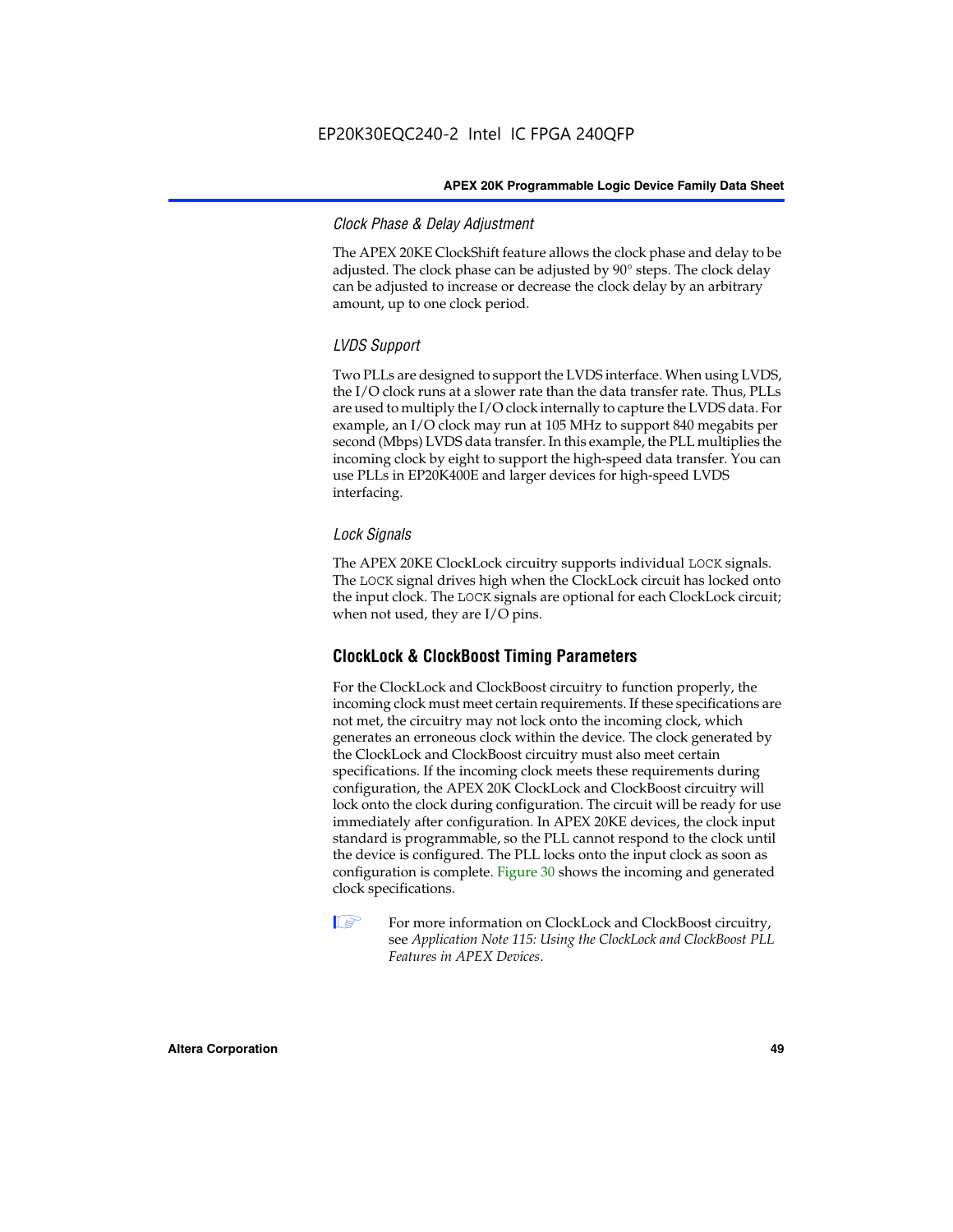

# *Figure 30. Specifications for the Incoming & Generated Clocks Note (1)*

# *Note to Figure 30:*

The tI parameter refers to the nominal input clock period; the tO parameter refers to the nominal output clock period.

Table 15 summarizes the APEX 20K ClockLock and ClockBoost parameters for -1 speed-grade devices.

| <b>Symbol</b>                                                                                                                                       | <b>Parameter</b>                                                           | Min | Max       | <b>Unit</b> |
|-----------------------------------------------------------------------------------------------------------------------------------------------------|----------------------------------------------------------------------------|-----|-----------|-------------|
| $f_{OUT}$                                                                                                                                           | Output frequency                                                           | 25  | 180       | MHz         |
| $f_{CLK1}$ $(1)$                                                                                                                                    | Input clock frequency (ClockBoost clock<br>multiplication factor equals 1) | 25  | 180 $(1)$ | <b>MHz</b>  |
| $f_{CLK2}$                                                                                                                                          | Input clock frequency (ClockBoost clock<br>multiplication factor equals 2) | 16  | 90        | <b>MHz</b>  |
| $f_{CLK4}$                                                                                                                                          | Input clock frequency (ClockBoost clock<br>multiplication factor equals 4) | 10  | 48        | <b>MHz</b>  |
| toutputy                                                                                                                                            | Duty cycle for ClockLock/ClockBoost-generated<br>clock                     | 40  | 60        | %           |
| Input deviation from user specification in the<br><b>f</b> CLKDEV<br>Quartus II software (ClockBoost clock<br>multiplication factor equals 1) $(2)$ |                                                                            |     | 25,000(3) | <b>PPM</b>  |
| $t_{\mathsf{R}}$                                                                                                                                    | Input rise time                                                            |     | 5         | ns          |
| $t_{\mathsf{F}}$                                                                                                                                    | Input fall time                                                            |     | 5         | ns          |
| <sup>t</sup> LOCK                                                                                                                                   | Time required for ClockLock/ClockBoost to<br>acquire lock (4)              |     | 10        | μs          |

 $\mathsf I$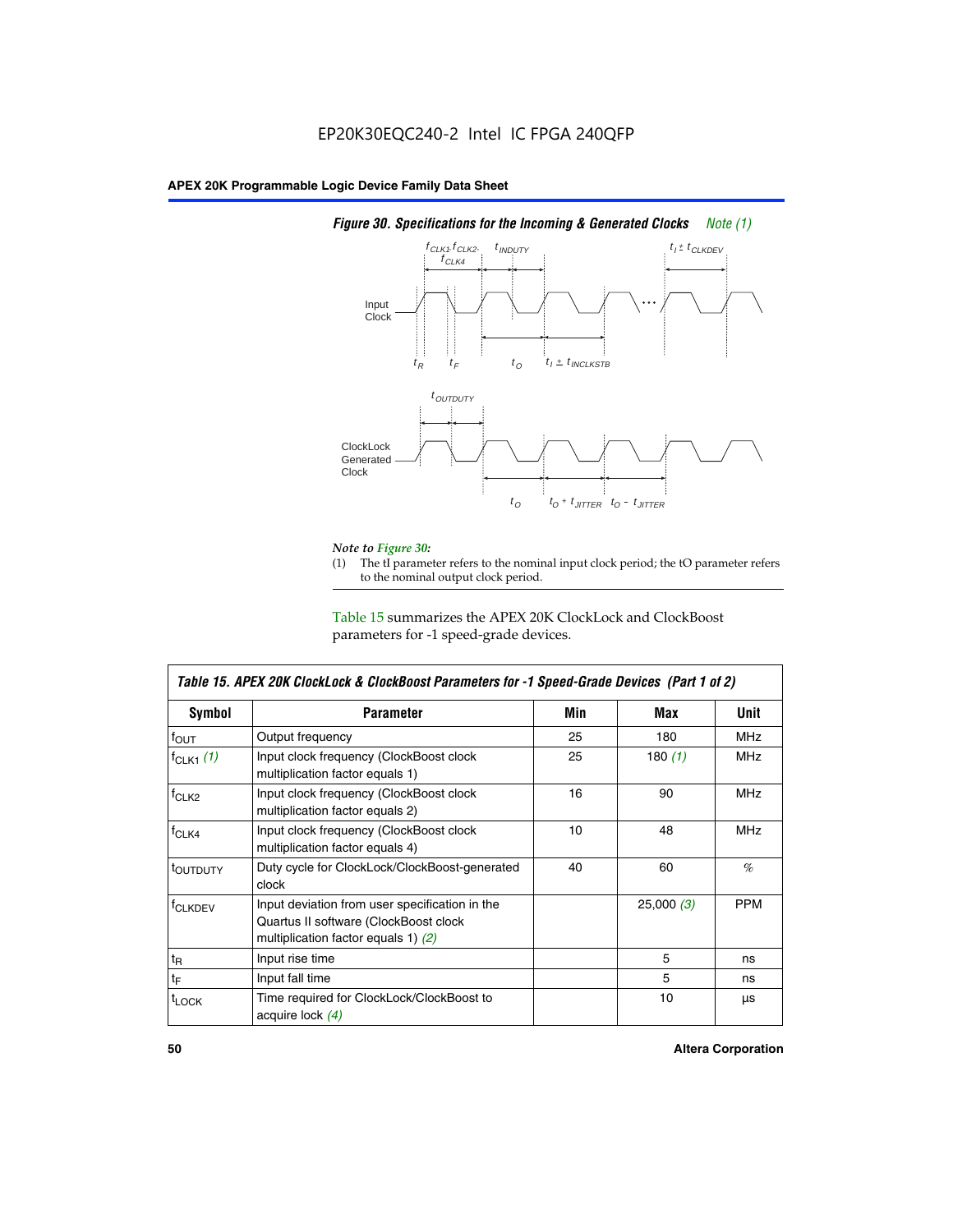| Table 15. APEX 20K ClockLock & ClockBoost Parameters for -1 Speed-Grade Devices (Part 2 of 2) |                                                                     |     |     |      |
|-----------------------------------------------------------------------------------------------|---------------------------------------------------------------------|-----|-----|------|
| Symbol                                                                                        | <b>Parameter</b>                                                    | Min | Max | Unit |
| t <sub>SKEW</sub>                                                                             | Skew delay between related<br>ClockLock/ClockBoost-generated clocks |     | 500 | ps   |
| <b>UITTER</b>                                                                                 | Jitter on ClockLock/ClockBoost-generated clock<br>(5)               |     | 200 | ps   |
| <b>INCLKSTB</b>                                                                               | Input clock stability (measured between adjacent<br>clocks)         |     | 50  | ps   |

*Notes to Table 15:*

- (1) The PLL input frequency range for the EP20K100-1X device for 1x multiplication is 25 MHz to 175 MHz.
- (2) All input clock specifications must be met. The PLL may not lock onto an incoming clock if the clock specifications are not met, creating an erroneous clock within the device.
- (3) During device configuration, the ClockLock and ClockBoost circuitry is configured first. If the incoming clock is supplied during configuration, the ClockLock and ClockBoost circuitry locks during configuration, because the lock time is less than the configuration time.
- (4) The jitter specification is measured under long-term observation.
- (5) If the input clock stability is 100 ps,  $t_{\text{JITTER}}$  is 250 ps.

# Table 16 summarizes the APEX 20K ClockLock and ClockBoost parameters for -2 speed grade devices.

| Symbol                                                                                          | <b>Parameter</b>                                                                                                                   | Min | Max       | Unit       |
|-------------------------------------------------------------------------------------------------|------------------------------------------------------------------------------------------------------------------------------------|-----|-----------|------------|
| $f_{\text{OUT}}$                                                                                | Output frequency                                                                                                                   | 25  | 170       | <b>MHz</b> |
| <sup>T</sup> CLK1                                                                               | Input clock frequency (ClockBoost clock multiplication<br>factor equals 1)                                                         | 25  | 170       | <b>MHz</b> |
| Input clock frequency (ClockBoost clock multiplication<br>f <sub>CLK2</sub><br>factor equals 2) |                                                                                                                                    | 16  | 80        | <b>MHz</b> |
| $f_{CLK4}$                                                                                      | Input clock frequency (ClockBoost clock multiplication<br>factor equals 4)                                                         | 10  | 34        | <b>MHz</b> |
| <sup>τ</sup> ουτρυτγ                                                                            | Duty cycle for ClockLock/ClockBoost-generated clock                                                                                | 40  | 60        | $\%$       |
| <sup>T</sup> CLKDEV                                                                             | Input deviation from user specification in the Quartus II<br>software (ClockBoost clock multiplication factor equals<br>one) $(1)$ |     | 25,000(2) | <b>PPM</b> |
| $t_{\mathsf{R}}$                                                                                | Input rise time                                                                                                                    |     | 5         | ns         |
| $t_F$                                                                                           | Input fall time                                                                                                                    |     | 5         | ns         |
| $t_{\text{LOCK}}$                                                                               | Time required for ClockLock/ ClockBoost to acquire<br>lock $(3)$                                                                   |     | 10        | μs         |
| t <sub>SKEW</sub>                                                                               | Skew delay between related ClockLock/ ClockBoost-<br>generated clock                                                               | 500 | 500       | ps         |
| t <sub>JITTER</sub>                                                                             | Jitter on ClockLock/ ClockBoost-generated clock (4)                                                                                |     | 200       | ps         |
| <sup>I</sup> INCLKSTB                                                                           | Input clock stability (measured between adjacent<br>clocks)                                                                        |     | 50        | ps         |

# *Table 16. APEX 20K ClockLock & ClockBoost Parameters for -2 Speed Grade Devices*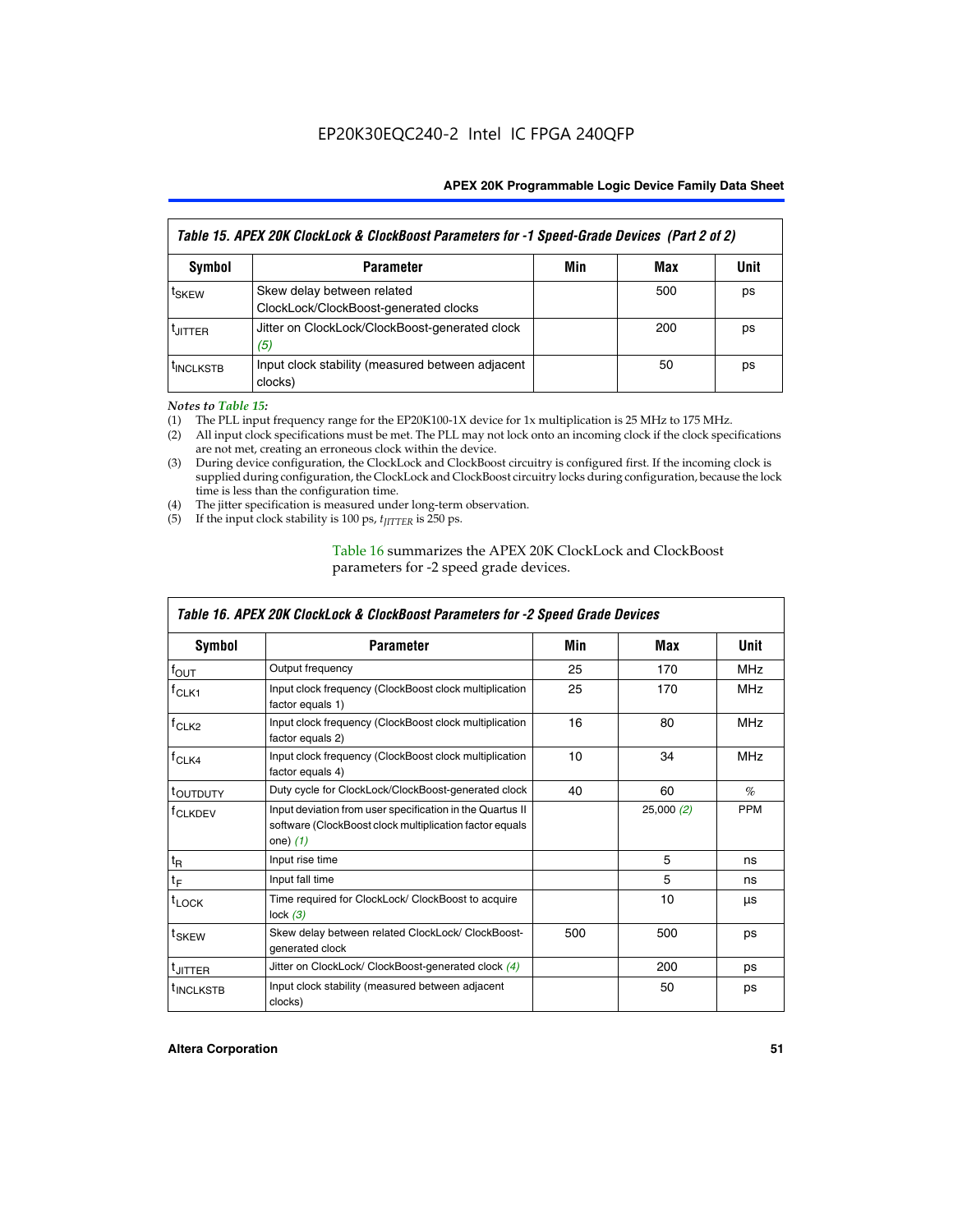# EP20K30EQC240-2 Intel IC FPGA 240QFP

#### **APEX 20K Programmable Logic Device Family Data Sheet**

#### *Notes to Table 16:*

- (1) To implement the ClockLock and ClockBoost circuitry with the Quartus II software, designers must specify the input frequency. The Quartus II software tunes the PLL in the ClockLock and ClockBoost circuitry to this frequency. The *f<sub>CLKDEV</sub>* parameter specifies how much the incoming clock can differ from the specified frequency during device operation. Simulation does not reflect this parameter.
- (2) Twenty-five thousand parts per million (PPM) equates to 2.5% of input clock period.
- (3) During device configuration, the ClockLock and ClockBoost circuitry is configured before the rest of the device. If the incoming clock is supplied during configuration, the ClockLock and ClockBoost circuitry locks during configuration because the  $t_{LOCK}$  value is less than the time required for configuration.
- (4) The  $t_{\text{ITTTER}}$  specification is measured under long-term observation.

Tables 17 and 18 summarize the ClockLock and ClockBoost parameters for APEX 20KE devices.

|                          | Table 17. APEX 20KE ClockLock & ClockBoost Parameters        |                   | Note (1) |     |                             |                  |
|--------------------------|--------------------------------------------------------------|-------------------|----------|-----|-----------------------------|------------------|
| <b>Symbol</b>            | <b>Parameter</b>                                             | <b>Conditions</b> | Min      | Typ | Max                         | Unit             |
| $t_{R}$                  | Input rise time                                              |                   |          |     | 5                           | ns               |
| $t_F$                    | Input fall time                                              |                   |          |     | 5                           | ns               |
| <sup>t</sup> INDUTY      | Input duty cycle                                             |                   | 40       |     | 60                          | %                |
| <sup>t</sup> INJITTER    | Input jitter peak-to-peak                                    |                   |          |     | 2% of input<br>period       | peak-to-<br>peak |
| <sup>t</sup> OUTJITTER   | Jitter on ClockLock or ClockBoost-<br>generated clock        |                   |          |     | $0.35%$ of<br>output period | <b>RMS</b>       |
| toutbuty                 | Duty cycle for ClockLock or<br>ClockBoost-generated clock    |                   | 45       |     | 55                          | $\%$             |
| $t_{\text{LOCK}}(2)$ (3) | Time required for ClockLock or<br>ClockBoost to acquire lock |                   |          |     | 40                          | μs               |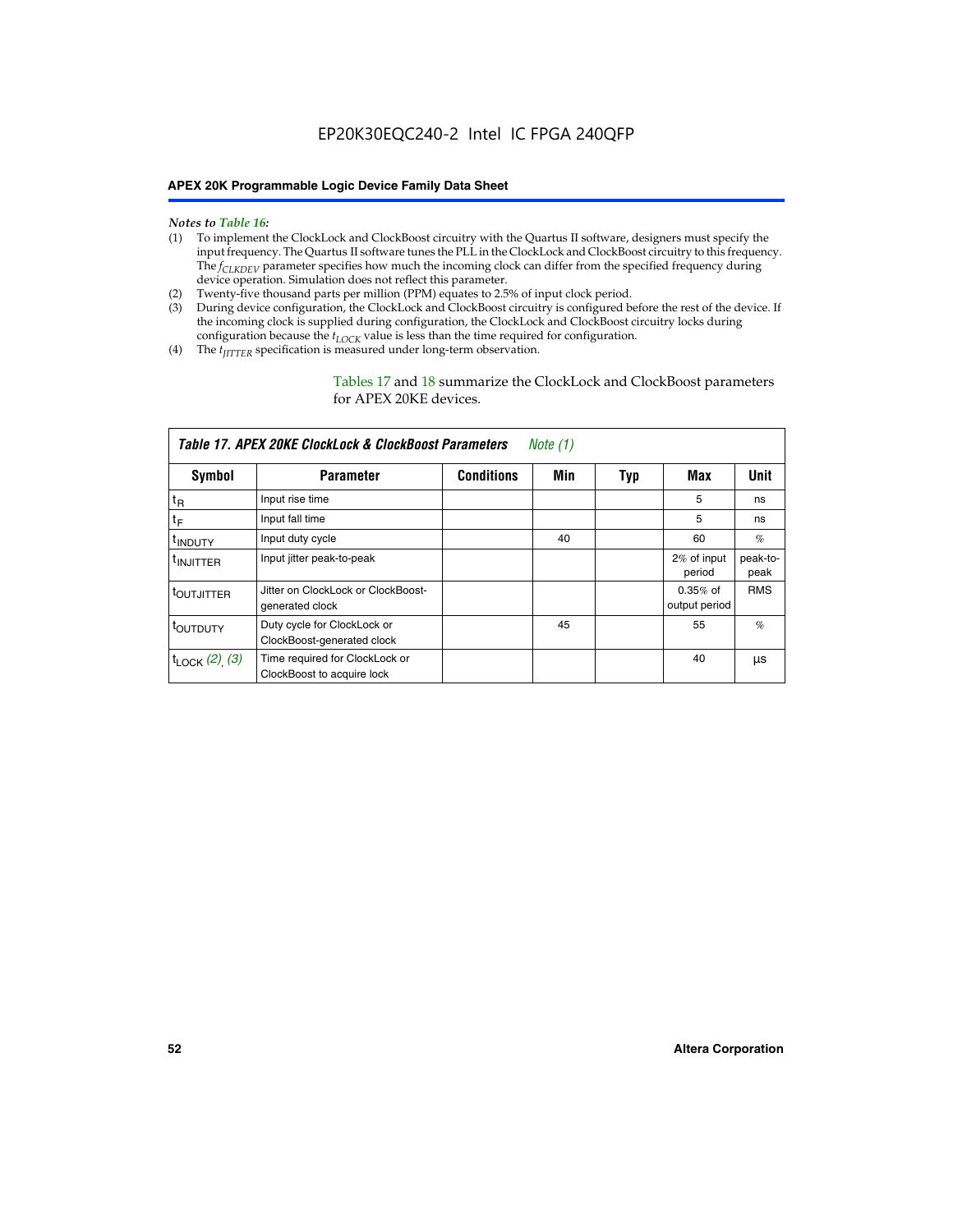|                                 | Table 18. APEX 20KE Clock Input & Output Parameters<br>(Part 1 of 2)<br><i>Note</i> $(1)$ |                   |     |                 |                 |     |              |
|---------------------------------|-------------------------------------------------------------------------------------------|-------------------|-----|-----------------|-----------------|-----|--------------|
| <b>Symbol</b>                   | <b>Parameter</b>                                                                          | I/O Standard      |     | -1X Speed Grade | -2X Speed Grade |     | <b>Units</b> |
|                                 |                                                                                           |                   | Min | <b>Max</b>      | Min             | Max |              |
| $f_{VCO}$ (4)                   | Voltage controlled oscillator<br>operating range                                          |                   | 200 | 500             | 200             | 500 | <b>MHz</b>   |
| <sup>f</sup> CLOCK <sub>0</sub> | Clock0 PLL output frequency<br>for internal use                                           |                   | 1.5 | 335             | 1.5             | 200 | <b>MHz</b>   |
| f <sub>CLOCK1</sub>             | Clock1 PLL output frequency<br>for internal use                                           |                   | 20  | 335             | 20              | 200 | <b>MHz</b>   |
| f <sub>CLOCK0_EXT</sub>         | Output clock frequency for                                                                | 3.3-V LVTTL       | 1.5 | 245             | 1.5             | 226 | <b>MHz</b>   |
|                                 | external clock0 output                                                                    | 2.5-V LVTTL       | 1.5 | 234             | 1.5             | 221 | <b>MHz</b>   |
|                                 |                                                                                           | 1.8-V LVTTL       | 1.5 | 223             | 1.5             | 216 | <b>MHz</b>   |
|                                 |                                                                                           | GTL+              | 1.5 | 205             | 1.5             | 193 | <b>MHz</b>   |
|                                 |                                                                                           | SSTL-2 Class      | 1.5 | 158             | 1.5             | 157 | <b>MHz</b>   |
|                                 |                                                                                           | SSTL-2 Class<br>Ш | 1.5 | 142             | 1.5             | 142 | <b>MHz</b>   |
|                                 |                                                                                           | SSTL-3 Class      | 1.5 | 166             | 1.5             | 162 | <b>MHz</b>   |
|                                 |                                                                                           | SSTL-3 Class<br>Ш | 1.5 | 149             | 1.5             | 146 | MHz          |
|                                 |                                                                                           | <b>LVDS</b>       | 1.5 | 420             | 1.5             | 350 | MHz          |
| f <sub>CLOCK1_EXT</sub>         | Output clock frequency for                                                                | 3.3-V LVTTL       | 20  | 245             | 20              | 226 | <b>MHz</b>   |
|                                 | external clock1 output                                                                    | 2.5-V LVTTL       | 20  | 234             | 20              | 221 | <b>MHz</b>   |
|                                 |                                                                                           | 1.8-V LVTTL       | 20  | 223             | 20              | 216 | MHz          |
|                                 |                                                                                           | $GTL+$            | 20  | 205             | 20              | 193 | <b>MHz</b>   |
|                                 |                                                                                           | SSTL-2 Class      | 20  | 158             | 20              | 157 | MHz          |
|                                 |                                                                                           | SSTL-2 Class<br>Ш | 20  | 142             | 20              | 142 | MHz          |
|                                 |                                                                                           | SSTL-3 Class      | 20  | 166             | 20              | 162 | <b>MHz</b>   |
|                                 |                                                                                           | SSTL-3 Class<br>Ш | 20  | 149             | 20              | 146 | <b>MHz</b>   |
|                                 |                                                                                           | <b>LVDS</b>       | 20  | 420             | 20              | 350 | <b>MHz</b>   |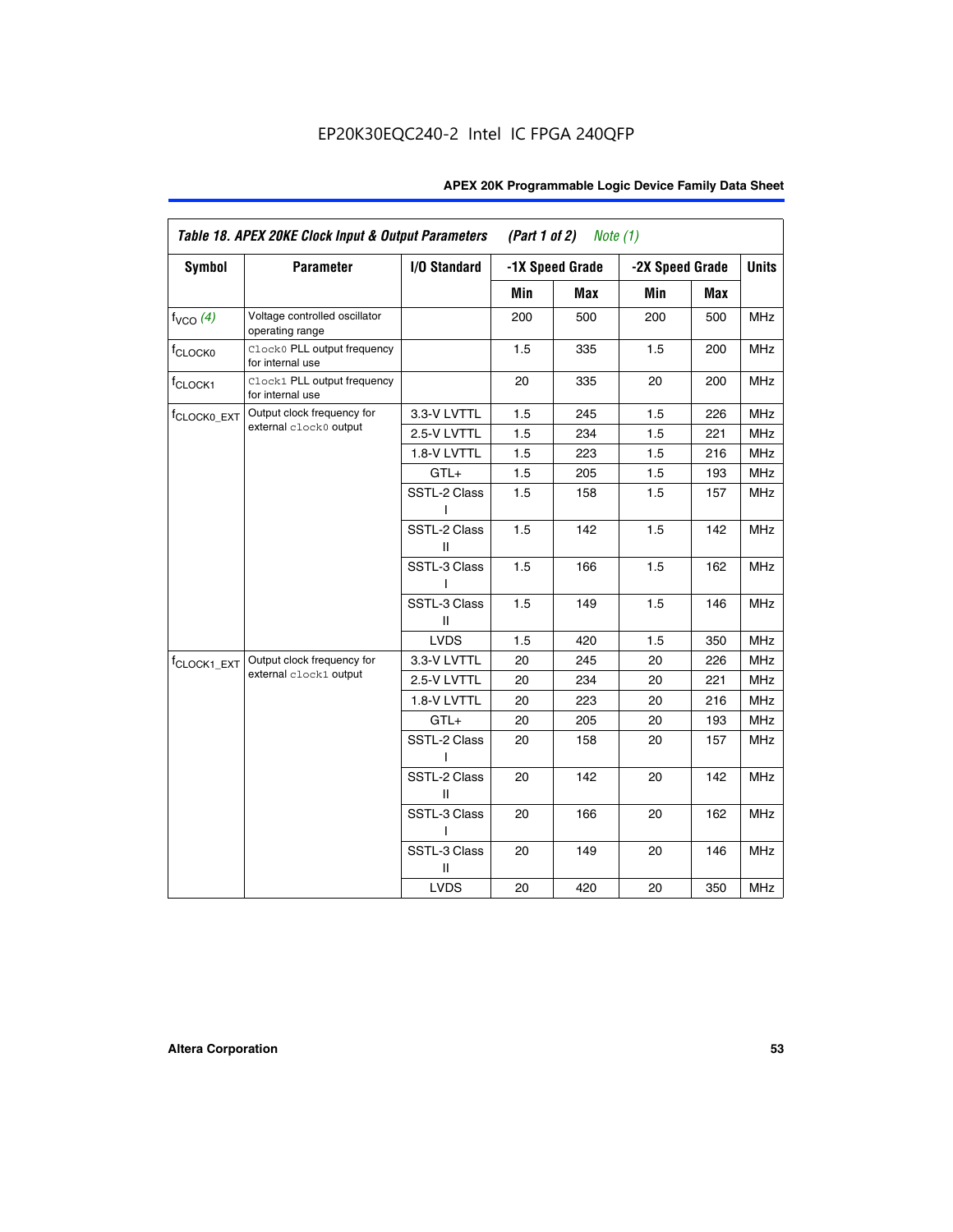| Table 18. APEX 20KE Clock Input & Output Parameters<br>(Part 2 of 2)<br>Note (1) |                       |                     |                 |     |                 |     |            |              |
|----------------------------------------------------------------------------------|-----------------------|---------------------|-----------------|-----|-----------------|-----|------------|--------------|
| <b>Symbol</b>                                                                    | <b>Parameter</b>      | <b>I/O Standard</b> | -1X Speed Grade |     | -2X Speed Grade |     |            | <b>Units</b> |
|                                                                                  |                       |                     | Min             | Max | Min             | Max |            |              |
| $f_{\text{IN}}$                                                                  | Input clock frequency | 3.3-V LVTTL         | 1.5             | 290 | 1.5             | 257 | <b>MHz</b> |              |
|                                                                                  |                       | 2.5-V LVTTL         | 1.5             | 281 | 1.5             | 250 | <b>MHz</b> |              |
|                                                                                  |                       | 1.8-V LVTTL         | 1.5             | 272 | 1.5             | 243 | <b>MHz</b> |              |
|                                                                                  |                       | $GTL+$              | 1.5             | 303 | 1.5             | 261 | <b>MHz</b> |              |
|                                                                                  |                       | SSTL-2 Class        | 1.5             | 291 | 1.5             | 253 | <b>MHz</b> |              |
|                                                                                  |                       | SSTL-2 Class<br>Ш   | 1.5             | 291 | 1.5             | 253 | <b>MHz</b> |              |
|                                                                                  |                       | SSTL-3 Class        | 1.5             | 300 | 1.5             | 260 | <b>MHz</b> |              |
|                                                                                  |                       | SSTL-3 Class<br>Ш   | 1.5             | 300 | 1.5             | 260 | <b>MHz</b> |              |
|                                                                                  |                       | <b>LVDS</b>         | 1.5             | 420 | 1.5             | 350 | <b>MHz</b> |              |

#### *Notes to Tables 17 and 18:*

(1) All input clock specifications must be met. The PLL may not lock onto an incoming clock if the clock specifications are not met, creating an erroneous clock within the device.

- (2) The maximum lock time is 40 µs or 2000 input clock cycles, whichever occurs first.
- (3) Before configuration, the PLL circuits are disable and powered down. During configuration, the PLLs are still disabled. The PLLs begin to lock once the device is in the user mode. If the clock enable feature is used, lock begins once the CLKLK\_ENA pin goes high in user mode.
- (4) The PLL VCO operating range is 200 MHz  $\delta f_{VCO}$   $\delta$  840 MHz for LVDS mode.

# **SignalTap Embedded Logic Analyzer**

APEX 20K devices include device enhancements to support the SignalTap embedded logic analyzer. By including this circuitry, the APEX 20K device provides the ability to monitor design operation over a period of time through the IEEE Std. 1149.1 (JTAG) circuitry; a designer can analyze internal logic at speed without bringing internal signals to the I/O pins. This feature is particularly important for advanced packages such as FineLine BGA packages because adding a connection to a pin during the debugging process can be difficult after a board is designed and manufactured.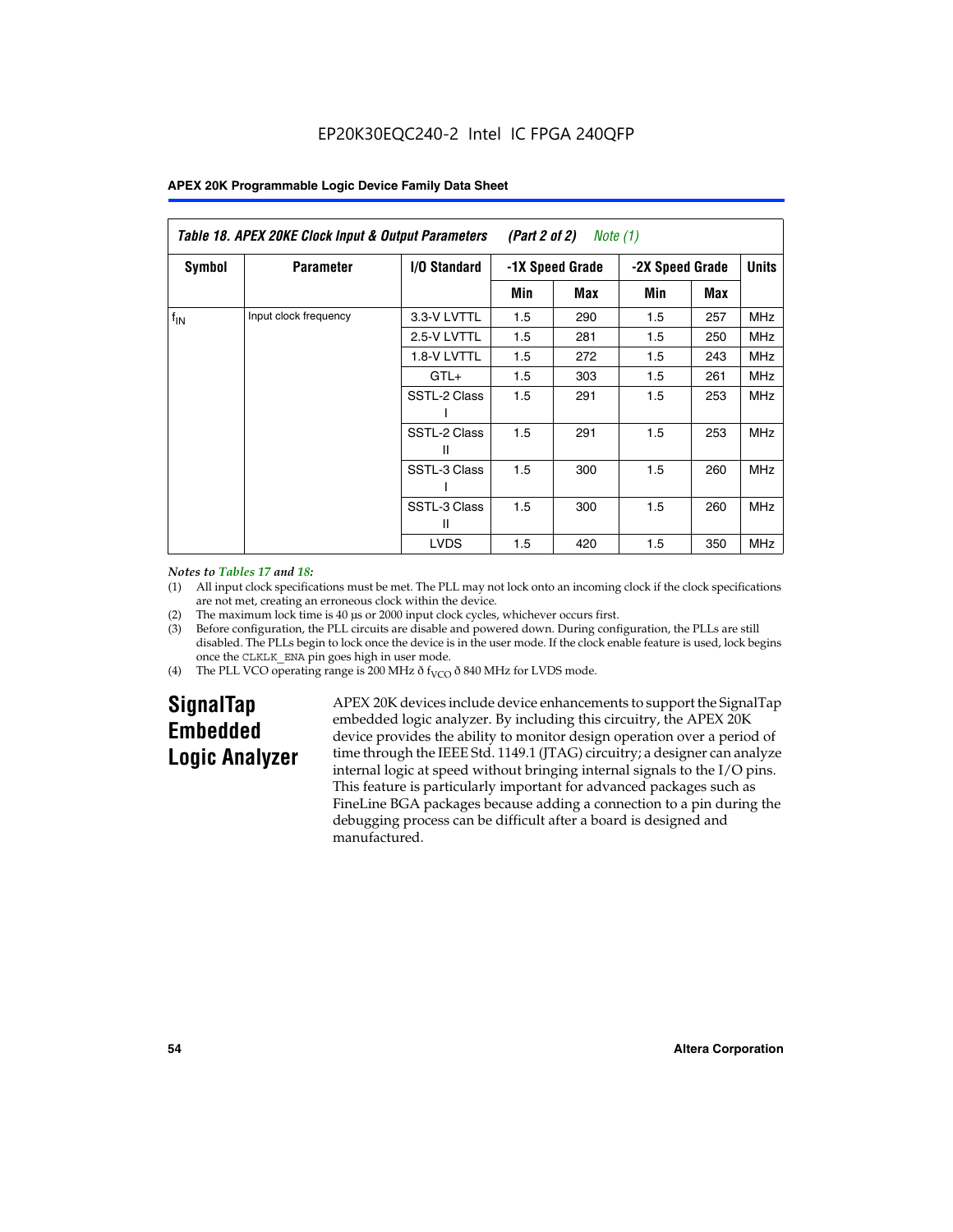# **IEEE Std. 1149.1 (JTAG) Boundary-Scan Support**

All APEX 20K devices provide JTAG BST circuitry that complies with the IEEE Std. 1149.1-1990 specification. JTAG boundary-scan testing can be performed before or after configuration, but not during configuration. APEX 20K devices can also use the JTAG port for configuration with the Quartus II software or with hardware using either Jam Files (**.jam**) or Jam Byte-Code Files (**.jbc**). Finally, APEX 20K devices use the JTAG port to monitor the logic operation of the device with the SignalTap embedded logic analyzer. APEX 20K devices support the JTAG instructions shown in Table 19. Although EP20K1500E devices support the JTAG BYPASS and SignalTap instructions, they do not support boundary-scan testing or the use of the JTAG port for configuration.

| <i><b>Table 19. APEX 20K JTAG Instructions</b></i> |                                                                                                                                                                                                                                            |  |  |
|----------------------------------------------------|--------------------------------------------------------------------------------------------------------------------------------------------------------------------------------------------------------------------------------------------|--|--|
| <b>JTAG Instruction</b>                            | <b>Description</b>                                                                                                                                                                                                                         |  |  |
| SAMPLE/PRELOAD                                     | Allows a snapshot of signals at the device pins to be captured and examined during<br>normal device operation, and permits an initial data pattern to be output at the device<br>pins. Also used by the SignalTap embedded logic analyzer. |  |  |
| <b>EXTEST</b>                                      | Allows the external circuitry and board-level interconnections to be tested by forcing a<br>test pattern at the output pins and capturing test results at the input pins.                                                                  |  |  |
| BYPASS (1)                                         | Places the 1-bit bypass register between the TDI and TDO pins, which allows the BST<br>data to pass synchronously through selected devices to adjacent devices during<br>normal device operation.                                          |  |  |
| <b>USERCODE</b>                                    | Selects the 32-bit USERCODE register and places it between the TDI and TDO pins,<br>allowing the USERCODE to be serially shifted out of TDO.                                                                                               |  |  |
| <b>IDCODE</b>                                      | Selects the IDCODE register and places it between TDI and TDO, allowing the<br>IDCODE to be serially shifted out of TDO.                                                                                                                   |  |  |
| <b>ICR Instructions</b>                            | Used when configuring an APEX 20K device via the JTAG port with a MasterBlaster™<br>or ByteBlasterMV™ download cable, or when using a Jam File or Jam Byte-Code File<br>via an embedded processor.                                         |  |  |
| SignalTap Instructions<br>(1)                      | Monitors internal device operation with the SignalTap embedded logic analyzer.                                                                                                                                                             |  |  |

 $\overline{\phantom{a}}$ 

*Note to Table 19:*

(1) The EP20K1500E device supports the JTAG BYPASS instruction and the SignalTap instructions.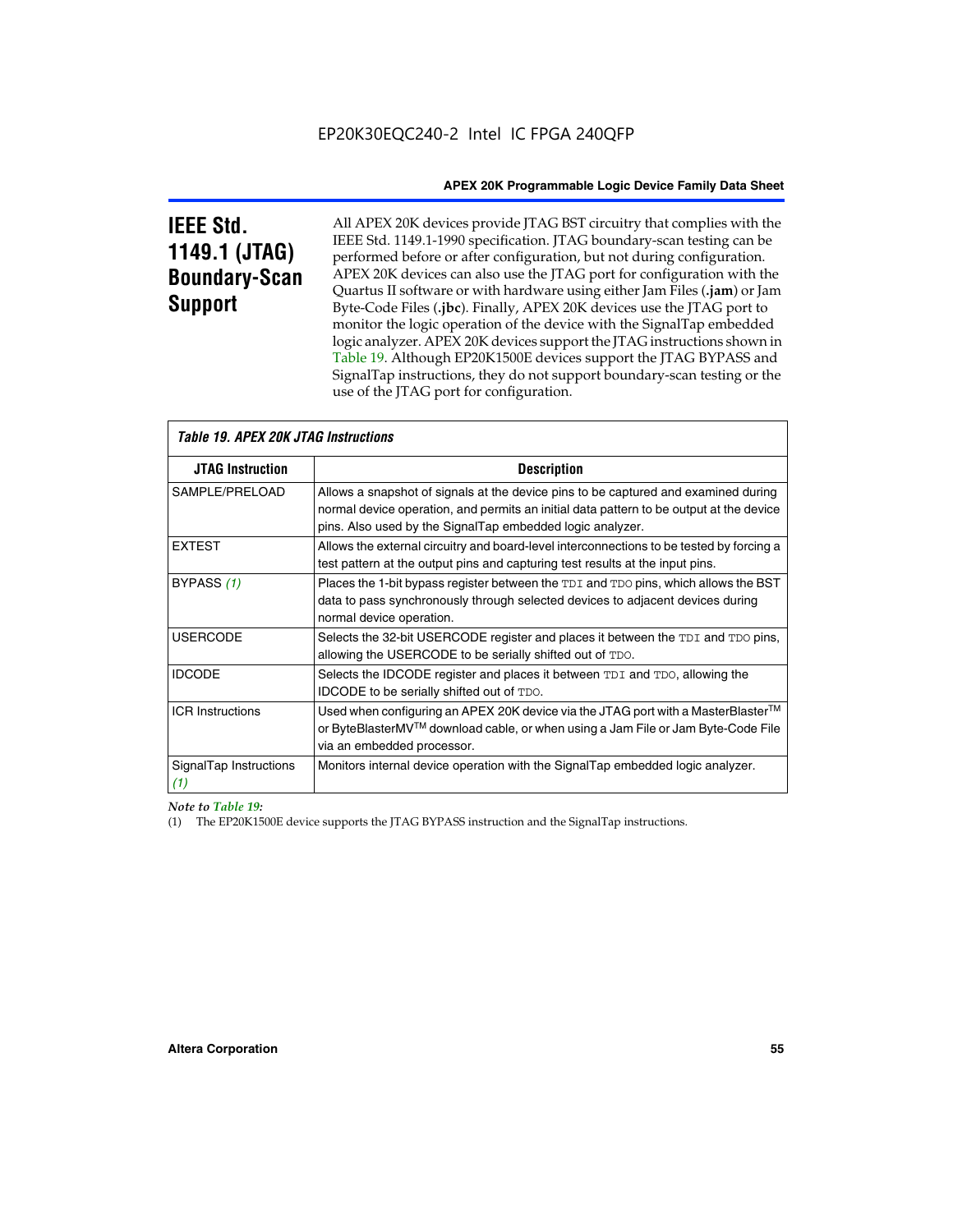The APEX 20K device instruction register length is 10 bits. The APEX 20K device USERCODE register length is 32 bits. Tables 20 and 21 show the boundary-scan register length and device IDCODE information for APEX 20K devices.

| Table 20. APEX 20K Boundary-Scan Register Length |                                      |  |  |  |
|--------------------------------------------------|--------------------------------------|--|--|--|
| <b>Device</b>                                    | <b>Boundary-Scan Register Length</b> |  |  |  |
| EP20K30E                                         | 420                                  |  |  |  |
| EP20K60E                                         | 624                                  |  |  |  |
| EP20K100                                         | 786                                  |  |  |  |
| EP20K100E                                        | 774                                  |  |  |  |
| EP20K160E                                        | 984                                  |  |  |  |
| EP20K200                                         | 1,176                                |  |  |  |
| EP20K200E                                        | 1,164                                |  |  |  |
| EP20K300E                                        | 1,266                                |  |  |  |
| EP20K400                                         | 1,536                                |  |  |  |
| EP20K400E                                        | 1,506                                |  |  |  |
| EP20K600E                                        | 1,806                                |  |  |  |
| EP20K1000E                                       | 2,190                                |  |  |  |
| EP20K1500E                                       | 1 $(1)$                              |  |  |  |

#### *Note to Table 20:*

(1) This device does not support JTAG boundary scan testing.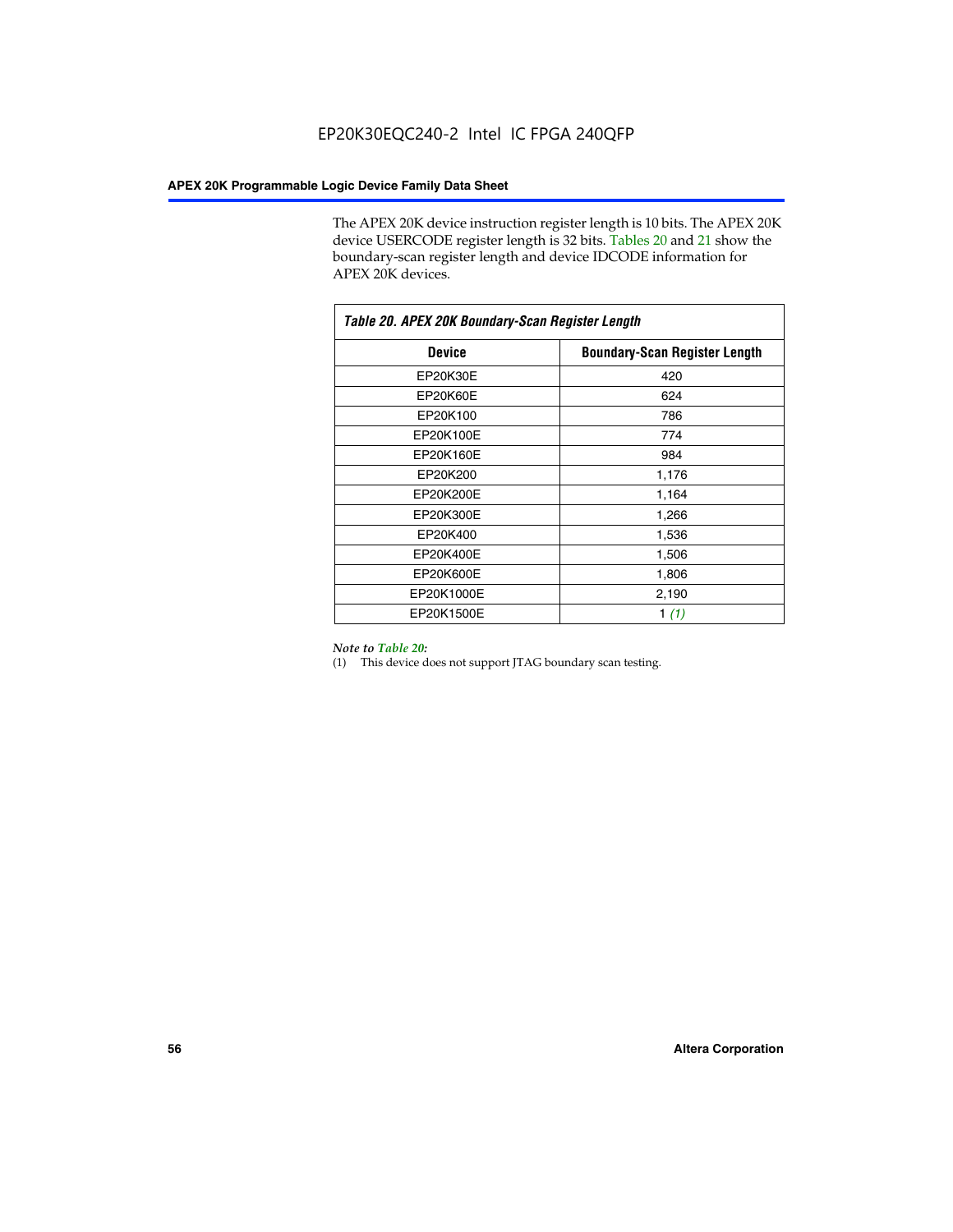| <i>Table 21. 32-Bit APEX 20K Device IDCODE</i> |                                          |                              |                                                  |                  |  |  |
|------------------------------------------------|------------------------------------------|------------------------------|--------------------------------------------------|------------------|--|--|
| <b>Device</b>                                  | <b>IDCODE (32 Bits) <math>(1)</math></b> |                              |                                                  |                  |  |  |
|                                                | <b>Version</b><br>(4 Bits)               | Part Number (16 Bits)        | <b>Manufacturer</b><br><b>Identity (11 Bits)</b> | 1 (1 Bit)<br>(2) |  |  |
| EP20K30E                                       | 0000                                     | 0000 0011 0000<br>1000       | 0110 1110<br>000                                 | 1                |  |  |
| EP20K60E                                       | 0000                                     | 0000 0110<br>0000<br>1000    | 0110 1110<br>000                                 | 1                |  |  |
| EP20K100                                       | 0000                                     | 0000<br>0100<br>0001 0110    | 0110 1110<br>000                                 | 1                |  |  |
| EP20K100E                                      | 0000                                     | 1000<br>0001 0000<br>0000    | 0110 1110<br>000                                 | 1                |  |  |
| EP20K160E                                      | 0000                                     | 0001 0110<br>1000<br>0000    | 000<br>0110 1110                                 | 1                |  |  |
| EP20K200                                       | 0000                                     | 1000<br>0011 0010<br>0000    | 000<br>0110 1110                                 | 1                |  |  |
| EP20K200E                                      | 0000                                     | 0010<br>0000<br>0000<br>1000 | 0110 1110<br>000                                 | 1                |  |  |
| EP20K300E                                      | 0000                                     | 1000<br>0011 0000 0000       | 0110 1110<br>000                                 | 1                |  |  |
| EP20K400                                       | 0000                                     | 0110<br>0110<br>0100<br>0001 | 000<br>0110 1110                                 | 1                |  |  |
| EP20K400E                                      | 0000                                     | 0100<br>0000<br>0000<br>1000 | 0110 1110<br>000                                 | 1                |  |  |
| EP20K600E                                      | 0000                                     | 0000<br>0000<br>1000<br>0110 | 000<br>0110 1110                                 | 1                |  |  |
| EP20K1000E                                     | 0000                                     | 0000<br>0000<br>0000<br>1001 | 000<br>0110 1110                                 | 1                |  |  |

*Notes to Table 21:*

The most significant bit (MSB) is on the left.

(2) The IDCODE's least significant bit (LSB) is always 1.

# Figure 31 shows the timing requirements for the JTAG signals.



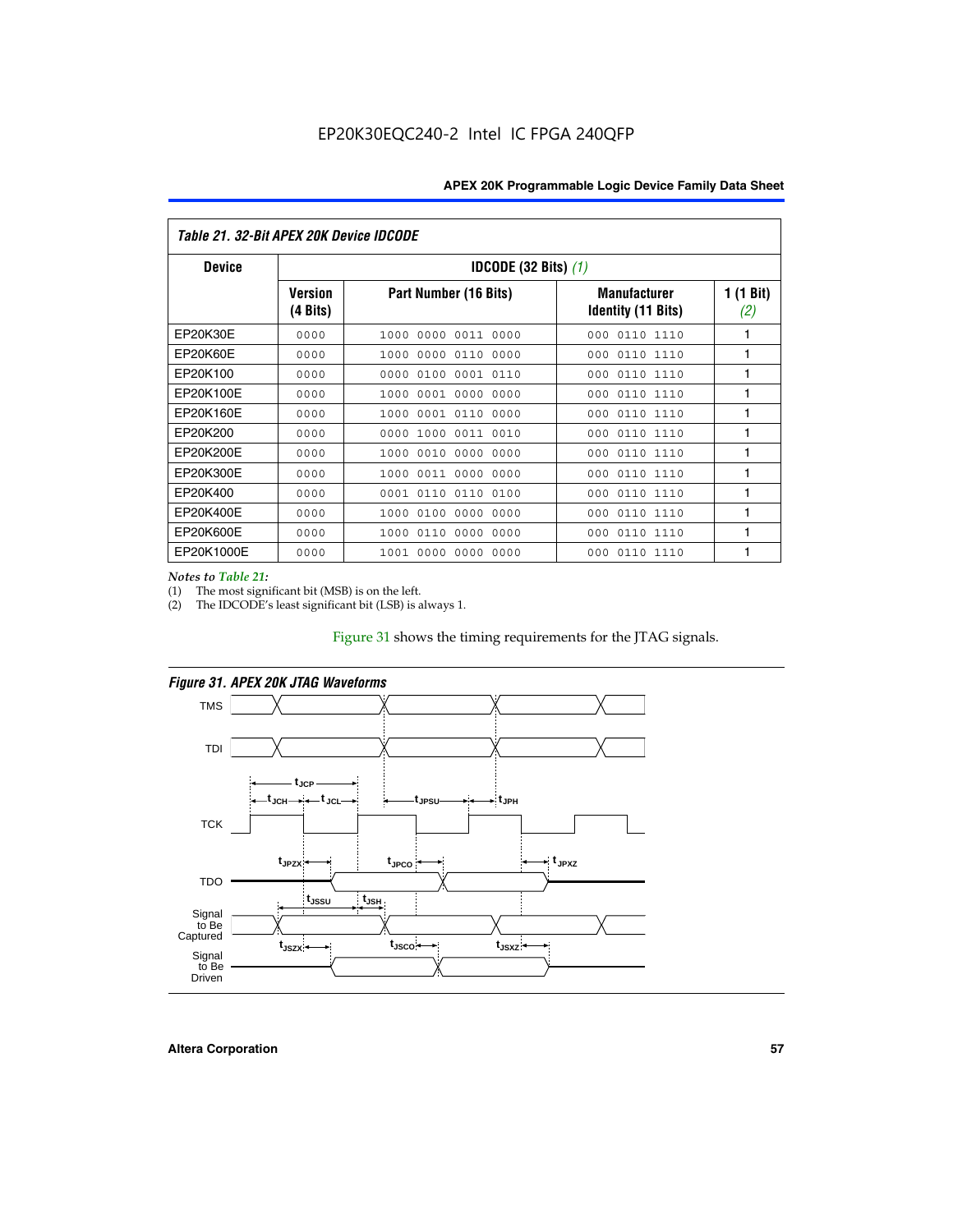Table 22 shows the JTAG timing parameters and values for APEX 20K devices.

|                               | TADIG LL. AF LA LUN JTAU TIMMIY FAIAMGIGIS & VAIUGS |     |     |      |
|-------------------------------|-----------------------------------------------------|-----|-----|------|
| <b>Symbol</b>                 | Parameter                                           | Min | Max | Unit |
| $t_{\text{JCP}}$              | <b>TCK clock period</b>                             | 100 |     | ns   |
| $t_{\sf JCH}$                 | TCK clock high time                                 | 50  |     | ns   |
| $\mathfrak{t}_{\mathsf{JCL}}$ | <b>TCK clock low time</b>                           | 50  |     | ns   |
| tjpsu                         | JTAG port setup time                                | 20  |     | ns   |
| t <sub>JPH</sub>              | JTAG port hold time                                 | 45  |     | ns   |
| tjpco                         | JTAG port clock to output                           |     | 25  | ns   |
| t <sub>JPZX</sub>             | JTAG port high impedance to valid output            |     | 25  | ns   |
| t <sub>JPXZ</sub>             | JTAG port valid output to high impedance            |     | 25  | ns   |
| tjssu                         | Capture register setup time                         | 20  |     | ns   |
| t <sub>JSH</sub>              | Capture register hold time                          | 45  |     | ns   |
| t <sub>JSCO</sub>             | Update register clock to output                     |     | 35  | ns   |
| t <sub>JSZX</sub>             | Update register high impedance to valid output      |     | 35  | ns   |
| t <sub>JSXZ</sub>             | Update register valid output to high impedance      |     | 35  | ns   |

*Table 22. APEX 20K JTAG Timing Parameters & Values*



For more information, see the following documents:

- *Application Note 39 (IEEE Std. 1149.1 (JTAG) Boundary-Scan Testing in Altera Devices)*
- Jam Programming & Test Language Specification

**Generic Testing** Each APEX 20K device is functionally tested. Complete testing of each configurable static random access memory (SRAM) bit and all logic functionality ensures 100% yield. AC test measurements for APEX 20K devices are made under conditions equivalent to those shown in Figure 32. Multiple test patterns can be used to configure devices during all stages of the production flow.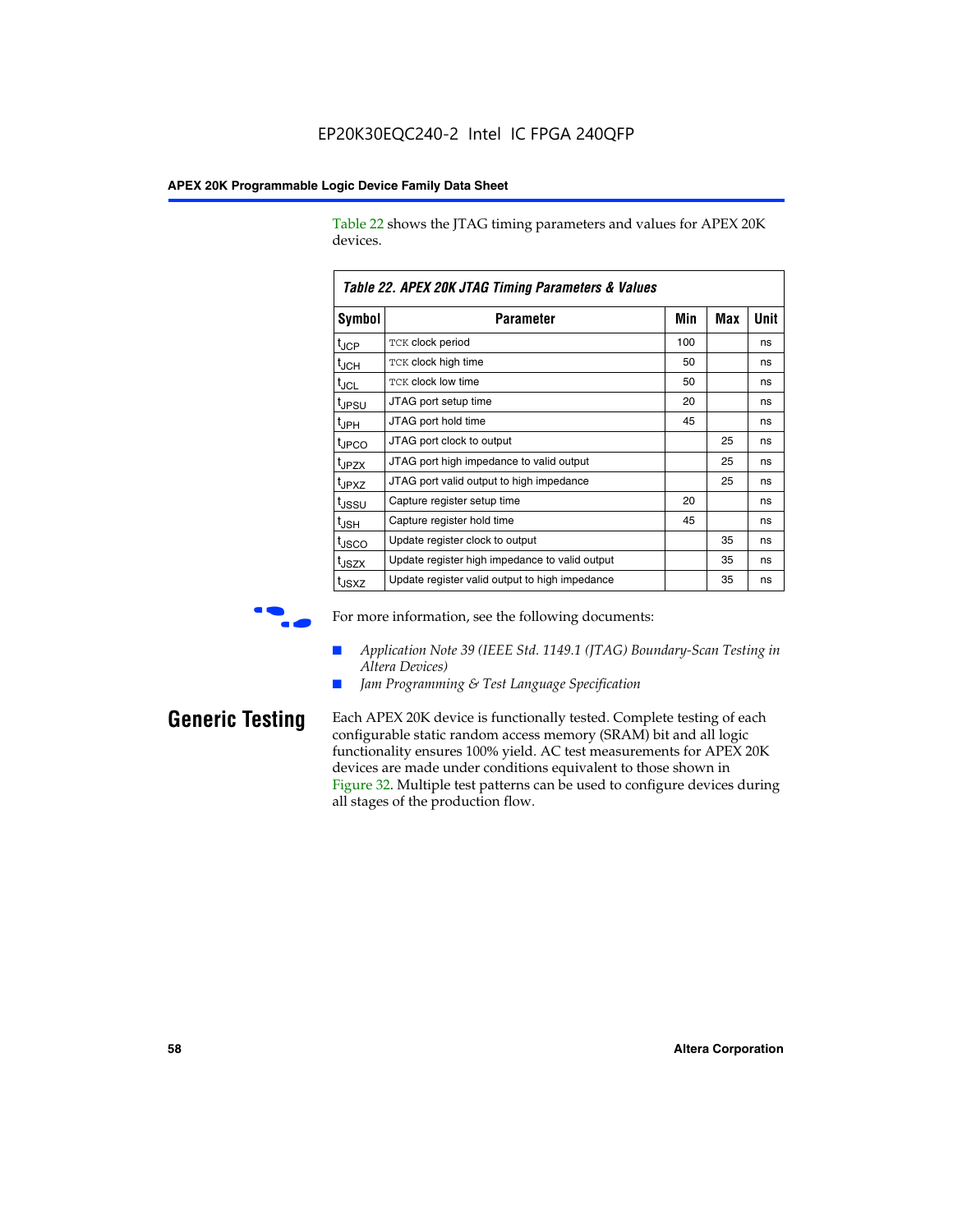

#### *Note to Figure 32:*

(1) Power supply transients can affect AC measurements. Simultaneous transitions of multiple outputs should be avoided for accurate measurement. Threshold tests must not be performed under AC conditions. Large-amplitude, fast-groundcurrent transients normally occur as the device outputs discharge the load capacitances. When these transients flow through the parasitic inductance between the device ground pin and the test system ground, significant reductions in observable noise immunity can result.

# **Operating Conditions**

Tables 23 through 26 provide information on absolute maximum ratings, recommended operating conditions, DC operating conditions, and capacitance for 2.5-V APEX 20K devices.

|                            |                            | TADIG LU. MI LA LUN J.U-V TUIGIAIN DGVILG MUSUNUG MAANNUNI HAUNUS | $100103$ (1), (2) |      |              |
|----------------------------|----------------------------|-------------------------------------------------------------------|-------------------|------|--------------|
| Symbol                     | <b>Parameter</b>           | <b>Conditions</b>                                                 | Min               | Max  | <b>Unit</b>  |
| V <sub>CCINT</sub>         | Supply voltage             | With respect to ground $(3)$                                      | $-0.5$            | 3.6  | v            |
| V <sub>CCIO</sub>          |                            |                                                                   | $-0.5$            | 4.6  | v            |
| $V_{\parallel}$            | DC input voltage           |                                                                   | $-2.0$            | 5.75 | v            |
| $I_{\text{OUT}}$           | DC output current, per pin |                                                                   | $-25$             | 25   | mA           |
| $\intercal_{\texttt{STG}}$ | Storage temperature        | No bias                                                           | $-65$             | 150  | $^{\circ}$ C |
| Т <sub>АМВ</sub>           | Ambient temperature        | Under bias                                                        | $-65$             | 135  | $^{\circ}$ C |
| $T_{\rm J}$                | Junction temperature       | PQFP, RQFP, TQFP, and BGA packages,<br>under bias                 |                   | 135  | $^{\circ}$ C |
|                            |                            | Ceramic PGA packages, under bias                                  |                   | 150  | $^{\circ}$ C |

| Table 23. APEX 20K 5.0-V Tolerant Device Absolute Maximum Ratings | Notes (1), (2) |
|-------------------------------------------------------------------|----------------|
|-------------------------------------------------------------------|----------------|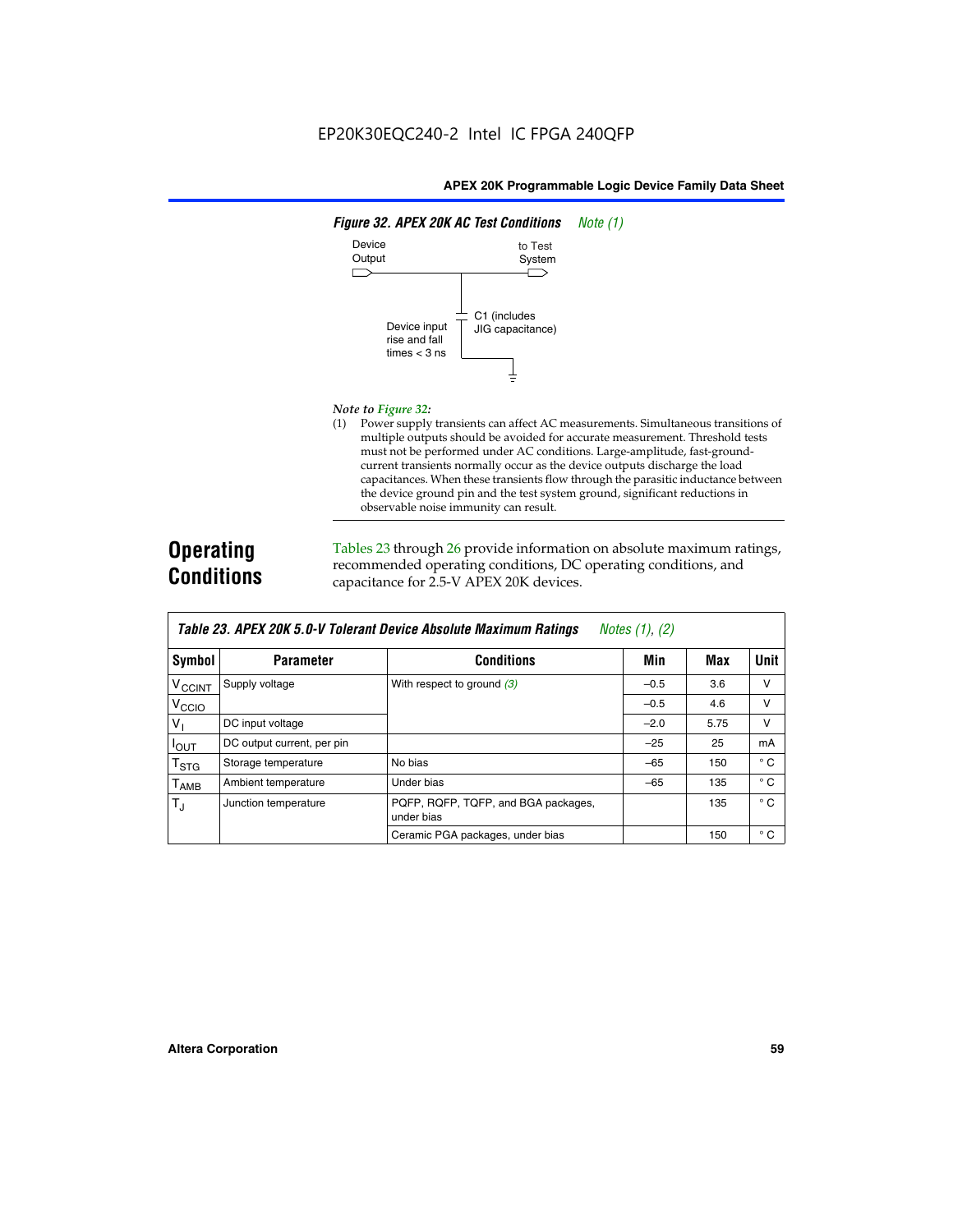# EP20K30EQC240-2 Intel IC FPGA 240QFP

# **APEX 20K Programmable Logic Device Family Data Sheet**

|                          | Table 24. APEX 20K 5.0-V Tolerant Device Recommended Operating Conditions<br><i>Note</i> $(2)$ |                    |                  |                   |              |  |
|--------------------------|------------------------------------------------------------------------------------------------|--------------------|------------------|-------------------|--------------|--|
| <b>Symbol</b>            | <b>Parameter</b>                                                                               | <b>Conditions</b>  | Min              | Max               | <b>Unit</b>  |  |
| <b>V<sub>CCINT</sub></b> | Supply voltage for internal logic<br>and input buffers                                         | $(4)$ , $(5)$      | 2.375<br>(2.375) | 2.625<br>(2.625)  | $\vee$       |  |
| V <sub>CCIO</sub>        | Supply voltage for output buffers,<br>3.3-V operation                                          | (4), (5)           | 3.00(3.00)       | 3.60(3.60)        | $\vee$       |  |
|                          | Supply voltage for output buffers,<br>2.5-V operation                                          | (4), (5)           | 2.375<br>(2.375) | 2.625<br>(2.625)  | $\vee$       |  |
| $V_{1}$                  | Input voltage                                                                                  | (3), (6)           | $-0.5$           | 5.75              | $\vee$       |  |
| $V_{\rm O}$              | Output voltage                                                                                 |                    | $\Omega$         | V <sub>CCIO</sub> | $\vee$       |  |
| $T_{\rm J}$              | Junction temperature                                                                           | For commercial use | $\Omega$         | 85                | $^{\circ}$ C |  |
|                          |                                                                                                | For industrial use | $-40$            | 100               | $^{\circ}$ C |  |
| $t_{R}$                  | Input rise time                                                                                |                    |                  | 40                | ns           |  |
| $t_F$                    | Input fall time                                                                                |                    |                  | 40                | ns           |  |

| Table 25. APEX 20K 5.0-V Tolerant Device DC Operating Conditions (Part 1 of 2) Notes (2), (7), (8) |                                         |                                                                        |                                          |     |                                          |              |  |
|----------------------------------------------------------------------------------------------------|-----------------------------------------|------------------------------------------------------------------------|------------------------------------------|-----|------------------------------------------|--------------|--|
| Symbol                                                                                             | <b>Parameter</b>                        | <b>Conditions</b>                                                      | Min                                      | Typ | Max                                      | Unit         |  |
| $V_{\text{IH}}$                                                                                    | High-level input voltage                |                                                                        | 1.7, $0.5 \times V_{\text{CCIO}}$<br>(9) |     | 5.75                                     | $\mathsf{V}$ |  |
| $V_{\parallel}$                                                                                    | Low-level input voltage                 |                                                                        | $-0.5$                                   |     | 0.8, $0.3 \times V_{\text{CCIO}}$<br>(9) | $\mathsf{V}$ |  |
| $V_{OH}$                                                                                           | 3.3-V high-level TTL output<br>voltage  | $I_{OH} = -8$ mA DC,<br>$V_{\text{CCIO}} = 3.00 V (10)$                | 2.4                                      |     |                                          | $\mathsf{V}$ |  |
|                                                                                                    | 3.3-V high-level CMOS output<br>voltage | $I_{OH} = -0.1$ mA DC,<br>$V_{\text{CCIO}} = 3.00 \text{ V} (10)$      | $V_{\text{CCIO}} - 0.2$                  |     |                                          | $\mathsf{v}$ |  |
|                                                                                                    | 3.3-V high-level PCI output voltage     | $I_{OH} = -0.5$ mA DC,<br>$V_{\text{GClO}} = 3.00$ to 3.60 V<br>(10)   | $0.9 \times V_{\text{CCIO}}$             |     |                                          | $\mathsf{V}$ |  |
|                                                                                                    | 2.5-V high-level output voltage         | $I_{OH} = -0.1$ mA DC,<br>$V_{\text{CCIO}} = 2.30 \text{ V} (10)$      | 2.1                                      |     |                                          | $\mathsf{V}$ |  |
|                                                                                                    |                                         | $I_{\text{OH}} = -1 \text{ mA DC},$<br>$V_{\text{CCIO}} = 2.30 V (10)$ | 2.0                                      |     |                                          | v            |  |
|                                                                                                    |                                         | $I_{OH} = -2$ mA DC,<br>$V_{\text{CCIO}} = 2.30 V (10)$                | 1.7                                      |     |                                          | v            |  |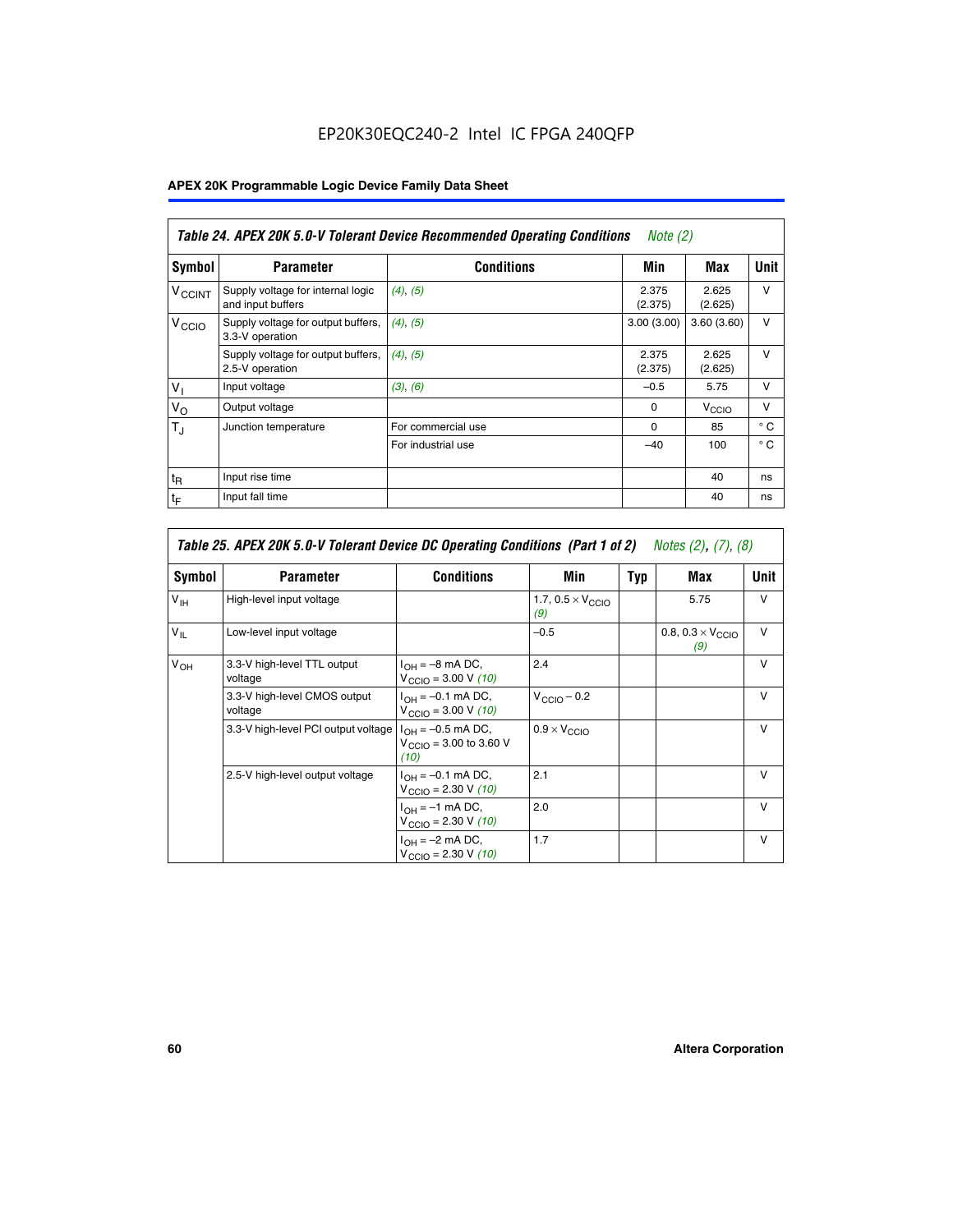|                   | Table 25. APEX 20K 5.0-V Tolerant Device DC Operating Conditions (Part 2 of 2) Notes (2), (7), (8) |                                                                                    |       |     |                              |        |  |
|-------------------|----------------------------------------------------------------------------------------------------|------------------------------------------------------------------------------------|-------|-----|------------------------------|--------|--|
| Symbol            | <b>Parameter</b>                                                                                   | <b>Conditions</b>                                                                  | Min   | Typ | Max                          | Unit   |  |
| $V_{OL}$          | 3.3-V low-level TTL output voltage                                                                 | $I_{\Omega}$ = 12 mA DC,<br>$V_{\text{CCIO}} = 3.00 V (11)$                        |       |     | 0.45                         | $\vee$ |  |
|                   | 3.3-V low-level CMOS output<br>voltage                                                             | $I_{\Omega I} = 0.1$ mA DC,<br>$V_{\text{CCIO}} = 3.00 V (11)$                     |       |     | 0.2                          | $\vee$ |  |
|                   | 3.3-V low-level PCI output voltage                                                                 | $I_{\Omega}$ = 1.5 mA DC,<br>$V_{\text{CCIO}} = 3.00$ to 3.60 V<br>(11)            |       |     | $0.1 \times V_{\text{CCLO}}$ | $\vee$ |  |
|                   | 2.5-V low-level output voltage                                                                     | $I_{\Omega I} = 0.1$ mA DC,<br>$V_{\text{CCIO}} = 2.30 V (11)$                     |       |     | 0.2                          | $\vee$ |  |
|                   |                                                                                                    | $I_{\Omega}$ = 1 mA DC,<br>$V_{\text{CCIO}} = 2.30 V (11)$                         |       |     | 0.4                          | $\vee$ |  |
|                   |                                                                                                    | $I_{\Omega}$ = 2 mA DC,<br>$V_{\text{CCIO}} = 2.30 V (11)$                         |       |     | 0.7                          | $\vee$ |  |
| h,                | Input pin leakage current                                                                          | $V_1 = 5.75$ to $-0.5$ V                                                           | $-10$ |     | 10                           | μA     |  |
| $I_{OZ}$          | Tri-stated I/O pin leakage current                                                                 | $V_{\Omega}$ = 5.75 to -0.5 V                                                      | $-10$ |     | 10                           | μA     |  |
| $_{\rm LCO}$      | $V_{CC}$ supply current (standby)<br>(All ESBs in power-down mode)                                 | $V_1$ = ground, no load, no<br>toggling inputs, -1 speed<br>grade $(12)$           |       | 10  |                              | mA     |  |
|                   |                                                                                                    | $V_1$ = ground, no load, no<br>toggling inputs,<br>$-2$ , $-3$ speed grades $(12)$ |       | 5   |                              | mA     |  |
| R <sub>CONF</sub> | Value of I/O pin pull-up resistor                                                                  | $V_{\text{CCIO}} = 3.0 V (13)$                                                     | 20    |     | 50                           | W      |  |
|                   | before and during configuration                                                                    | $V_{\text{CCIO}} = 2.375 \text{ V} (13)$                                           | 30    |     | 80                           | W      |  |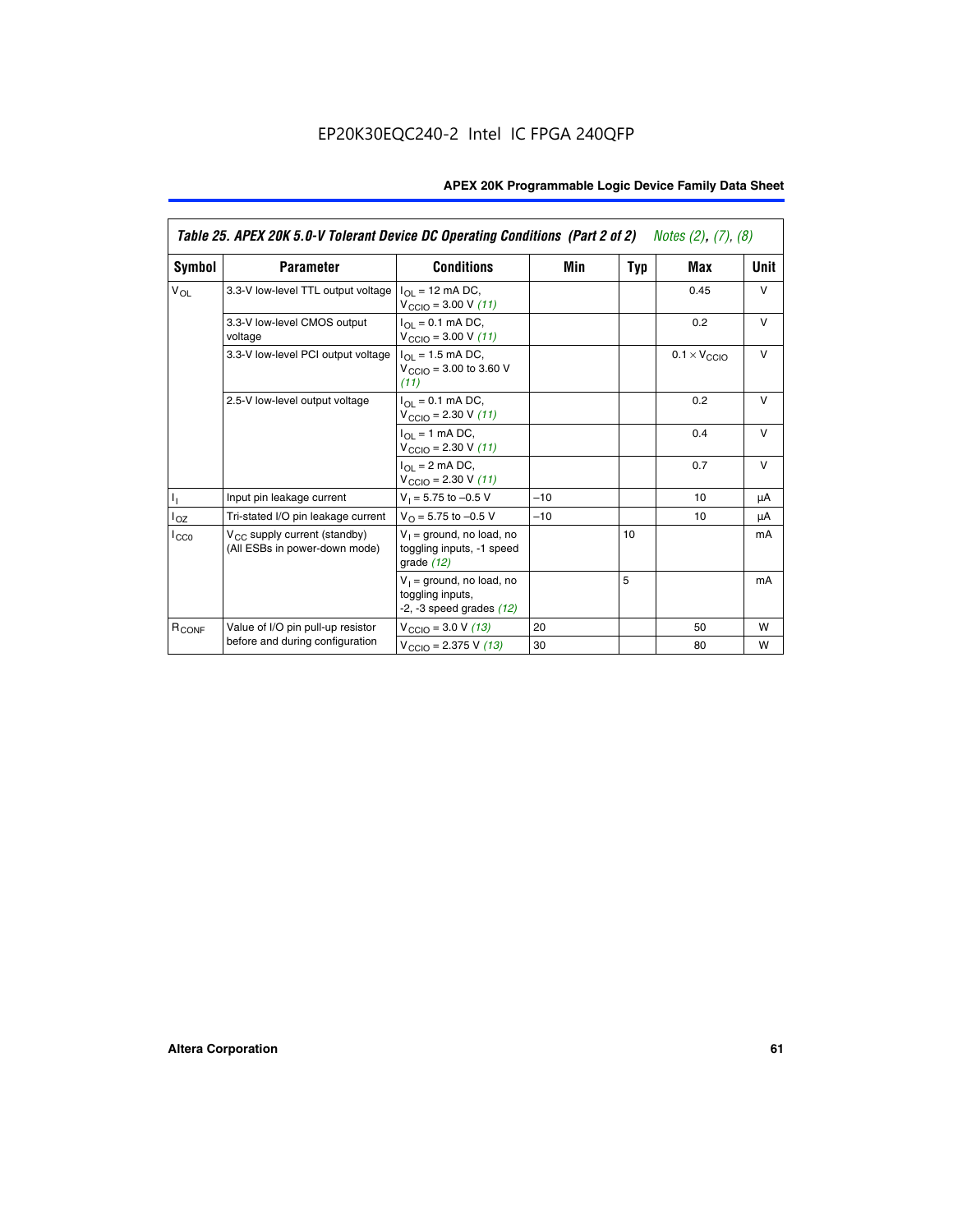|                    | Table 26. APEX 20K 5.0-V Tolerant Device Capacitance<br>Notes (2), (14) |                                     |     |     |      |  |
|--------------------|-------------------------------------------------------------------------|-------------------------------------|-----|-----|------|--|
| Symbol             | <b>Parameter</b>                                                        | <b>Conditions</b>                   | Min | Max | Unit |  |
| $C_{IN}$           | Input capacitance                                                       | $V_{1N} = 0 V$ , f = 1.0 MHz        |     | 8   | pF   |  |
| $C_{\text{INCLK}}$ | Input capacitance on dedicated<br>clock pin                             | $V_{IN} = 0 V$ , f = 1.0 MHz        |     | 12  | pF   |  |
| $C_{OUT}$          | Output capacitance                                                      | $V_{\text{OUT}} = 0 V, f = 1.0 MHz$ |     | 8   | pF   |  |

#### *Notes to Tables 23 through 26:*

- (1) See the *Operating Requirements for Altera Devices Data Sheet*.
- (2) All APEX 20K devices are 5.0-V tolerant.
- (3) Minimum DC input is –0.5 V. During transitions, the inputs may undershoot to –2.0 V or overshoot to 5.75 V for input currents less than 100 mA and periods shorter than 20 ns.
- (4) Numbers in parentheses are for industrial-temperature-range devices.
- (5) Maximum  $V_{CC}$  rise time is 100 ms, and  $V_{CC}$  must rise monotonically.<br>(6) All pins, including dedicated inputs, clock I/O, and JTAG pins, may b
- All pins, including dedicated inputs, clock I/O, and JTAG pins, may be driven before  $V_{\text{CCINT}}$  and  $V_{\text{CCIO}}$  are powered.
- (7) Typical values are for  $T_A = 25^\circ$  C, V<sub>CCINT</sub> = 2.5 V, and V<sub>CCIO</sub> = 2.5 or 3.3 V.<br>(8) These values are specified in the APEX 20K device recommended operat
- These values are specified in the APEX 20K device recommended operating conditions, shown in Table 26 on page 62.
- (9) The APEX 20K input buffers are compatible with 2.5-V and 3.3-V (LVTTL and LVCMOS) signals. Additionally, the input buffers are 3.3-V PCI compliant when  $V_{\text{CCIO}}$  and  $V_{\text{CCINI}}$  meet the relationship shown in Figure 33 on page 68.
- (10) The  $I<sub>OH</sub>$  parameter refers to high-level TTL, PCI or CMOS output current.
- (11) The I<sub>OL</sub> parameter refers to low-level TTL, PCI, or CMOS output current. This parameter applies to open-drain pins as well as output pins.
- (12) This value is specified for normal device operation. The value may vary during power-up.
- (13) Pin pull-up resistance values will be lower if an external source drives the pin higher than  $V_{\text{CCIO}}$ .
- (14) Capacitance is sample-tested only.

Tables 27 through 30 provide information on absolute maximum ratings, recommended operating conditions, DC operating conditions, and capacitance for 1.8-V APEX 20KE devices.

| Table 27. APEX 20KE Device Absolute Maximum Ratings<br>Note (1) |                            |                                                   |        |     |              |  |
|-----------------------------------------------------------------|----------------------------|---------------------------------------------------|--------|-----|--------------|--|
| Symbol                                                          | <b>Parameter</b>           | <b>Conditions</b>                                 | Min    | Max | Unit I       |  |
| $V_{\text{CCINT}}$                                              | Supply voltage             | With respect to ground $(2)$                      | $-0.5$ | 2.5 | v            |  |
| V <sub>CCIO</sub>                                               |                            |                                                   | $-0.5$ | 4.6 | v            |  |
| $V_{1}$                                                         | DC input voltage           |                                                   | $-0.5$ | 4.6 | v            |  |
| $I_{\text{OUT}}$                                                | DC output current, per pin |                                                   | $-25$  | 25  | mA           |  |
| $\mathsf{T}_{\text{STG}}$                                       | Storage temperature        | No bias                                           | $-65$  | 150 | $^{\circ}$ C |  |
| Т <sub>АМВ</sub>                                                | Ambient temperature        | Under bias                                        | $-65$  | 135 | $^{\circ}$ C |  |
| $\mathsf{T}_{\text{d}}$                                         | Junction temperature       | PQFP, RQFP, TQFP, and BGA packages,<br>under bias |        | 135 | $^{\circ}$ C |  |
|                                                                 |                            | Ceramic PGA packages, under bias                  |        | 150 | $^{\circ}$ C |  |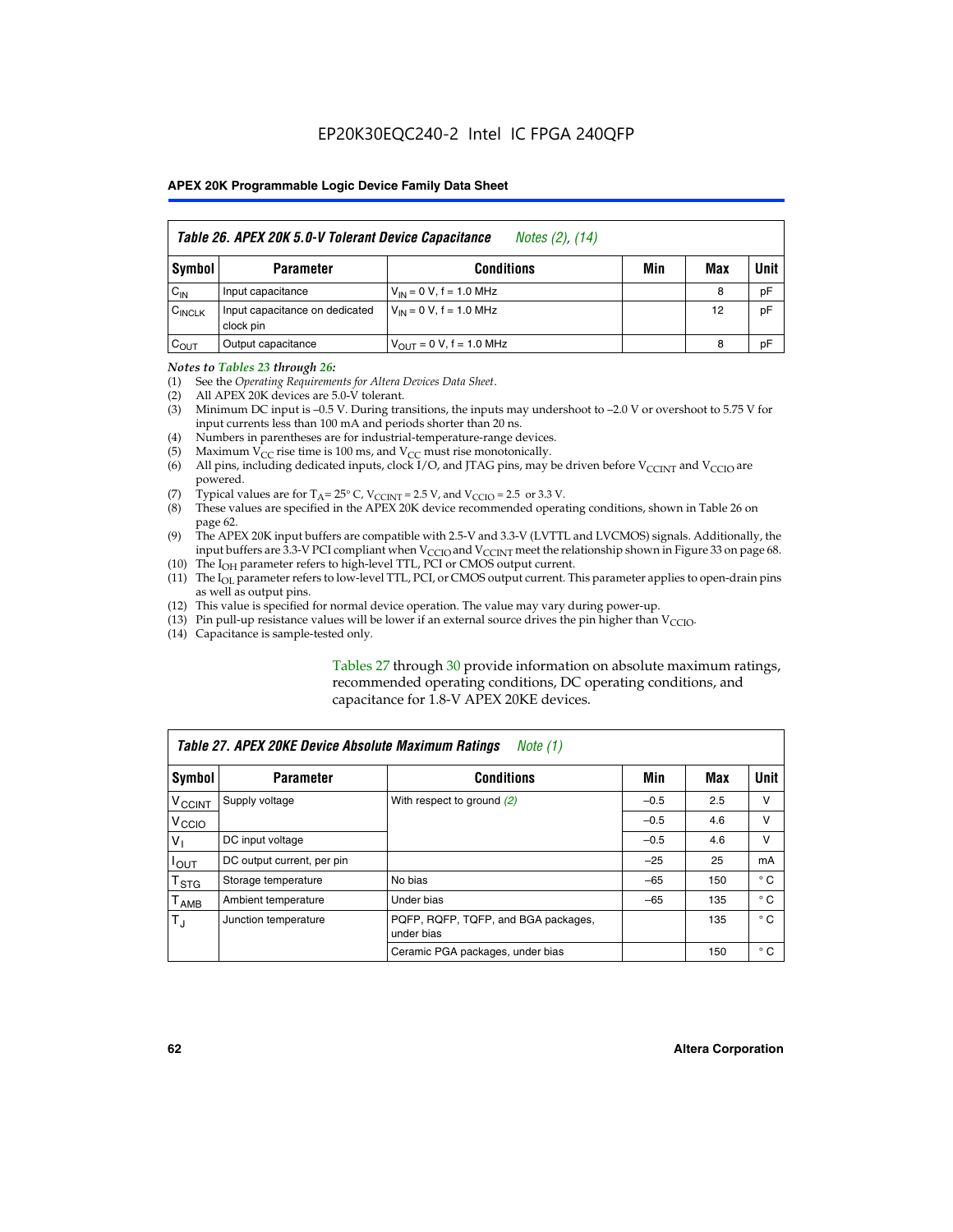|                          | <b>Table 28. APEX 20KE Device Recommended Operating Conditions</b> |                    |                  |                   |              |  |  |
|--------------------------|--------------------------------------------------------------------|--------------------|------------------|-------------------|--------------|--|--|
| <b>Symbol</b>            | <b>Parameter</b>                                                   | <b>Conditions</b>  | Min              | Max               | <b>Unit</b>  |  |  |
| <b>V<sub>CCINT</sub></b> | Supply voltage for internal logic and<br>input buffers             | (3), (4)           | 1.71(1.71)       | 1.89(1.89)        | V            |  |  |
| V <sub>CCIO</sub>        | Supply voltage for output buffers, 3.3-V<br>operation              | (3), (4)           | 3.00(3.00)       | 3.60(3.60)        | v            |  |  |
|                          | Supply voltage for output buffers, 2.5-V<br>operation              | (3), (4)           | 2.375<br>(2.375) | 2.625<br>(2.625)  | $\vee$       |  |  |
|                          | Supply voltage for output buffers, 1.8-V<br>operation              | (3), (4)           | 1.71(1.71)       | 1.89(1.89)        | v            |  |  |
| $V_1$                    | Input voltage                                                      | (5), (6)           | $-0.5$           | 4.0               | $\vee$       |  |  |
| $V_{\rm O}$              | Output voltage                                                     |                    | $\Omega$         | V <sub>CCIO</sub> | $\vee$       |  |  |
| $T_{\rm J}$              | Junction temperature                                               | For commercial use | $\Omega$         | 85                | $^{\circ}$ C |  |  |
|                          |                                                                    | For industrial use | $-40$            | 100               | $^{\circ}$ C |  |  |
| $t_{R}$                  | Input rise time                                                    |                    |                  | 40                | ns           |  |  |
| $t_{\mathsf{F}}$         | Input fall time                                                    |                    |                  | 40                | ns           |  |  |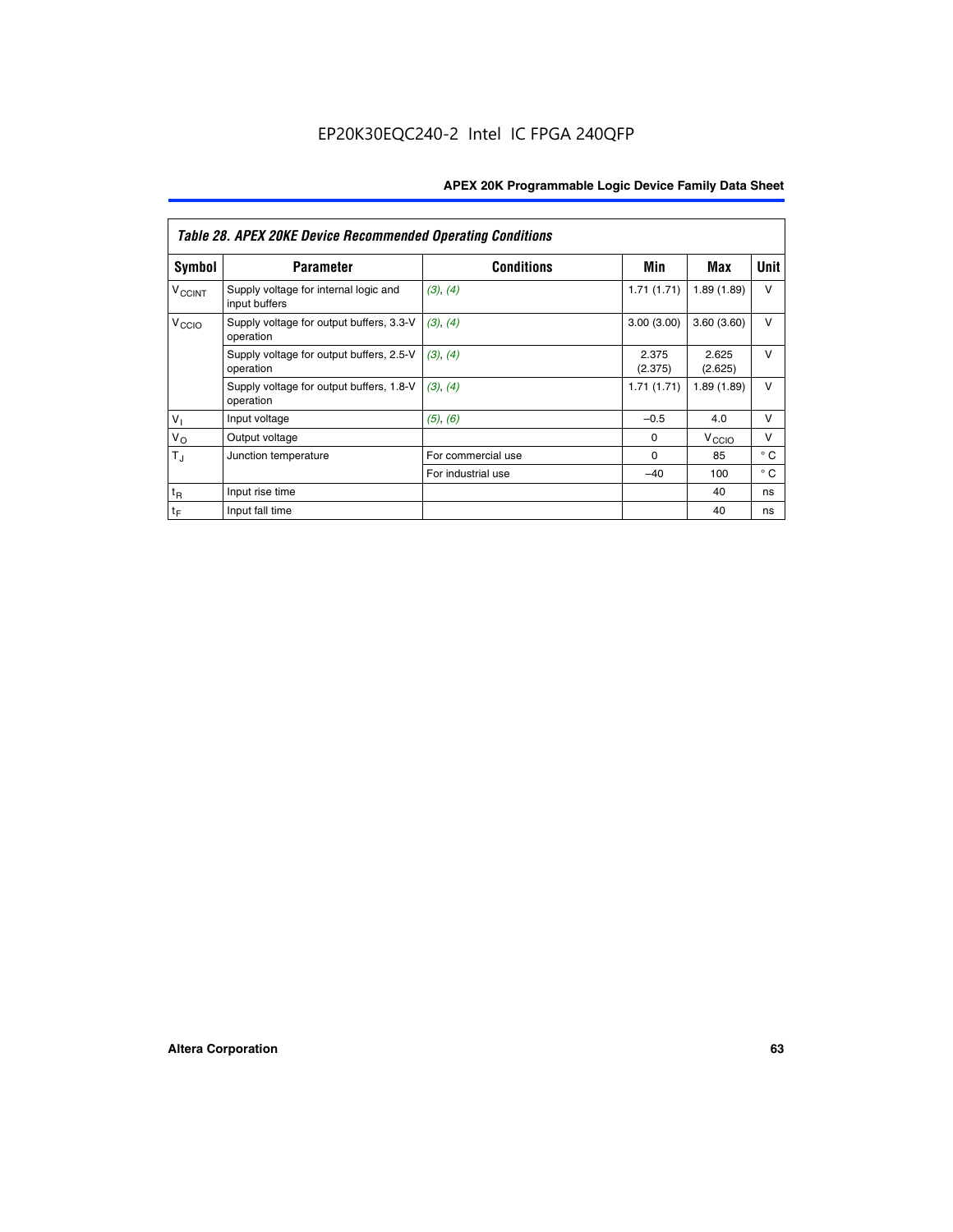# EP20K30EQC240-2 Intel IC FPGA 240QFP

# **APEX 20K Programmable Logic Device Family Data Sheet**

| Symbol            | <b>Parameter</b>                                                          | <b>Conditions</b>                                                       | Min                                       | <b>Typ</b> | Max                                       | Unit      |
|-------------------|---------------------------------------------------------------------------|-------------------------------------------------------------------------|-------------------------------------------|------------|-------------------------------------------|-----------|
| $V_{\text{IH}}$   | High-level LVTTL, CMOS, or 3.3-V<br>PCI input voltage                     |                                                                         | 1.7, $0.5 \times V_{\text{CCIO}}$<br>(10) |            | 4.1                                       | V         |
| $V_{IL}$          | Low-level LVTTL, CMOS, or 3.3-V<br>PCI input voltage                      |                                                                         | $-0.5$                                    |            | 0.8, $0.3 \times V_{\text{CCIO}}$<br>(10) | $\vee$    |
| V <sub>OH</sub>   | 3.3-V high-level LVTTL output<br>voltage                                  | $I_{OH} = -12$ mA DC,<br>$V_{\text{CCIO}} = 3.00 V (11)$                | 2.4                                       |            |                                           | v         |
|                   | 3.3-V high-level LVCMOS output<br>voltage                                 | $I_{OH} = -0.1$ mA DC,<br>$V_{\text{CCIO}} = 3.00 V (11)$               | $V_{\text{CGIO}} - 0.2$                   |            |                                           | V         |
|                   | 3.3-V high-level PCI output voltage $ I_{OH} = -0.5$ mA DC,               | $V_{\text{CCIO}} = 3.00$ to 3.60 V<br>(11)                              | $0.9 \times V_{\text{CCIO}}$              |            |                                           | V         |
|                   | 2.5-V high-level output voltage                                           | $I_{OH} = -0.1$ mA DC,<br>$V_{\text{CCIO}} = 2.30 V (11)$               | 2.1                                       |            |                                           | v         |
|                   |                                                                           | $I_{OH} = -1$ mA DC,<br>$V_{\text{CCIO}} = 2.30 V (11)$                 | 2.0                                       |            |                                           | v         |
|                   |                                                                           | $I_{OH} = -2$ mA DC,<br>$V_{\text{CCIO}} = 2.30 V (11)$                 | 1.7                                       |            |                                           | V         |
| $V_{\Omega L}$    | 3.3-V low-level LVTTL output<br>voltage                                   | $I_{OL}$ = 12 mA DC,<br>$V_{\text{CCIO}} = 3.00 \text{ V} (12)$         |                                           |            | 0.4                                       | v         |
|                   | 3.3-V low-level LVCMOS output<br>voltage                                  | $I_{\Omega} = 0.1$ mA DC,<br>$V_{\text{CCIO}} = 3.00 \text{ V} (12)$    |                                           |            | 0.2                                       | v         |
|                   | 3.3-V low-level PCI output voltage                                        | $I_{\Omega}$ = 1.5 mA DC,<br>$V_{\text{CGIO}} = 3.00$ to 3.60 V<br>(12) |                                           |            | $0.1 \times V_{\text{CCIO}}$              | v         |
|                   | 2.5-V low-level output voltage                                            | $I_{OL} = 0.1$ mA DC,<br>$V_{\text{CCIO}} = 2.30 V (12)$                |                                           |            | 0.2                                       | v         |
|                   |                                                                           | $I_{\Omega}$ = 1 mA DC,<br>$V_{\text{CCIO}} = 2.30 V (12)$              |                                           |            | 0.4                                       | $\vee$    |
|                   |                                                                           | $I_{OL}$ = 2 mA DC,<br>$V_{\text{CCIO}} = 2.30 V (12)$                  |                                           |            | 0.7                                       | v         |
| Τ,                | Input pin leakage current                                                 | $V_1 = 4.1$ to -0.5 V (13)                                              | $-10$                                     |            | 10                                        | μA        |
| l <sub>OZ</sub>   | Tri-stated I/O pin leakage current                                        | $V_{\Omega}$ = 4.1 to -0.5 V (13)                                       | $-10$                                     |            | 10                                        | μA        |
| $_{\rm l_{CC0}}$  | V <sub>CC</sub> supply current (standby)<br>(All ESBs in power-down mode) | $V_1$ = ground, no load, no<br>toggling inputs, -1 speed<br>grade       |                                           | 10         |                                           | mA        |
|                   |                                                                           | $V_1$ = ground, no load, no<br>toggling inputs,<br>-2, -3 speed grades  |                                           | 5          |                                           | mA        |
| R <sub>CONF</sub> | Value of I/O pin pull-up resistor                                         | $V_{\text{CCIO}} = 3.0 V (14)$                                          | 20                                        |            | 50                                        | $k\Omega$ |
|                   | before and during configuration                                           | $V_{\text{CCIO}} = 2.375 V (14)$                                        | 30                                        |            | 80                                        | kΩ        |
|                   |                                                                           | $V_{\text{CCIO}} = 1.71 V (14)$                                         | 60                                        |            | 150                                       | kΩ        |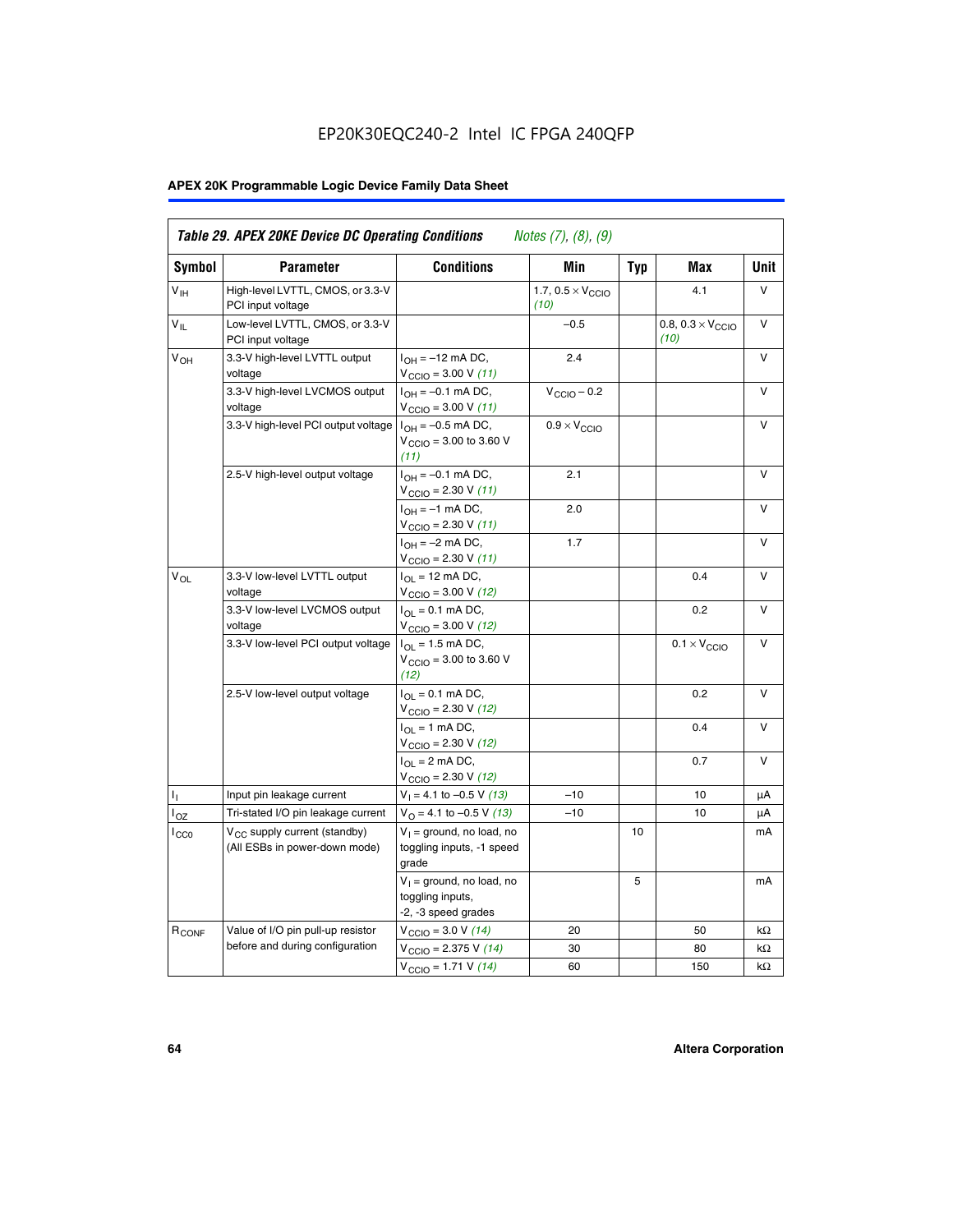**1 For DC Operating Specifications on APEX 20KE I/O standards,** please refer to *Application Note 117 (Using Selectable I/O Standards in Altera Devices).*

| Table 30. APEX 20KE Device Capacitance<br><i>Note</i> (15) |                                             |                                |     |     |      |
|------------------------------------------------------------|---------------------------------------------|--------------------------------|-----|-----|------|
| Symbol                                                     | <b>Parameter</b>                            | <b>Conditions</b>              | Min | Max | Unit |
| $C_{IN}$                                                   | Input capacitance                           | $V_{IN} = 0 V$ , f = 1.0 MHz   |     | 8   | рF   |
| $C_{\text{INCLK}}$                                         | Input capacitance on<br>dedicated clock pin | $V_{IN} = 0 V$ , f = 1.0 MHz   |     | 12  | pF   |
| $C_{OUT}$                                                  | Output capacitance                          | $V_{OUIT} = 0 V$ , f = 1.0 MHz |     | 8   | рF   |

- *Notes to Tables 27 through 30:* (1) See the *Operating Requirements for Altera Devices Data Sheet*.
- (2) Minimum DC input is –0.5 V. During transitions, the inputs may undershoot to –2.0 V or overshoot to 5.75 V for input currents less than 100 mA and periods shorter than 20 ns.
- (3) Numbers in parentheses are for industrial-temperature-range devices.
- (4) Maximum  $\overline{V_{CC}}$  rise time is 100 ms, and  $V_{CC}$  must rise monotonically.<br>(5) Minimum DC input is –0.5 V. During transitions, the inputs may und
- Minimum DC input is  $-0.5$  V. During transitions, the inputs may undershoot to  $-2.0$  V or overshoot to the voltage shown in the following table based on input duty cycle for input currents less than 100 mA. The overshoot is dependent upon duty cycle of the signal. The DC case is equivalent to 100% duty cycle.

| Vin  | Max. Duty Cycle |
|------|-----------------|
| 4.0V | 100% (DC)       |
| 4.1  | 90%             |
| 4.2  | 50%             |
| 4.3  | 30%             |
| .    |                 |

- 4.4 17%
- 4.5 10%
- (6) All pins, including dedicated inputs, clock, I/O, and JTAG pins, may be driven before  $V_{\text{CCINT}}$  and  $V_{\text{CCIO}}$  are powered.
- (7) Typical values are for  $T_A = 25^\circ$  C, V<sub>CCINT</sub> = 1.8 V, and V<sub>CCIO</sub> = 1.8 V, 2.5 V or 3.3 V.
- (8) These values are specified under the APEX 20KE device recommended operating conditions, shown in Table 24 on page 60.
- (9) Refer to *Application Note 117 (Using Selectable I/O Standards in Altera Devices)* for the V<sub>IH</sub>, V<sub>IL</sub>, V<sub>OH</sub>, V<sub>OL</sub>, and I<sub>I</sub> parameters when VCCIO = 1.8 V.
- (10) The APEX 20KE input buffers are compatible with 1.8-V, 2.5-V and 3.3-V (LVTTL and LVCMOS) signals. Additionally, the input buffers are 3.3-V PCI compliant. Input buffers also meet specifications for GTL+, CTT, AGP, SSTL-2, SSTL-3, and HSTL.
- (11) The  $I_{OH}$  parameter refers to high-level TTL, PCI, or CMOS output current.
- (12) The I<sub>OL</sub> parameter refers to low-level TTL, PCI, or CMOS output current. This parameter applies to open-drain pins as well as output pins.
- (13) This value is specified for normal device operation. The value may vary during power-up.
- (14) Pin pull-up resistance values will be lower if an external source drives the pin higher than  $V_{CCIO}$ .
- (15) Capacitance is sample-tested only.

Figure 33 shows the relationship between  $V_{\text{CCIO}}$  and  $V_{\text{CCINT}}$  for 3.3-V PCI compliance on APEX 20K devices.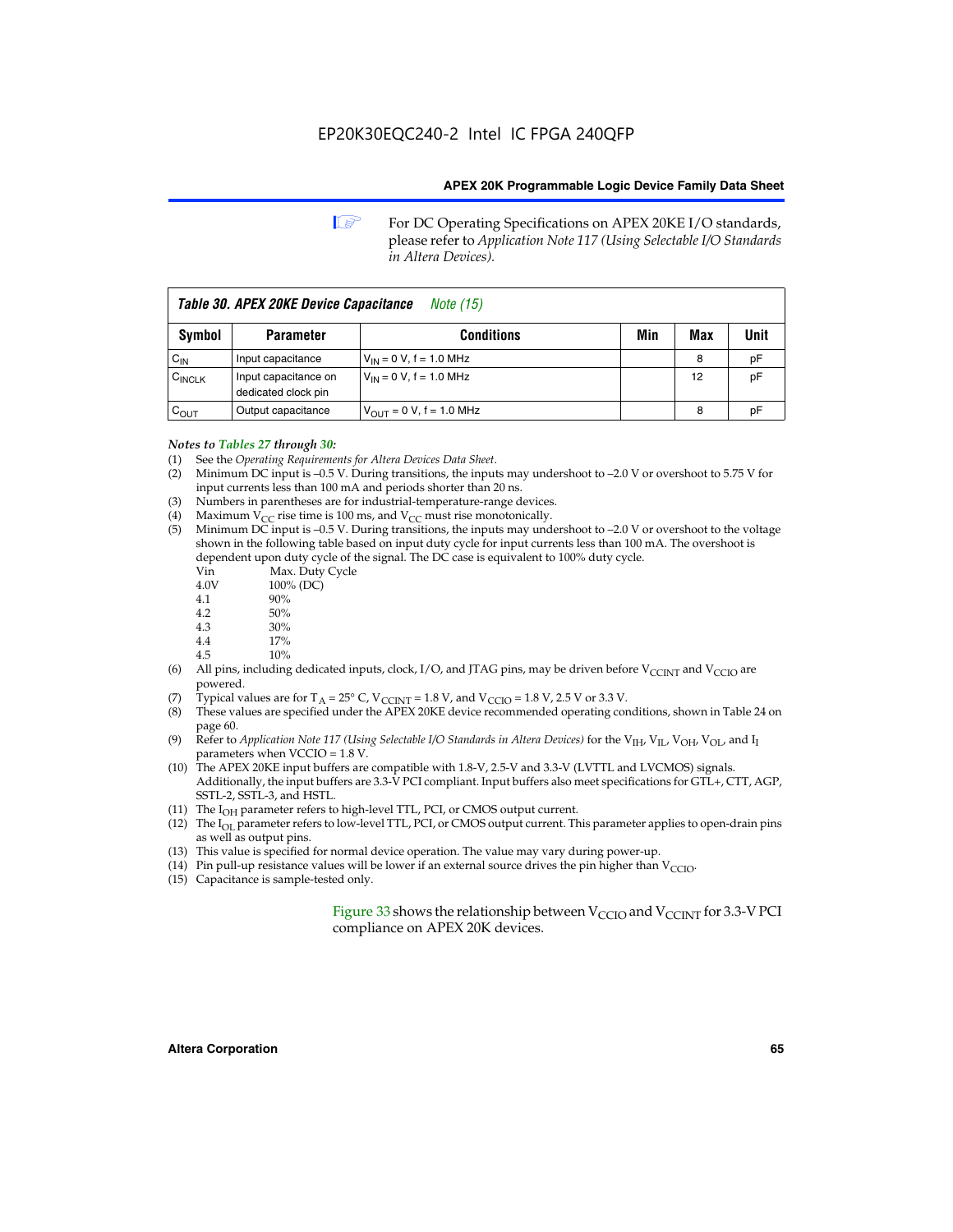

Figure 34 shows the typical output drive characteristics of APEX 20K devices with 3.3-V and 2.5-V V<sub>CCIO</sub>. The output driver is compatible with the 3.3-V *PCI Local Bus Specification, Revision 2.2* (when VCCIO pins are connected to 3.3 V). 5-V tolerant APEX 20K devices in the -1 speed grade are 5-V PCI compliant over all operating conditions.







**66 Altera Corporation**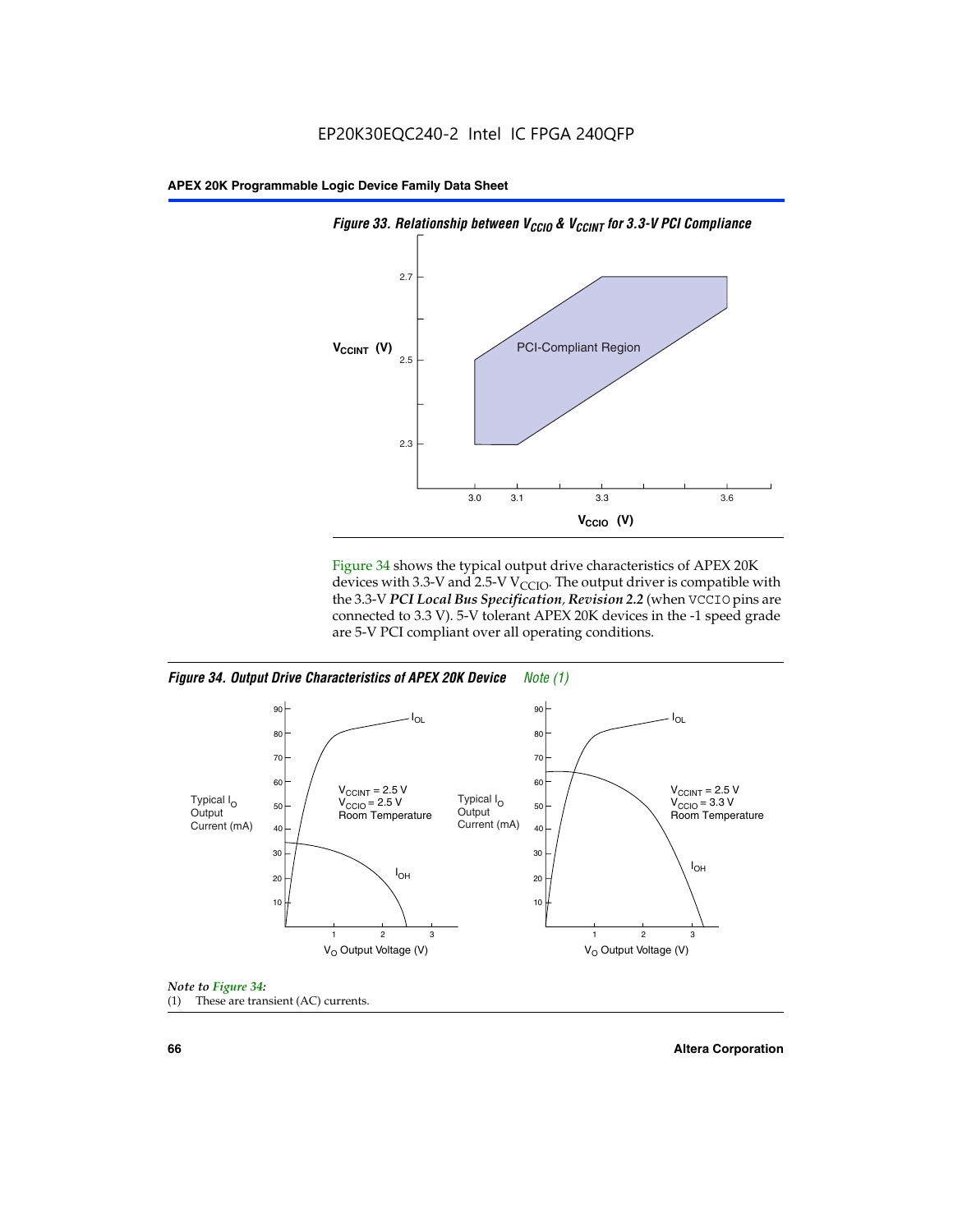

Figure 35 shows the output drive characteristics of APEX 20KE devices.

*Note to Figure 35:* (1) These are transient (AC) currents.

**Timing Model** The high-performance FastTrack and MegaLAB interconnect routing resources ensure predictable performance, accurate simulation, and accurate timing analysis. This predictable performance contrasts with that of FPGAs, which use a segmented connection scheme and therefore have unpredictable performance.

#### **Altera Corporation 67** 67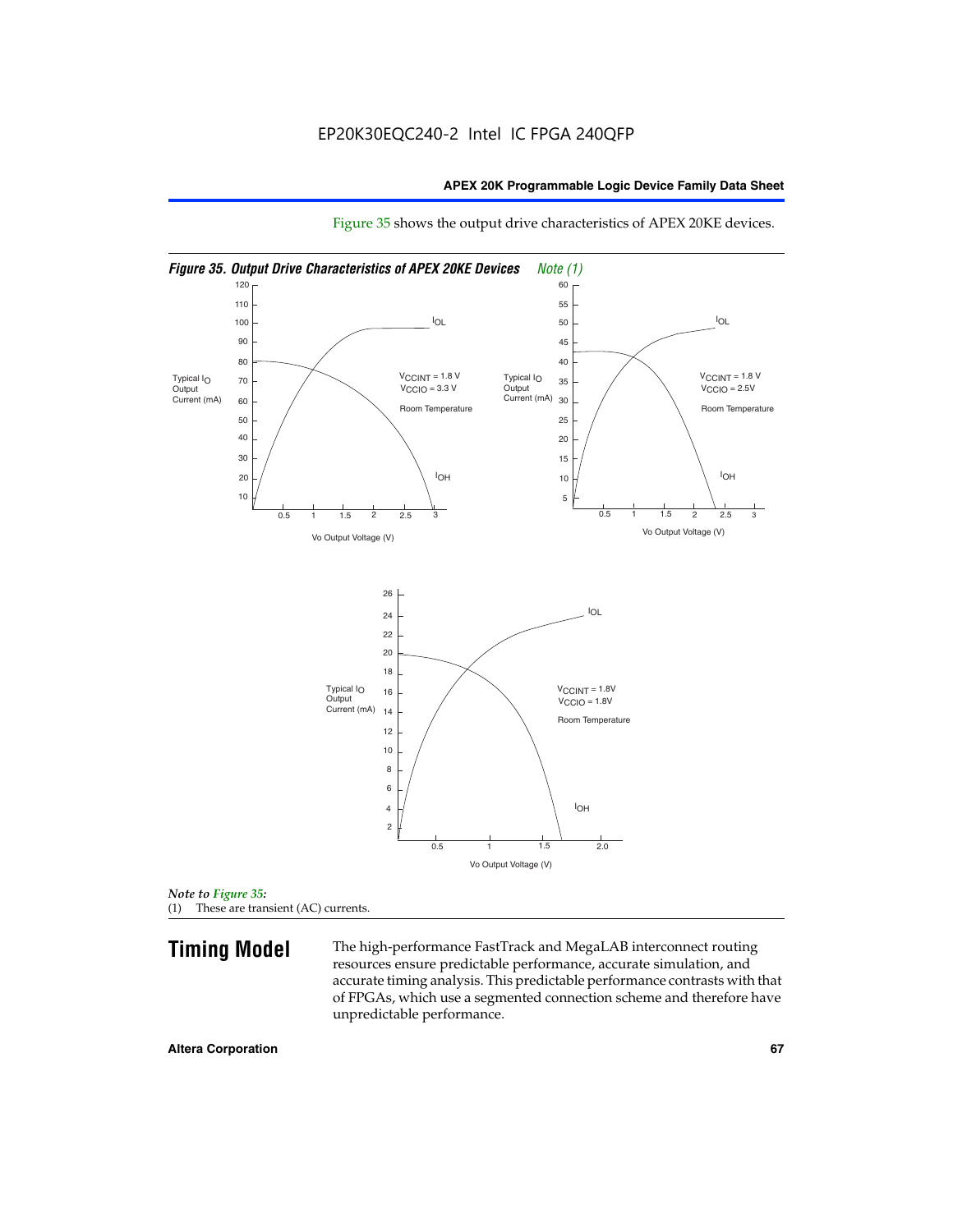All specifications are always representative of worst-case supply voltage and junction temperature conditions. All output-pin-timing specifications are reported for maximum driver strength.

Figure  $36$  shows the  $f_{MAX}$  timing model for APEX 20K devices.



Figure 37 shows the  $f_{MAX}$  timing model for APEX 20KE devices. These parameters can be used to estimate  $f_{MAX}$  for multiple levels of logic. Quartus II software timing analysis should be used for more accurate timing information.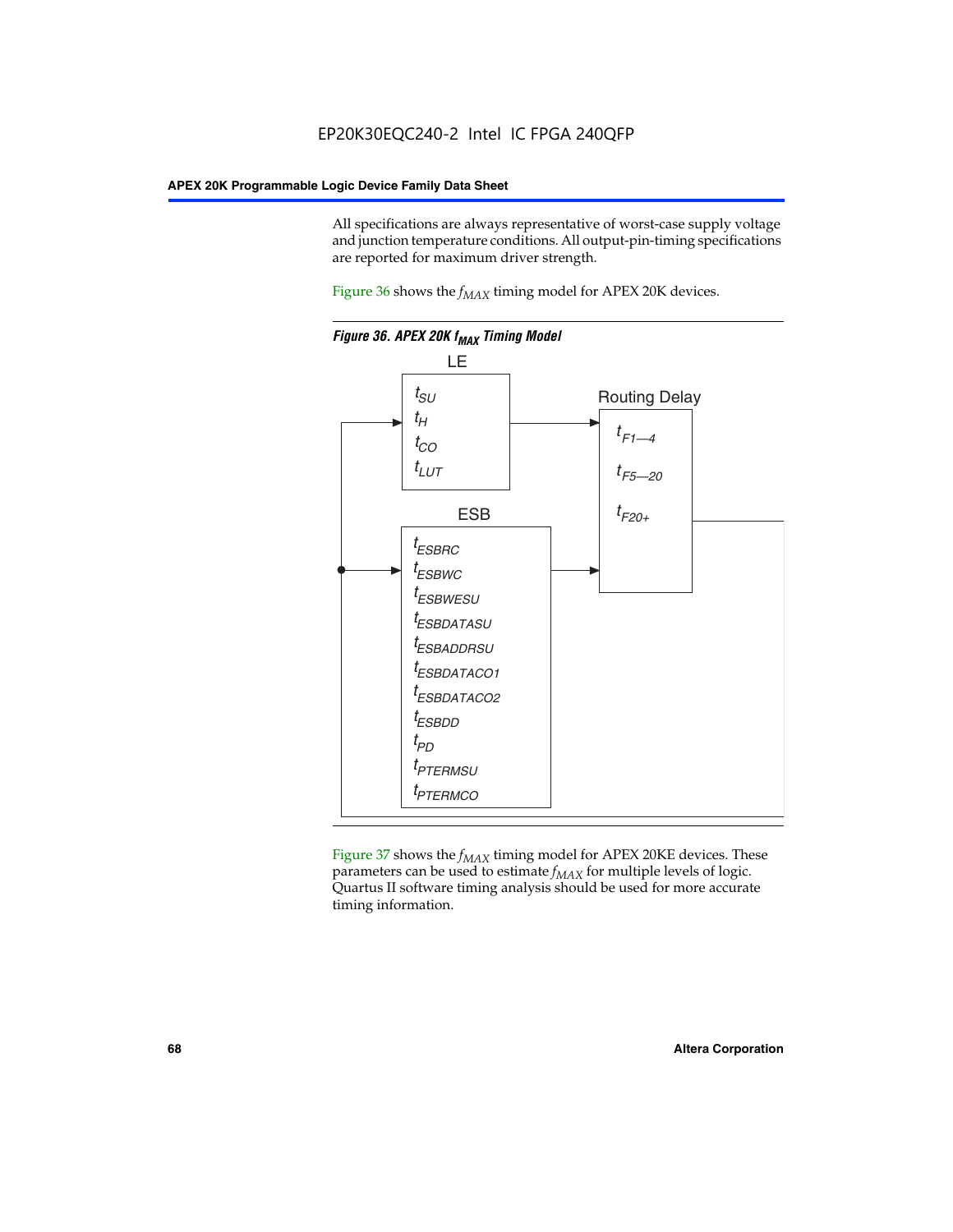

**Figure 37. APEX 20KE f<sub>MAX</sub> Timing Model**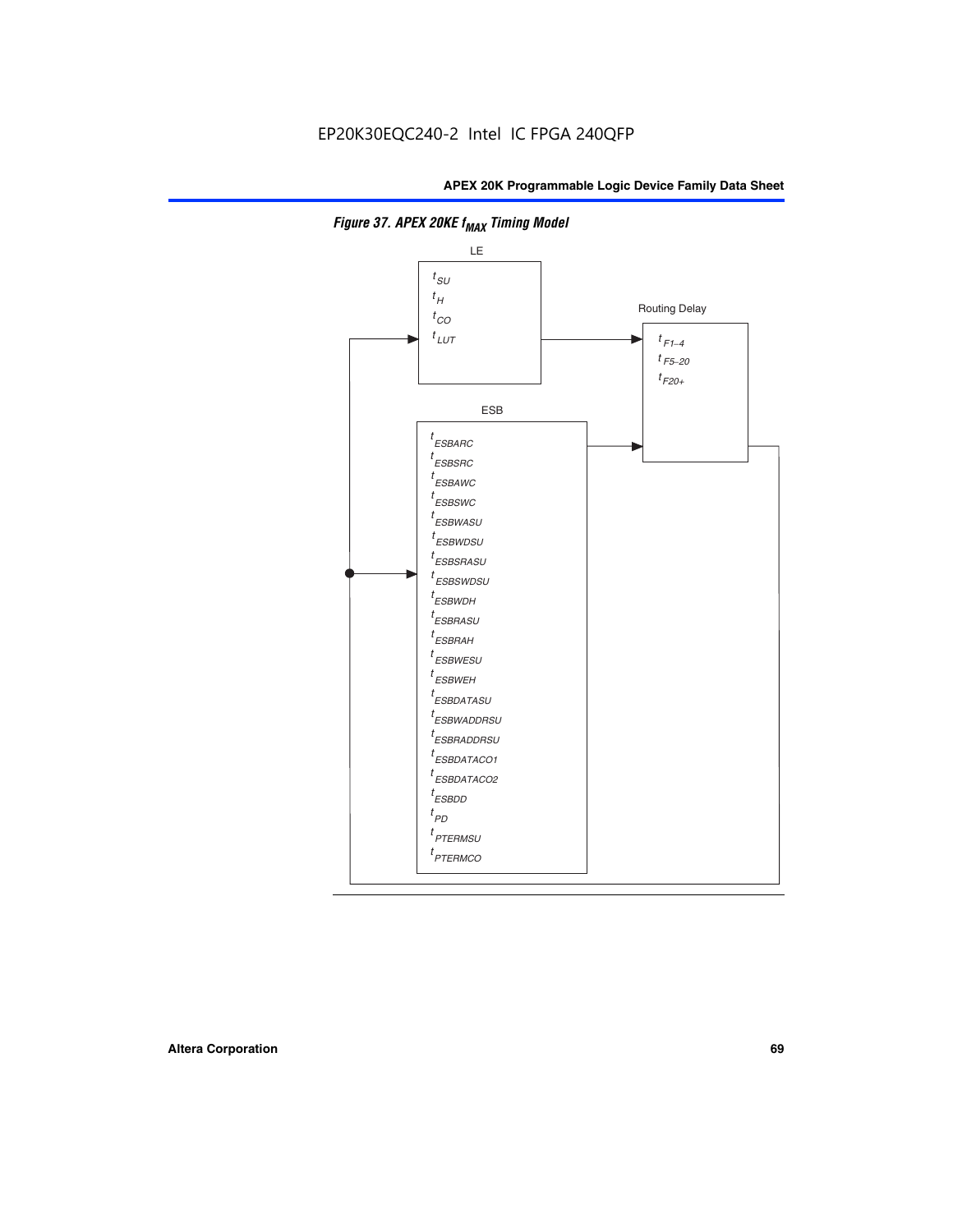Figures 38 and 39 show the asynchronous and synchronous timing waveforms, respectively, for the ESB macroparameters in Table 31.



*Figure 38. ESB Asynchronous Timing Waveforms*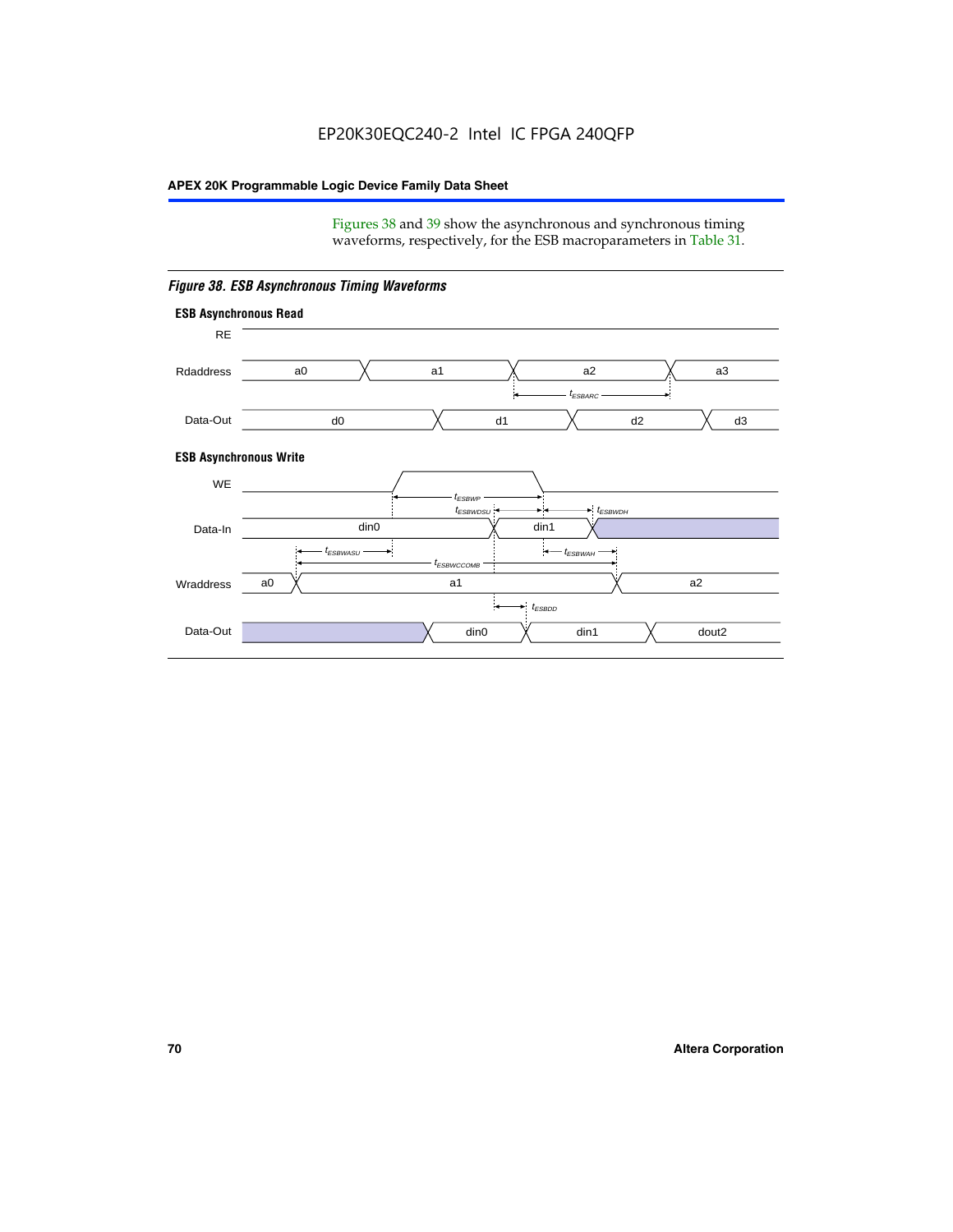

# *Figure 39. ESB Synchronous Timing Waveforms*

# **ESB Synchronous Write (ESB Output Registers Used)**



Figure 40 shows the timing model for bidirectional I/O pin timing.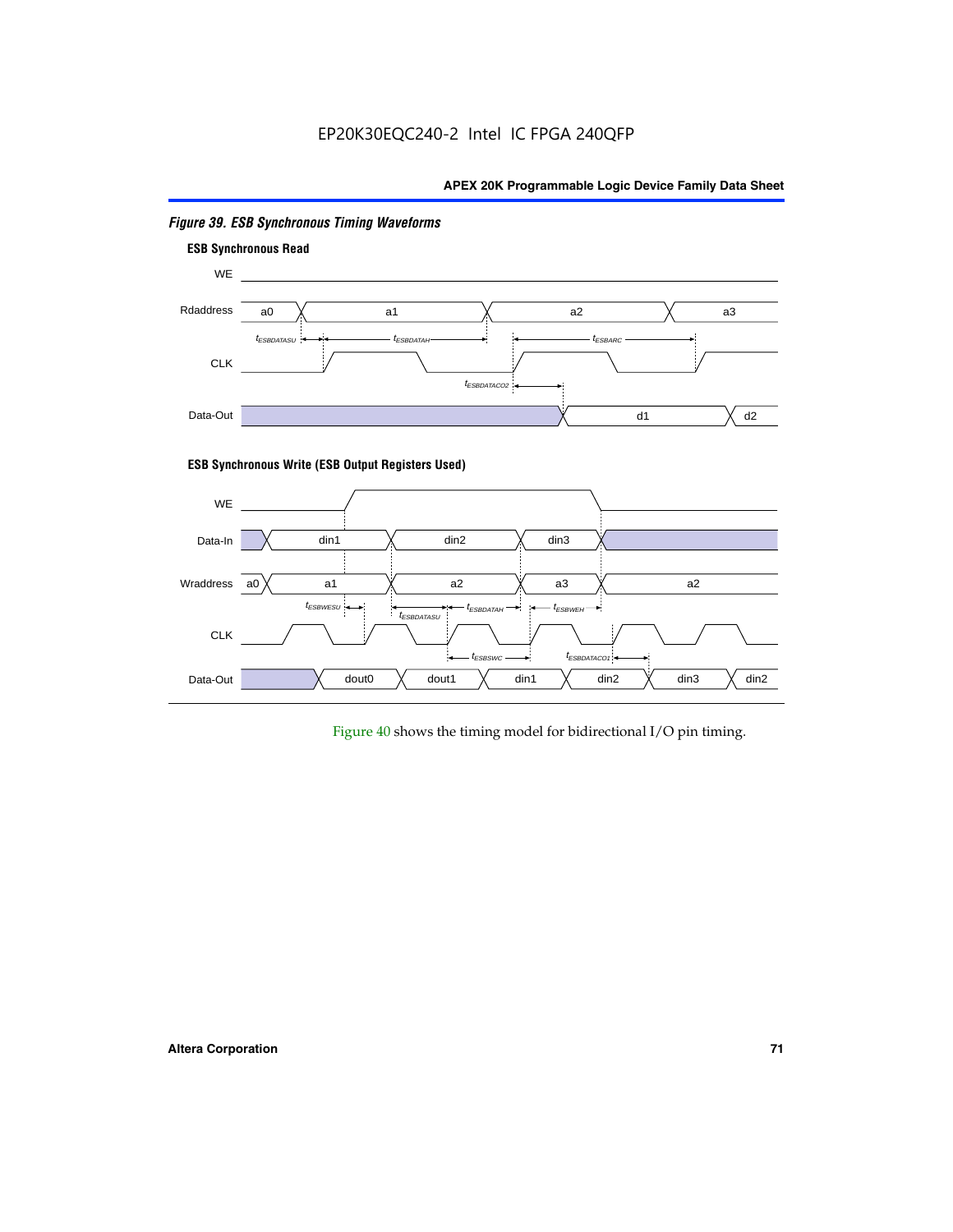

### *Figure 40. Synchronous Bidirectional Pin External Timing*

# *Notes to Figure 40:*

- The output enable and input registers are LE registers in the LAB adjacent to a bidirectional row pin. The output enable register is set with "Output Enable Routing= Signal-Pin" option in the Quartus II software.
- (2) The LAB adjacent input register is set with "Decrease Input Delay to Internal Cells= Off". This maintains a zero hold time for lab adjacent registers while giving a fast, position independent setup time. A faster setup time with zero hold time is possible by setting "Decrease Input Delay to Internal Cells= ON" and moving the input register farther away from the bidirectional pin. The exact position where zero hold occurs with the minimum setup time, varies with device density and speed grade.

Table 31 describes the  $f_{MAX}$  timing parameters shown in Figure 36 on page 68.

| Table 31. APEX 20K f <sub>MAX</sub> Timing Parameters<br>(Part 1 of 2) |                                                                |  |  |  |  |
|------------------------------------------------------------------------|----------------------------------------------------------------|--|--|--|--|
| Symbol                                                                 | <b>Parameter</b>                                               |  |  |  |  |
| $t_{\text{SU}}$                                                        | LE register setup time before clock                            |  |  |  |  |
| $t_H$                                                                  | LE register hold time after clock                              |  |  |  |  |
| $t_{CO}$                                                               | LE register clock-to-output delay                              |  |  |  |  |
| t <sub>LUT</sub>                                                       | LUT delay for data-in                                          |  |  |  |  |
| <sup>t</sup> ESBRC                                                     | ESB Asynchronous read cycle time                               |  |  |  |  |
| <sup>t</sup> ESBWC                                                     | ESB Asynchronous write cycle time                              |  |  |  |  |
| <sup>t</sup> ESBWESU                                                   | ESB WE setup time before clock when using input register       |  |  |  |  |
| <sup>t</sup> ESBDATASU                                                 | ESB data setup time before clock when using input register     |  |  |  |  |
| <sup>t</sup> ESBDATAH                                                  | ESB data hold time after clock when using input register       |  |  |  |  |
| <sup>t</sup> ESBADDRSU                                                 | ESB address setup time before clock when using input registers |  |  |  |  |
| ESBDATACO1                                                             | ESB clock-to-output delay when using output registers          |  |  |  |  |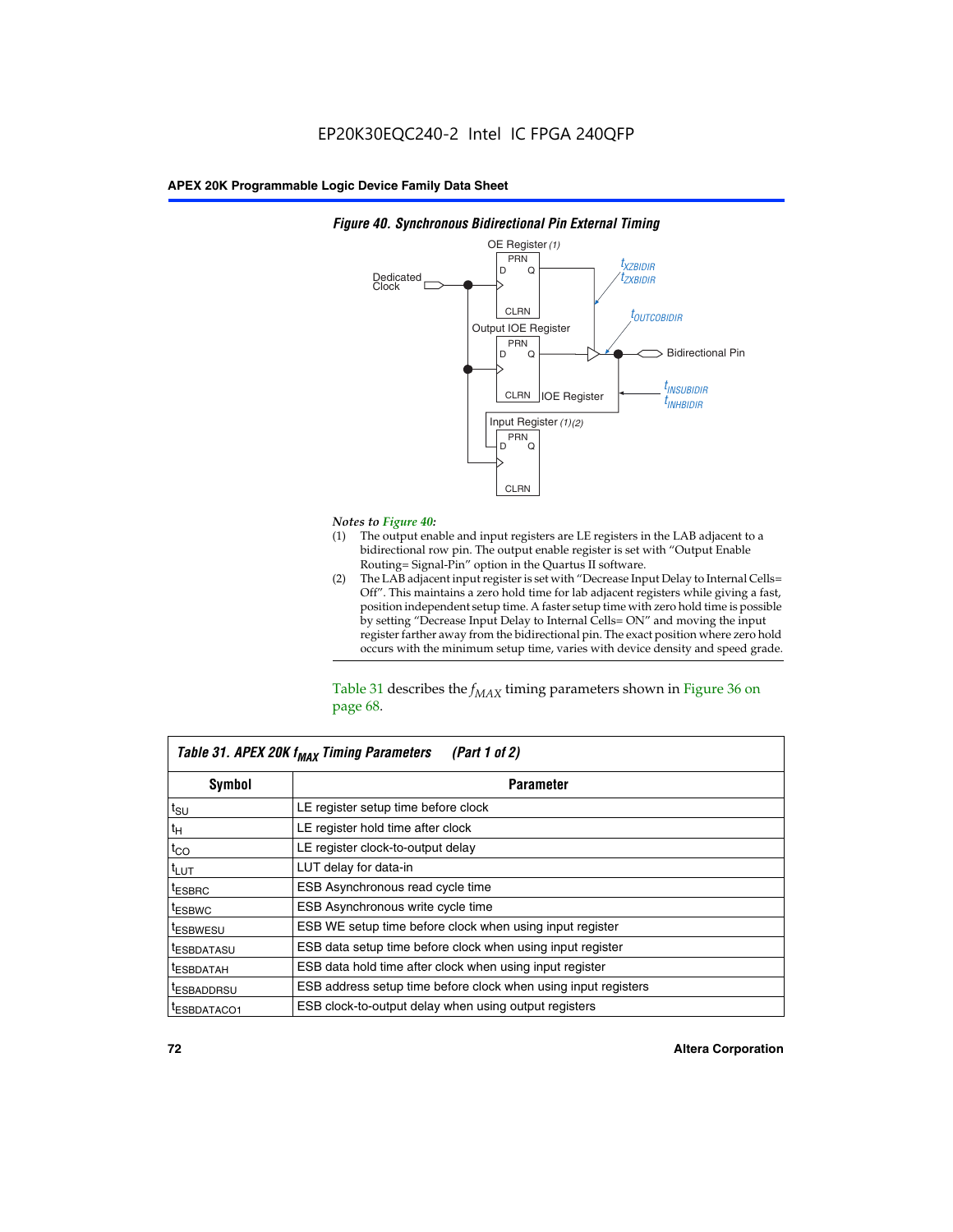| Table 31. APEX 20K f <sub>MAX</sub> Timing Parameters<br>(Part 2 of 2) |                                                    |  |  |  |  |
|------------------------------------------------------------------------|----------------------------------------------------|--|--|--|--|
| Symbol                                                                 | <b>Parameter</b>                                   |  |  |  |  |
| <sup>t</sup> ESBDATACO2                                                | ESB clock-to-output delay without output registers |  |  |  |  |
| <sup>t</sup> ESBDD                                                     | ESB data-in to data-out delay for RAM mode         |  |  |  |  |
| t <sub>PD</sub>                                                        | ESB macrocell input to non-registered output       |  |  |  |  |
| <sup>t</sup> PTERMSU                                                   | ESB macrocell register setup time before clock     |  |  |  |  |
| <sup>t</sup> PTERMCO                                                   | ESB macrocell register clock-to-output delay       |  |  |  |  |
| $t_{F1-4}$                                                             | Fanout delay using local interconnect              |  |  |  |  |
| $t_{F5-20}$                                                            | Fanout delay using MegaLab Interconnect            |  |  |  |  |
| $t_{F20+}$                                                             | Fanout delay using FastTrack Interconnect          |  |  |  |  |
| $t_{CH}$                                                               | Minimum clock high time from clock pin             |  |  |  |  |
| $t_{CL}$                                                               | Minimum clock low time from clock pin              |  |  |  |  |
| t <sub>CLRP</sub>                                                      | LE clear pulse width                               |  |  |  |  |
| t <sub>PREP</sub>                                                      | LE preset pulse width                              |  |  |  |  |
| <sup>t</sup> ESBCH                                                     | Clock high time                                    |  |  |  |  |
| <sup>t</sup> ESBCL                                                     | Clock low time                                     |  |  |  |  |
| <sup>t</sup> ESBWP                                                     | Write pulse width                                  |  |  |  |  |
| <sup>t</sup> ESBRP                                                     | Read pulse width                                   |  |  |  |  |

### Tables 32 and 33 describe APEX 20K external timing parameters.

| Table 32. APEX 20K External Timing Parameters<br>Note (1) |                                                         |  |  |  |  |
|-----------------------------------------------------------|---------------------------------------------------------|--|--|--|--|
| <b>Symbol</b>                                             | <b>Clock Parameter</b>                                  |  |  |  |  |
| <sup>t</sup> insu                                         | Setup time with global clock at IOE register            |  |  |  |  |
| $t_{INH}$                                                 | Hold time with global clock at IOE register             |  |  |  |  |
| <b>IOUTCO</b>                                             | Clock-to-output delay with global clock at IOE register |  |  |  |  |

| Table 33. APEX 20K External Bidirectional Timing Parameters<br>Note (1) |                                                                                                |              |  |  |  |  |
|-------------------------------------------------------------------------|------------------------------------------------------------------------------------------------|--------------|--|--|--|--|
| Symbol                                                                  | <b>Conditions</b><br><b>Parameter</b>                                                          |              |  |  |  |  |
| <sup>I</sup> INSUBIDIR                                                  | Setup time for bidirectional pins with global clock at same-row or same-<br>column LE register |              |  |  |  |  |
| <sup>t</sup> INHBIDIR                                                   | Hold time for bidirectional pins with global clock at same-row or same-<br>column LE register  |              |  |  |  |  |
| <sup>t</sup> OUTCOBIDIR                                                 | Clock-to-output delay for bidirectional pins with global clock at IOE<br>register              | $C1 = 10 pF$ |  |  |  |  |
| <sup>T</sup> XZBIDIR                                                    | Synchronous IOE output buffer disable delay                                                    | $C1 = 10 pF$ |  |  |  |  |
| <sup>I</sup> ZXBIDIR                                                    | Synchronous IOE output buffer enable delay, slow slew rate $=$ off                             | $C1 = 10 pF$ |  |  |  |  |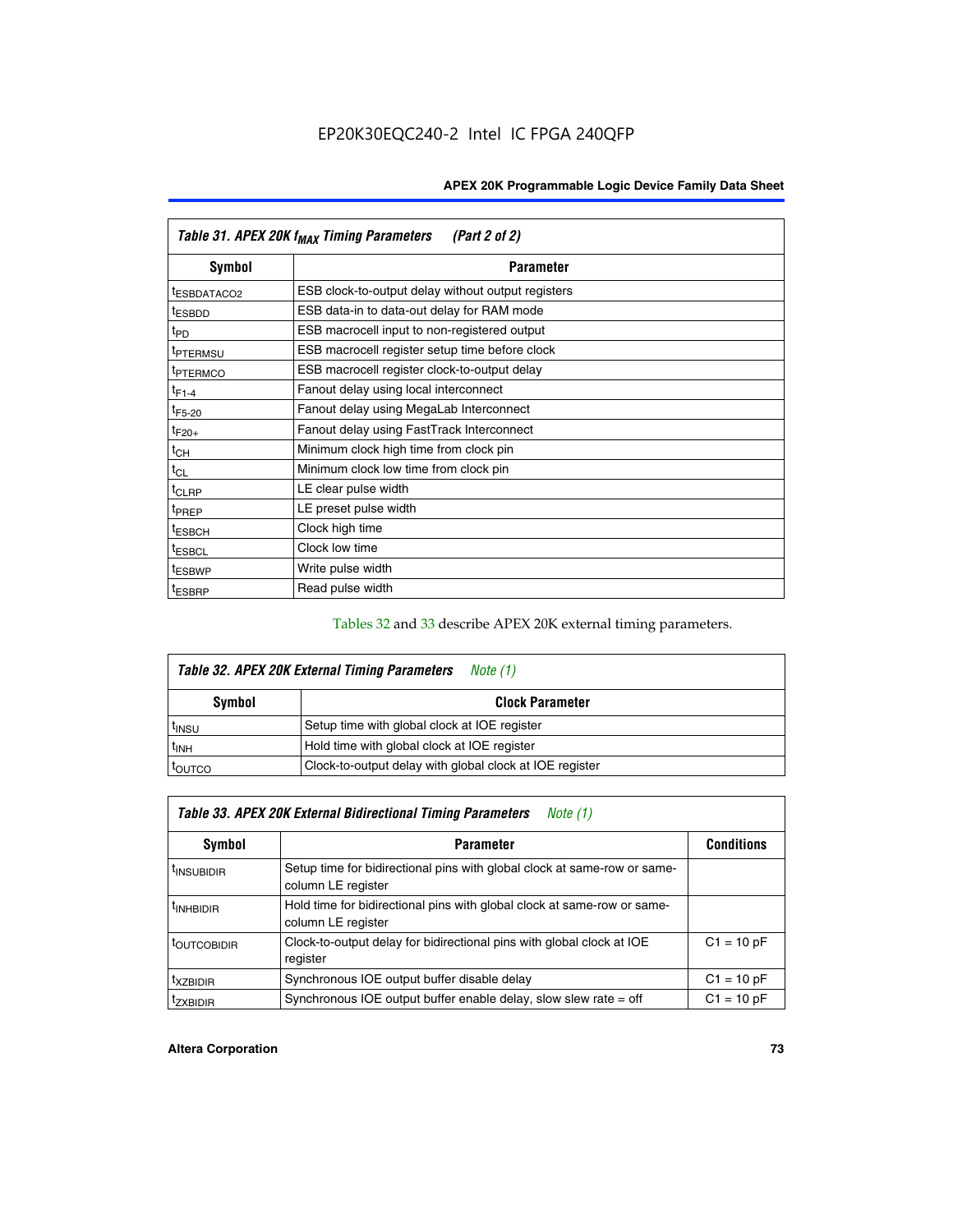$\mathbf{r}$ 

#### *Note to Tables 32 and 33:*

(1) These timing parameters are sample-tested only.

Tables 34 through 37 show APEX 20KE LE, ESB, routing, and functional timing microparameters for the  $f_{MAX}$  timing model.

| <b>Table 34. APEX 20KE LE Timing Microparameters</b> |                                     |  |  |  |
|------------------------------------------------------|-------------------------------------|--|--|--|
| Symbol<br><b>Parameter</b>                           |                                     |  |  |  |
| t <sub>SU</sub>                                      | LE register setup time before clock |  |  |  |
| $t_H$                                                | LE register hold time after clock   |  |  |  |
| $t_{CO}$                                             | LE register clock-to-output delay   |  |  |  |
|                                                      | LUT delay for data-in to data-out   |  |  |  |

| Table 35. APEX 20KE ESB Timing Microparameters |                                                            |  |  |  |
|------------------------------------------------|------------------------------------------------------------|--|--|--|
| Symbol                                         | <b>Parameter</b>                                           |  |  |  |
| <sup>t</sup> ESBARC                            | ESB Asynchronous read cycle time                           |  |  |  |
| <sup>t</sup> ESBSRC                            | ESB Synchronous read cycle time                            |  |  |  |
| <b><i>ESBAWC</i></b>                           | ESB Asynchronous write cycle time                          |  |  |  |
| t <sub>ESBSWC</sub>                            | ESB Synchronous write cycle time                           |  |  |  |
| t <sub>ESBWASU</sub>                           | ESB write address setup time with respect to WE            |  |  |  |
| <sup>t</sup> ESBWAH                            | ESB write address hold time with respect to WE             |  |  |  |
| t <sub>ESBWDSU</sub>                           | ESB data setup time with respect to WE                     |  |  |  |
| <sup>t</sup> ESBWDH                            | ESB data hold time with respect to WE                      |  |  |  |
| tESBRASU                                       | ESB read address setup time with respect to RE             |  |  |  |
| <sup>t</sup> ESBRAH                            | ESB read address hold time with respect to RE              |  |  |  |
| <i>ESBWESU</i>                                 | ESB WE setup time before clock when using input register   |  |  |  |
| t <sub>ESBWEH</sub>                            | ESB WE hold time after clock when using input register     |  |  |  |
| <b><i>t</i>ESBDATASU</b>                       | ESB data setup time before clock when using input register |  |  |  |
| t <sub>ESBDATAH</sub>                          | ESB data hold time after clock when using input register   |  |  |  |
| t <sub>ESBWADDRSU</sub>                        | ESB write address setup time before clock when using input |  |  |  |
|                                                | registers                                                  |  |  |  |
| <i><b>LESBRADDRSU</b></i>                      | ESB read address setup time before clock when using input  |  |  |  |
|                                                | registers                                                  |  |  |  |
| t <sub>ESBDATACO1</sub>                        | ESB clock-to-output delay when using output registers      |  |  |  |
| t <sub>ESBDATACO2</sub>                        | ESB clock-to-output delay without output registers         |  |  |  |
| $t_{ESBDD}$                                    | ESB data-in to data-out delay for RAM mode                 |  |  |  |
| $t_{\mathsf{PD}}$                              | ESB Macrocell input to non-registered output               |  |  |  |
| t <sub>PTERMSU</sub>                           | ESB Macrocell register setup time before clock             |  |  |  |
| t <sub>PTERMCO</sub>                           | ESB Macrocell register clock-to-output delay               |  |  |  |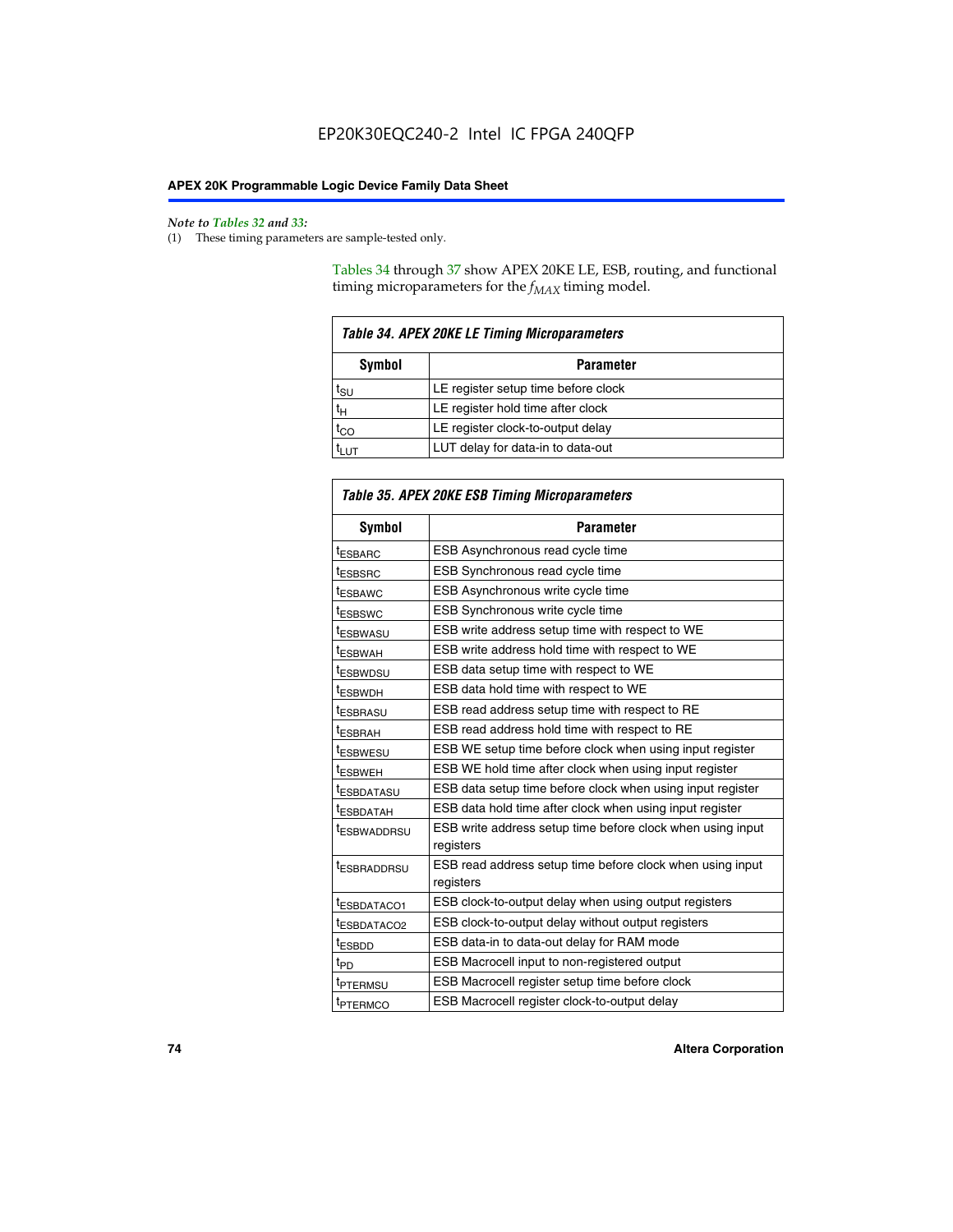| <b>Table 36. APEX 20KE Routing Timing Microparameters</b><br>Note (1) |                                                    |  |  |  |
|-----------------------------------------------------------------------|----------------------------------------------------|--|--|--|
| Symbol                                                                | <b>Parameter</b>                                   |  |  |  |
| $t_{F1-4}$                                                            | Fanout delay using Local Interconnect              |  |  |  |
| $t_{F5-20}$                                                           | Fanout delay estimate using MegaLab Interconnect   |  |  |  |
| $t_{F20+}$                                                            | Fanout delay estimate using FastTrack Interconnect |  |  |  |

#### *Note to Table 36:*

(1) These parameters are worst-case values for typical applications. Post-compilation timing simulation and timing analysis are required to determine actual worst-case performance.

| Symbol        | <b>Parameter</b>                       |
|---------------|----------------------------------------|
| <b>TCH</b>    | Minimum clock high time from clock pin |
| <b>TCL</b>    | Minimum clock low time from clock pin  |
| <b>TCLRP</b>  | LE clear Pulse Width                   |
| <b>TPREP</b>  | LE preset pulse width                  |
| <b>TESBCH</b> | Clock high time for ESB                |
| <b>TESBCL</b> | Clock low time for ESB                 |
| <b>TESBWP</b> | Write pulse width                      |
| <b>TESBRP</b> | Read pulse width                       |

### *Table 37. APEX 20KE Functional Timing Microparameters*

Tables 38 and 39 describe the APEX 20KE external timing parameters.

| Table 38. APEX 20KE External Timing Parameters<br>Note (1) |                                                                |              |  |  |  |
|------------------------------------------------------------|----------------------------------------------------------------|--------------|--|--|--|
| <b>Clock Parameter</b><br><b>Conditions</b><br>Symbol      |                                                                |              |  |  |  |
| <sup>t</sup> insu                                          | Setup time with global clock at IOE input register             |              |  |  |  |
| $t_{\text{INH}}$                                           | Hold time with global clock at IOE input register              |              |  |  |  |
| t <sub>outco</sub>                                         | Clock-to-output delay with global clock at IOE output register | $C1 = 10 pF$ |  |  |  |
| <sup>t</sup> INSUPLL                                       | Setup time with PLL clock at IOE input register                |              |  |  |  |
| <sup>t</sup> INHPLL                                        | Hold time with PLL clock at IOE input register                 |              |  |  |  |
| <b><i>LOUTCOPLL</i></b>                                    | Clock-to-output delay with PLL clock at IOE output register    | $C1 = 10 pF$ |  |  |  |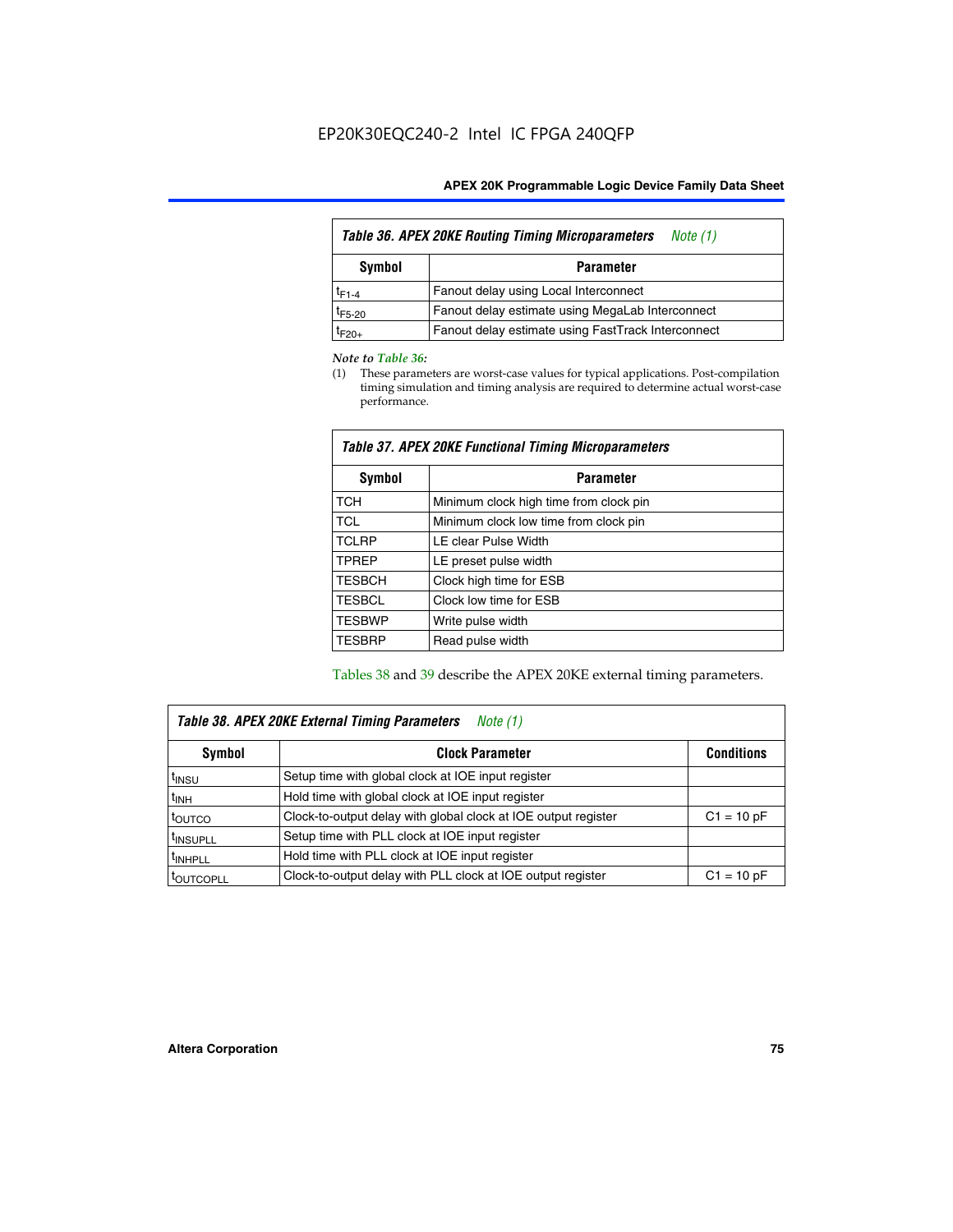### **APEX 20K Programmable Logic Device Family Data Sheet**

| Table 39. APEX 20KE External Bidirectional Timing Parameters<br>Note (1) |                                                                                                          |                   |  |  |  |  |  |  |
|--------------------------------------------------------------------------|----------------------------------------------------------------------------------------------------------|-------------------|--|--|--|--|--|--|
| Symbol                                                                   | <b>Parameter</b>                                                                                         | <b>Conditions</b> |  |  |  |  |  |  |
| <sup>t</sup> INSUBIDIR                                                   | Setup time for bidirectional pins with global clock at LAB adjacent Input<br>Register                    |                   |  |  |  |  |  |  |
| <sup>t</sup> INHBIDIR                                                    | Hold time for bidirectional pins with global clock at LAB adjacent Input<br>Register                     |                   |  |  |  |  |  |  |
| <sup>t</sup> OUTCOBIDIR                                                  | $C1 = 10 pF$<br>Clock-to-output delay for bidirectional pins with global clock at IOE output<br>register |                   |  |  |  |  |  |  |
| t <sub>XZBIDIR</sub>                                                     | Synchronous Output Enable Register to output buffer disable delay                                        | $C1 = 10 pF$      |  |  |  |  |  |  |
| <sup>t</sup> zxbidir                                                     | Synchronous Output Enable Register output buffer enable delay                                            | $C1 = 10 pF$      |  |  |  |  |  |  |
| <sup>I</sup> INSUBIDIRPLL                                                | Setup time for bidirectional pins with PLL clock at LAB adjacent Input<br>Register                       |                   |  |  |  |  |  |  |
| <sup>t</sup> INHBIDIRPLL                                                 | Hold time for bidirectional pins with PLL clock at LAB adjacent Input<br>Register                        |                   |  |  |  |  |  |  |
| <sup>t</sup> OUTCOBIDIRPLL                                               | Clock-to-output delay for bidirectional pins with PLL clock at IOE output<br>register                    | $C1 = 10 pF$      |  |  |  |  |  |  |
| <sup>t</sup> xzbidirpll                                                  | Synchronous Output Enable Register to output buffer disable delay with<br><b>PLL</b>                     | $C1 = 10 pF$      |  |  |  |  |  |  |
| <sup>t</sup> ZXBIDIRPLL                                                  | Synchronous Output Enable Register output buffer enable delay with PLL                                   | $C1 = 10 pF$      |  |  |  |  |  |  |

*Note to Tables 38 and 39:*

(1) These timing parameters are sample-tested only.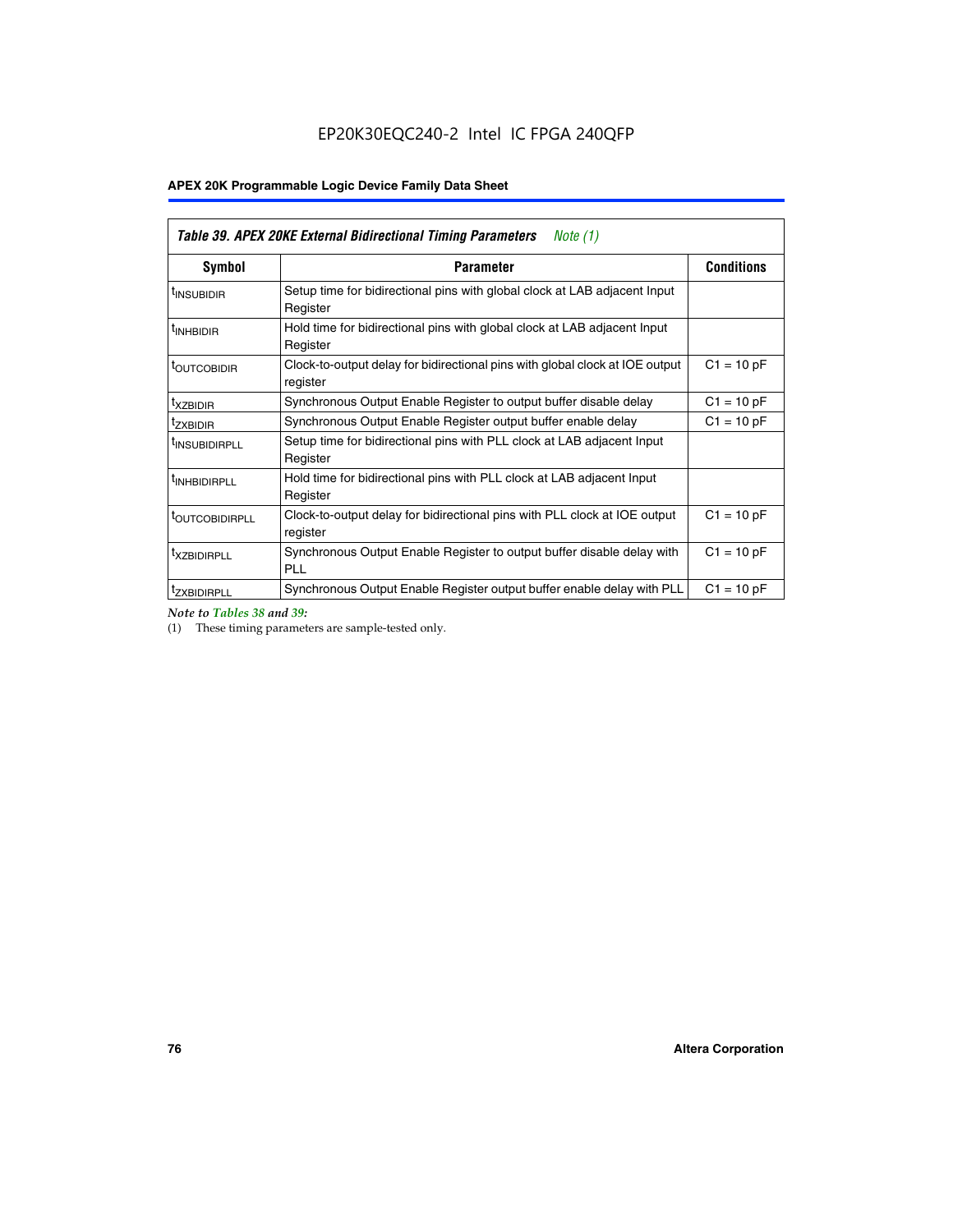Tables 40 through 42 show the **f<sub>MAX</sub>** timing parameters for EP20K100, EP20K200, and EP20K400 APEX 20K devices.

| Table 40. EP20K100 f <sub>MAX</sub> Timing Parameters |                |     |                |     |                |     |              |
|-------------------------------------------------------|----------------|-----|----------------|-----|----------------|-----|--------------|
| <b>Symbol</b>                                         | -1 Speed Grade |     | -2 Speed Grade |     | -3 Speed Grade |     | <b>Units</b> |
|                                                       | Min            | Max | Min            | Max | Min            | Max |              |
| $t_{\text{SU}}$                                       | 0.5            |     | 0.6            |     | 0.8            |     | ns           |
| $t_H$                                                 | 0.7            |     | 0.8            |     | 1.0            |     | ns           |
| $t_{\underline{CO}}$                                  |                | 0.3 |                | 0.4 |                | 0.5 | ns           |
| $t_{LUT}$                                             |                | 0.8 |                | 1.0 |                | 1.3 | ns           |
| <sup>t</sup> ESBRC                                    |                | 1.7 |                | 2.1 |                | 2.4 | ns           |
| <sup>t</sup> ESBWC                                    |                | 5.7 |                | 6.9 |                | 8.1 | ns           |
| t <sub>ESBWESU</sub>                                  | 3.3            |     | 3.9            |     | 4.6            |     | ns           |
| <sup>t</sup> ESBDATASU                                | 2.2            |     | 2.7            |     | 3.1            |     | ns           |
| t <sub>ESBDATAH</sub>                                 | 0.6            |     | 0.8            |     | 0.9            |     | ns           |
| t <sub>ESBADDRSU</sub>                                | 2.4            |     | 2.9            |     | 3.3            |     | ns           |
| t <sub>ESBDATACO1</sub>                               |                | 1.3 |                | 1.6 |                | 1.8 | ns           |
| t <sub>ESBDATACO2</sub>                               |                | 2.6 |                | 3.1 |                | 3.6 | ns           |
| <sup>t</sup> ESBDD                                    |                | 2.5 |                | 3.3 |                | 3.6 | ns           |
| t <sub>PD</sub>                                       |                | 2.5 |                | 3.0 |                | 3.6 | ns           |
| <sup>t</sup> PTERMSU                                  | 2.3            |     | 2.6            |     | 3.2            |     | ns           |
| t <sub>PTERMCO</sub>                                  |                | 1.5 |                | 1.8 |                | 2.1 | ns           |
| $t_{F1-4}$                                            |                | 0.5 |                | 0.6 |                | 0.7 | ns           |
| $t_{F5-20}$                                           |                | 1.6 |                | 1.7 |                | 1.8 | ns           |
| $t_{F20+}$                                            |                | 2.2 |                | 2.2 |                | 2.3 | ns           |
| $t_{\mathsf{CH}}$                                     | 2.0            |     | 2.5            |     | 3.0            |     | ns           |
| $t_{CL}$                                              | 2.0            |     | 2.5            |     | 3.0            |     | ns           |
| t <sub>CLRP</sub>                                     | 0.3            |     | 0.4            |     | 0.4            |     | ns           |
| t <sub>PREP</sub>                                     | 0.5            |     | 0.5            |     | 0.5            |     | ns           |
| t <sub>ESBCH</sub>                                    | 2.0            |     | 2.5            |     | 3.0            |     | ns           |
| <sup>t</sup> ESBCL                                    | 2.0            |     | 2.5            |     | 3.0            |     | ns           |
| t <sub>ESBWP</sub>                                    | 1.6            |     | 1.9            |     | 2.2            |     | ns           |
| $t_{ESBRP}$                                           | 1.0            |     | 1.3            |     | 1.4            |     | ns           |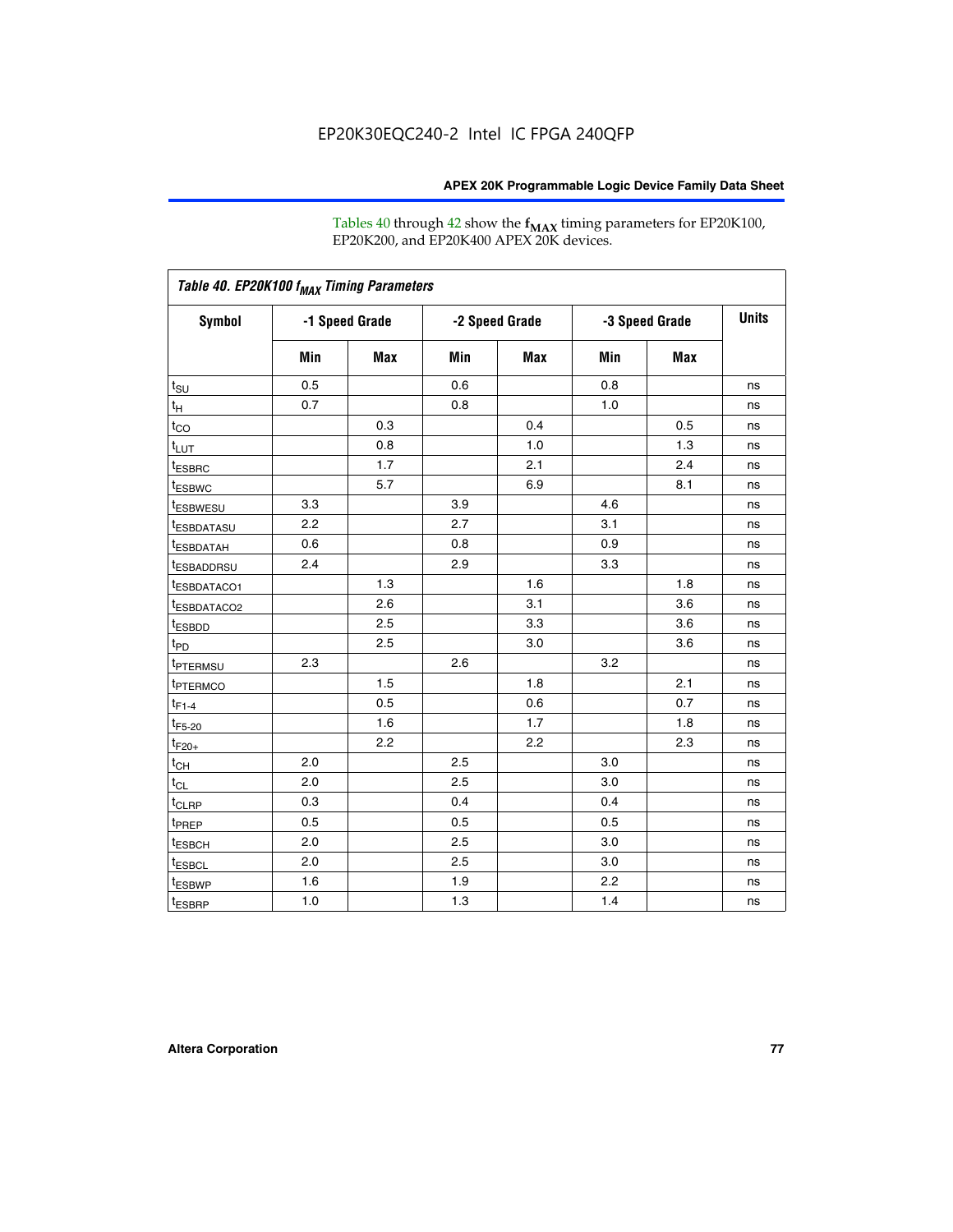| Table 41. EP20K200 f <sub>MAX</sub> Timing Parameters |                |            |     |                |     |                |    |
|-------------------------------------------------------|----------------|------------|-----|----------------|-----|----------------|----|
| <b>Symbol</b>                                         | -1 Speed Grade |            |     | -2 Speed Grade |     | -3 Speed Grade |    |
|                                                       | Min            | <b>Max</b> | Min | Max            | Min | Max            |    |
| $t_{\text{SU}}$                                       | 0.5            |            | 0.6 |                | 0.8 |                | ns |
| $t_H$                                                 | 0.7            |            | 0.8 |                | 1.0 |                | ns |
| $t_{CO}$                                              |                | 0.3        |     | 0.4            |     | 0.5            | ns |
| $t_{LUT}$                                             |                | 0.8        |     | 1.0            |     | 1.3            | ns |
| <sup>t</sup> ESBRC                                    |                | 1.7        |     | 2.1            |     | 2.4            | ns |
| t <sub>ESBWC</sub>                                    |                | 5.7        |     | 6.9            |     | 8.1            | ns |
| t <sub>ESBWESU</sub>                                  | 3.3            |            | 3.9 |                | 4.6 |                | ns |
| t <sub>ESBDATASU</sub>                                | 2.2            |            | 2.7 |                | 3.1 |                | ns |
| <sup>t</sup> ESBDATAH                                 | 0.6            |            | 0.8 |                | 0.9 |                | ns |
| <sup>t</sup> ESBADDRSU                                | 2.4            |            | 2.9 |                | 3.3 |                | ns |
| <u>t<sub>ESBDATACO1</sub></u>                         |                | 1.3        |     | 1.6            |     | 1.8            | ns |
| <u>tesbdataco2</u>                                    |                | 2.6        |     | 3.1            |     | 3.6            | ns |
| <sup>t</sup> ESBDD                                    |                | 2.5        |     | 3.3            |     | 3.6            | ns |
| $t_{P\underline{D}}$                                  |                | 2.5        |     | 3.0            |     | 3.6            | ns |
| t <sub>PTERMSU</sub>                                  | 2.3            |            | 2.7 |                | 3.2 |                | ns |
| t <sub>PTERMCO</sub>                                  |                | 1.5        |     | 1.8            |     | 2.1            | ns |
| $t_{F1-4}$                                            |                | 0.5        |     | 0.6            |     | 0.7            | ns |
| $t_{F5-20}$                                           |                | 1.6        |     | 1.7            |     | 1.8            | ns |
| $t_{F20+}$                                            |                | 2.2        |     | 2.2            |     | 2.3            | ns |
| $\textnormal{t}_{\textnormal{CH}}$                    | 2.0            |            | 2.5 |                | 3.0 |                | ns |
| $t_{CL}$                                              | 2.0            |            | 2.5 |                | 3.0 |                | ns |
| t <sub>CLRP</sub>                                     | 0.3            |            | 0.4 |                | 0.4 |                | ns |
| t <sub>PREP</sub>                                     | 0.4            |            | 0.5 |                | 0.5 |                | ns |
| t <sub>ESBCH</sub>                                    | 2.0            |            | 2.5 |                | 3.0 |                | ns |
| t <sub>ESBCL</sub>                                    | 2.0            |            | 2.5 |                | 3.0 |                | ns |
| t <sub>ESBWP</sub>                                    | 1.6            |            | 1.9 |                | 2.2 |                | ns |
| t <sub>ESBRP</sub>                                    | 1.0            |            | 1.3 |                | 1.4 |                | ns |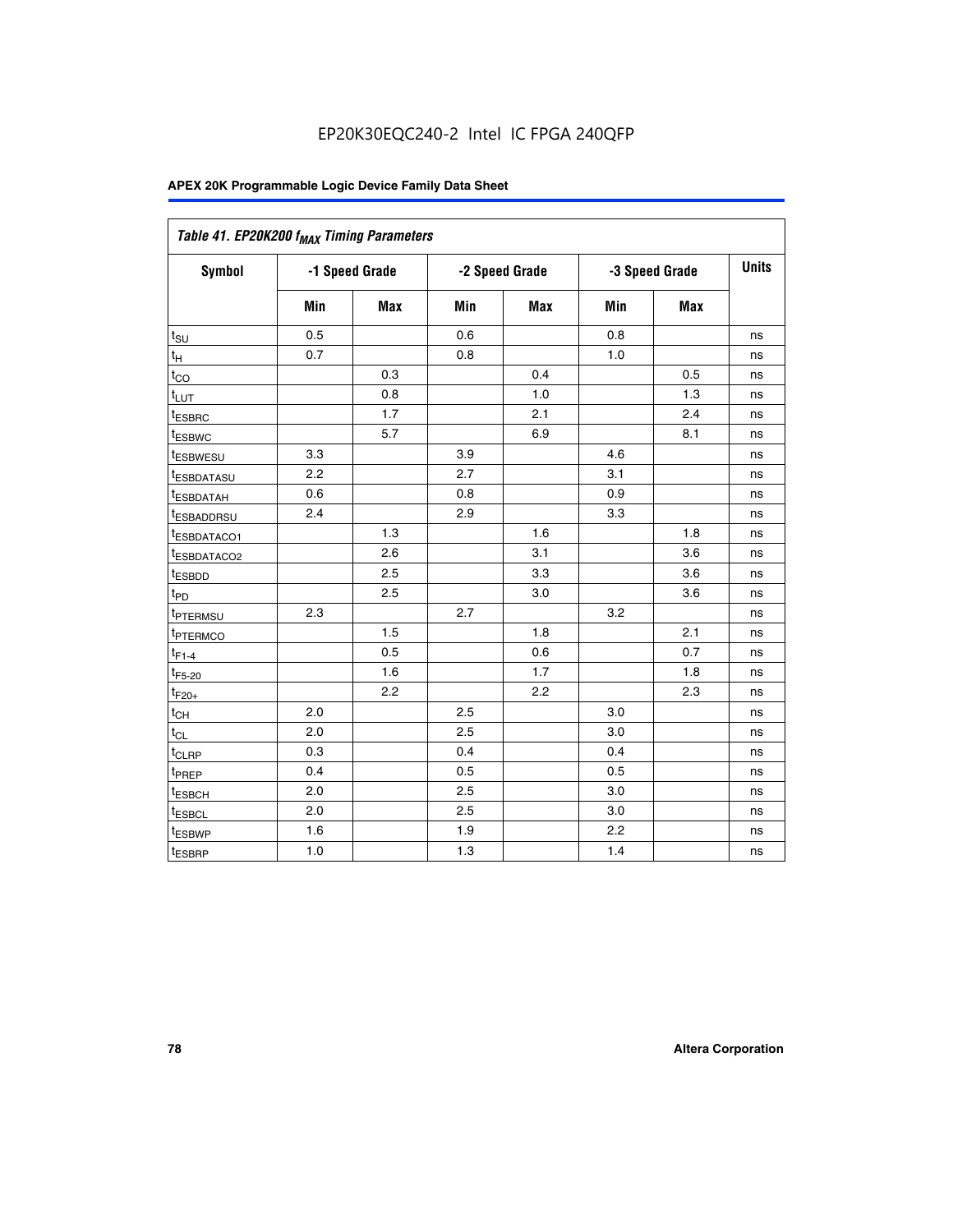| Table 42. EP20K400 f <sub>MAX</sub> Timing Parameters |     |                |     |                |     |                |              |
|-------------------------------------------------------|-----|----------------|-----|----------------|-----|----------------|--------------|
| <b>Symbol</b>                                         |     | -1 Speed Grade |     | -2 Speed Grade |     | -3 Speed Grade | <b>Units</b> |
|                                                       | Min | Max            | Min | <b>Max</b>     | Min | <b>Max</b>     |              |
| $t_{\text{SU}}$                                       | 0.1 |                | 0.3 |                | 0.6 |                | ns           |
| $t_H$                                                 | 0.5 |                | 0.8 |                | 0.9 |                | ns           |
| $t_{CO}$                                              |     | 0.1            |     | 0.4            |     | 0.6            | ns           |
| $t_{LUT}$                                             |     | 1.0            |     | 1.2            |     | 1.4            | ns           |
| t <sub>ESBRC</sub>                                    |     | 1.7            |     | 2.1            |     | 2.4            | ns           |
| t <sub>ESBWC</sub>                                    |     | 5.7            |     | 6.9            |     | 8.1            | ns           |
| <i>t</i> ESBWESU                                      | 3.3 |                | 3.9 |                | 4.6 |                | ns           |
| <i>t</i> ESBDATASU                                    | 2.2 |                | 2.7 |                | 3.1 |                | ns           |
| <sup>t</sup> ESBDATAH                                 | 0.6 |                | 0.8 |                | 0.9 |                | ns           |
| <sup>t</sup> ESBADDRSU                                | 2.4 |                | 2.9 |                | 3.3 |                | ns           |
| t <sub>ESBDATACO1</sub>                               |     | 1.3            |     | 1.6            |     | 1.8            | ns           |
| t <sub>ESBDATACO2</sub>                               |     | 2.5            |     | 3.1            |     | 3.6            | ns           |
| t <sub>ESBDD</sub>                                    |     | 2.5            |     | 3.3            |     | 3.6            | ns           |
| t <sub>PD</sub>                                       |     | 2.5            |     | 3.1            |     | 3.6            | ns           |
| t <sub>PTERMSU</sub>                                  | 1.7 |                | 2.1 |                | 2.4 |                | ns           |
| <sup>t</sup> PTERMCO                                  |     | 1.0            |     | 1.2            |     | 1.4            | ns           |
| $t_{F1-4}$                                            |     | 0.4            |     | 0.5            |     | 0.6            | ns           |
| $t_{F5-20}$                                           |     | 2.6            |     | 2.8            |     | 2.9            | ns           |
| $t_{F20+}$                                            |     | 3.7            |     | 3.8            |     | 3.9            | ns           |
| $t_{\text{CH}}$                                       | 2.0 |                | 2.5 |                | 3.0 |                | ns           |
| $t_{CL}$                                              | 2.0 |                | 2.5 |                | 3.0 |                | ns           |
| $t_{CLRP}$                                            | 0.5 |                | 0.6 |                | 0.8 |                | ns           |
| t <sub>PREP</sub>                                     | 0.5 |                | 0.5 |                | 0.5 |                | ns           |
| <sup>t</sup> ESBCH                                    | 2.0 |                | 2.5 |                | 3.0 |                | ns           |
| t <sub>ESBCL</sub>                                    | 2.0 |                | 2.5 |                | 3.0 |                | ns           |
| t <sub>ESBWP</sub>                                    | 1.5 |                | 1.9 |                | 2.2 |                | ns           |
| t <sub>ESBRP</sub>                                    | 1.0 |                | 1.2 |                | 1.4 |                | ns           |

Tables 43 through 48 show the I/O external and external bidirectional timing parameter values for EP20K100, EP20K200, and EP20K400 APEX 20K devices.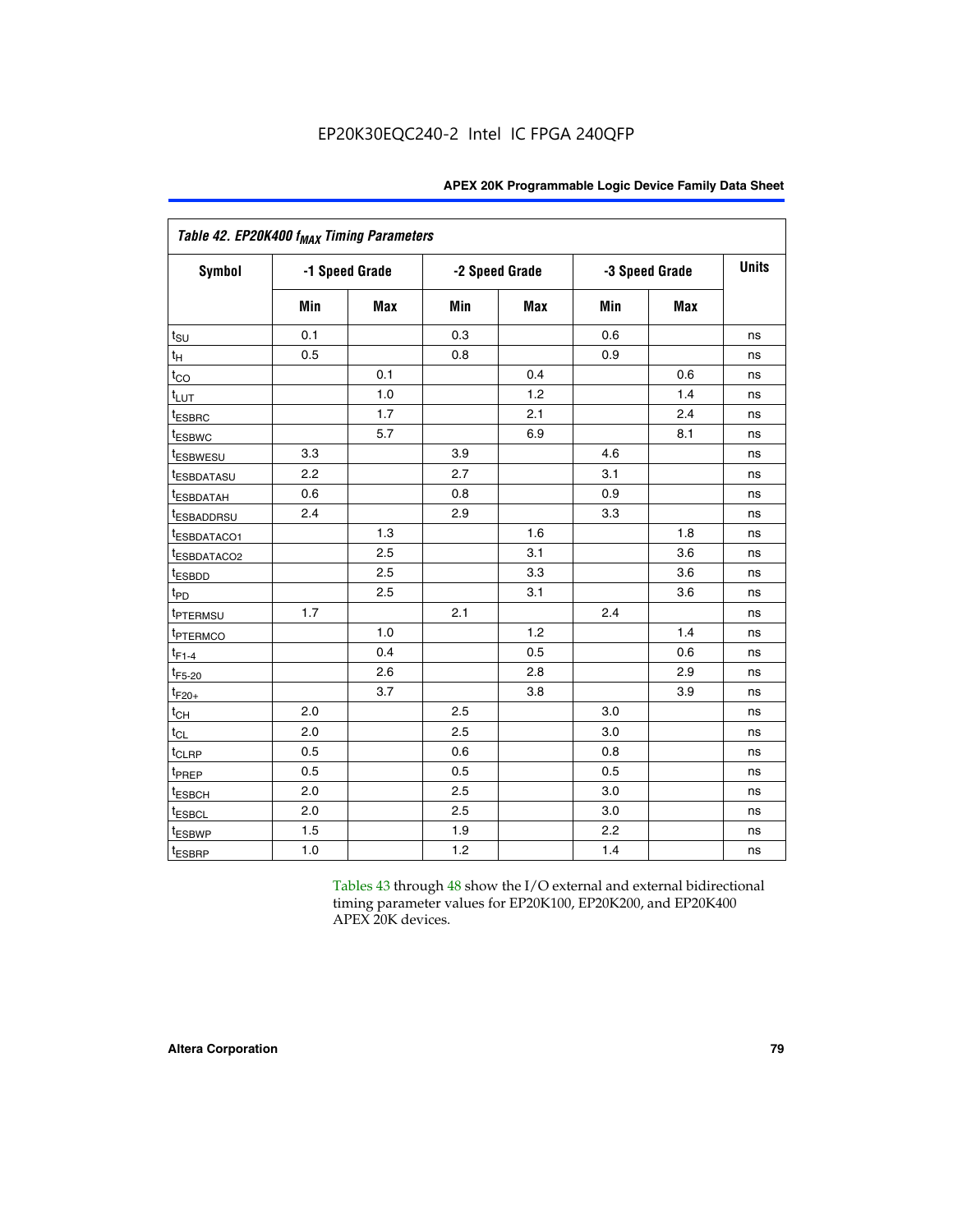|                       | Table 43. EP20K100 External Timing Parameters |                |     |                |     |                |             |  |  |  |  |  |
|-----------------------|-----------------------------------------------|----------------|-----|----------------|-----|----------------|-------------|--|--|--|--|--|
| Symbol                |                                               | -1 Speed Grade |     | -2 Speed Grade |     | -3 Speed Grade | <b>Unit</b> |  |  |  |  |  |
|                       | Min                                           | Max            | Min | <b>Max</b>     | Min | <b>Max</b>     |             |  |  |  |  |  |
| $t_{INSU}$ (1)        | 2.3                                           |                | 2.8 |                | 3.2 |                | ns          |  |  |  |  |  |
| $t_{INH}$ (1)         | 0.0                                           |                | 0.0 |                | 0.0 |                | ns          |  |  |  |  |  |
| $t_{\text{OUTCO}}(1)$ | 2.0                                           | 4.5            | 2.0 | 4.9            | 2.0 | 6.6            | ns          |  |  |  |  |  |
| $t_{INSU}$ (2)        | 1.1                                           |                | 1.2 |                |     |                | ns          |  |  |  |  |  |
| $t_{INH}$ (2)         | 0.0                                           |                | 0.0 |                |     |                | ns          |  |  |  |  |  |
| $t_{\text{OUTCO}}(2)$ | 0.5                                           | 2.7            | 0.5 | 3.1            |     | 4.8            | ns          |  |  |  |  |  |

|                                | <b>Table 44. EP20K100 External Bidirectional Timing Parameters</b> |     |     |                |     |                |    |  |  |  |  |
|--------------------------------|--------------------------------------------------------------------|-----|-----|----------------|-----|----------------|----|--|--|--|--|
| Symbol                         | -1 Speed Grade                                                     |     |     | -2 Speed Grade |     | -3 Speed Grade |    |  |  |  |  |
|                                | Min                                                                | Max | Min | Max            | Min | Max            |    |  |  |  |  |
| $t_{\text{INSUBIDIR}}(1)$      | 2.3                                                                |     | 2.8 |                | 3.2 |                | ns |  |  |  |  |
| $t_{INHBIDIR}$ (1)             | 0.0                                                                |     | 0.0 |                | 0.0 |                | ns |  |  |  |  |
| <sup>t</sup> OUTCOBIDIR<br>(1) | 2.0                                                                | 4.5 | 2.0 | 4.9            | 2.0 | 6.6            | ns |  |  |  |  |
| $t_{XZBIDIR}$ (1)              |                                                                    | 5.0 |     | 5.9            |     | 6.9            | ns |  |  |  |  |
| $t_{ZXBIDIR}$ (1)              |                                                                    | 5.0 |     | 5.9            |     | 6.9            | ns |  |  |  |  |
| $t_{INSUBIDIR}$ (2)            | 1.0                                                                |     | 1.2 |                |     |                | ns |  |  |  |  |
| $t_{INHBIDIR}$ (2)             | 0.0                                                                |     | 0.0 |                |     |                | ns |  |  |  |  |
| <sup>t</sup> OUTCOBIDIR<br>(2) | 0.5                                                                | 2.7 | 0.5 | 3.1            |     |                | ns |  |  |  |  |
| $t_{XZBIDIR}$ (2)              |                                                                    | 4.3 |     | 5.0            |     |                | ns |  |  |  |  |
| $t_{ZXBIDIR}$ (2)              |                                                                    | 4.3 |     | 5.0            |     |                | ns |  |  |  |  |

| Table 45. EP20K200 External Timing Parameters |     |                |     |                |     |                |      |  |  |  |  |
|-----------------------------------------------|-----|----------------|-----|----------------|-----|----------------|------|--|--|--|--|
| Symbol                                        |     | -1 Speed Grade |     | -2 Speed Grade |     | -3 Speed Grade | Unit |  |  |  |  |
|                                               | Min | Max            | Min | <b>Max</b>     | Min | <b>Max</b>     |      |  |  |  |  |
| $t_{INSU}$ (1)                                | 1.9 |                | 2.3 |                | 2.6 |                | ns   |  |  |  |  |
| $t_{INH}$ (1)                                 | 0.0 |                | 0.0 |                | 0.0 |                | ns   |  |  |  |  |
| $t_{\text{OUTCO}}(1)$                         | 2.0 | 4.6            | 2.0 | 5.6            | 2.0 | 6.8            | ns   |  |  |  |  |
| $t_{INSU}$ (2)                                | 1.1 |                | 1.2 |                |     |                | ns   |  |  |  |  |
| $t_{INH}$ (2)                                 | 0.0 |                | 0.0 |                |     |                | ns   |  |  |  |  |
| $t_{\text{OUTCO}}$ (2)                        | 0.5 | 2.7            | 0.5 | 3.1            |     |                | ns   |  |  |  |  |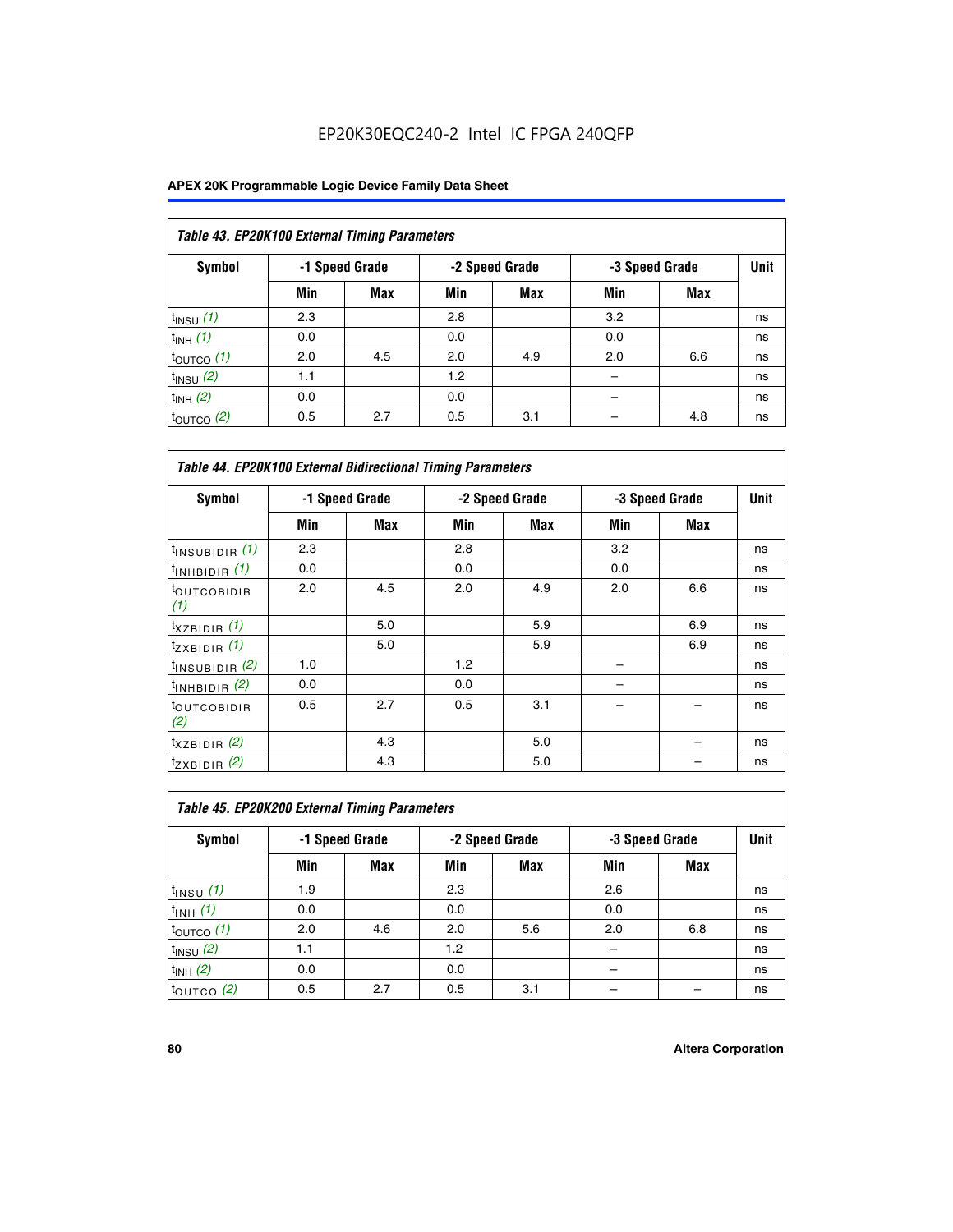|                             | Table 46. EP20K200 External Bidirectional Timing Parameters |                |     |                |     |                |             |  |  |  |  |
|-----------------------------|-------------------------------------------------------------|----------------|-----|----------------|-----|----------------|-------------|--|--|--|--|
| <b>Symbol</b>               |                                                             | -1 Speed Grade |     | -2 Speed Grade |     | -3 Speed Grade | <b>Unit</b> |  |  |  |  |
|                             | Min                                                         | Max            | Min | Max            | Min | Max            |             |  |  |  |  |
| $t_{\text{INSUBIDIR}}(1)$   | 1.9                                                         |                | 2.3 |                | 2.6 |                | ns          |  |  |  |  |
| $t_{INHBIDIR}$ (1)          | 0.0                                                         |                | 0.0 |                | 0.0 |                | ns          |  |  |  |  |
| $t_{\text{OUTCOBIDIR}}(1)$  | 2.0                                                         | 4.6            | 2.0 | 5.6            | 2.0 | 6.8            | ns          |  |  |  |  |
| $t_{XZBIDIR}$ (1)           |                                                             | 5.0            |     | 5.9            |     | 6.9            | ns          |  |  |  |  |
| $t_{ZXBIDIR}$ (1)           |                                                             | 5.0            |     | 5.9            |     | 6.9            | ns          |  |  |  |  |
| $t_{\text{INSUBIDIR}}(2)$   | 1.1                                                         |                | 1.2 |                |     |                | ns          |  |  |  |  |
| $t_{\text{INHBIDIR}}(2)$    | 0.0                                                         |                | 0.0 |                |     |                | ns          |  |  |  |  |
| $t_{\text{OUTCOBIDIR}}$ (2) | 0.5                                                         | 2.7            | 0.5 | 3.1            |     |                | ns          |  |  |  |  |
| $t_{XZBIDIR}$ $(2)$         |                                                             | 4.3            |     | 5.0            |     |                | ns          |  |  |  |  |
| $t_{ZXBIDIR}$ (2)           |                                                             | 4.3            |     | 5.0            |     |                | ns          |  |  |  |  |

### *Table 47. EP20K400 External Timing Parameters*

| Symbol                | -1 Speed Grade |            | -2 Speed Grade |            | -3 Speed Grade | <b>Unit</b> |    |
|-----------------------|----------------|------------|----------------|------------|----------------|-------------|----|
|                       | Min            | <b>Max</b> | Min            | <b>Max</b> | Min            | <b>Max</b>  |    |
| $t_{INSU}$ (1)        | 1.4            |            | 1.8            |            | 2.0            |             | ns |
| $t_{INH}$ (1)         | 0.0            |            | 0.0            |            | 0.0            |             | ns |
| $t_{\text{OUTCO}}(1)$ | 2.0            | 4.9        | 2.0            | 6.1        | 2.0            | 7.0         | ns |
| $t_{INSU}$ (2)        | 0.4            |            | 1.0            |            |                |             | ns |
| $t_{INH}$ (2)         | 0.0            |            | 0.0            |            | -              |             | ns |
| $t_{\text{OUTCO}}(2)$ | 0.5            | 3.1        | 0.5            | 4.1        |                |             | ns |

*Table 48. EP20K400 External Bidirectional Timing Parameters*

| Symbol                      | -1 Speed Grade |     |     | -2 Speed Grade |     | -3 Speed Grade | <b>Unit</b> |
|-----------------------------|----------------|-----|-----|----------------|-----|----------------|-------------|
|                             | Min            | Max | Min | Max            | Min | Max            |             |
| $t_{\text{INSUBIDIR}}(1)$   | 1.4            |     | 1.8 |                | 2.0 |                | ns          |
| $t_{INHBIDIR}$ (1)          | 0.0            |     | 0.0 |                | 0.0 |                | ns          |
| $t_{\text{OUTCOBIDIR}}(1)$  | 2.0            | 4.9 | 2.0 | 6.1            | 2.0 | 7.0            | ns          |
| $t_{XZBIDIR}$ (1)           |                | 7.3 |     | 8.9            |     | 10.3           | ns          |
| $t_{ZXBIDIR}$ (1)           |                | 7.3 |     | 8.9            |     | 10.3           | ns          |
| $t_{\text{INSUBIDIR}}(2)$   | 0.5            |     | 1.0 |                |     |                | ns          |
| $t_{INHBIDIR}$ (2)          | 0.0            |     | 0.0 |                |     |                | ns          |
| $t_{\text{OUTCOBIDIR}}$ (2) | 0.5            | 3.1 | 0.5 | 4.1            |     |                | ns          |
| $t_{XZBIDIR}$ $(2)$         |                | 6.2 |     | 7.6            |     |                | ns          |
| $t_{ZXBIDIR}$ (2)           |                | 6.2 |     | 7.6            |     |                | ns          |

#### **Altera Corporation 81**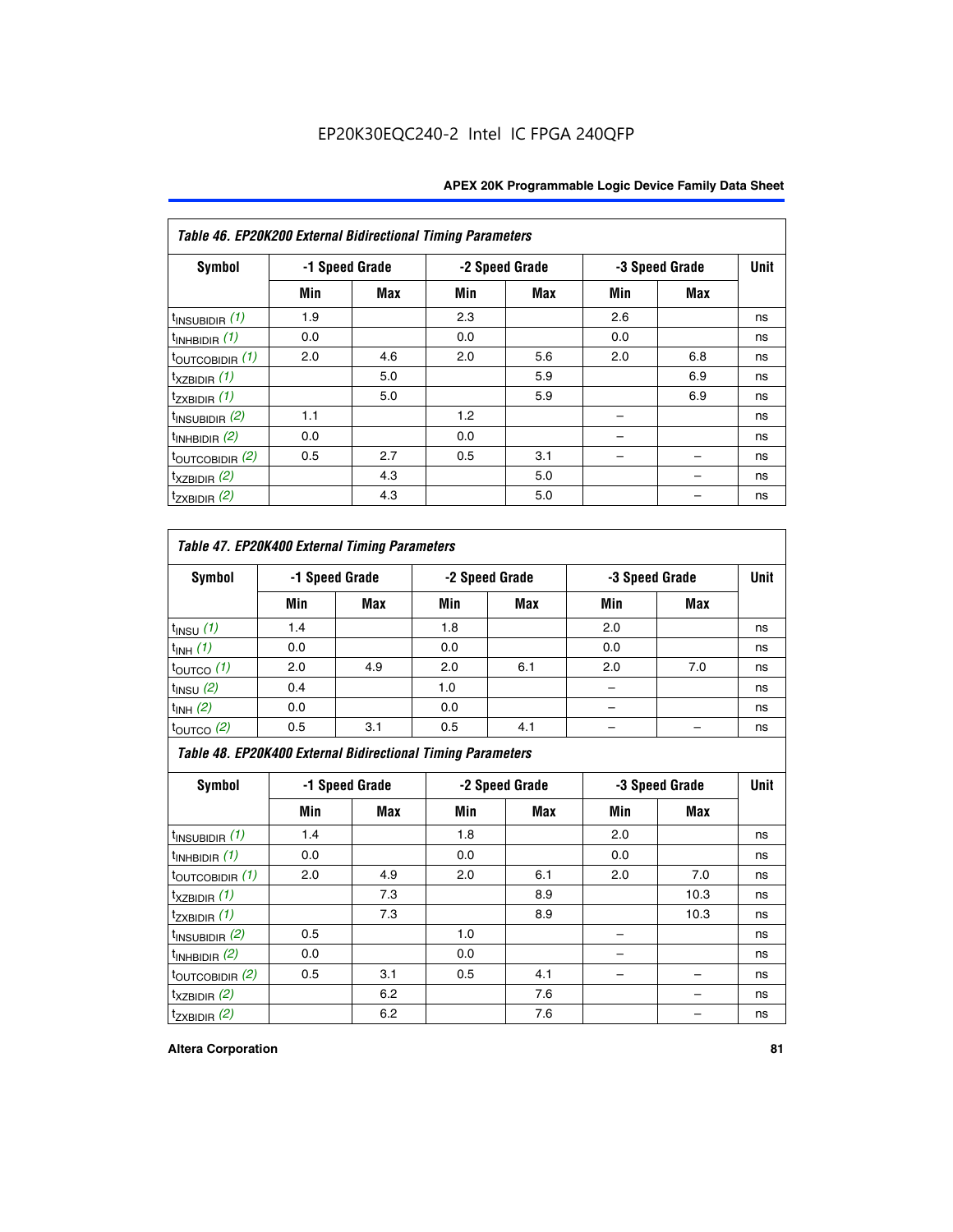#### *Notes to Tables 43 through 48:*

- (1) This parameter is measured without using ClockLock or ClockBoost circuits.
- (2) This parameter is measured using ClockLock or ClockBoost circuits.

Tables 49 through 54 describe  $f_{MAX}$  LE Timing Microparameters,  $f_{MAX}$ ESB Timing Microparameters, *f<sub>MAX</sub>* Routing Delays, Minimum Pulse Width Timing Parameters, External Timing Parameters, and External Bidirectional Timing Parameters for EP20K30E APEX 20KE devices.

| Table 49. EP20K30E f <sub>MAX</sub> LE Timing Microparameters |      |      |      |            |      |             |    |  |  |  |  |
|---------------------------------------------------------------|------|------|------|------------|------|-------------|----|--|--|--|--|
| <b>Symbol</b>                                                 |      | -1   |      | -2         | -3   | <b>Unit</b> |    |  |  |  |  |
|                                                               | Min  | Max  | Min  | <b>Max</b> | Min  | Max         |    |  |  |  |  |
| $t_{\text{SU}}$                                               | 0.01 |      | 0.02 |            | 0.02 |             | ns |  |  |  |  |
| $t_H$                                                         | 0.11 |      | 0.16 |            | 0.23 |             | ns |  |  |  |  |
| $t_{CO}$                                                      |      | 0.32 |      | 0.45       |      | 0.67        | ns |  |  |  |  |
| $t_{LUT}$                                                     |      | 0.85 |      | 1.20       |      | 1.77        | ns |  |  |  |  |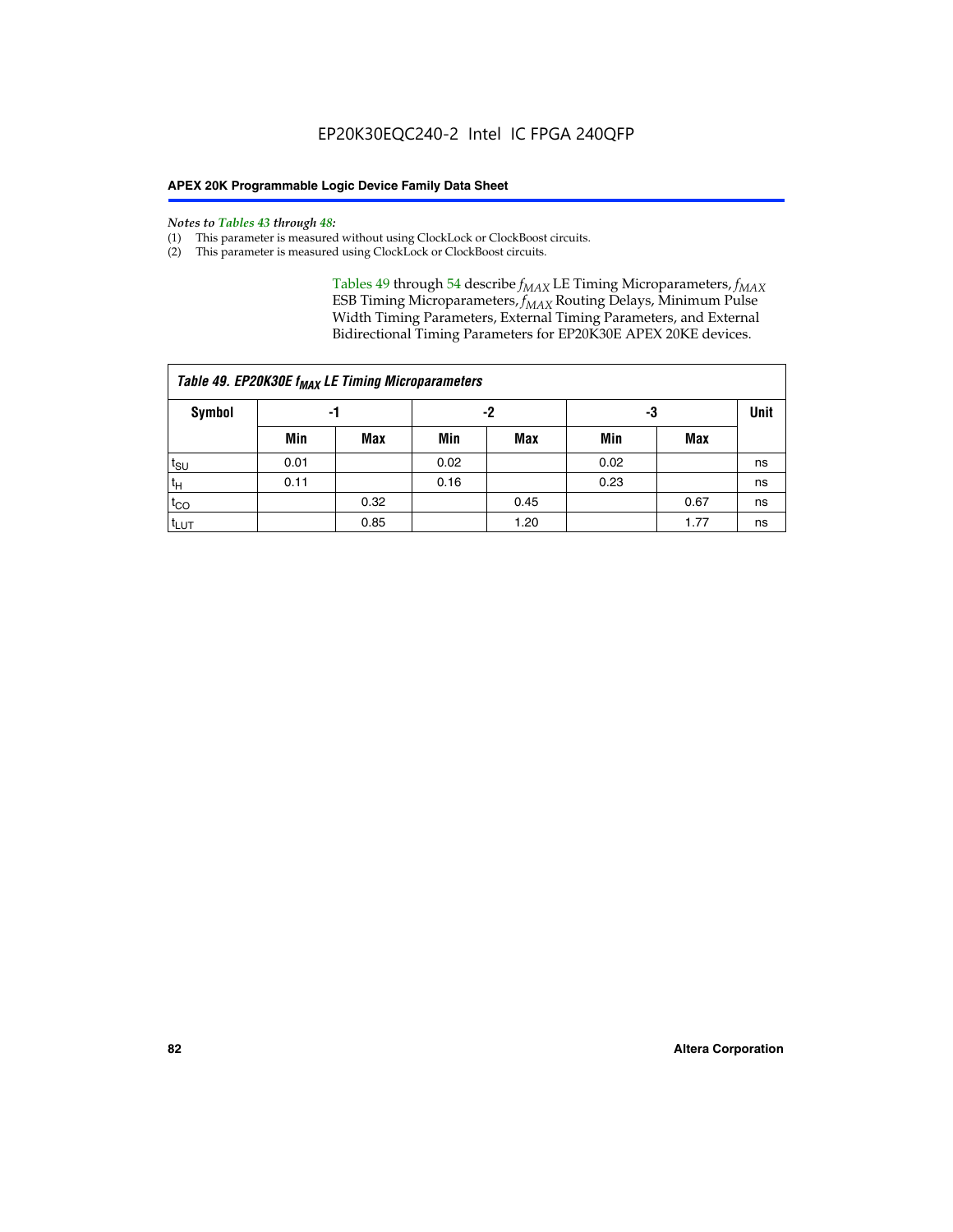| Table 50. EP20K30E f <sub>MAX</sub> ESB Timing Microparameters |      |      |      |      |      |            |             |
|----------------------------------------------------------------|------|------|------|------|------|------------|-------------|
| Symbol                                                         |      | $-1$ |      | $-2$ |      | -3         | <b>Unit</b> |
|                                                                | Min  | Max  | Min  | Max  | Min  | <b>Max</b> |             |
| <sup>t</sup> ESBARC                                            |      | 2.03 |      | 2.86 |      | 4.24       | ns          |
| <sup>t</sup> ESBSRC                                            |      | 2.58 |      | 3.49 |      | 5.02       | ns          |
| <sup>t</sup> ESBAWC                                            |      | 3.88 |      | 5.45 |      | 8.08       | ns          |
| t <sub>ESBSWC</sub>                                            |      | 4.08 |      | 5.35 |      | 7.48       | ns          |
| <sup>t</sup> ESBWASU                                           | 1.77 |      | 2.49 |      | 3.68 |            | ns          |
| <sup>t</sup> ESBWAH                                            | 0.00 |      | 0.00 |      | 0.00 |            | ns          |
| t <sub>ESBWDSU</sub>                                           | 1.95 |      | 2.74 |      | 4.05 |            | ns          |
| <sup>t</sup> ESBWDH                                            | 0.00 |      | 0.00 |      | 0.00 |            | ns          |
| <sup>t</sup> ESBRASU                                           | 1.96 |      | 2.75 |      | 4.07 |            | ns          |
| <sup>t</sup> ESBRAH                                            | 0.00 |      | 0.00 |      | 0.00 |            | ns          |
| <i>t</i> ESBWESU                                               | 1.80 |      | 2.73 |      | 4.28 |            | ns          |
| <sup>t</sup> ESBWEH                                            | 0.00 |      | 0.00 |      | 0.00 |            | ns          |
| <sup>t</sup> ESBDATASU                                         | 0.07 |      | 0.48 |      | 1.17 |            | ns          |
| <sup>t</sup> ESBDATAH                                          | 0.13 |      | 0.13 |      | 0.13 |            | ns          |
| <sup>t</sup> ESBWADDRSU                                        | 0.30 |      | 0.80 |      | 1.64 |            | ns          |
| <sup>t</sup> ESBRADDRSU                                        | 0.37 |      | 0.90 |      | 1.78 |            | ns          |
| <sup>t</sup> ESBDATACO1                                        |      | 1.11 |      | 1.32 |      | 1.67       | ns          |
| <sup>t</sup> ESBDATACO2                                        |      | 2.65 |      | 3.73 |      | 5.53       | ns          |
| t <sub>ESBDD</sub>                                             |      | 3.88 |      | 5.45 |      | 8.08       | ns          |
| t <sub>PD</sub>                                                |      | 1.91 |      | 2.69 |      | 3.98       | ns          |
| <sup>t</sup> PTERMSU                                           | 1.04 |      | 1.71 |      | 2.82 |            | ns          |
| t <sub>PTERMCO</sub>                                           |      | 1.13 |      | 1.34 |      | 1.69       | ns          |

### **Table 51. EP20K30E f<sub>MAX</sub> Routing Delays**

| Symbol      | .,  |            | -2  |            | -3  |            | Unit |
|-------------|-----|------------|-----|------------|-----|------------|------|
|             | Min | <b>Max</b> | Min | <b>Max</b> | Min | <b>Max</b> |      |
| $t_{F1-4}$  |     | 0.24       |     | 0.27       |     | 0.31       | ns   |
| $t_{F5-20}$ |     | 1.03       |     | 1.14       |     | 1.30       | ns   |
| $t_{F20+}$  |     | 1.42       |     | 1.54       |     | 1.77       | ns   |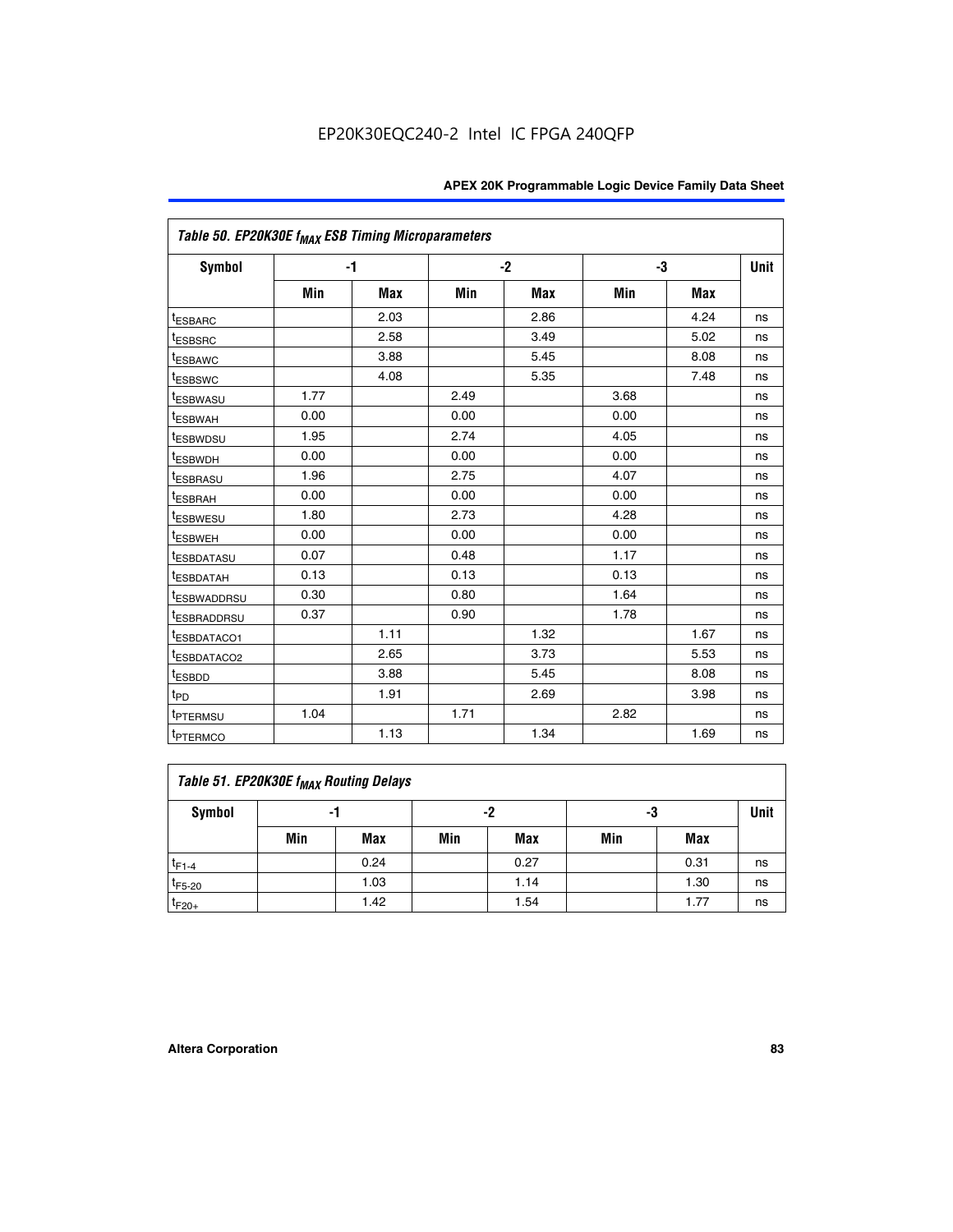### **APEX 20K Programmable Logic Device Family Data Sheet**

|                    | Table 52. EP20K30E Minimum Pulse Width Timing Parameters |            |      |            |      |     |             |  |  |  |  |  |
|--------------------|----------------------------------------------------------|------------|------|------------|------|-----|-------------|--|--|--|--|--|
| <b>Symbol</b>      | -1                                                       |            |      | $-2$       | -3   |     | <b>Unit</b> |  |  |  |  |  |
|                    | Min                                                      | <b>Max</b> | Min  | <b>Max</b> | Min  | Max |             |  |  |  |  |  |
| $t_{CH}$           | 0.55                                                     |            | 0.78 |            | 1.15 |     | ns          |  |  |  |  |  |
| $t_{CL}$           | 0.55                                                     |            | 0.78 |            | 1.15 |     | ns          |  |  |  |  |  |
| t <sub>CLRP</sub>  | 0.22                                                     |            | 0.31 |            | 0.46 |     | ns          |  |  |  |  |  |
| t <sub>PREP</sub>  | 0.22                                                     |            | 0.31 |            | 0.46 |     | ns          |  |  |  |  |  |
| <sup>t</sup> ESBCH | 0.55                                                     |            | 0.78 |            | 1.15 |     | ns          |  |  |  |  |  |
| <sup>t</sup> ESBCL | 0.55                                                     |            | 0.78 |            | 1.15 |     | ns          |  |  |  |  |  |
| <sup>t</sup> ESBWP | 1.43                                                     |            | 2.01 |            | 2.97 |     | ns          |  |  |  |  |  |
| <sup>t</sup> ESBRP | 1.15                                                     |            | 1.62 |            | 2.39 |     | ns          |  |  |  |  |  |

| Table 53. EP20K30E External Timing Parameters |      |            |      |            |                |            |             |  |  |  |  |
|-----------------------------------------------|------|------------|------|------------|----------------|------------|-------------|--|--|--|--|
| <b>Symbol</b>                                 | -1   |            |      | -2         |                | -3         | <b>Unit</b> |  |  |  |  |
|                                               | Min  | <b>Max</b> | Min  | <b>Max</b> | Min            | <b>Max</b> |             |  |  |  |  |
| $t_{INSU}$                                    | 2.02 |            | 2.13 |            | 2.24           |            | ns          |  |  |  |  |
| $t_{\rm INH}$                                 | 0.00 |            | 0.00 |            | 0.00           |            | ns          |  |  |  |  |
| <b>t</b> outco                                | 2.00 | 4.88       | 2.00 | 5.36       | 2.00           | 5.88       | ns          |  |  |  |  |
| <sup>t</sup> INSUPLL                          | 2.11 |            | 2.23 |            |                |            | ns          |  |  |  |  |
| <sup>t</sup> INHPLL                           | 0.00 |            | 0.00 |            | $\blacksquare$ |            | ns          |  |  |  |  |
| <b>LOUTCOPLL</b>                              | 0.50 | 2.60       | 0.50 | 2.88       | -              |            | ns          |  |  |  |  |

| Table 54. EP20K30E External Bidirectional Timing Parameters |      |      |      |      |                          |      |             |  |  |  |  |
|-------------------------------------------------------------|------|------|------|------|--------------------------|------|-------------|--|--|--|--|
| Symbol                                                      |      | -1   |      | $-2$ |                          | -3   | <b>Unit</b> |  |  |  |  |
|                                                             | Min  | Max  | Min  | Max  | Min                      | Max  |             |  |  |  |  |
| <sup>t</sup> INSUBIDIR                                      | 1.85 |      | 1.77 |      | 1.54                     |      | ns          |  |  |  |  |
| <b>INHBIDIR</b>                                             | 0.00 |      | 0.00 |      | 0.00                     |      | ns          |  |  |  |  |
| <b>LOUTCOBIDIR</b>                                          | 2.00 | 4.88 | 2.00 | 5.36 | 2.00                     | 5.88 | ns          |  |  |  |  |
| <sup>T</sup> XZBIDIR                                        |      | 7.48 |      | 8.46 |                          | 9.83 | ns          |  |  |  |  |
| <sup>t</sup> zxbidir                                        |      | 7.48 |      | 8.46 |                          | 9.83 | ns          |  |  |  |  |
| <sup>I</sup> INSUBIDIRPLL                                   | 4.12 |      | 4.24 |      | $\overline{\phantom{0}}$ |      | ns          |  |  |  |  |
| <b>INHBIDIRPLL</b>                                          | 0.00 |      | 0.00 |      |                          |      | ns          |  |  |  |  |
| <b><i>COUTCOBIDIRPLL</i></b>                                | 0.50 | 2.60 | 0.50 | 2.88 |                          |      | ns          |  |  |  |  |
| <sup>I</sup> XZBIDIRPLL                                     |      | 5.21 |      | 5.99 |                          |      | ns          |  |  |  |  |
| <sup>I</sup> ZXBIDIRPLL                                     |      | 5.21 |      | 5.99 |                          |      | ns          |  |  |  |  |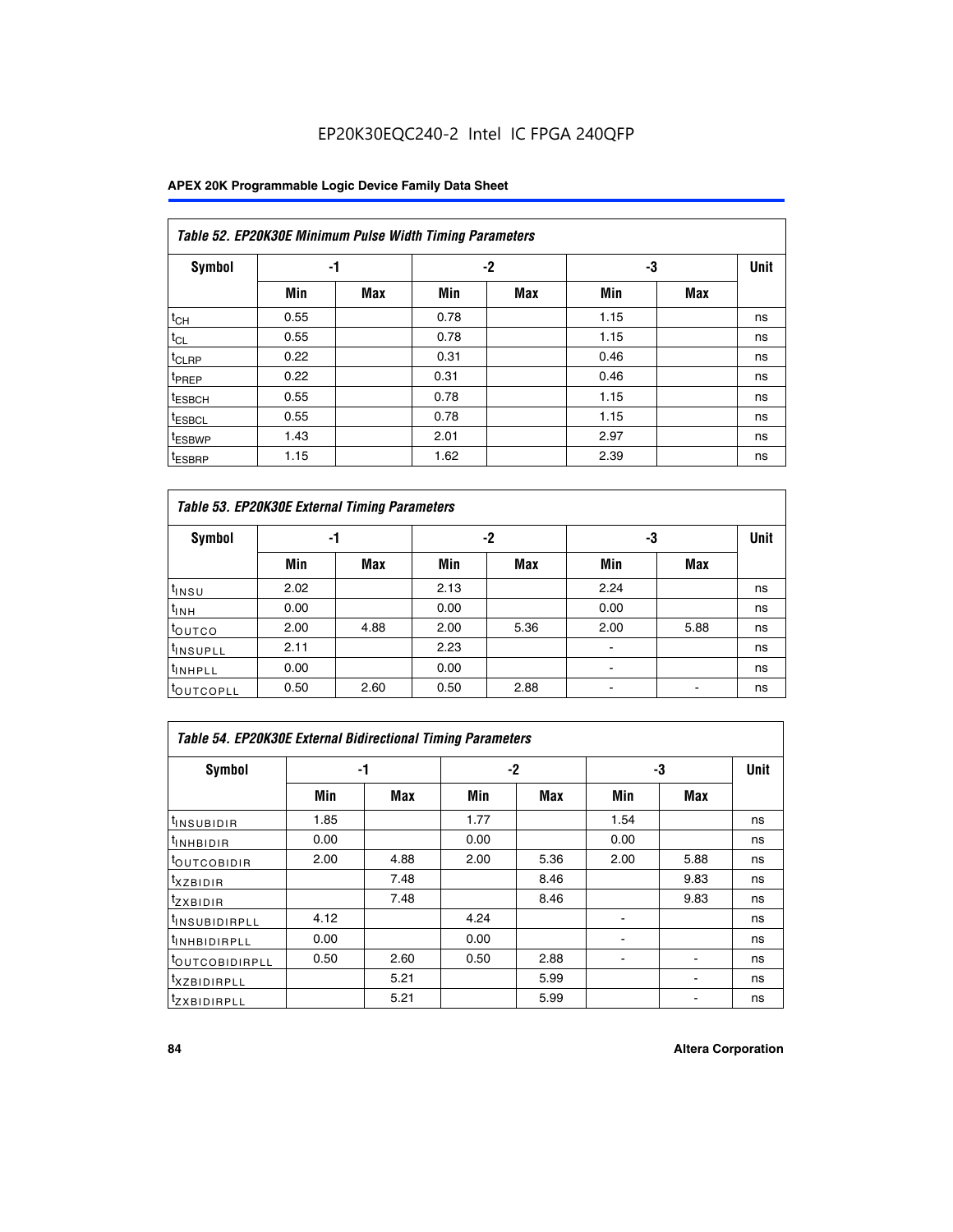Tables 55 through 60 describe *f<sub>MAX</sub>* LE Timing Microparameters, *f<sub>MAX</sub>* ESB Timing Microparameters, *f<sub>MAX</sub>* Routing Delays, Minimum Pulse Width Timing Parameters, External Timing Parameters, and External Bidirectional Timing Parameters for EP20K60E APEX 20KE devices.

| Table 55. EP20K60E f <sub>MAX</sub> LE Timing Microparameters |      |      |      |      |      |      |    |  |  |  |  |  |
|---------------------------------------------------------------|------|------|------|------|------|------|----|--|--|--|--|--|
| Symbol                                                        |      | -1   |      | -2   |      | -3   |    |  |  |  |  |  |
|                                                               | Min  | Max  | Min  | Max  | Min  | Max  |    |  |  |  |  |  |
| $t_{\text{SU}}$                                               | 0.17 |      | 0.15 |      | 0.16 |      | ns |  |  |  |  |  |
| $t_H$                                                         | 0.32 |      | 0.33 |      | 0.39 |      | ns |  |  |  |  |  |
| $t_{CO}$                                                      |      | 0.29 |      | 0.40 |      | 0.60 | ns |  |  |  |  |  |
| t <sub>lut</sub>                                              |      | 0.77 |      | 1.07 |      | 1.59 | ns |  |  |  |  |  |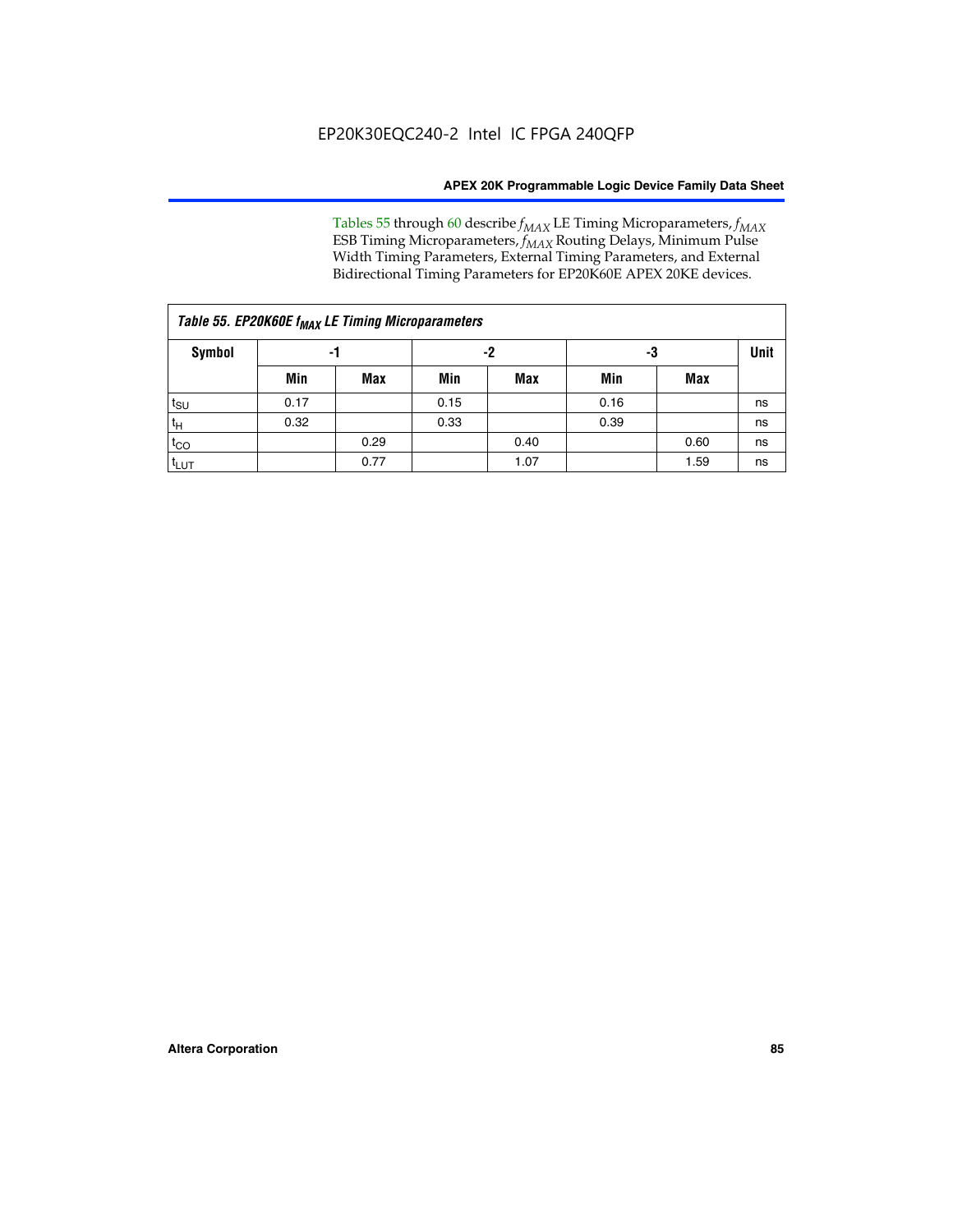| Table 56. EP20K60E f <sub>MAX</sub> ESB Timing Microparameters |      |            |      |            |      |            |             |
|----------------------------------------------------------------|------|------------|------|------------|------|------------|-------------|
| <b>Symbol</b>                                                  |      | $-1$       |      | $-2$       |      | -3         | <b>Unit</b> |
|                                                                | Min  | <b>Max</b> | Min  | <b>Max</b> | Min  | <b>Max</b> |             |
| <sup>t</sup> ESBARC                                            |      | 1.83       |      | 2.57       |      | 3.79       | ns          |
| t <sub>ESBSRC</sub>                                            |      | 2.46       |      | 3.26       |      | 4.61       | ns          |
| <sup>t</sup> ESBAWC                                            |      | 3.50       |      | 4.90       |      | 7.23       | ns          |
| <sup>t</sup> ESBSWC                                            |      | 3.77       |      | 4.90       |      | 6.79       | ns          |
| <sup>t</sup> ESBWASU                                           | 1.59 |            | 2.23 |            | 3.29 |            | ns          |
| <sup>t</sup> ESBWAH                                            | 0.00 |            | 0.00 |            | 0.00 |            | ns          |
| <sup>t</sup> ESBWDSU                                           | 1.75 |            | 2.46 |            | 3.62 |            | ns          |
| <sup>t</sup> ESBWDH                                            | 0.00 |            | 0.00 |            | 0.00 |            | ns          |
| t <sub>ESBRASU</sub>                                           | 1.76 |            | 2.47 |            | 3.64 |            | ns          |
| <sup>t</sup> ESBRAH                                            | 0.00 |            | 0.00 |            | 0.00 |            | ns          |
| <sup>t</sup> ESBWESU                                           | 1.68 |            | 2.49 |            | 3.87 |            | ns          |
| t <sub>ESBWEH</sub>                                            | 0.00 |            | 0.00 |            | 0.00 |            | ns          |
| <sup>t</sup> ESBDATASU                                         | 0.08 |            | 0.43 |            | 1.04 |            | ns          |
| <sup>t</sup> ESBDATAH                                          | 0.13 |            | 0.13 |            | 0.13 |            | ns          |
| <sup>t</sup> ESBWADDRSU                                        | 0.29 |            | 0.72 |            | 1.46 |            | ns          |
| <sup>t</sup> ESBRADDRSU                                        | 0.36 |            | 0.81 |            | 1.58 |            | ns          |
| <sup>I</sup> ESBDATACO1                                        |      | 1.06       |      | 1.24       |      | 1.55       | ns          |
| <sup>t</sup> ESBDATACO2                                        |      | 2.39       |      | 3.35       |      | 4.94       | ns          |
| <sup>t</sup> ESBDD                                             |      | 3.50       |      | 4.90       |      | 7.23       | ns          |
| t <sub>PD</sub>                                                |      | 1.72       |      | 2.41       |      | 3.56       | ns          |
| <sup>t</sup> PTERMSU                                           | 0.99 |            | 1.56 |            | 2.55 |            | ns          |
| t <sub>PTERMCO</sub>                                           |      | 1.07       |      | 1.26       |      | 1.08       | ns          |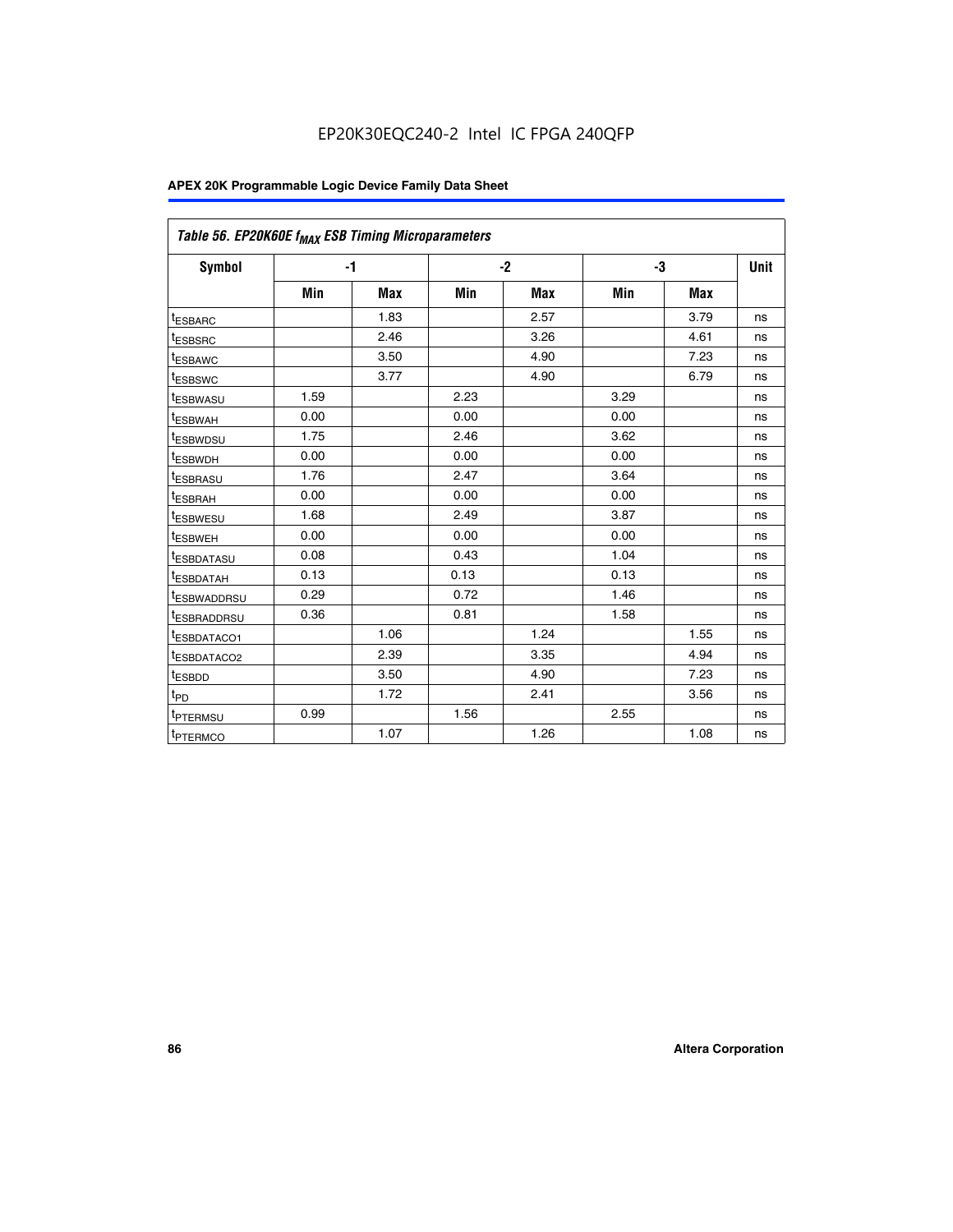| Table 57. EP20K60E f <sub>MAX</sub> Routing Delays |     |            |     |      |     |      |             |  |  |  |
|----------------------------------------------------|-----|------------|-----|------|-----|------|-------------|--|--|--|
| Symbol                                             |     | -1         |     | -2   |     | -3   | <b>Unit</b> |  |  |  |
|                                                    | Min | <b>Max</b> | Min | Max  | Min | Max  |             |  |  |  |
| $t_{F1-4}$                                         |     | 0.24       |     | 0.26 |     | 0.30 | ns          |  |  |  |
| $t_{F5-20}$                                        |     | 1.45       |     | 1.58 |     | 1.79 | ns          |  |  |  |
| $t_{F20+}$                                         |     | 1.96       |     | 2.14 |     | 2.45 | ns          |  |  |  |

| Table 58. EP20K60E Minimum Pulse Width Timing Parameters |      |            |      |     |      |     |             |  |  |  |  |
|----------------------------------------------------------|------|------------|------|-----|------|-----|-------------|--|--|--|--|
| Symbol                                                   |      | -1         |      | -2  |      | -3  | <b>Unit</b> |  |  |  |  |
|                                                          | Min  | <b>Max</b> | Min  | Max | Min  | Max |             |  |  |  |  |
| $t_{CH}$                                                 | 2.00 |            | 2.50 |     | 2.75 |     | ns          |  |  |  |  |
| $t_{CL}$                                                 | 2.00 |            | 2.50 |     | 2.75 |     | ns          |  |  |  |  |
| $t_{CLRP}$                                               | 0.20 |            | 0.28 |     | 0.41 |     | ns          |  |  |  |  |
| t <sub>PREP</sub>                                        | 0.20 |            | 0.28 |     | 0.41 |     | ns          |  |  |  |  |
| <sup>t</sup> ESBCH                                       | 2.00 |            | 2.50 |     | 2.75 |     | ns          |  |  |  |  |
| <sup>t</sup> ESBCL                                       | 2.00 |            | 2.50 |     | 2.75 |     | ns          |  |  |  |  |
| <sup>t</sup> ESBWP                                       | 1.29 |            | 1.80 |     | 2.66 |     | ns          |  |  |  |  |
| <sup>t</sup> ESBRP                                       | 1.04 |            | 1.45 |     | 2.14 |     | ns          |  |  |  |  |

| Table 59. EP20K60E External Timing Parameters |      |      |      |      |      |      |      |  |  |  |  |
|-----------------------------------------------|------|------|------|------|------|------|------|--|--|--|--|
| Symbol                                        | -1   |      |      | -2   | -3   |      | Unit |  |  |  |  |
|                                               | Min  | Max  | Min  | Max  | Min  | Max  |      |  |  |  |  |
| $t_{INSU}$                                    | 2.03 |      | 2.12 |      | 2.23 |      | ns   |  |  |  |  |
| $t_{\mathsf{INH}}$                            | 0.00 |      | 0.00 |      | 0.00 |      | ns   |  |  |  |  |
| toutco                                        | 2.00 | 4.84 | 2.00 | 5.31 | 2.00 | 5.81 | ns   |  |  |  |  |
| <sup>t</sup> INSUPLL                          | 1.12 |      | 1.15 |      |      |      | ns   |  |  |  |  |
| <sup>t</sup> INHPLL                           | 0.00 |      | 0.00 |      | ۰    |      | ns   |  |  |  |  |
| toutcopll                                     | 0.50 | 3.37 | 0.50 | 3.69 |      |      | ns   |  |  |  |  |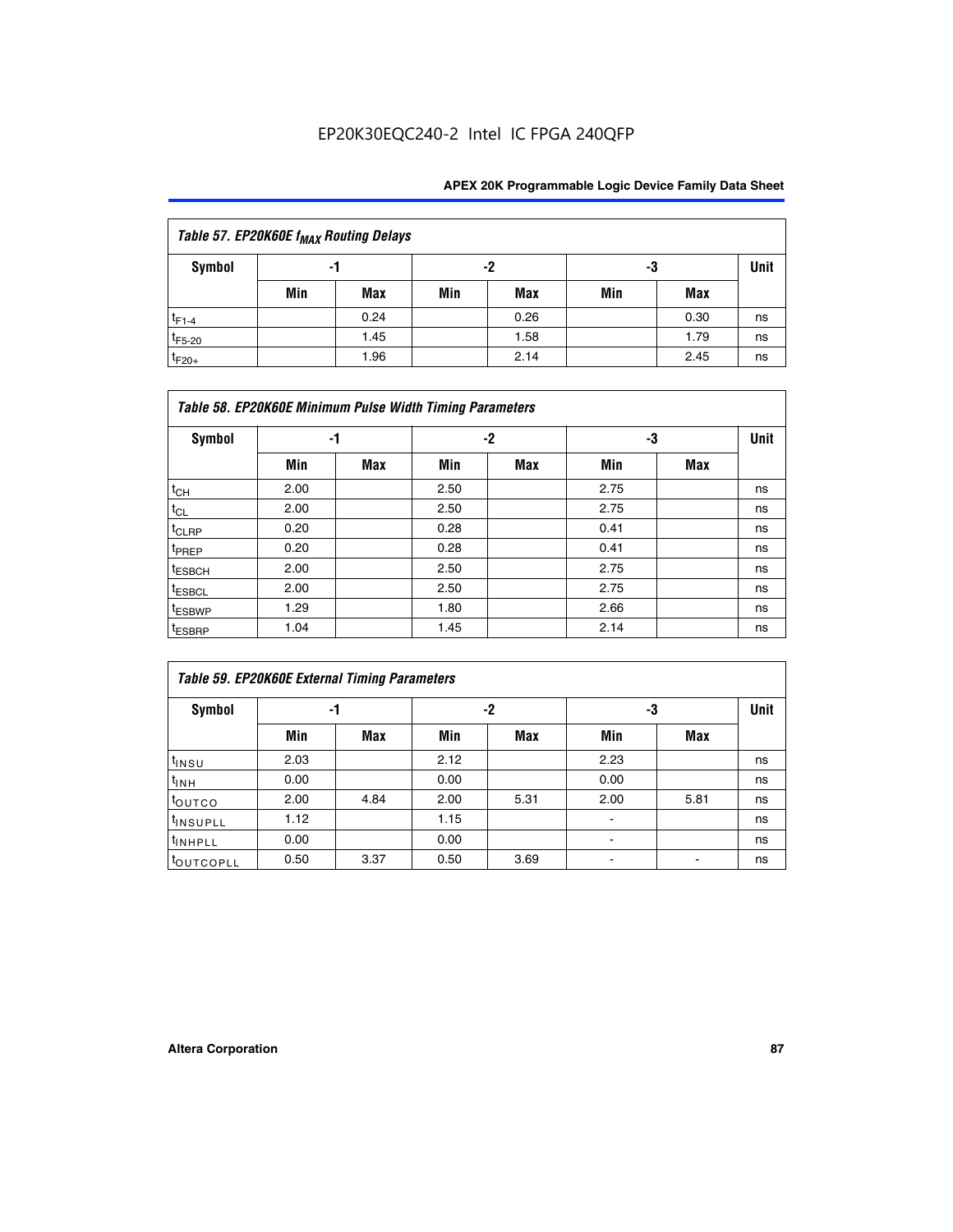| Table 60. EP20K60E External Bidirectional Timing Parameters |      |      |      |      |      |                          |      |
|-------------------------------------------------------------|------|------|------|------|------|--------------------------|------|
| Symbol                                                      |      | -1   |      | $-2$ |      | -3                       | Unit |
|                                                             | Min  | Max  | Min  | Max  | Min  | <b>Max</b>               |      |
| <sup>t</sup> INSUBIDIR                                      | 2.77 |      | 2.91 |      | 3.11 |                          | ns   |
| $t_{\rm INHBIDIR}$                                          | 0.00 |      | 0.00 |      | 0.00 |                          | ns   |
| <sup>t</sup> OUTCOBIDIR                                     | 2.00 | 4.84 | 2.00 | 5.31 | 2.00 | 5.81                     | ns   |
| $t_{XZBIDIR}$                                               |      | 6.47 |      | 7.44 |      | 8.65                     | ns   |
| $t_{Z}$ <i>x</i> BIDIR                                      |      | 6.47 |      | 7.44 |      | 8.65                     | ns   |
| <sup>t</sup> INSUBIDIRPLL                                   | 3.44 |      | 3.24 |      |      |                          | ns   |
| <sup>t</sup> INHBIDIRPLL                                    | 0.00 |      | 0.00 |      |      |                          | ns   |
| <sup>t</sup> OUTCOBIDIRPLL                                  | 0.50 | 3.37 | 0.50 | 3.69 |      | $\overline{\phantom{a}}$ | ns   |
| <sup>t</sup> XZBIDIRPLL                                     |      | 5.00 |      | 5.82 |      |                          | ns   |
| <sup>t</sup> zxbidirpll                                     |      | 5.00 |      | 5.82 |      |                          | ns   |

Tables 61 through 66 describe  $f_{MAX}$  LE Timing Microparameters, *fMAX* ESB Timing Microparameters, *fMAX* Routing Delays, Minimum Pulse Width Timing Parameters, External Timing Parameters, and External Bidirectional Timing Parameters for EP20K100E APEX 20KE devices.

| Table 61. EP20K100E f <sub>MAX</sub> LE Timing Microparameters |      |            |      |            |      |            |    |  |  |  |  |
|----------------------------------------------------------------|------|------------|------|------------|------|------------|----|--|--|--|--|
| <b>Symbol</b>                                                  |      | -1         |      | -2         |      | -3         |    |  |  |  |  |
|                                                                | Min  | <b>Max</b> | Min  | <b>Max</b> | Min  | <b>Max</b> |    |  |  |  |  |
| $t_{\text{SU}}$                                                | 0.25 |            | 0.25 |            | 0.25 |            | ns |  |  |  |  |
| tμ                                                             | 0.25 |            | 0.25 |            | 0.25 |            | ns |  |  |  |  |
| $t_{CO}$                                                       |      | 0.28       |      | 0.28       |      | 0.34       | ns |  |  |  |  |
| t <sub>LUT</sub>                                               |      | 0.80       |      | 0.95       |      | 1.13       | ns |  |  |  |  |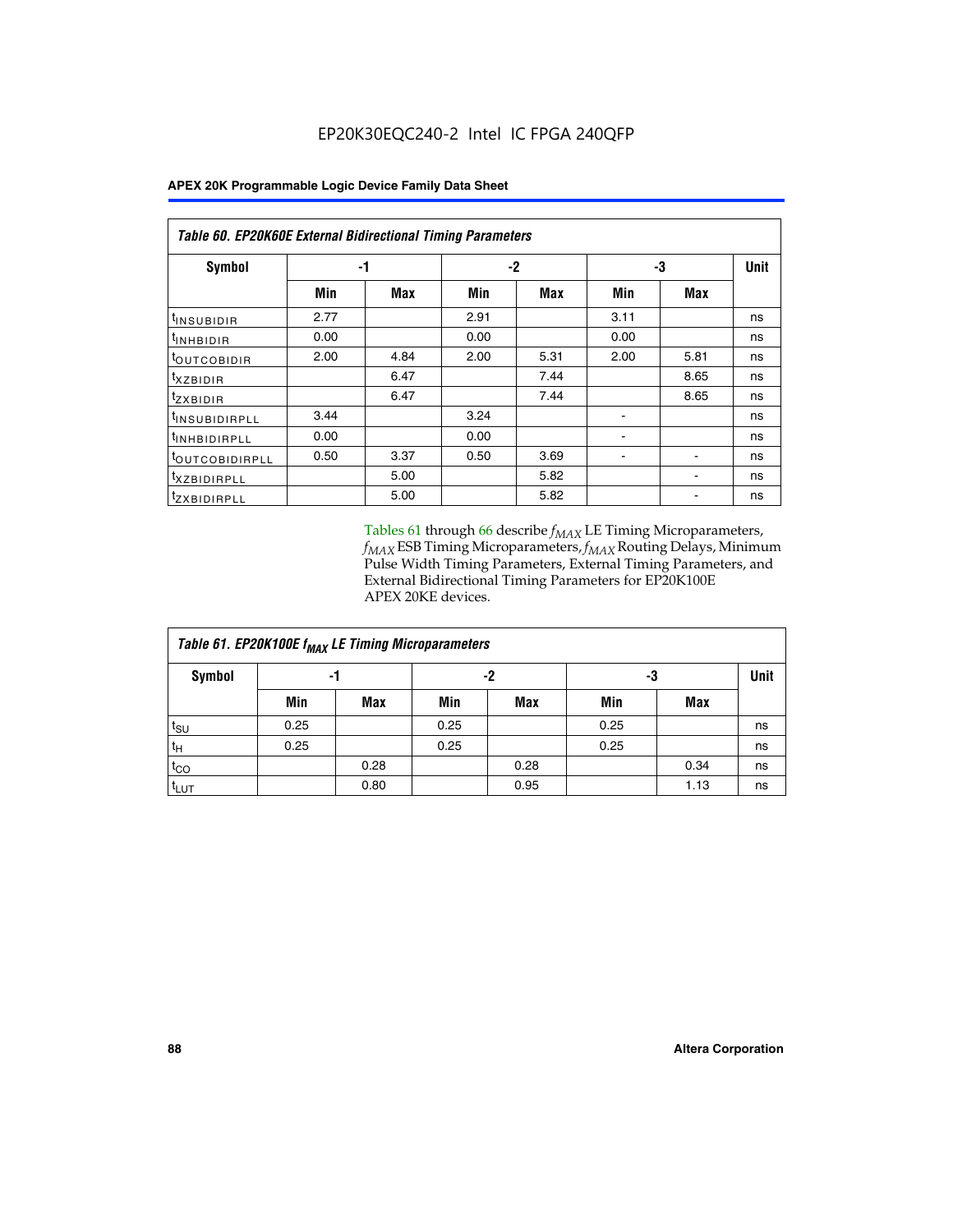| Table 62. EP20K100E f <sub>MAX</sub> ESB Timing Microparameters |         |            |         |            |         |            |             |
|-----------------------------------------------------------------|---------|------------|---------|------------|---------|------------|-------------|
| <b>Symbol</b>                                                   |         | $-1$       |         | $-2$       |         | -3         | <b>Unit</b> |
|                                                                 | Min     | <b>Max</b> | Min     | <b>Max</b> | Min     | <b>Max</b> |             |
| <sup>t</sup> ESBARC                                             |         | 1.61       |         | 1.84       |         | 1.97       | ns          |
| t <sub>ESBSRC</sub>                                             |         | 2.57       |         | 2.97       |         | 3.20       | ns          |
| <sup>t</sup> ESBAWC                                             |         | 0.52       |         | 4.09       |         | 4.39       | ns          |
| <sup>t</sup> ESBSWC                                             |         | 3.17       |         | 3.78       |         | 4.09       | ns          |
| <sup>t</sup> ESBWASU                                            | 0.56    |            | 6.41    |            | 0.63    |            | ns          |
| <b><i>ESBWAH</i></b>                                            | 0.48    |            | 0.54    |            | 0.55    |            | ns          |
| <sup>t</sup> ESBWDSU                                            | 0.71    |            | 0.80    |            | 0.81    |            | ns          |
| <sup>t</sup> ESBWDH                                             | .048    |            | 0.54    |            | 0.55    |            | ns          |
| <sup>t</sup> ESBRASU                                            | 1.57    |            | 1.75    |            | 1.87    |            | ns          |
| t <sub>ESBRAH</sub>                                             | 0.00    |            | 0.00    |            | 0.20    |            | ns          |
| t <sub>ESBWESU</sub>                                            | 1.54    |            | 1.72    |            | 1.80    |            | ns          |
| <sup>I</sup> ESBWEH                                             | 0.00    |            | 0.00    |            | 0.00    |            | ns          |
| <sup>t</sup> ESBDATASU                                          | $-0.16$ |            | $-0.20$ |            | $-0.20$ |            | ns          |
| <sup>t</sup> ESBDATAH                                           | 0.13    |            | 0.13    |            | 0.13    |            | ns          |
| <sup>t</sup> ESBWADDRSU                                         | 0.12    |            | 0.08    |            | 0.13    |            | ns          |
| <sup>t</sup> ESBRADDRSU                                         | 0.17    |            | 0.15    |            | 0.19    |            | ns          |
| ESBDATACO1                                                      |         | 1.20       |         | 1.39       |         | 1.52       | ns          |
| <sup>t</sup> ESBDATACO2                                         |         | 2.54       |         | 2.99       |         | 3.22       | ns          |
| <sup>t</sup> ESBDD                                              |         | 3.06       |         | 3.56       |         | 3.85       | ns          |
| t <sub>PD</sub>                                                 |         | 1.73       |         | 2.02       |         | 2.20       | ns          |
| t <sub>PTERMSU</sub>                                            | 1.11    |            | 1.26    |            | 1.38    |            | ns          |
| t <sub>PTERMCO</sub>                                            |         | 1.19       |         | 1.40       |         | 1.08       | ns          |

| Table 63. EP20K100E f <sub>MAX</sub> Routing Delays |                |      |     |      |     |      |    |  |  |  |  |
|-----------------------------------------------------|----------------|------|-----|------|-----|------|----|--|--|--|--|
| Symbol                                              | -2<br>-3<br>-1 |      |     |      |     |      |    |  |  |  |  |
|                                                     | Min            | Max  | Min | Max  | Min | Max  |    |  |  |  |  |
| $t_{F1-4}$                                          |                | 0.24 |     | 0.27 |     | 0.29 | ns |  |  |  |  |
| $t_{F5-20}$                                         |                | 1.04 |     | 1.26 |     | 1.52 | ns |  |  |  |  |
| $t_{F20+}$                                          |                | 1.12 |     | 1.36 |     | 1.86 | ns |  |  |  |  |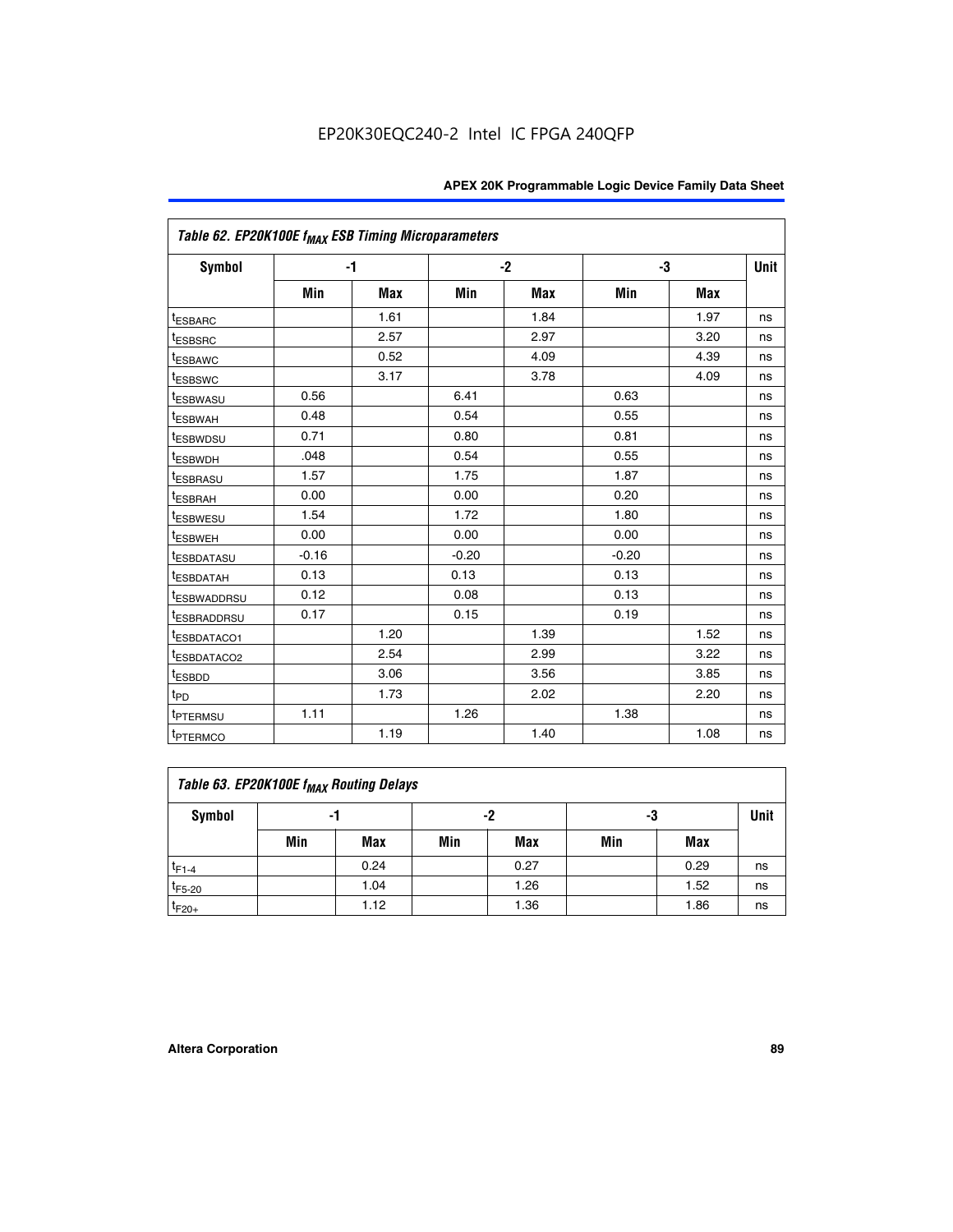### **APEX 20K Programmable Logic Device Family Data Sheet**

|                    | Table 64. EP20K100E Minimum Pulse Width Timing Parameters |            |      |      |      |     |             |  |  |  |  |  |
|--------------------|-----------------------------------------------------------|------------|------|------|------|-----|-------------|--|--|--|--|--|
| <b>Symbol</b>      | -1                                                        |            |      | $-2$ | -3   |     | <b>Unit</b> |  |  |  |  |  |
|                    | Min                                                       | <b>Max</b> | Min  | Max  | Min  | Max |             |  |  |  |  |  |
| $t_{CH}$           | 2.00                                                      |            | 2.00 |      | 2.00 |     | ns          |  |  |  |  |  |
| $t_{CL}$           | 2.00                                                      |            | 2.00 |      | 2.00 |     | ns          |  |  |  |  |  |
| <sup>t</sup> CLRP  | 0.20                                                      |            | 0.20 |      | 0.20 |     | ns          |  |  |  |  |  |
| <sup>t</sup> PREP  | 0.20                                                      |            | 0.20 |      | 0.20 |     | ns          |  |  |  |  |  |
| <sup>t</sup> ESBCH | 2.00                                                      |            | 2.00 |      | 2.00 |     | ns          |  |  |  |  |  |
| <sup>t</sup> ESBCL | 2.00                                                      |            | 2.00 |      | 2.00 |     | ns          |  |  |  |  |  |
| <sup>t</sup> ESBWP | 1.29                                                      |            | 1.53 |      | 1.66 |     | ns          |  |  |  |  |  |
| <sup>t</sup> ESBRP | 1.11                                                      |            | 1.29 |      | 1.41 |     | ns          |  |  |  |  |  |

|                      | Table 65. EP20K100E External Timing Parameters |            |      |            |                          |            |             |  |  |  |  |  |
|----------------------|------------------------------------------------|------------|------|------------|--------------------------|------------|-------------|--|--|--|--|--|
| <b>Symbol</b>        | -1                                             |            |      | -2         | -3                       |            | <b>Unit</b> |  |  |  |  |  |
|                      | Min                                            | <b>Max</b> | Min  | <b>Max</b> | Min                      | <b>Max</b> |             |  |  |  |  |  |
| t <sub>INSU</sub>    | 2.23                                           |            | 2.32 |            | 2.43                     |            | ns          |  |  |  |  |  |
| $t_{\rm INH}$        | 0.00                                           |            | 0.00 |            | 0.00                     |            | ns          |  |  |  |  |  |
| toutco               | 2.00                                           | 4.86       | 2.00 | 5.35       | 2.00                     | 5.84       | ns          |  |  |  |  |  |
| <sup>t</sup> INSUPLL | 1.58                                           |            | 1.66 |            |                          |            | ns          |  |  |  |  |  |
| <sup>t</sup> INHPLL  | 0.00                                           |            | 0.00 |            | $\overline{\phantom{a}}$ |            | ns          |  |  |  |  |  |
| <b>LOUTCOPLL</b>     | 0.50                                           | 2.96       | 0.50 | 3.29       | -                        |            | ns          |  |  |  |  |  |

|                              | Table 66. EP20K100E External Bidirectional Timing Parameters |      |      |      |      |            |      |  |  |  |  |
|------------------------------|--------------------------------------------------------------|------|------|------|------|------------|------|--|--|--|--|
| Symbol                       |                                                              | -1   |      | $-2$ |      | -3         | Unit |  |  |  |  |
|                              | Min                                                          | Max  | Min  | Max  | Min  | <b>Max</b> |      |  |  |  |  |
| <sup>t</sup> INSUBIDIR       | 2.74                                                         |      | 2.96 |      | 3.19 |            | ns   |  |  |  |  |
| <b>TINHBIDIR</b>             | 0.00                                                         |      | 0.00 |      | 0.00 |            | ns   |  |  |  |  |
| <b>LOUTCOBIDIR</b>           | 2.00                                                         | 4.86 | 2.00 | 5.35 | 2.00 | 5.84       | ns   |  |  |  |  |
| <sup>T</sup> XZBIDIR         |                                                              | 5.00 |      | 5.48 |      | 5.89       | ns   |  |  |  |  |
| $I_{Z}$ XBIDIR               |                                                              | 5.00 |      | 5.48 |      | 5.89       | ns   |  |  |  |  |
| <sup>t</sup> INSUBIDIRPLL    | 4.64                                                         |      | 5.03 |      |      |            | ns   |  |  |  |  |
| <sup>I</sup> INHBIDIRPLL     | 0.00                                                         |      | 0.00 |      |      |            | ns   |  |  |  |  |
| <b><i>COUTCOBIDIRPLL</i></b> | 0.50                                                         | 2.96 | 0.50 | 3.29 |      |            | ns   |  |  |  |  |
| <sup>I</sup> XZBIDIRPLL      |                                                              | 3.10 |      | 3.42 |      |            | ns   |  |  |  |  |
| <sup>I</sup> ZXBIDIRPLL      |                                                              | 3.10 |      | 3.42 |      |            | ns   |  |  |  |  |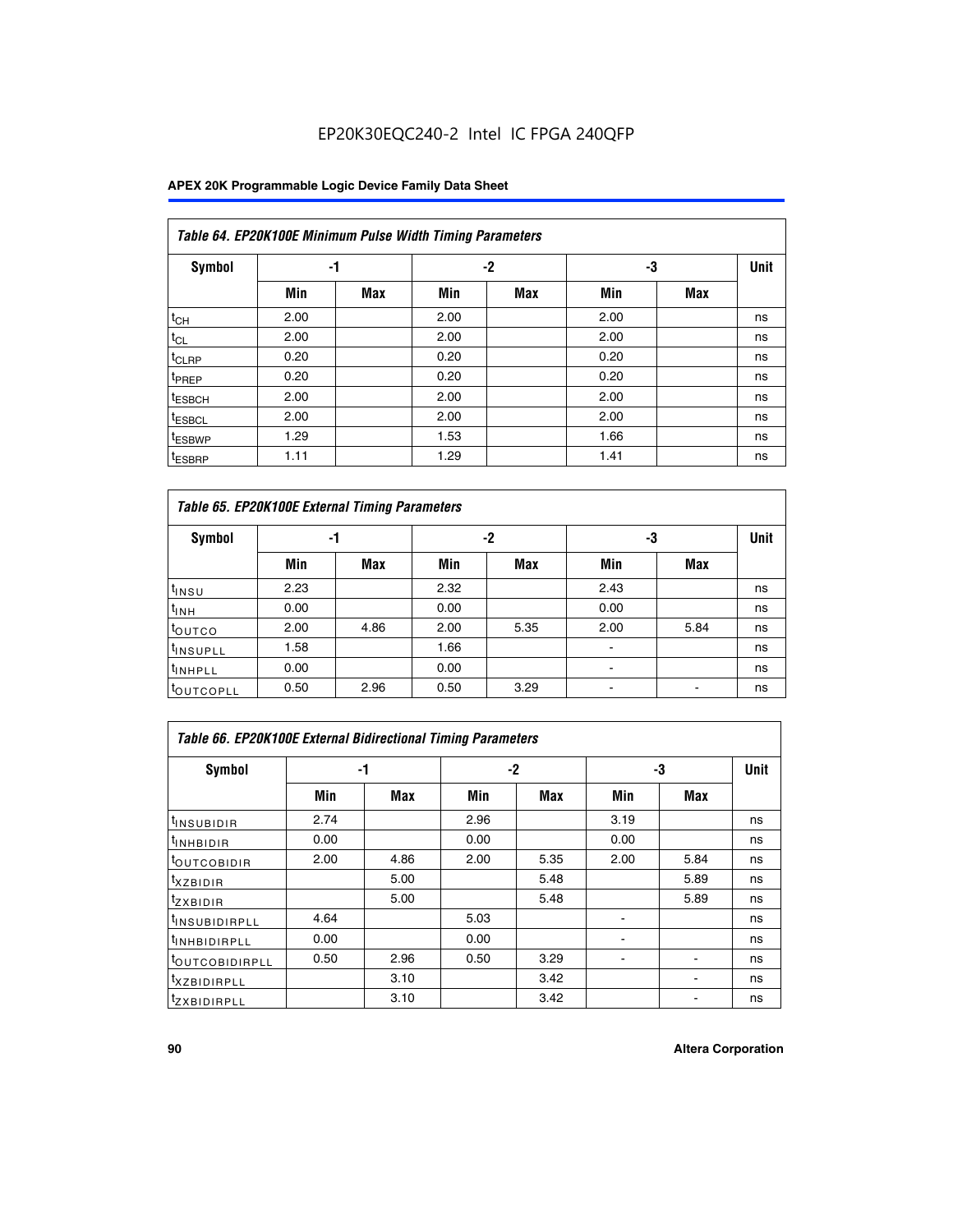Tables 67 through 72 describe *f<sub>MAX</sub>* LE Timing Microparameters, *f<sub>MAX</sub>* ESB Timing Microparameters, *f<sub>MAX</sub>* Routing Delays, Minimum Pulse Width Timing Parameters, External Timing Parameters, and External Bidirectional Timing Parameters for EP20K160E APEX 20KE devices.

| Table 67. EP20K160E f <sub>MAX</sub> LE Timing Microparameters |      |      |      |            |      |             |    |  |  |  |  |
|----------------------------------------------------------------|------|------|------|------------|------|-------------|----|--|--|--|--|
| <b>Symbol</b>                                                  |      | -1   |      | -2         | -3   | <b>Unit</b> |    |  |  |  |  |
|                                                                | Min  | Max  | Min  | <b>Max</b> | Min  | Max         |    |  |  |  |  |
| $t_{\text{SU}}$                                                | 0.22 |      | 0.24 |            | 0.26 |             | ns |  |  |  |  |
| $t_H$                                                          | 0.22 |      | 0.24 |            | 0.26 |             | ns |  |  |  |  |
| $t_{CO}$                                                       |      | 0.25 |      | 0.31       |      | 0.35        | ns |  |  |  |  |
| t <sub>lut</sub>                                               |      | 0.69 |      | 0.88       |      | 1.12        | ns |  |  |  |  |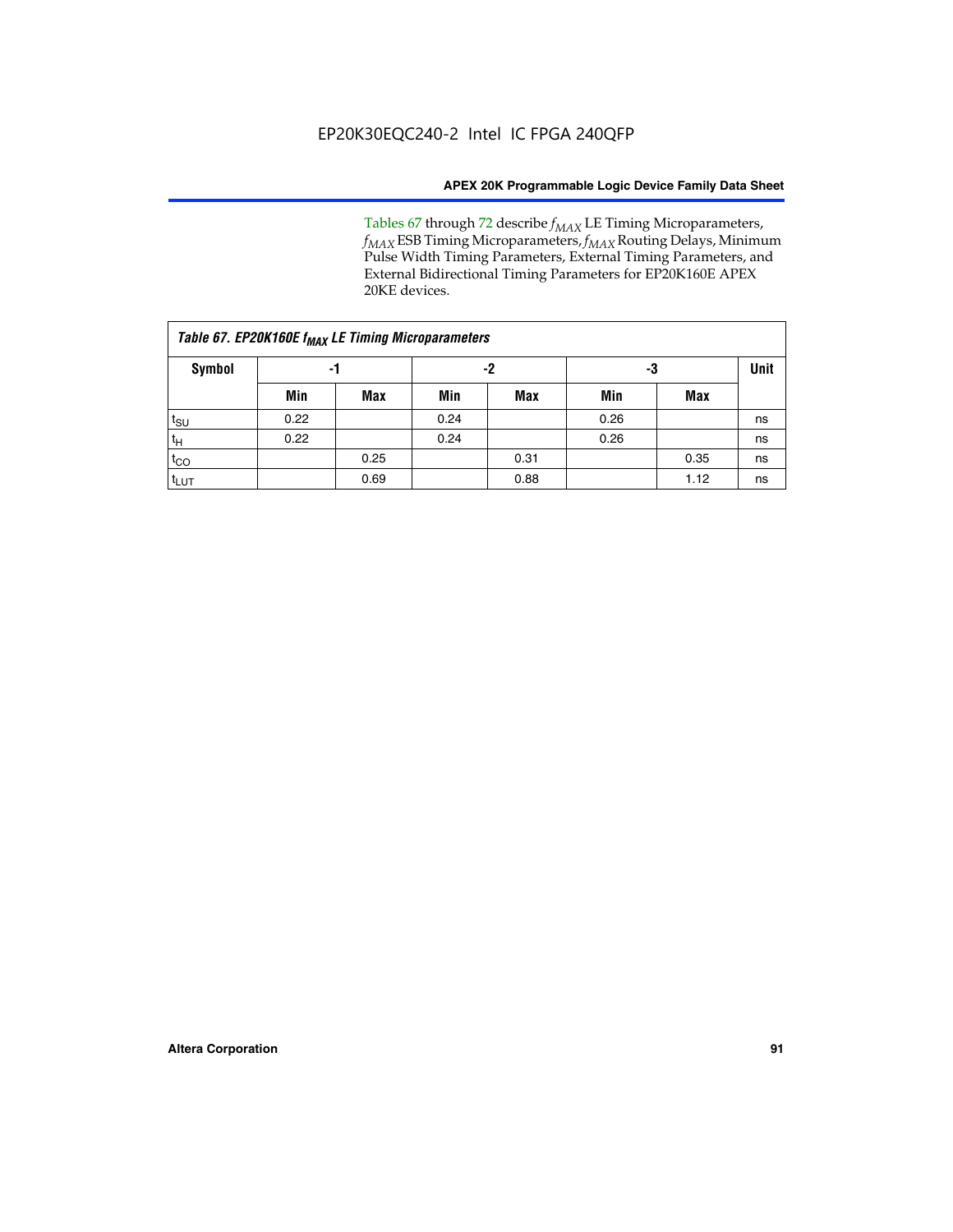| Table 68. EP20K160E f <sub>MAX</sub> ESB Timing Microparameters |         |            |         |            |      |            |      |
|-----------------------------------------------------------------|---------|------------|---------|------------|------|------------|------|
| <b>Symbol</b>                                                   | $-1$    |            |         | $-2$       |      | -3         | Unit |
|                                                                 | Min     | <b>Max</b> | Min     | <b>Max</b> | Min  | <b>Max</b> |      |
| <sup>t</sup> ESBARC                                             |         | 1.65       |         | 2.02       |      | 2.11       | ns   |
| <sup>t</sup> ESBSRC                                             |         | 2.21       |         | 2.70       |      | 3.11       | ns   |
| <sup>t</sup> ESBAWC                                             |         | 3.04       |         | 3.79       |      | 4.42       | ns   |
| <sup>T</sup> ESBSWC                                             |         | 2.81       |         | 3.56       |      | 4.10       | ns   |
| <sup>T</sup> ESBWASU                                            | 0.54    |            | 0.66    |            | 0.73 |            | ns   |
| <sup>t</sup> ESBWAH                                             | 0.36    |            | 0.45    |            | 0.47 |            | ns   |
| <sup>T</sup> ESBWDSU                                            | 0.68    |            | 0.81    |            | 0.94 |            | ns   |
| t <sub>ESBWDH</sub>                                             | 0.36    |            | 0.45    |            | 0.47 |            | ns   |
| <sup>t</sup> ESBRASU                                            | 1.58    |            | 1.87    |            | 2.06 |            | ns   |
| <sup>t</sup> ESBRAH                                             | 0.00    |            | 0.00    |            | 0.01 |            | ns   |
| <sup>t</sup> ESBWESU                                            | 1.41    |            | 1.71    |            | 2.00 |            | ns   |
| <sup>t</sup> ESBWEH                                             | 0.00    |            | 0.00    |            | 0.00 |            | ns   |
| <sup>t</sup> ESBDATASU                                          | $-0.02$ |            | $-0.03$ |            | 0.09 |            | ns   |
| <sup>I</sup> ESBDATAH                                           | 0.13    |            | 0.13    |            | 0.13 |            | ns   |
| <sup>t</sup> ESBWADDRSU                                         | 0.14    |            | 0.17    |            | 0.35 |            | ns   |
| <sup>t</sup> ESBRADDRSU                                         | 0.21    |            | 0.27    |            | 0.43 |            | ns   |
| <sup>t</sup> ESBDATACO1                                         |         | 1.04       |         | 1.30       |      | 1.46       | ns   |
| <sup>t</sup> ESBDATACO2                                         |         | 2.15       |         | 2.70       |      | 3.16       | ns   |
| <sup>t</sup> ESBDD                                              |         | 2.69       |         | 3.35       |      | 3.97       | ns   |
| t <sub>PD</sub>                                                 |         | 1.55       |         | 1.93       |      | 2.29       | ns   |
| <b>TPTERMSU</b>                                                 | 1.01    |            | 1.23    |            | 1.52 |            | ns   |
| t <sub>PTERMCO</sub>                                            |         | 1.06       |         | 1.32       |      | 1.04       | ns   |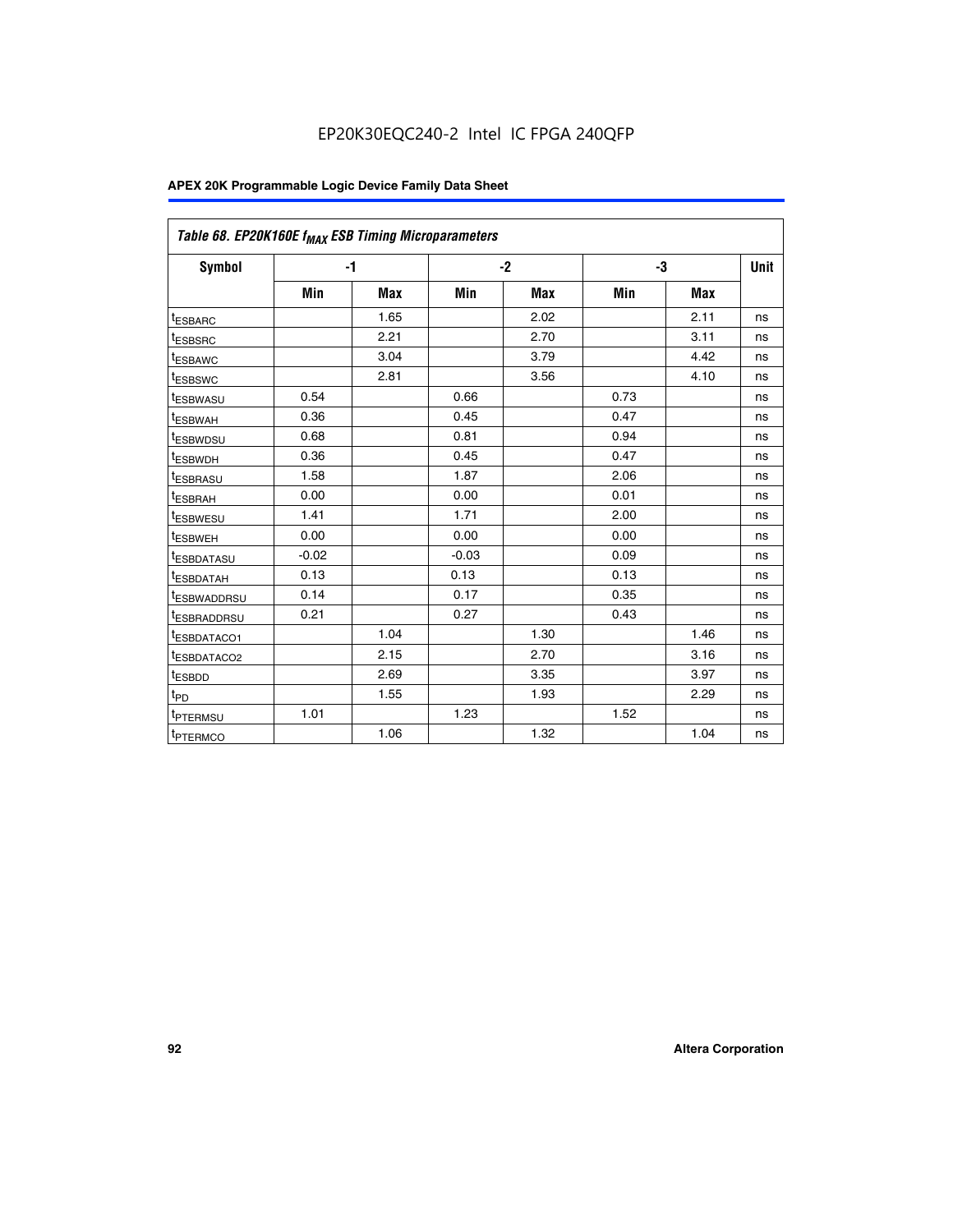| Table 69. EP20K160E f <sub>MAX</sub> Routing Delays |                |            |     |            |     |      |    |  |  |  |
|-----------------------------------------------------|----------------|------------|-----|------------|-----|------|----|--|--|--|
| Symbol                                              | -2<br>-3<br>-1 |            |     |            |     |      |    |  |  |  |
|                                                     | Min            | <b>Max</b> | Min | <b>Max</b> | Min | Max  |    |  |  |  |
| $t_{F1-4}$                                          |                | 0.25       |     | 0.26       |     | 0.28 | ns |  |  |  |
| $t_{F5-20}$                                         |                | 1.00       |     | 1.18       |     | 1.35 | ns |  |  |  |
| $t_{F20+}$                                          |                | 1.95       |     | 2.19       |     | 2.30 | ns |  |  |  |

| Table 70. EP20K160E Minimum Pulse Width Timing Parameters |      |            |      |            |      |     |             |  |  |  |
|-----------------------------------------------------------|------|------------|------|------------|------|-----|-------------|--|--|--|
| <b>Symbol</b>                                             | -1   |            |      | -2         |      | -3  | <b>Unit</b> |  |  |  |
|                                                           | Min  | <b>Max</b> | Min  | <b>Max</b> | Min  | Max |             |  |  |  |
| $t_{CH}$                                                  | 1.34 |            | 1.43 |            | 1.55 |     | ns          |  |  |  |
| $t_{CL}$                                                  | 1.34 |            | 1.43 |            | 1.55 |     | ns          |  |  |  |
| $t_{CLRP}$                                                | 0.18 |            | 0.19 |            | 0.21 |     | ns          |  |  |  |
| t <sub>PREP</sub>                                         | 0.18 |            | 0.19 |            | 0.21 |     | ns          |  |  |  |
| <sup>t</sup> ESBCH                                        | 1.34 |            | 1.43 |            | 1.55 |     | ns          |  |  |  |
| <sup>t</sup> ESBCL                                        | 1.34 |            | 1.43 |            | 1.55 |     | ns          |  |  |  |
| <sup>t</sup> ESBWP                                        | 1.15 |            | 1.45 |            | 1.73 |     | ns          |  |  |  |
| <sup>t</sup> ESBRP                                        | 0.93 |            | 1.15 |            | 1.38 |     | ns          |  |  |  |

|                      | Table 71. EP20K160E External Timing Parameters |      |      |      |      |      |      |  |  |  |  |  |
|----------------------|------------------------------------------------|------|------|------|------|------|------|--|--|--|--|--|
| Symbol               | -1                                             |      |      | -2   | -3   |      | Unit |  |  |  |  |  |
|                      | Min                                            | Max  | Min  | Max  | Min  | Max  |      |  |  |  |  |  |
| $t_{INSU}$           | 2.23                                           |      | 2.34 |      | 2.47 |      | ns   |  |  |  |  |  |
| $t_{INH}$            | 0.00                                           |      | 0.00 |      | 0.00 |      | ns   |  |  |  |  |  |
| toutco               | 2.00                                           | 5.07 | 2.00 | 5.59 | 2.00 | 6.13 | ns   |  |  |  |  |  |
| <sup>t</sup> INSUPLL | 2.12                                           |      | 2.07 |      | ۰    |      | ns   |  |  |  |  |  |
| <sup>t</sup> INHPLL  | 0.00                                           |      | 0.00 |      | ۰    |      | ns   |  |  |  |  |  |
| toutcopll            | 0.50                                           | 3.00 | 0.50 | 3.35 |      |      | ns   |  |  |  |  |  |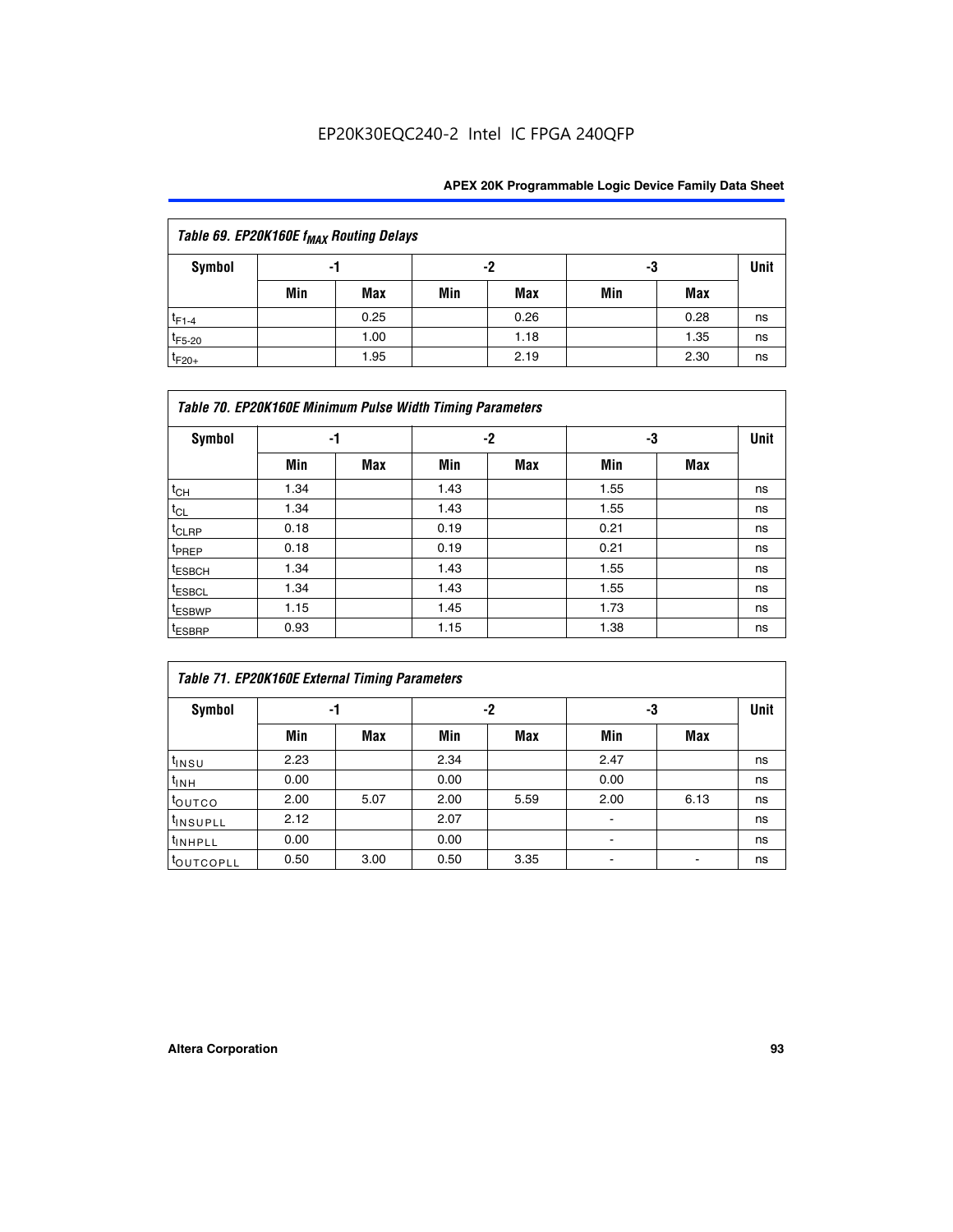| Symbol                       | -1   |      |      | $-2$ | -3   | <b>Unit</b> |    |
|------------------------------|------|------|------|------|------|-------------|----|
|                              | Min  | Max  | Min  | Max  | Min  | Max         |    |
| <sup>t</sup> INSUBIDIR       | 2.86 |      | 3.24 |      | 3.54 |             | ns |
| <b>UNHBIDIR</b>              | 0.00 |      | 0.00 |      | 0.00 |             | ns |
| <b>LOUTCOBIDIR</b>           | 2.00 | 5.07 | 2.00 | 5.59 | 2.00 | 6.13        | ns |
| <sup>T</sup> XZBIDIR         |      | 7.43 |      | 8.23 |      | 8.58        | ns |
| <sup>t</sup> zxbidir         |      | 7.43 |      | 8.23 |      | 8.58        | ns |
| <sup>I</sup> INSUBIDIRPLL    | 4.93 |      | 5.48 |      |      |             | ns |
| <b>INHBIDIRPLL</b>           | 0.00 |      | 0.00 |      |      |             | ns |
| <b><i>LOUTCOBIDIRPLL</i></b> | 0.50 | 3.00 | 0.50 | 3.35 |      |             | ns |
| <sup>I</sup> XZBIDIRPLL      |      | 5.36 |      | 5.99 |      |             | ns |
| <sup>t</sup> ZXBIDIRPLL      |      | 5.36 |      | 5.99 |      |             | ns |

Tables 73 through 78 describe  $f_{MAX}$  LE Timing Microparameters,  $f_{MAX}$ ESB Timing Microparameters, *f<sub>MAX</sub>* Routing Delays, Minimum Pulse Width Timing Parameters, External Timing Parameters, and External Bidirectional Timing Parameters for EP20K200E APEX 20KE devices.

| Table 73. EP20K200E f <sub>MAX</sub> LE Timing Microparameters |      |      |      |      |      |      |    |  |  |  |  |
|----------------------------------------------------------------|------|------|------|------|------|------|----|--|--|--|--|
| <b>Symbol</b>                                                  |      | -1   |      | -2   | -3   | Unit |    |  |  |  |  |
|                                                                | Min  | Max  | Min  | Max  | Min  | Max  |    |  |  |  |  |
| $t_{\text{SU}}$                                                | 0.23 |      | 0.24 |      | 0.26 |      | ns |  |  |  |  |
| tμ                                                             | 0.23 |      | 0.24 |      | 0.26 |      | ns |  |  |  |  |
| $t_{CO}$                                                       |      | 0.26 |      | 0.31 |      | 0.36 | ns |  |  |  |  |
| t <sub>LUT</sub>                                               |      | 0.70 |      | 0.90 |      | 1.14 | ns |  |  |  |  |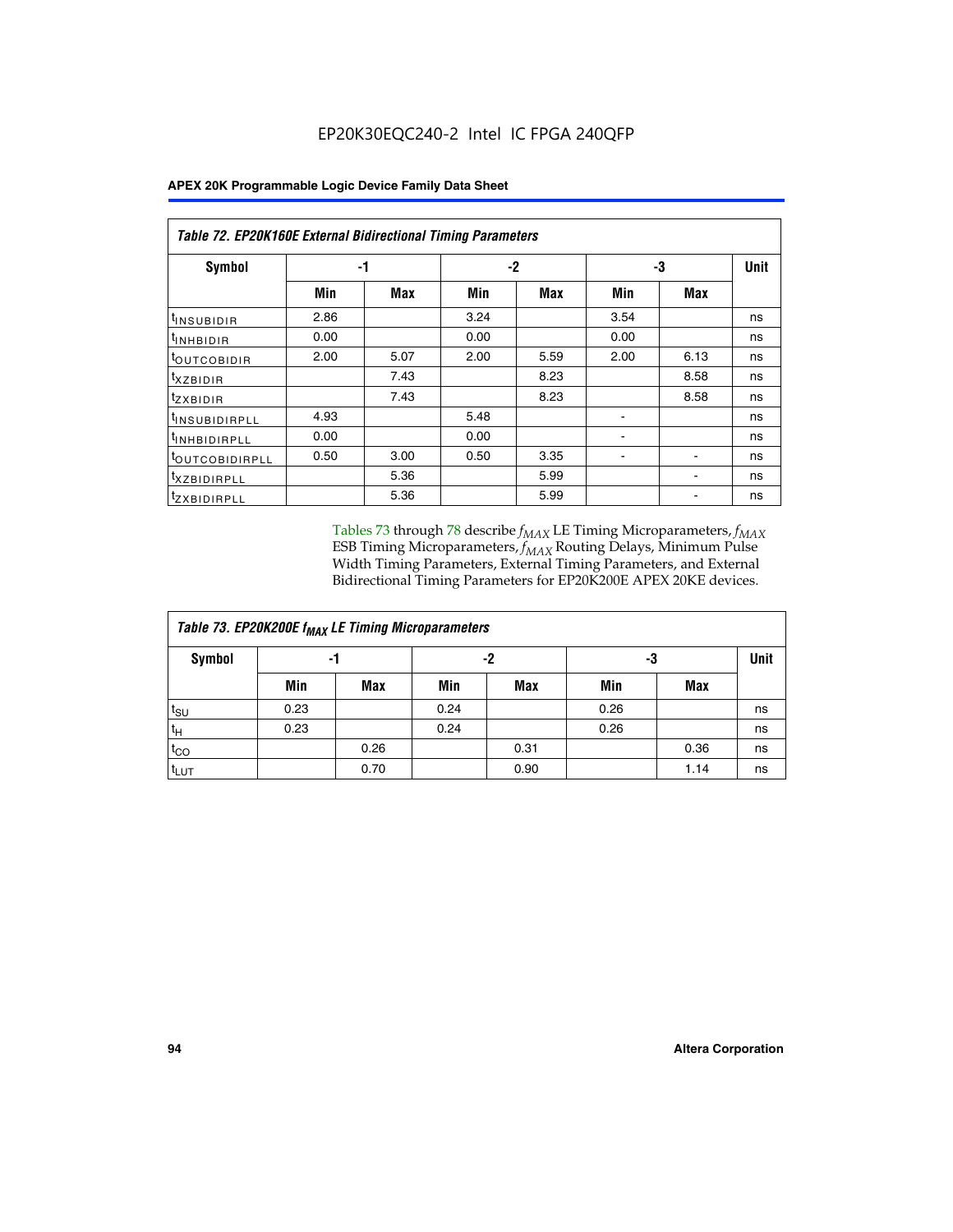| Table 74. EP20K200E f <sub>MAX</sub> ESB Timing Microparameters |         |      |         |            |      |            |             |
|-----------------------------------------------------------------|---------|------|---------|------------|------|------------|-------------|
| Symbol                                                          |         | $-1$ |         | $-2$       | -3   |            | <b>Unit</b> |
|                                                                 | Min     | Max  | Min     | <b>Max</b> | Min  | <b>Max</b> |             |
| <sup>t</sup> ESBARC                                             |         | 1.68 |         | 2.06       |      | 2.24       | ns          |
| t <sub>ESBSRC</sub>                                             |         | 2.27 |         | 2.77       |      | 3.18       | ns          |
| <sup>t</sup> ESBAWC                                             |         | 3.10 |         | 3.86       |      | 4.50       | ns          |
| <sup>t</sup> ESBSWC                                             |         | 2.90 |         | 3.67       |      | 4.21       | ns          |
| <sup>t</sup> ESBWASU                                            | 0.55    |      | 0.67    |            | 0.74 |            | ns          |
| <b><i>ESBWAH</i></b>                                            | 0.36    |      | 0.46    |            | 0.48 |            | ns          |
| <sup>t</sup> ESBWDSU                                            | 0.69    |      | 0.83    |            | 0.95 |            | ns          |
| <sup>t</sup> ESBWDH                                             | 0.36    |      | 0.46    |            | 0.48 |            | ns          |
| <sup>t</sup> ESBRASU                                            | 1.61    |      | 1.90    |            | 2.09 |            | ns          |
| <sup>t</sup> ESBRAH                                             | 0.00    |      | 0.00    |            | 0.01 |            | ns          |
| <i>t</i> <sub>ESBWESU</sub>                                     | 1.42    |      | 1.71    |            | 2.01 |            | ns          |
| <sup>I</sup> ESBWEH                                             | 0.00    |      | 0.00    |            | 0.00 |            | ns          |
| t <sub>ESBDATASU</sub>                                          | $-0.06$ |      | $-0.07$ |            | 0.05 |            | ns          |
| <sup>t</sup> ESBDATAH                                           | 0.13    |      | 0.13    |            | 0.13 |            | ns          |
| <sup>t</sup> ESBWADDRSU                                         | 0.11    |      | 0.13    |            | 0.31 |            | ns          |
| <sup>t</sup> ESBRADDRSU                                         | 0.18    |      | 0.23    |            | 0.39 |            | ns          |
| ESBDATACO1                                                      |         | 1.09 |         | 1.35       |      | 1.51       | ns          |
| <sup>t</sup> ESBDATACO2                                         |         | 2.19 |         | 2.75       |      | 3.22       | ns          |
| t <sub>ESBDD</sub>                                              |         | 2.75 |         | 3.41       |      | 4.03       | ns          |
| t <sub>PD</sub>                                                 |         | 1.58 |         | 1.97       |      | 2.33       | ns          |
| t <sub>PTERMSU</sub>                                            | 1.00    |      | 1.22    |            | 1.51 |            | ns          |
| t <sub>PTERMCO</sub>                                            |         | 1.10 |         | 1.37       |      | 1.09       | ns          |

| Table 75. EP20K200E f <sub>MAX</sub> Routing Delays |                |      |     |      |     |      |    |  |  |  |
|-----------------------------------------------------|----------------|------|-----|------|-----|------|----|--|--|--|
| Symbol                                              | -2<br>-3<br>-1 |      |     |      |     |      |    |  |  |  |
|                                                     | Min            | Max  | Min | Max  | Min | Max  |    |  |  |  |
| $t_{F1-4}$                                          |                | 0.25 |     | 0.27 |     | 0.29 | ns |  |  |  |
| $t_{F5-20}$                                         |                | 1.02 |     | 1.20 |     | 1.41 | ns |  |  |  |
| $t_{F20+}$                                          |                | 1.99 |     | 2.23 |     | 2.53 | ns |  |  |  |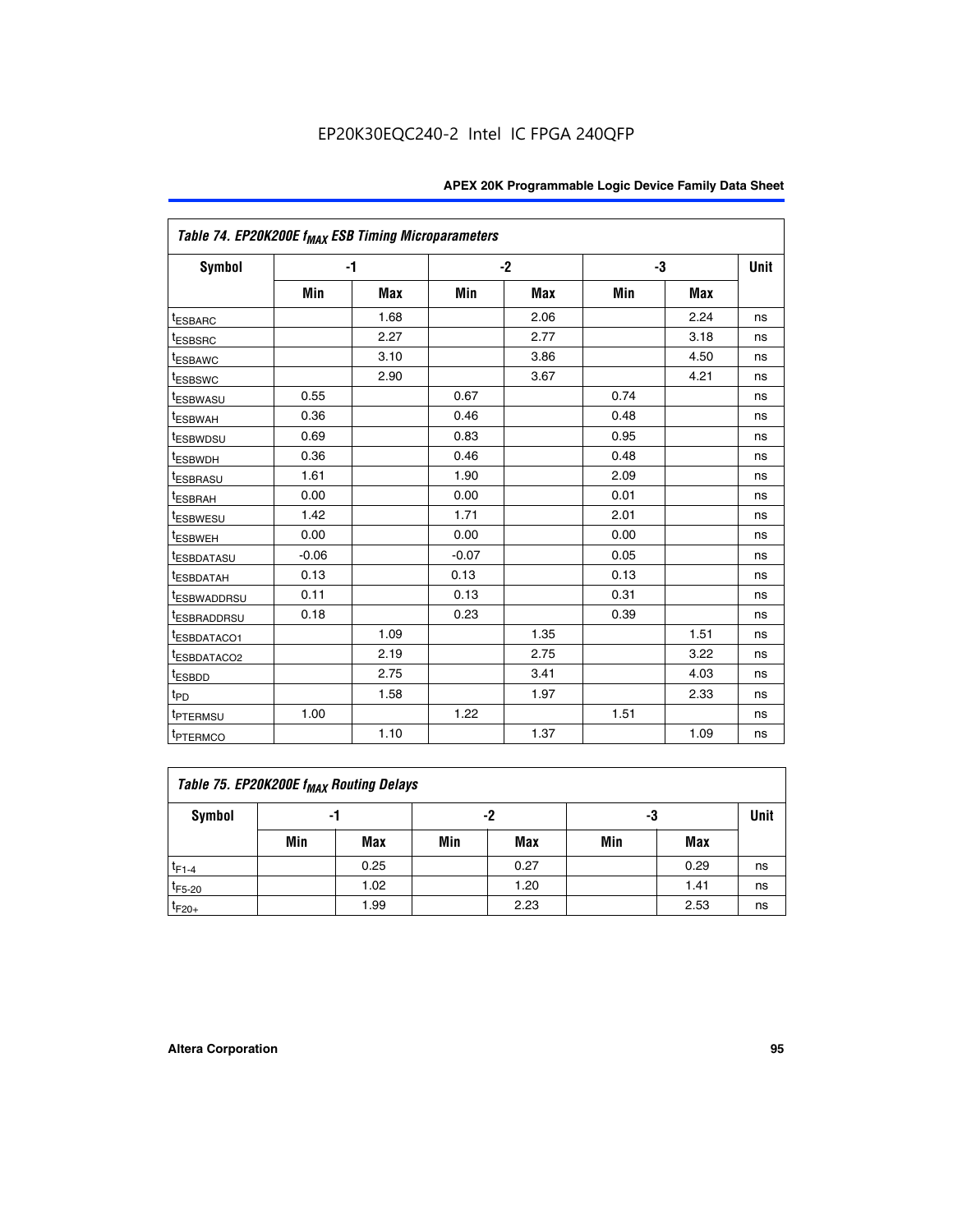|                    | Table 76. EP20K200E Minimum Pulse Width Timing Parameters |            |      |      |      |     |             |  |  |  |  |
|--------------------|-----------------------------------------------------------|------------|------|------|------|-----|-------------|--|--|--|--|
| <b>Symbol</b>      | -1                                                        |            |      | $-2$ | -3   |     | <b>Unit</b> |  |  |  |  |
|                    | Min                                                       | <b>Max</b> | Min  | Max  | Min  | Max |             |  |  |  |  |
| $t_{CH}$           | 1.36                                                      |            | 2.44 |      | 2.65 |     | ns          |  |  |  |  |
| $t_{CL}$           | 1.36                                                      |            | 2.44 |      | 2.65 |     | ns          |  |  |  |  |
| t <sub>CLRP</sub>  | 0.18                                                      |            | 0.19 |      | 0.21 |     | ns          |  |  |  |  |
| <sup>t</sup> PREP  | 0.18                                                      |            | 0.19 |      | 0.21 |     | ns          |  |  |  |  |
| <sup>t</sup> ESBCH | 1.36                                                      |            | 2.44 |      | 2.65 |     | ns          |  |  |  |  |
| <sup>t</sup> ESBCL | 1.36                                                      |            | 2.44 |      | 2.65 |     | ns          |  |  |  |  |
| <sup>t</sup> ESBWP | 1.18                                                      |            | 1.48 |      | 1.76 |     | ns          |  |  |  |  |
| <sup>t</sup> ESBRP | 0.95                                                      |            | 1.17 |      | 1.41 |     | ns          |  |  |  |  |

|                      | Table 77. EP20K200E External Timing Parameters |      |      |      |      |      |      |  |  |  |  |  |
|----------------------|------------------------------------------------|------|------|------|------|------|------|--|--|--|--|--|
| Symbol               |                                                | -1   |      | $-2$ | -3   |      | Unit |  |  |  |  |  |
|                      | Min                                            | Max  | Min  | Max  | Min  | Max  |      |  |  |  |  |  |
| <sup>t</sup> insu    | 2.24                                           |      | 2.35 |      | 2.47 |      | ns   |  |  |  |  |  |
| $t_{\rm INH}$        | 0.00                                           |      | 0.00 |      | 0.00 |      | ns   |  |  |  |  |  |
| toutco               | 2.00                                           | 5.12 | 2.00 | 5.62 | 2.00 | 6.11 | ns   |  |  |  |  |  |
| <sup>t</sup> INSUPLL | 2.13                                           |      | 2.07 |      |      |      | ns   |  |  |  |  |  |
| <sup>t</sup> INHPLL  | 0.00                                           |      | 0.00 |      | -    |      | ns   |  |  |  |  |  |
| <b>LOUTCOPLL</b>     | 0.50                                           | 3.01 | 0.50 | 3.36 |      |      | ns   |  |  |  |  |  |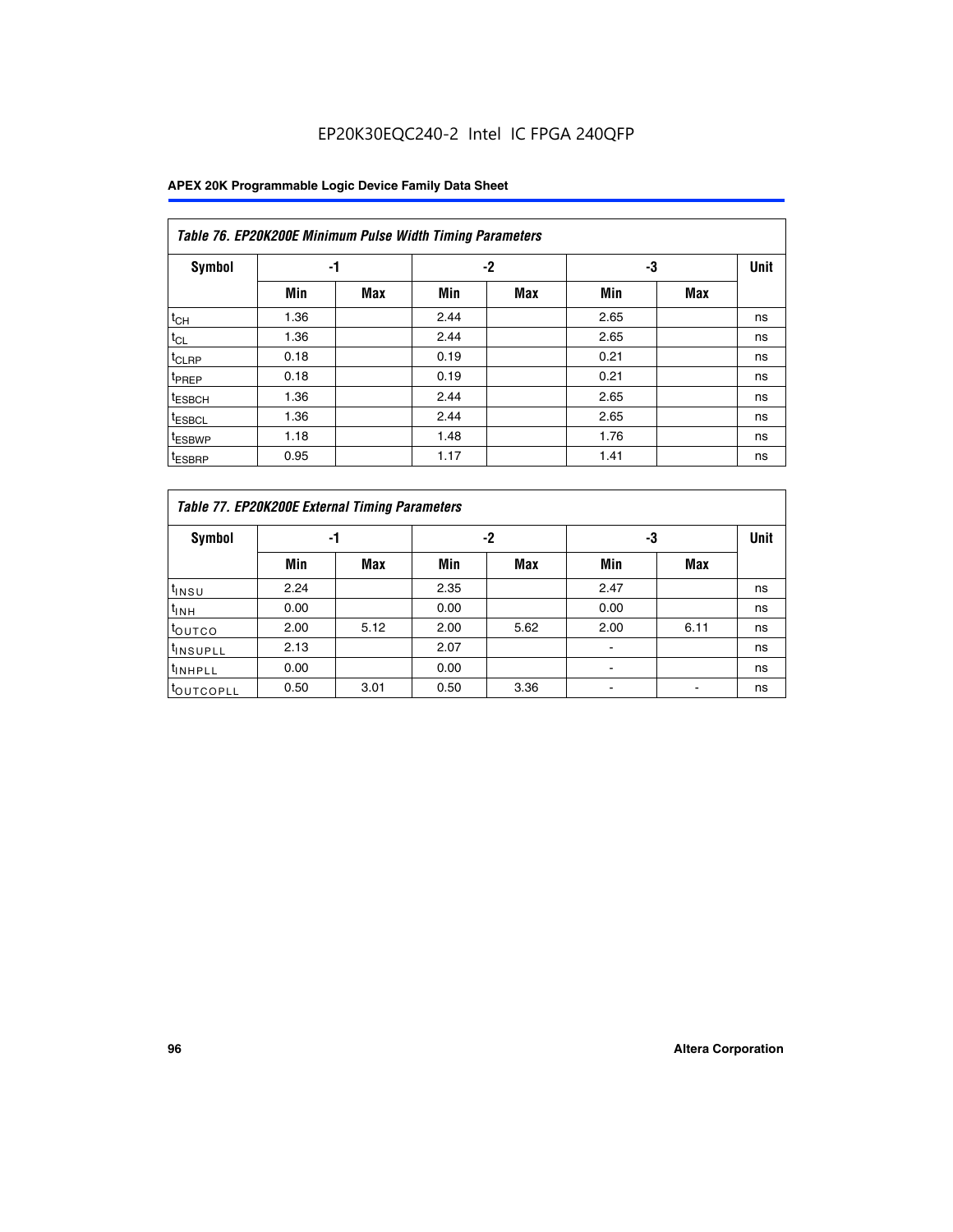|                           | <b>Table 78. EP20K200E External Bidirectional Timing Parameters</b> |      |      |            |      |      |             |  |  |  |  |  |
|---------------------------|---------------------------------------------------------------------|------|------|------------|------|------|-------------|--|--|--|--|--|
| Symbol                    |                                                                     | -1   |      | -3<br>$-2$ |      |      | <b>Unit</b> |  |  |  |  |  |
|                           | Min                                                                 | Max  | Min  | Max        | Min  | Max  |             |  |  |  |  |  |
| t <sub>INSUBIDIR</sub>    | 2.81                                                                |      | 3.19 |            | 3.54 |      | ns          |  |  |  |  |  |
| <sup>t</sup> INHBIDIR     | 0.00                                                                |      | 0.00 |            | 0.00 |      | ns          |  |  |  |  |  |
| toutcobidir               | 2.00                                                                | 5.12 | 2.00 | 5.62       | 2.00 | 6.11 | ns          |  |  |  |  |  |
| <i>txzbidir</i>           |                                                                     | 7.51 |      | 8.32       |      | 8.67 | ns          |  |  |  |  |  |
| tzxbidir                  |                                                                     | 7.51 |      | 8.32       |      | 8.67 | ns          |  |  |  |  |  |
| <sup>t</sup> INSUBIDIRPLL | 3.30                                                                |      | 3.64 |            |      |      | ns          |  |  |  |  |  |
| tINHBIDIRPLL              | 0.00                                                                |      | 0.00 |            |      |      | ns          |  |  |  |  |  |
| toutcobidirpll            | 0.50                                                                | 3.01 | 0.50 | 3.36       |      |      | ns          |  |  |  |  |  |
| <i>txzBIDIRPLL</i>        |                                                                     | 5.40 |      | 6.05       |      |      | ns          |  |  |  |  |  |
| tzxBIDIRPLL               |                                                                     | 5.40 |      | 6.05       |      |      | ns          |  |  |  |  |  |

Tables 79 through 84 describe  $f_{MAX}$  LE Timing Microparameters,  $f_{MAX}$ ESB Timing Microparameters, *f<sub>MAX</sub>* Routing Delays, Minimum Pulse Width Timing Parameters, External Timing Parameters, and External Bidirectional Timing Parameters for EP20K300E APEX 20KE devices.

| Table 79. EP20K300E f <sub>MAX</sub> LE Timing Microparameters |      |            |      |      |      |      |      |  |  |  |  |
|----------------------------------------------------------------|------|------------|------|------|------|------|------|--|--|--|--|
| <b>Symbol</b>                                                  |      | -1         |      | -2   |      | -3   | Unit |  |  |  |  |
|                                                                | Min  | <b>Max</b> | Min  | Max  | Min  | Max  |      |  |  |  |  |
| $t_{\text{SU}}$                                                | 0.16 |            | 0.17 |      | 0.18 |      | ns   |  |  |  |  |
| $t_H$                                                          | 0.31 |            | 0.33 |      | 0.38 |      | ns   |  |  |  |  |
| $t_{CO}$                                                       |      | 0.28       |      | 0.38 |      | 0.51 | ns   |  |  |  |  |
| $t_{LUT}$                                                      |      | 0.79       |      | 1.07 |      | 1.43 | ns   |  |  |  |  |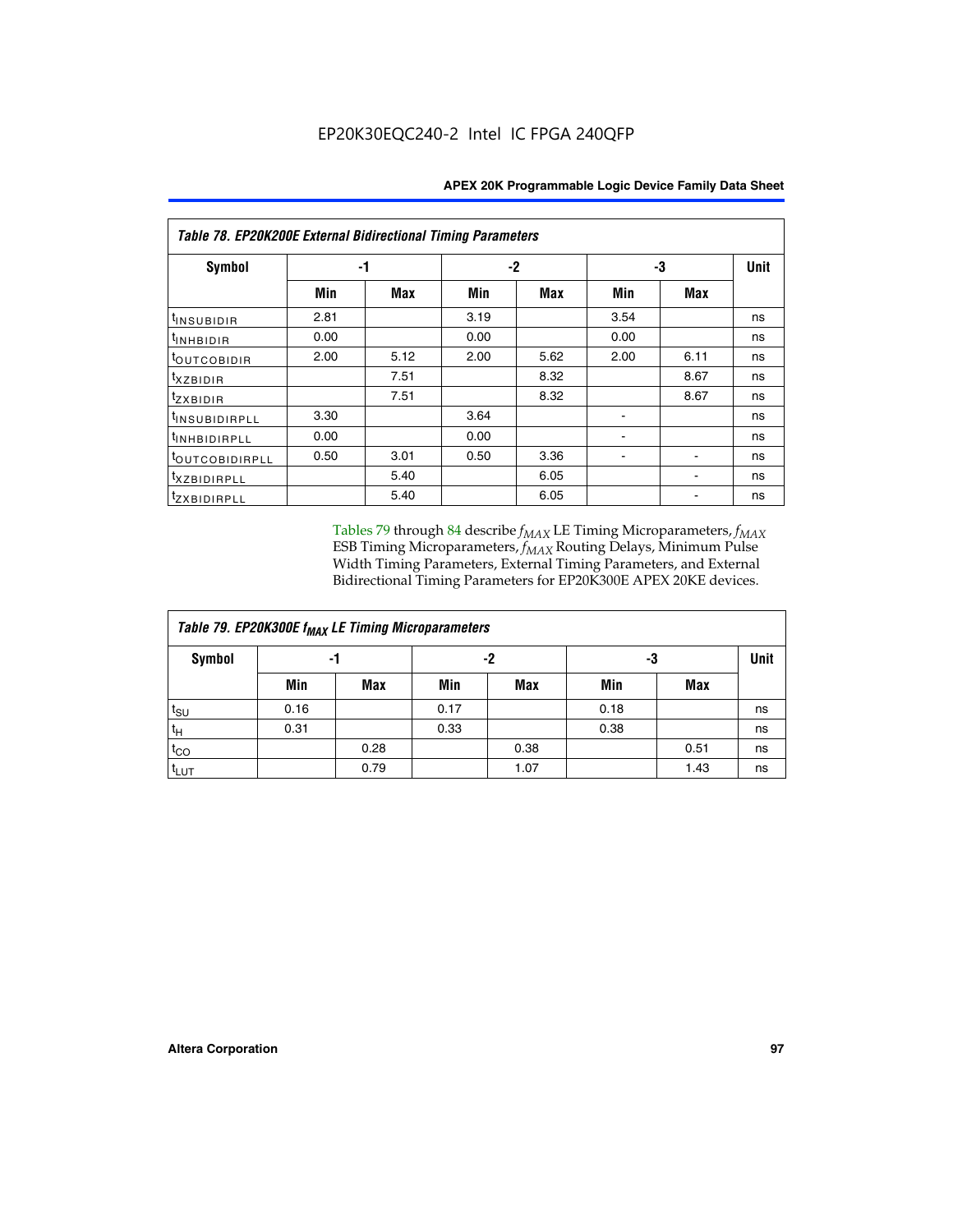| Table 80. EP20K300E f <sub>MAX</sub> ESB Timing Microparameters |      |      |      |      |      |      |      |
|-----------------------------------------------------------------|------|------|------|------|------|------|------|
| <b>Symbol</b>                                                   |      | $-1$ |      | $-2$ |      | -3   | Unit |
|                                                                 | Min  | Max  | Min  | Max  | Min  | Max  |      |
| <sup>t</sup> ESBARC                                             |      | 1.79 |      | 2.44 |      | 3.25 | ns   |
| t <sub>ESBSRC</sub>                                             |      | 2.40 |      | 3.12 |      | 4.01 | ns   |
| t <sub>ESBAWC</sub>                                             |      | 3.41 |      | 4.65 |      | 6.20 | ns   |
| <sup>t</sup> ESBSWC                                             |      | 3.68 |      | 4.68 |      | 5.93 | ns   |
| t <sub>ESBWASU</sub>                                            | 1.55 |      | 2.12 |      | 2.83 |      | ns   |
| t <sub>ESBWAH</sub>                                             | 0.00 |      | 0.00 |      | 0.00 |      | ns   |
| <sup>t</sup> ESBWDSU                                            | 1.71 |      | 2.33 |      | 3.11 |      | ns   |
| <sup>t</sup> ESBWDH                                             | 0.00 |      | 0.00 |      | 0.00 |      | ns   |
| t <sub>ESBRASU</sub>                                            | 1.72 |      | 2.34 |      | 3.13 |      | ns   |
| <sup>t</sup> ESBRAH                                             | 0.00 |      | 0.00 |      | 0.00 |      | ns   |
| t <sub>ESBWESU</sub>                                            | 1.63 |      | 2.36 |      | 3.28 |      | ns   |
| <sup>t</sup> ESBWEH                                             | 0.00 |      | 0.00 |      | 0.00 |      | ns   |
| <sup>t</sup> ESBDATASU                                          | 0.07 |      | 0.39 |      | 0.80 |      | ns   |
| <sup>t</sup> ESBDATAH                                           | 0.13 |      | 0.13 |      | 0.13 |      | ns   |
| <sup>t</sup> ESBWADDRSU                                         | 0.27 |      | 0.67 |      | 1.17 |      | ns   |
| tESBRADDRSU                                                     | 0.34 |      | 0.75 |      | 1.28 |      | ns   |
| <sup>I</sup> ESBDATACO1                                         |      | 1.03 |      | 1.20 |      | 1.40 | ns   |
| <sup>t</sup> ESBDATACO2                                         |      | 2.33 |      | 3.18 |      | 4.24 | ns   |
| <sup>t</sup> ESBDD                                              |      | 3.41 |      | 4.65 |      | 6.20 | ns   |
| t <sub>PD</sub>                                                 |      | 1.68 |      | 2.29 |      | 3.06 | ns   |
| t <sub>PTERMSU</sub>                                            | 0.96 |      | 1.48 |      | 2.14 |      | ns   |
| t <sub>PTERMCO</sub>                                            |      | 1.05 |      | 1.22 |      | 1.42 | ns   |

| Table 81. EP20K300E f <sub>MAX</sub> Routing Delays |     |      |     |            |     |      |    |  |  |  |  |
|-----------------------------------------------------|-----|------|-----|------------|-----|------|----|--|--|--|--|
| Symbol                                              |     | -1   |     | -2         |     | -3   |    |  |  |  |  |
|                                                     | Min | Max  | Min | <b>Max</b> | Min | Max  |    |  |  |  |  |
| $t_{F1-4}$                                          |     | 0.22 |     | 0.24       |     | 0.26 | ns |  |  |  |  |
| $t_{F5-20}$                                         |     | 1.33 |     | 1.43       |     | 1.58 | ns |  |  |  |  |
| $t_{F20+}$                                          |     | 3.63 |     | 3.93       |     | 4.35 | ns |  |  |  |  |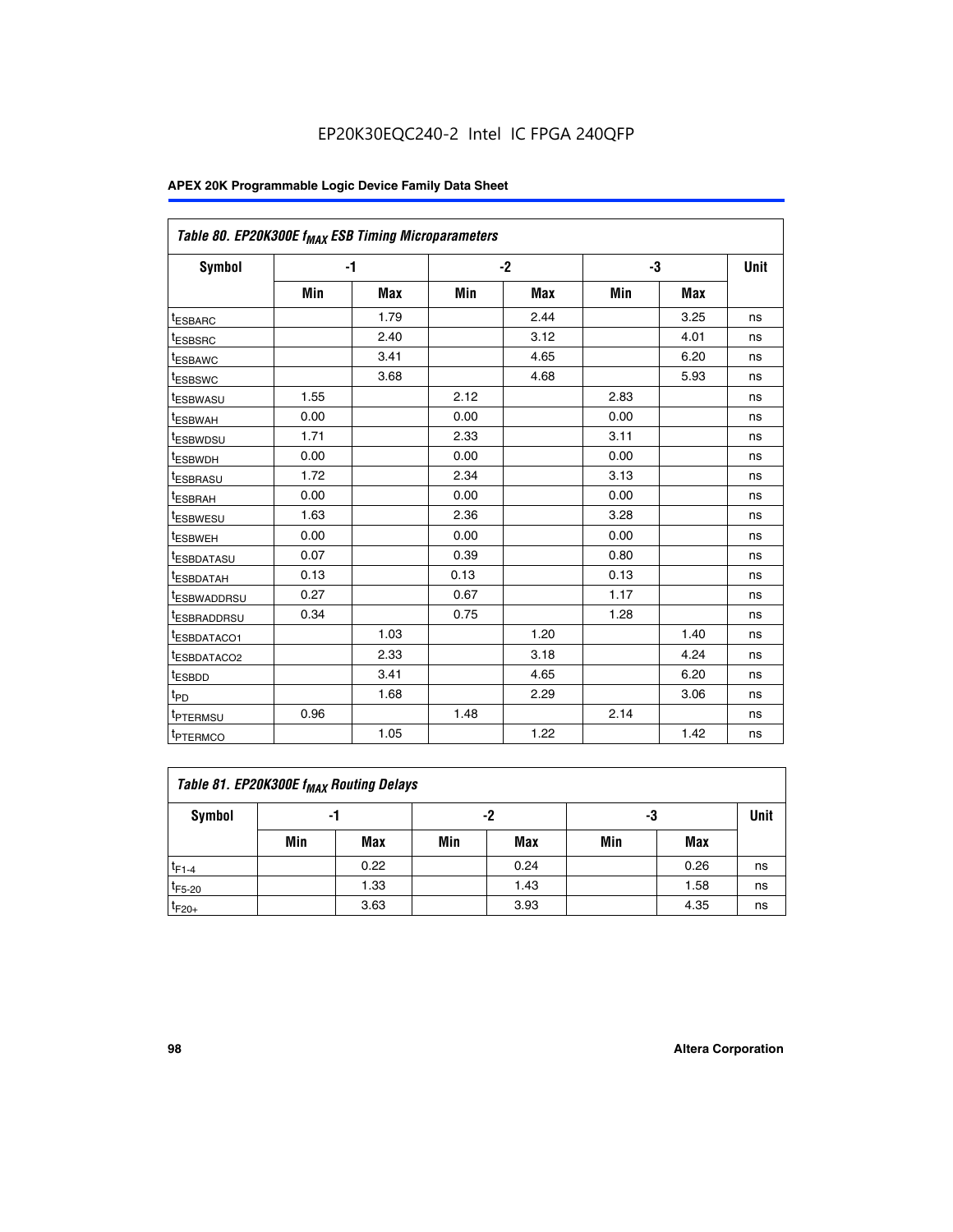| Table 82. EP20K300E Minimum Pulse Width Timing Parameters |      |            |      |      |      |     |      |  |  |  |  |
|-----------------------------------------------------------|------|------------|------|------|------|-----|------|--|--|--|--|
| Symbol                                                    | -1   |            |      | $-2$ |      | -3  | Unit |  |  |  |  |
|                                                           | Min  | <b>Max</b> | Min  | Max  | Min  | Max |      |  |  |  |  |
| $t_{CH}$                                                  | 1.25 |            | 1.43 |      | 1.67 |     | ns   |  |  |  |  |
| $t_{CL}$                                                  | 1.25 |            | 1.43 |      | 1.67 |     | ns   |  |  |  |  |
| t <sub>CLRP</sub>                                         | 0.19 |            | 0.26 |      | 0.35 |     | ns   |  |  |  |  |
| t <sub>PREP</sub>                                         | 0.19 |            | 0.26 |      | 0.35 |     | ns   |  |  |  |  |
| <sup>t</sup> ESBCH                                        | 1.25 |            | 1.43 |      | 1.67 |     | ns   |  |  |  |  |
| <sup>t</sup> ESBCL                                        | 1.25 |            | 1.43 |      | 1.67 |     | ns   |  |  |  |  |
| t <sub>ESBWP</sub>                                        | 1.25 |            | 1.71 |      | 2.28 |     | ns   |  |  |  |  |
| <sup>t</sup> ESBRP                                        | 1.01 |            | 1.38 |      | 1.84 |     | ns   |  |  |  |  |

| Table 83. EP20K300E External Timing Parameters |      |      |      |      |      |            |             |  |  |  |  |
|------------------------------------------------|------|------|------|------|------|------------|-------------|--|--|--|--|
| Symbol                                         |      | -1   |      | -2   |      | -3         | <b>Unit</b> |  |  |  |  |
|                                                | Min  | Max  | Min  | Max  | Min  | <b>Max</b> |             |  |  |  |  |
| t <sub>INSU</sub>                              | 2.31 |      | 2.44 |      | 2.57 |            | ns          |  |  |  |  |
| $t_{INH}$                                      | 0.00 |      | 0.00 |      | 0.00 |            | ns          |  |  |  |  |
| toutco                                         | 2.00 | 5.29 | 2.00 | 5.82 | 2.00 | 6.24       | ns          |  |  |  |  |
| <sup>t</sup> INSUPLL                           | 1.76 |      | 1.85 |      |      |            | ns          |  |  |  |  |
| <sup>t</sup> INHPLL                            | 0.00 |      | 0.00 |      | -    |            | ns          |  |  |  |  |
| <sup>t</sup> OUTCOPLL                          | 0.50 | 2.65 | 0.50 | 2.95 | -    |            | ns          |  |  |  |  |

| Table 84. EP20K300E External Bidirectional Timing Parameters |      |      |      |      |      |      |             |  |  |  |  |
|--------------------------------------------------------------|------|------|------|------|------|------|-------------|--|--|--|--|
| Symbol                                                       |      | -1   | $-2$ |      |      | -3   | <b>Unit</b> |  |  |  |  |
|                                                              | Min  | Max  | Min  | Max  | Min  | Max  |             |  |  |  |  |
| <sup>t</sup> INSUBIDIR                                       | 2.77 |      | 2.85 |      | 3.11 |      | ns          |  |  |  |  |
| <b>TINHBIDIR</b>                                             | 0.00 |      | 0.00 |      | 0.00 |      | ns          |  |  |  |  |
| <sup>t</sup> OUTCOBIDIR                                      | 2.00 | 5.29 | 2.00 | 5.82 | 2.00 | 6.24 | ns          |  |  |  |  |
| KZBIDIR                                                      |      | 7.59 |      | 8.30 |      | 9.09 | ns          |  |  |  |  |
| $t_{Z}$ <i>x</i> BIDIR                                       |      | 7.59 |      | 8.30 |      | 9.09 | ns          |  |  |  |  |
| <sup>I</sup> INSUBIDIRPLL                                    | 2.50 |      | 2.76 |      |      |      | ns          |  |  |  |  |
| <sup>t</sup> INHBIDIRPLL                                     | 0.00 |      | 0.00 |      |      |      | ns          |  |  |  |  |
| <b><i>LOUTCOBIDIRPLL</i></b>                                 | 0.50 | 2.65 | 0.50 | 2.95 |      |      | ns          |  |  |  |  |
| <sup>T</sup> XZBIDIRPLL                                      |      | 5.00 |      | 5.43 |      |      | ns          |  |  |  |  |
| <sup>t</sup> ZXBIDIRPLL                                      |      | 5.00 |      | 5.43 |      |      | ns          |  |  |  |  |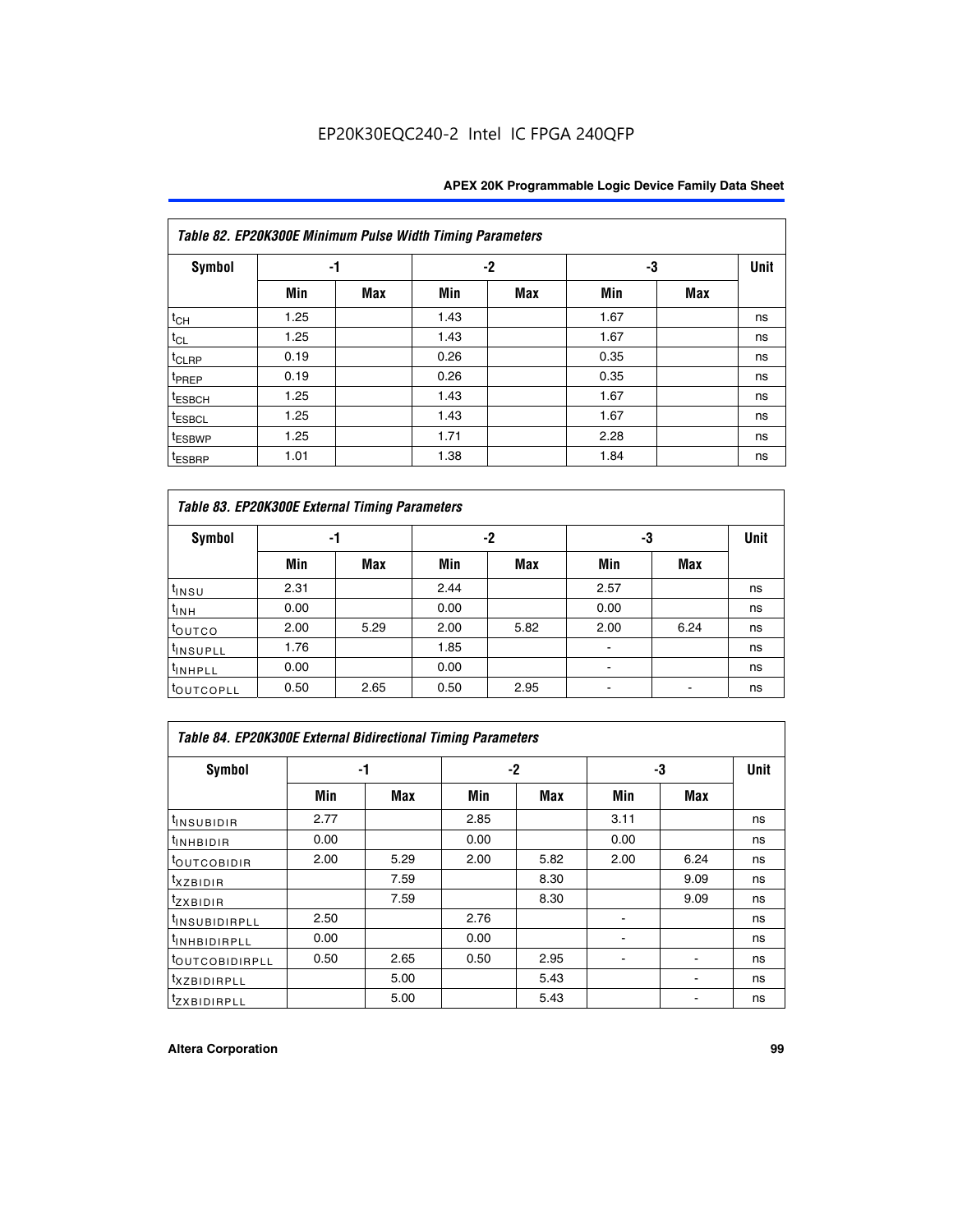Tables 85 through 90 describe  $f_{MAX}$  LE Timing Microparameters,  $f_{MAX}$ ESB Timing Microparameters, *f<sub>MAX</sub>* Routing Delays, Minimum Pulse Width Timing Parameters, External Timing Parameters, and External Bidirectional Timing Parameters for EP20K400E APEX 20KE devices.

| Table 85. EP20K400E f <sub>MAX</sub> LE Timing Microparameters |      |                                                    |      |            |      |      |    |  |  |  |  |
|----------------------------------------------------------------|------|----------------------------------------------------|------|------------|------|------|----|--|--|--|--|
| Symbol                                                         |      | -1 Speed Grade<br>-2 Speed Grade<br>-3 Speed Grade |      |            |      | Unit |    |  |  |  |  |
|                                                                | Min  | <b>Max</b>                                         | Min  | <b>Max</b> | Min  | Max  |    |  |  |  |  |
| $t_{\text{SU}}$                                                | 0.23 |                                                    | 0.23 |            | 0.23 |      | ns |  |  |  |  |
| $t_H$                                                          | 0.23 |                                                    | 0.23 |            | 0.23 |      | ns |  |  |  |  |
| $t_{CO}$                                                       |      | 0.25                                               |      | 0.29       |      | 0.32 | ns |  |  |  |  |
| ι <sup>t</sup> ιυτ                                             |      | 0.70                                               |      | 0.83       |      | 1.01 | ns |  |  |  |  |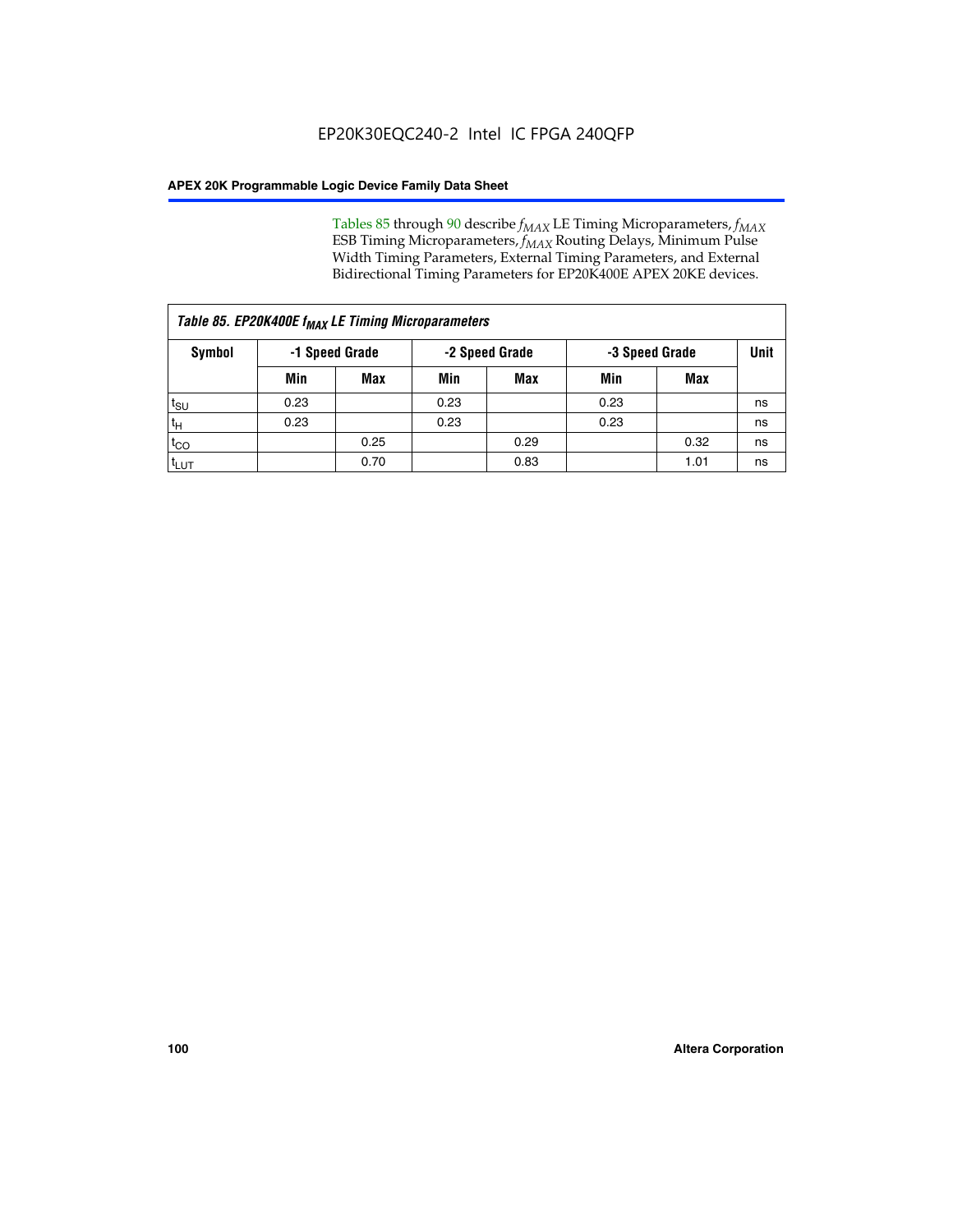|                         | Table 86. EP20K400E f <sub>MAX</sub> ESB Timing Microparameters |                |         |                |                |            |      |  |  |  |  |
|-------------------------|-----------------------------------------------------------------|----------------|---------|----------------|----------------|------------|------|--|--|--|--|
| <b>Symbol</b>           |                                                                 | -1 Speed Grade |         | -2 Speed Grade | -3 Speed Grade |            | Unit |  |  |  |  |
|                         | Min                                                             | <b>Max</b>     | Min     | Max            | Min            | <b>Max</b> |      |  |  |  |  |
| <b>tESBARC</b>          |                                                                 | 1.67           |         | 1.91           |                | 1.99       | ns   |  |  |  |  |
| <sup>t</sup> ESBSRC     |                                                                 | 2.30           |         | 2.66           |                | 2.93       | ns   |  |  |  |  |
| <sup>t</sup> ESBAWC     |                                                                 | 3.09           |         | 3.58           |                | 3.99       | ns   |  |  |  |  |
| <sup>t</sup> ESBSWC     |                                                                 | 3.01           |         | 3.65           |                | 4.05       | ns   |  |  |  |  |
| <sup>t</sup> ESBWASU    | 0.54                                                            |                | 0.63    |                | 0.65           |            | ns   |  |  |  |  |
| t <sub>ESBWAH</sub>     | 0.36                                                            |                | 0.43    |                | 0.42           |            | ns   |  |  |  |  |
| <sup>t</sup> ESBWDSU    | 0.69                                                            |                | 0.77    |                | 0.84           |            | ns   |  |  |  |  |
| <sup>I</sup> ESBWDH     | 0.36                                                            |                | 0.43    |                | 0.42           |            | ns   |  |  |  |  |
| t <sub>ESBRASU</sub>    | 1.61                                                            |                | 1.77    |                | 1.86           |            | ns   |  |  |  |  |
| t <sub>ESBRAH</sub>     | 0.00                                                            |                | 0.00    |                | 0.01           |            | ns   |  |  |  |  |
| <sup>t</sup> ESBWESU    | 1.35                                                            |                | 1.47    |                | 1.61           |            | ns   |  |  |  |  |
| t <sub>ESBWEH</sub>     | 0.00                                                            |                | 0.00    |                | 0.00           |            | ns   |  |  |  |  |
| <sup>I</sup> ESBDATASU  | $-0.18$                                                         |                | $-0.30$ |                | $-0.27$        |            | ns   |  |  |  |  |
| <b>ESBDATAH</b>         | 0.13                                                            |                | 0.13    |                | 0.13           |            | ns   |  |  |  |  |
| <sup>T</sup> ESBWADDRSU | $-0.02$                                                         |                | $-0.11$ |                | $-0.03$        |            | ns   |  |  |  |  |
| <sup>T</sup> ESBRADDRSU | 0.06                                                            |                | $-0.01$ |                | $-0.05$        |            | ns   |  |  |  |  |
| <sup>t</sup> ESBDATACO1 |                                                                 | 1.16           |         | 1.40           |                | 1.54       | ns   |  |  |  |  |
| <sup>t</sup> ESBDATACO2 |                                                                 | 2.18           |         | 2.55           |                | 2.85       | ns   |  |  |  |  |
| <sup>t</sup> ESBDD      |                                                                 | 2.73           |         | 3.17           |                | 3.58       | ns   |  |  |  |  |
| $t_{P\underline{D}}$    |                                                                 | 1.57           |         | 1.83           |                | 2.07       | ns   |  |  |  |  |
| t <sub>PTERMSU</sub>    | 0.92                                                            |                | 0.99    |                | 1.18           |            | ns   |  |  |  |  |
| <sup>t</sup> PTERMCO    |                                                                 | 1.18           |         | 1.43           |                | 1.17       | ns   |  |  |  |  |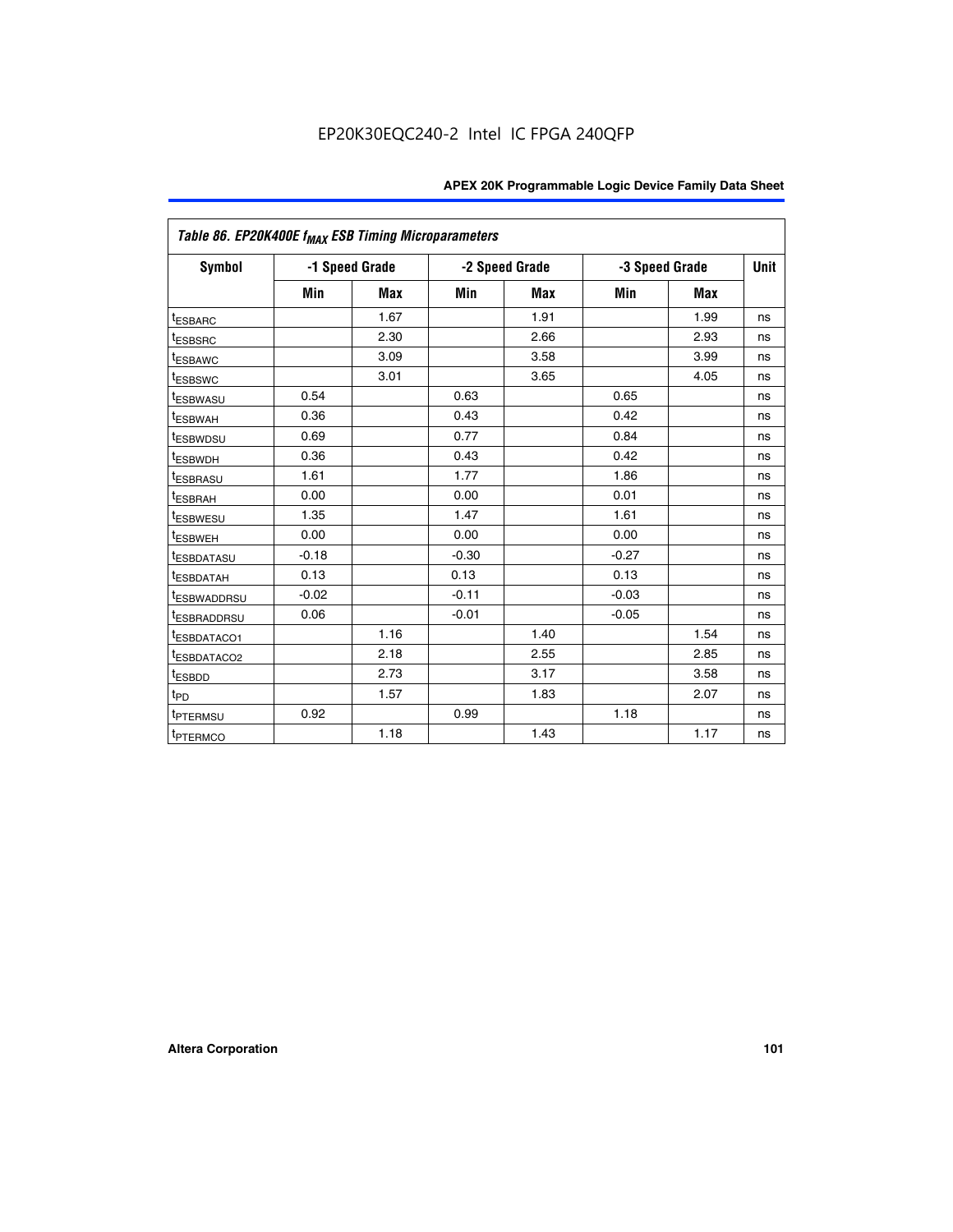| Table 87. EP20K400E f <sub>MAX</sub> Routing Delays |     |                                                    |     |      |     |      |             |  |  |  |
|-----------------------------------------------------|-----|----------------------------------------------------|-----|------|-----|------|-------------|--|--|--|
| Symbol                                              |     | -2 Speed Grade<br>-1 Speed Grade<br>-3 Speed Grade |     |      |     |      | <b>Unit</b> |  |  |  |
|                                                     | Min | <b>Max</b>                                         | Min | Max  | Min | Max  |             |  |  |  |
| $t_{F1-4}$                                          |     | 0.25                                               |     | 0.25 |     | 0.26 | ns          |  |  |  |
| $t_{F5-20}$                                         |     | 1.01                                               |     | 1.12 |     | 1.25 | ns          |  |  |  |
| $t_{F20+}$                                          |     | 3.71                                               |     | 3.92 |     | 4.17 | ns          |  |  |  |

|                    | Table 88. EP20K400E Minimum Pulse Width Timing Parameters |            |      |                |                |     |             |  |  |  |  |  |
|--------------------|-----------------------------------------------------------|------------|------|----------------|----------------|-----|-------------|--|--|--|--|--|
| Symbol             | -1 Speed Grade                                            |            |      | -2 Speed Grade | -3 Speed Grade |     | <b>Unit</b> |  |  |  |  |  |
|                    | Min                                                       | <b>Max</b> | Min  | <b>Max</b>     | Min            | Max |             |  |  |  |  |  |
| $t_{CH}$           | 1.36                                                      |            | 2.22 |                | 2.35           |     | ns          |  |  |  |  |  |
| $t_{CL}$           | 1.36                                                      |            | 2.26 |                | 2.35           |     | ns          |  |  |  |  |  |
| $t_{CLRP}$         | 0.18                                                      |            | 0.18 |                | 0.19           |     | ns          |  |  |  |  |  |
| t <sub>PREP</sub>  | 0.18                                                      |            | 0.18 |                | 0.19           |     | ns          |  |  |  |  |  |
| t <sub>ESBCH</sub> | 1.36                                                      |            | 2.26 |                | 2.35           |     | ns          |  |  |  |  |  |
| <sup>t</sup> ESBCL | 1.36                                                      |            | 2.26 |                | 2.35           |     | ns          |  |  |  |  |  |
| <sup>t</sup> ESBWP | 1.17                                                      |            | 1.38 |                | 1.56           |     | ns          |  |  |  |  |  |
| <sup>t</sup> ESBRP | 0.94                                                      |            | 1.09 |                | 1.25           |     | ns          |  |  |  |  |  |

| Table 89. EP20K400E External Timing Parameters |                |            |      |                |      |                |             |  |  |  |  |
|------------------------------------------------|----------------|------------|------|----------------|------|----------------|-------------|--|--|--|--|
| Symbol                                         | -1 Speed Grade |            |      | -2 Speed Grade |      | -3 Speed Grade | <b>Unit</b> |  |  |  |  |
|                                                | Min            | <b>Max</b> | Min  | <b>Max</b>     | Min  | Max            |             |  |  |  |  |
| t <sub>insu</sub>                              | 2.51           |            | 2.64 |                | 2.77 |                | ns          |  |  |  |  |
| $t_{INH}$                                      | 0.00           |            | 0.00 |                | 0.00 |                | ns          |  |  |  |  |
| toutco                                         | 2.00           | 5.25       | 2.00 | 5.79           | 2.00 | 6.32           | ns          |  |  |  |  |
| <sup>t</sup> INSUPLL                           | 3.221          |            | 3.38 |                | -    |                | ns          |  |  |  |  |
| I <sup>t</sup> INHPLL                          | 0.00           |            | 0.00 |                | -    |                | ns          |  |  |  |  |
| toutcopll                                      | 0.50           | 2.25       | 0.50 | 2.45           |      |                | ns          |  |  |  |  |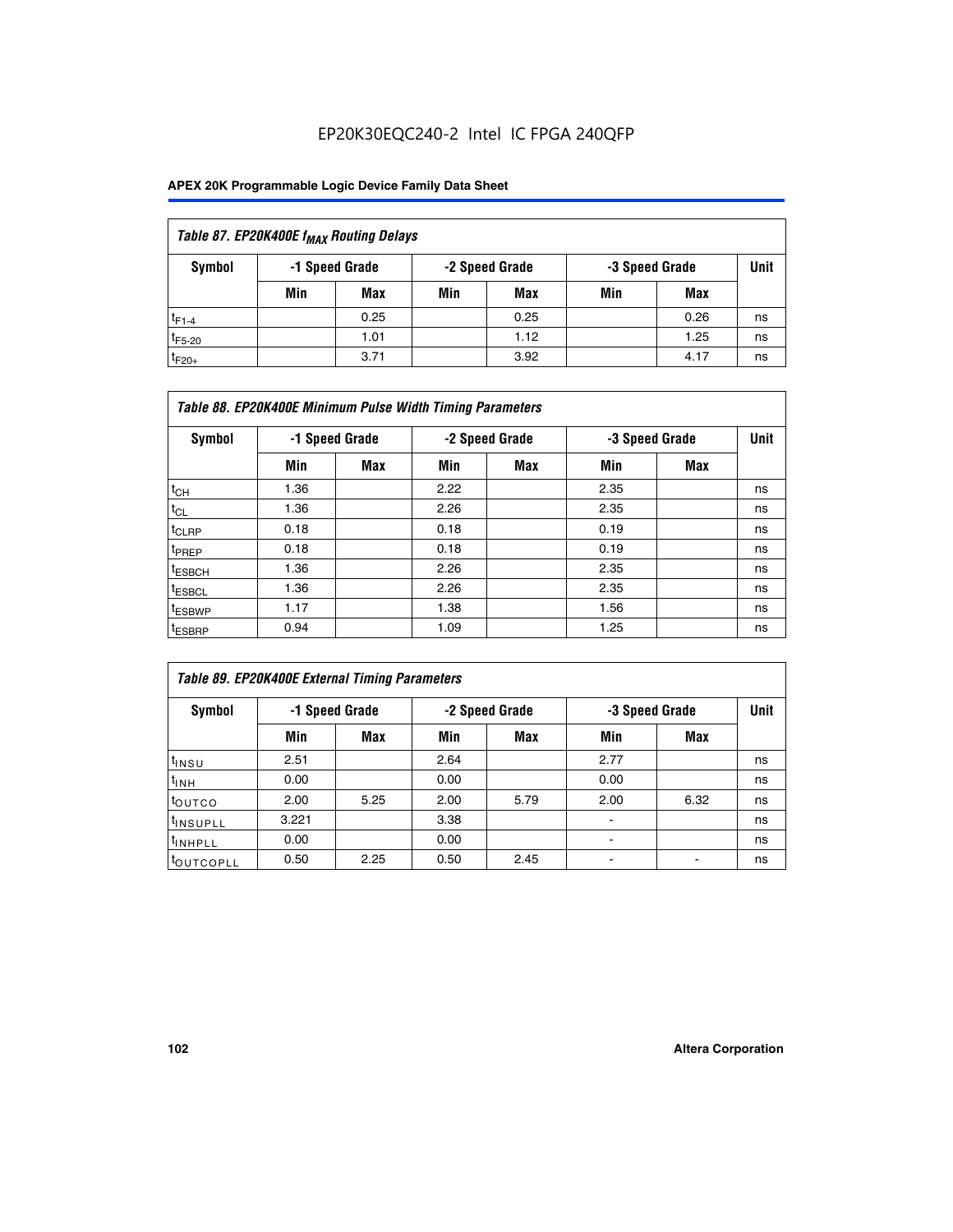| Table 90. EP20K400E External Bidirectional Timing Parameters |      |                |                |      |                |             |    |  |  |  |  |
|--------------------------------------------------------------|------|----------------|----------------|------|----------------|-------------|----|--|--|--|--|
| Symbol                                                       |      | -1 Speed Grade | -2 Speed Grade |      | -3 Speed Grade | <b>Unit</b> |    |  |  |  |  |
|                                                              | Min  | Max            | Min            | Max  | Min            | Max         |    |  |  |  |  |
| I <sup>t</sup> INSUB <u>IDIR</u>                             | 2.93 |                | 3.23           |      | 3.44           |             | ns |  |  |  |  |
| $t_{\rm INHBIDIR}$                                           | 0.00 |                | 0.00           |      | 0.00           |             | ns |  |  |  |  |
| <sup>t</sup> OUTCOBIDIR                                      | 2.00 | 5.25           | 2.00           | 5.79 | 2.00           | 6.32        | ns |  |  |  |  |
| $t_{XZBIDIR}$                                                |      | 5.95           |                | 6.77 |                | 7.12        | ns |  |  |  |  |
| tzxbidir                                                     |      | 5.95           |                | 6.77 |                | 7.12        | ns |  |  |  |  |
| <sup>t</sup> insubidirpll                                    | 4.31 |                | 4.76           |      |                |             | ns |  |  |  |  |
| <sup>t</sup> inhbidirpll                                     | 0.00 |                | 0.00           |      |                |             | ns |  |  |  |  |
| <sup>t</sup> OUTCOBIDIRPLL                                   | 0.50 | 2.25           | 0.50           | 2.45 |                |             | ns |  |  |  |  |
| <sup>t</sup> xzbidirpll                                      |      | 2.94           |                | 3.43 |                |             | ns |  |  |  |  |
| tzxBIDIRPLL                                                  |      | 2.94           |                | 3.43 |                |             | ns |  |  |  |  |

Tables 91 through 96 describe  $f_{MAX}$  LE Timing Microparameters,  $f_{MAX}$ ESB Timing Microparameters, *f<sub>MAX</sub>* Routing Delays, Minimum Pulse Width Timing Parameters, External Timing Parameters, and External Bidirectional Timing Parameters for EP20K600E APEX 20KE devices.

| Table 91. EP20K600E f <sub>MAX</sub> LE Timing Microparameters |      |                |                |      |                |      |      |  |  |  |  |
|----------------------------------------------------------------|------|----------------|----------------|------|----------------|------|------|--|--|--|--|
| Symbol                                                         |      | -1 Speed Grade | -2 Speed Grade |      | -3 Speed Grade |      | Unit |  |  |  |  |
|                                                                | Min  | Max            | Min            | Max  | Min            | Max  |      |  |  |  |  |
| $t_{\text{SU}}$                                                | 0.16 |                | 0.16           |      | 0.17           |      | ns   |  |  |  |  |
| $t_H$                                                          | 0.29 |                | 0.33           |      | 0.37           |      | ns   |  |  |  |  |
| $t_{CO}$                                                       |      | 0.65           |                | 0.38 |                | 0.49 | ns   |  |  |  |  |
| $t_{LUT}$                                                      |      | 0.70           |                | 1.00 |                | 1.30 | ns   |  |  |  |  |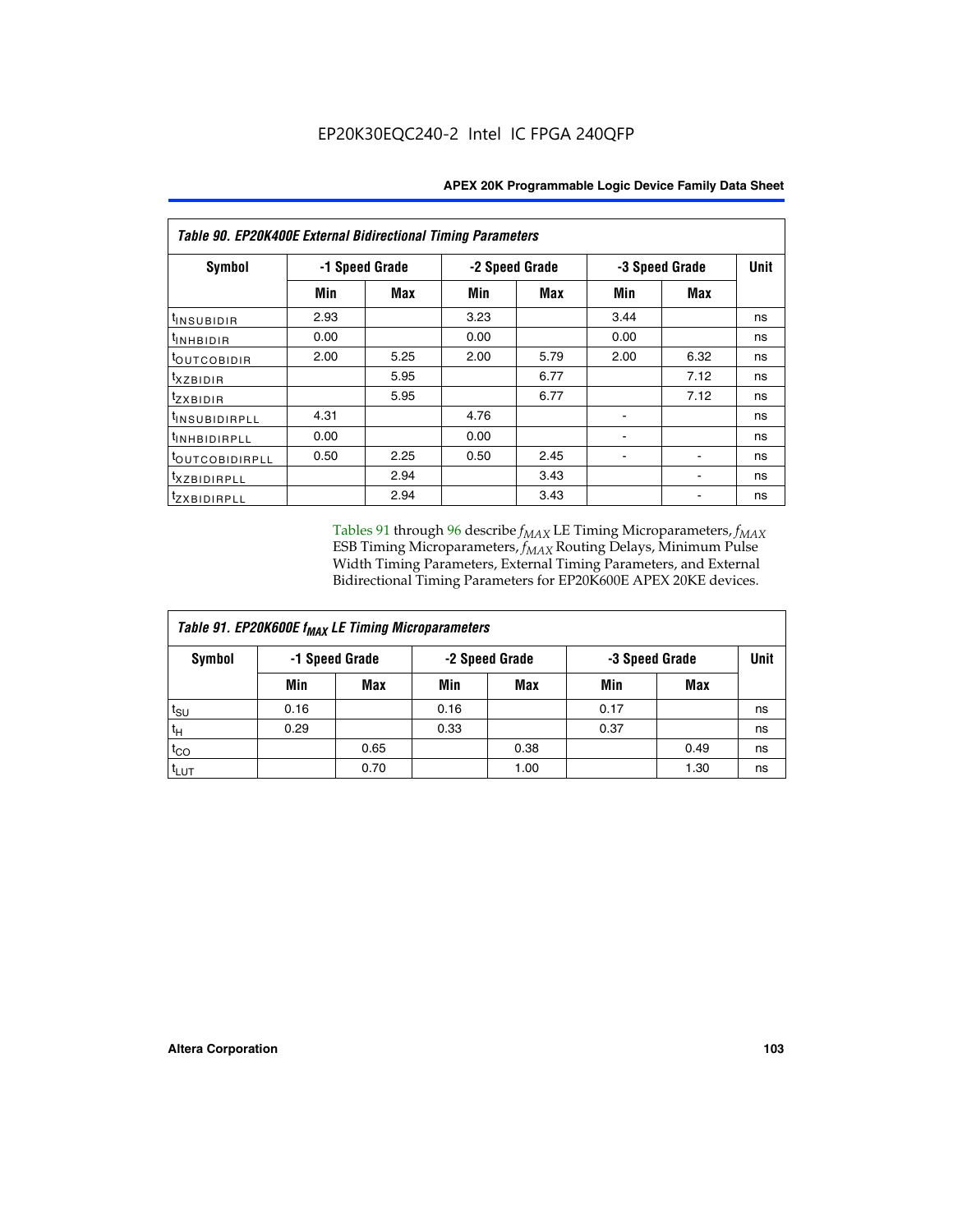| Table 92. EP20K600E f <sub>MAX</sub> ESB Timing Microparameters |         |                |      |                |                |      |             |
|-----------------------------------------------------------------|---------|----------------|------|----------------|----------------|------|-------------|
| <b>Symbol</b>                                                   |         | -1 Speed Grade |      | -2 Speed Grade | -3 Speed Grade |      | <b>Unit</b> |
|                                                                 | Min     | Max            | Min  | Max            | Min            | Max  |             |
| <sup>t</sup> ESBARC                                             |         | 1.67           |      | 2.39           |                | 3.11 | ns          |
| t <sub>ESBSRC</sub>                                             |         | 2.27           |      | 3.07           |                | 3.86 | ns          |
| <sup>t</sup> ESBAWC                                             |         | 3.19           |      | 4.56           |                | 5.93 | ns          |
| <sup>t</sup> ESBSWC                                             |         | 3.51           |      | 4.62           |                | 5.72 | ns          |
| <sup>t</sup> ESBWASU                                            | 1.46    |                | 2.08 |                | 2.70           |      | ns          |
| t <sub>ESBWAH</sub>                                             | 0.00    |                | 0.00 |                | 0.00           |      | ns          |
| t <sub>ESBWDSU</sub>                                            | 1.60    |                | 2.29 |                | 2.97           |      | ns          |
| t <sub>ESBWDH</sub>                                             | 0.00    |                | 0.00 |                | 0.00           |      | ns          |
| <sup>t</sup> ESBRASU                                            | 1.61    |                | 2.30 |                | 2.99           |      | ns          |
| <sup>t</sup> ESBRAH                                             | 0.00    |                | 0.00 |                | 0.00           |      | ns          |
| <sup>t</sup> ESBWESU                                            | 1.49    |                | 2.30 |                | 3.11           |      | ns          |
| t <sub>ESBWEH</sub>                                             | 0.00    |                | 0.00 |                | 0.00           |      | ns          |
| t <sub>ESBDATASU</sub>                                          | $-0.01$ |                | 0.35 |                | 0.71           |      | ns          |
| <sup>t</sup> ESBDATAH                                           | 0.13    |                | 0.13 |                | 0.13           |      | ns          |
| <sup>t</sup> ESBWADDRSU                                         | 0.19    |                | 0.62 |                | 1.06           |      | ns          |
| <sup>t</sup> ESBRADDRSU                                         | 0.25    |                | 0.71 |                | 1.17           |      | ns          |
| <sup>t</sup> ESBDATACO1                                         |         | 1.01           |      | 1.19           |                | 1.37 | ns          |
| <sup>t</sup> ESBDATACO2                                         |         | 2.18           |      | 3.12           |                | 4.05 | ns          |
| <sup>t</sup> ESBDD                                              |         | 3.19           |      | 4.56           |                | 5.93 | ns          |
| t <sub>PD</sub>                                                 |         | 1.57           |      | 2.25           |                | 2.92 | ns          |
| t <sub>PTERMSU</sub>                                            | 0.85    |                | 1.43 |                | 2.01           |      | ns          |
| t <sub>PTERMCO</sub>                                            |         | 1.03           |      | 1.21           |                | 1.39 | ns          |

| Table 93. EP20K600E f <sub>MAX</sub> Routing Delays |                |      |                |            |                |      |      |  |  |  |  |  |
|-----------------------------------------------------|----------------|------|----------------|------------|----------------|------|------|--|--|--|--|--|
| Symbol                                              | -1 Speed Grade |      | -2 Speed Grade |            | -3 Speed Grade |      | Unit |  |  |  |  |  |
|                                                     | Min            | Max  | Min            | <b>Max</b> | Min            | Max  |      |  |  |  |  |  |
| $t_{F1-4}$                                          |                | 0.22 |                | 0.25       |                | 0.26 | ns   |  |  |  |  |  |
| $t_{F5-20}$                                         |                | 1.26 |                | 1.39       |                | 1.52 | ns   |  |  |  |  |  |
| $t_{F20+}$                                          |                | 3.51 |                | 3.88       |                | 4.26 | ns   |  |  |  |  |  |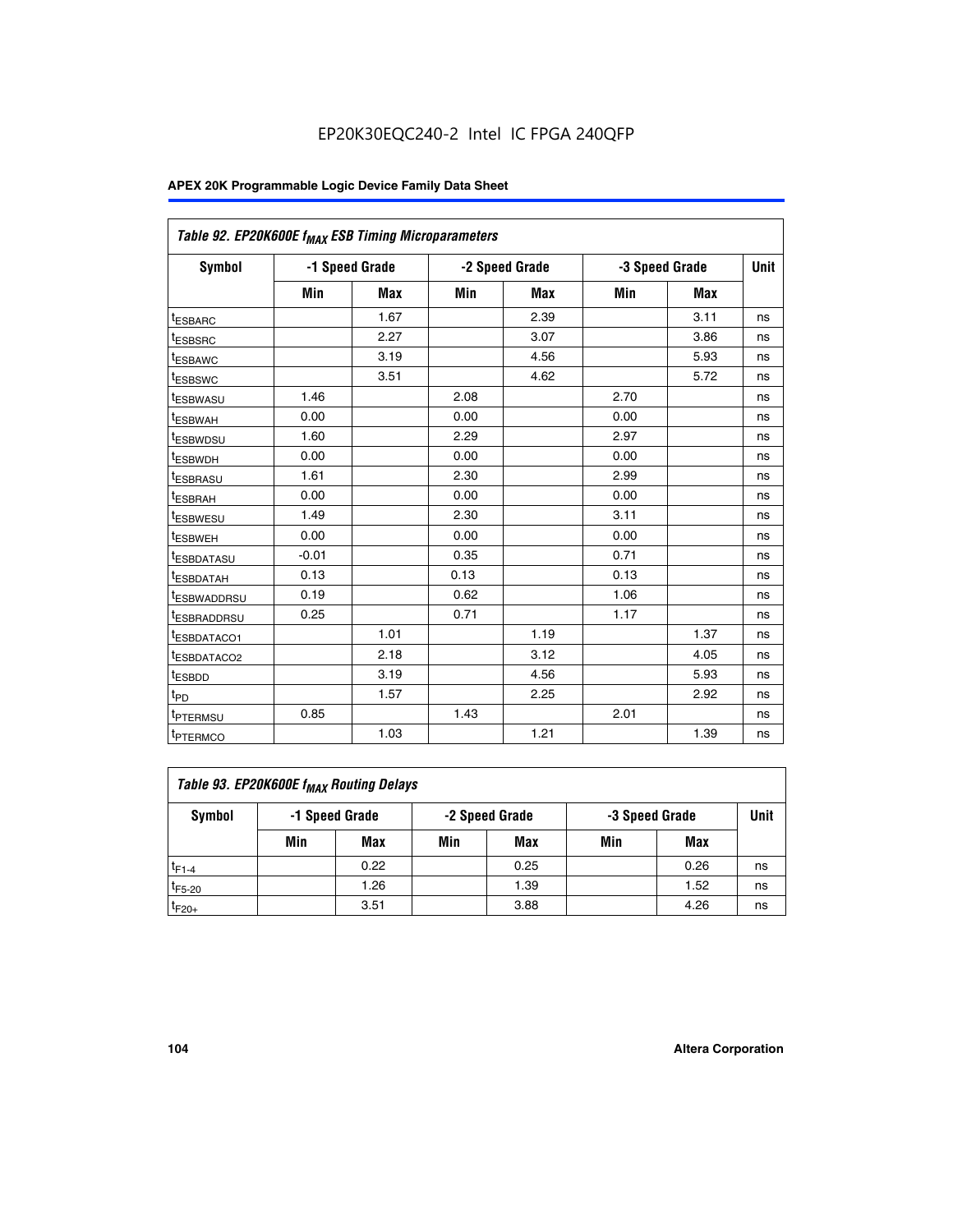| Table 94. EP20K600E Minimum Pulse Width Timing Parameters |      |                |      |                |      |                |             |  |  |  |  |
|-----------------------------------------------------------|------|----------------|------|----------------|------|----------------|-------------|--|--|--|--|
| Symbol                                                    |      | -1 Speed Grade |      | -2 Speed Grade |      | -3 Speed Grade | <b>Unit</b> |  |  |  |  |
|                                                           | Min  | <b>Max</b>     | Min  | Max            | Min  | <b>Max</b>     |             |  |  |  |  |
| $t_{CH}$                                                  | 2.00 |                | 2.50 |                | 2.75 |                | ns          |  |  |  |  |
| $t_{CL}$                                                  | 2.00 |                | 2.50 |                | 2.75 |                | ns          |  |  |  |  |
| $t_{CLRP}$                                                | 0.18 |                | 0.26 |                | 0.34 |                | ns          |  |  |  |  |
| t <sub>PREP</sub>                                         | 0.18 |                | 0.26 |                | 0.34 |                | ns          |  |  |  |  |
| <sup>t</sup> ESBCH                                        | 2.00 |                | 2.50 |                | 2.75 |                | ns          |  |  |  |  |
| <sup>t</sup> ESBCL                                        | 2.00 |                | 2.50 |                | 2.75 |                | ns          |  |  |  |  |
| <sup>t</sup> ESBWP                                        | 1.17 |                | 1.68 |                | 2.18 |                | ns          |  |  |  |  |
| <sup>t</sup> ESBRP                                        | 0.95 |                | 1.35 |                | 1.76 |                | ns          |  |  |  |  |

| Table 95. EP20K600E External Timing Parameters |      |                |      |                |                          |                |    |  |  |  |  |  |
|------------------------------------------------|------|----------------|------|----------------|--------------------------|----------------|----|--|--|--|--|--|
| Symbol                                         |      | -1 Speed Grade |      | -2 Speed Grade |                          | -3 Speed Grade |    |  |  |  |  |  |
|                                                | Min  | Max            | Min  | Max            | Min                      | Max            |    |  |  |  |  |  |
| t <sub>insu</sub>                              | 2.74 |                | 2.74 |                | 2.87                     |                | ns |  |  |  |  |  |
| $t_{INH}$                                      | 0.00 |                | 0.00 |                | 0.00                     |                | ns |  |  |  |  |  |
| toutco                                         | 2.00 | 5.51           | 2.00 | 6.06           | 2.00                     | 6.61           | ns |  |  |  |  |  |
| <sup>t</sup> INSUPLL                           | 1.86 |                | 1.96 |                |                          |                | ns |  |  |  |  |  |
| <sup>t</sup> INHPLL                            | 0.00 |                | 0.00 |                | $\overline{\phantom{a}}$ |                | ns |  |  |  |  |  |
| <b>LOUTCOPLL</b>                               | 0.50 | 2.62           | 0.50 | 2.91           |                          |                | ns |  |  |  |  |  |

| Table 96. EP20K600E External Bidirectional Timing Parameters |                |      |      |                |                |             |    |  |  |  |  |
|--------------------------------------------------------------|----------------|------|------|----------------|----------------|-------------|----|--|--|--|--|
| Symbol                                                       | -1 Speed Grade |      |      | -2 Speed Grade | -3 Speed Grade | <b>Unit</b> |    |  |  |  |  |
|                                                              | Min            | Max  | Min  | Max            | Min            | <b>Max</b>  |    |  |  |  |  |
| <sup>t</sup> INSUBIDIR                                       | 0.64           |      | 0.98 |                | 1.08           |             | ns |  |  |  |  |
| <sup>t</sup> INHBIDIR                                        | 0.00           |      | 0.00 |                | 0.00           |             | ns |  |  |  |  |
| <sup>t</sup> OUTCOBIDIR                                      | 2.00           | 5.51 | 2.00 | 6.06           | 2.00           | 6.61        | ns |  |  |  |  |
| $t_{XZBIDIR}$                                                |                | 6.10 |      | 6.74           |                | 7.10        | ns |  |  |  |  |
| $t_{ZXBIDIR}$                                                |                | 6.10 |      | 6.74           |                | 7.10        | ns |  |  |  |  |
| <sup>t</sup> INSUBIDIRPLL                                    | 2.26           |      | 2.68 |                |                |             | ns |  |  |  |  |
| <sup>t</sup> INHBIDIRPLL                                     | 0.00           |      | 0.00 |                |                |             | ns |  |  |  |  |
| <b><i>LOUTCOBIDIRPLL</i></b>                                 | 0.50           | 2.62 | 0.50 | 2.91           |                |             | ns |  |  |  |  |
| <sup>t</sup> xzbidirpll                                      |                | 3.21 |      | 3.59           |                |             | ns |  |  |  |  |
| <i>t</i> zxbidirpll                                          |                | 3.21 |      | 3.59           |                | ٠           | ns |  |  |  |  |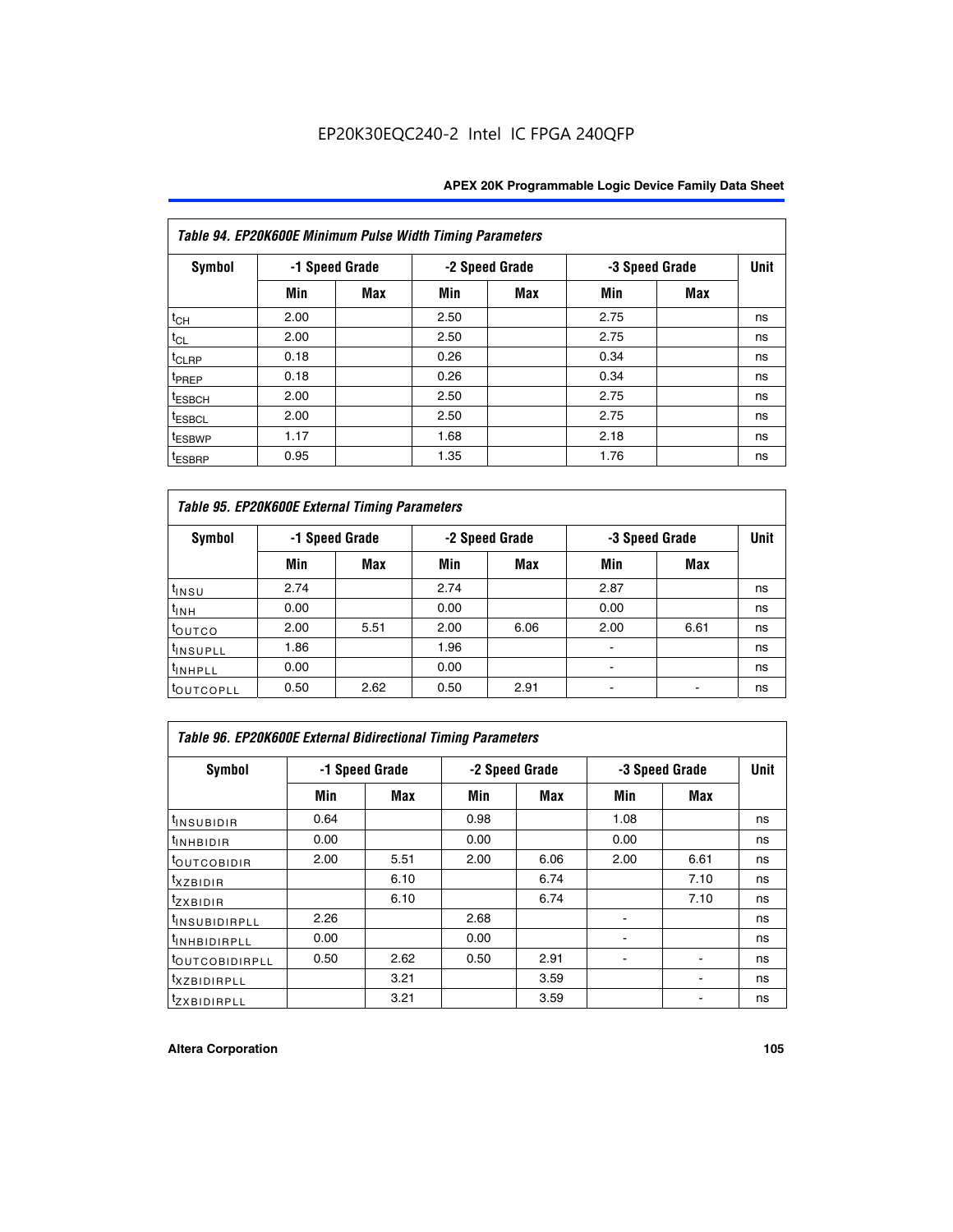Tables 97 through 102 describe  $f_{MAX}$  LE Timing Microparameters,  $f_{MAX}$ ESB Timing Microparameters, *f<sub>MAX</sub>* Routing Delays, Minimum Pulse Width Timing Parameters, External Timing Parameters, and External Bidirectional Timing Parameters for EP20K1000E APEX 20KE devices.

| Table 97. EP20K1000E f <sub>MAX</sub> LE Timing Microparameters |                |            |                |            |                |      |      |  |  |  |  |
|-----------------------------------------------------------------|----------------|------------|----------------|------------|----------------|------|------|--|--|--|--|
| Symbol                                                          | -1 Speed Grade |            | -2 Speed Grade |            | -3 Speed Grade |      | Unit |  |  |  |  |
|                                                                 | Min            | <b>Max</b> | Min            | <b>Max</b> | Min            | Max  |      |  |  |  |  |
| $t_{\text{SU}}$                                                 | 0.25           |            | 0.25           |            | 0.25           |      | ns   |  |  |  |  |
| $t_H$                                                           | 0.25           |            | 0.25           |            | 0.25           |      | ns   |  |  |  |  |
| $t_{CO}$                                                        |                | 0.28       |                | 0.32       |                | 0.33 | ns   |  |  |  |  |
| t <sub>LUT</sub>                                                |                | 0.80       |                | 0.95       |                | 1.13 | ns   |  |  |  |  |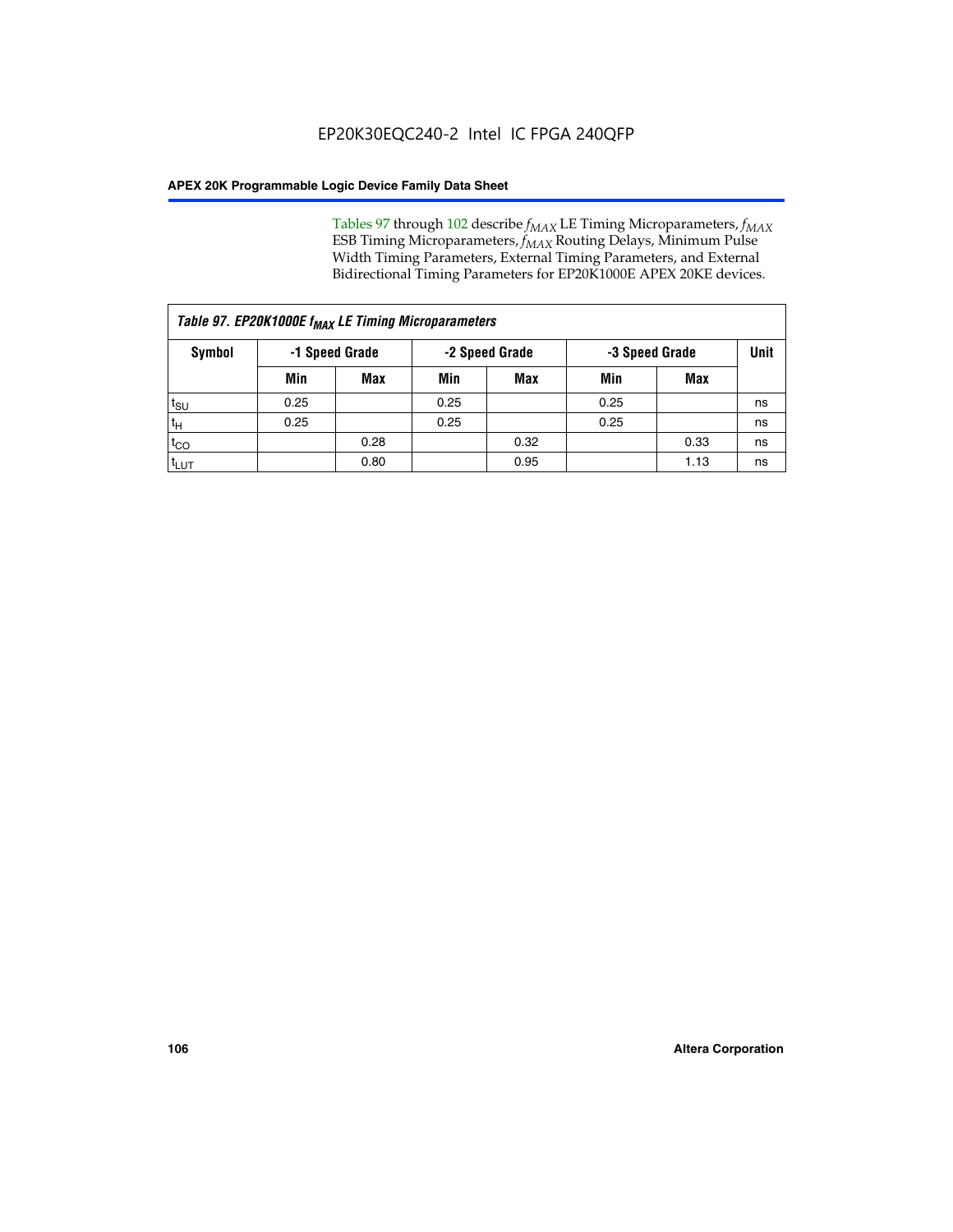| Table 98. EP20K1000E f <sub>MAX</sub> ESB Timing Microparameters |      |                |      |                                  |      |            |             |  |  |  |
|------------------------------------------------------------------|------|----------------|------|----------------------------------|------|------------|-------------|--|--|--|
| <b>Symbol</b>                                                    |      | -1 Speed Grade |      | -2 Speed Grade<br>-3 Speed Grade |      |            | <b>Unit</b> |  |  |  |
|                                                                  | Min  | <b>Max</b>     | Min  | <b>Max</b>                       | Min  | <b>Max</b> |             |  |  |  |
| <sup>t</sup> ESBARC                                              |      | 1.78           |      | 2.02                             |      | 1.95       | ns          |  |  |  |
| <sup>t</sup> ESBSRC                                              |      | 2.52           |      | 2.91                             |      | 3.14       | ns          |  |  |  |
| <sup>t</sup> ESBAWC                                              |      | 3.52           |      | 4.11                             |      | 4.40       | ns          |  |  |  |
| <sup>t</sup> ESBSWC                                              |      | 3.23           |      | 3.84                             |      | 4.16       | ns          |  |  |  |
| <sup>t</sup> ESBWASU                                             | 0.62 |                | 0.67 |                                  | 0.61 |            | ns          |  |  |  |
| t <sub>ESBWAH</sub>                                              | 0.41 |                | 0.55 |                                  | 0.55 |            | ns          |  |  |  |
| <sup>t</sup> ESBWDSU                                             | 0.77 |                | 0.79 |                                  | 0.81 |            | ns          |  |  |  |
| <sup>t</sup> ESBWDH                                              | 0.41 |                | 0.55 |                                  | 0.55 |            | ns          |  |  |  |
| <i><b>LESBRASU</b></i>                                           | 1.74 |                | 1.92 |                                  | 1.85 |            | ns          |  |  |  |
| <sup>t</sup> ESBRAH                                              | 0.00 |                | 0.01 |                                  | 0.23 |            | ns          |  |  |  |
| <sup>t</sup> ESBWESU                                             | 2.07 |                | 2.28 |                                  | 2.41 |            | ns          |  |  |  |
| <sup>t</sup> ESBWEH                                              | 0.00 |                | 0.00 |                                  | 0.00 |            | ns          |  |  |  |
| <sup>t</sup> ESBDATASU                                           | 0.25 |                | 0.27 |                                  | 0.29 |            | ns          |  |  |  |
| <sup>t</sup> ESBDATAH                                            | 0.13 |                | 0.13 |                                  | 0.13 |            | ns          |  |  |  |
| <sup>T</sup> ESBWADDRSU                                          | 0.11 |                | 0.04 |                                  | 0.11 |            | ns          |  |  |  |
| <sup>t</sup> ESBRADDRSU                                          | 0.14 |                | 0.11 |                                  | 0.16 |            | ns          |  |  |  |
| <sup>t</sup> ESBDATACO1                                          |      | 1.29           |      | 1.50                             |      | 1.63       | ns          |  |  |  |
| <sup>t</sup> ESBDATACO2                                          |      | 2.55           |      | 2.99                             |      | 3.22       | ns          |  |  |  |
| <sup>t</sup> ESBDD                                               |      | 3.12           |      | 3.57                             |      | 3.85       | ns          |  |  |  |
| t <sub>PD</sub>                                                  |      | 1.84           |      | 2.13                             |      | 2.32       | ns          |  |  |  |
| <sup>t</sup> PTERMSU                                             | 1.08 |                | 1.19 |                                  | 1.32 |            | ns          |  |  |  |
| <sup>t</sup> PTERMCO                                             |      | 1.31           |      | 1.53                             |      | 1.66       | ns          |  |  |  |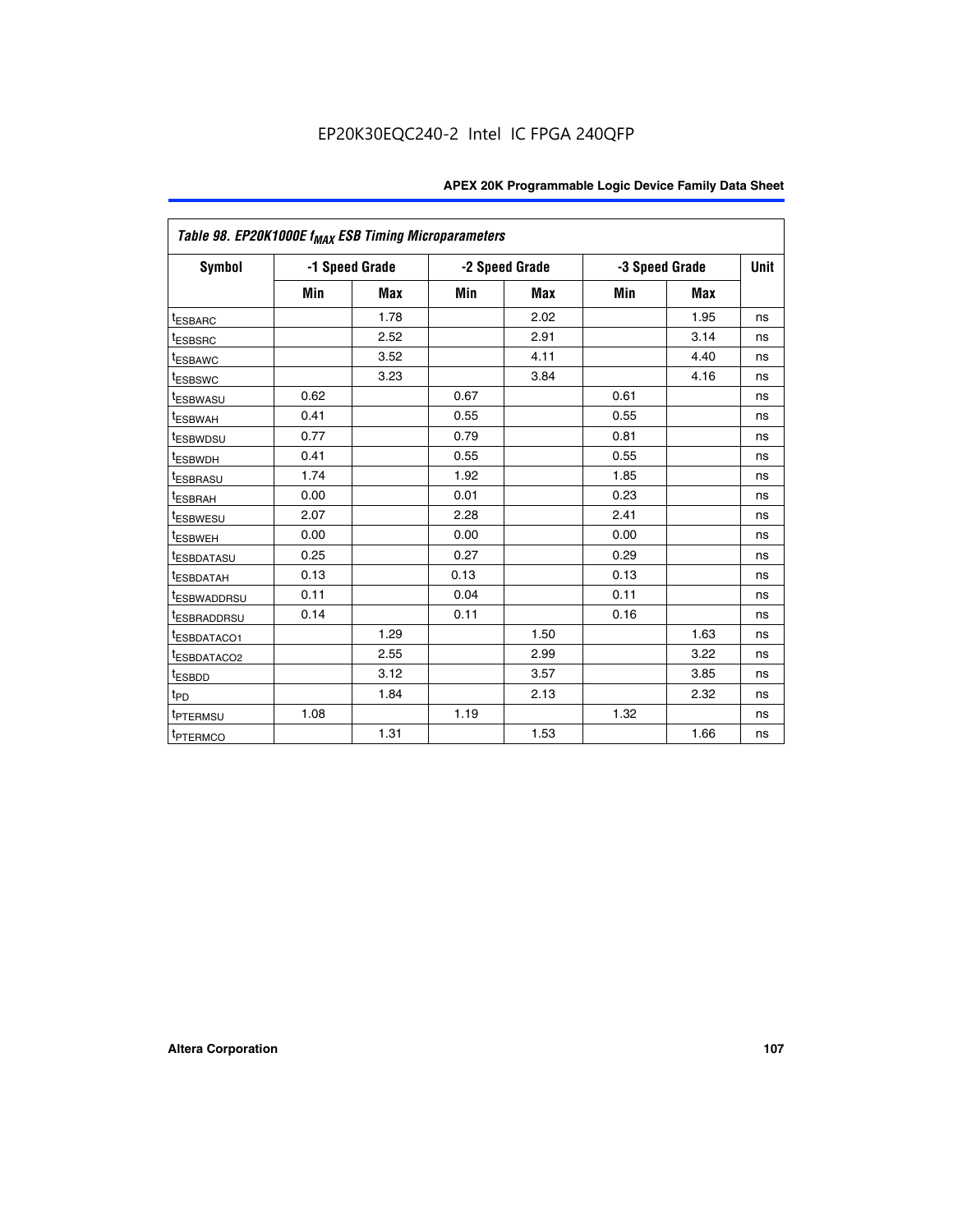### EP20K30EQC240-2 Intel IC FPGA 240QFP

### **APEX 20K Programmable Logic Device Family Data Sheet**

| Table 99. EP20K1000E f <sub>MAX</sub> Routing Delays |     |                |     |                                  |     |      |      |  |  |  |
|------------------------------------------------------|-----|----------------|-----|----------------------------------|-----|------|------|--|--|--|
| Symbol                                               |     | -1 Speed Grade |     | -2 Speed Grade<br>-3 Speed Grade |     |      | Unit |  |  |  |
|                                                      | Min | Max            | Min | Max                              | Min | Max  |      |  |  |  |
| $t_{F1-4}$                                           |     | 0.27           |     | 0.27                             |     | 0.27 | ns   |  |  |  |
| $t_{F5-20}$                                          |     | 1.45           |     | 1.63                             |     | 1.75 | ns   |  |  |  |
| $t_{F20+}$                                           |     | 4.15           |     | 4.33                             |     | 4.97 | ns   |  |  |  |

|                    | Table 100. EP20K1000E Minimum Pulse Width Timing Parameters |                |      |                |      |                |    |  |  |  |  |  |
|--------------------|-------------------------------------------------------------|----------------|------|----------------|------|----------------|----|--|--|--|--|--|
| Symbol             |                                                             | -1 Speed Grade |      | -2 Speed Grade |      | -3 Speed Grade |    |  |  |  |  |  |
|                    | Min                                                         | Max            | Min  | Max            | Min  | Max            |    |  |  |  |  |  |
| $t_{CH}$           | 1.25                                                        |                | 1.43 |                | 1.67 |                | ns |  |  |  |  |  |
| $t_{CL}$           | 1.25                                                        |                | 1.43 |                | 1.67 |                | ns |  |  |  |  |  |
| $t_{CLRP}$         | 0.20                                                        |                | 0.20 |                | 0.20 |                | ns |  |  |  |  |  |
| t <sub>PREP</sub>  | 0.20                                                        |                | 0.20 |                | 0.20 |                | ns |  |  |  |  |  |
| <sup>t</sup> ESBCH | 1.25                                                        |                | 1.43 |                | 1.67 |                | ns |  |  |  |  |  |
| <sup>t</sup> ESBCL | 1.25                                                        |                | 1.43 |                | 1.67 |                | ns |  |  |  |  |  |
| <sup>t</sup> ESBWP | 1.28                                                        |                | 1.51 |                | 1.65 |                | ns |  |  |  |  |  |
| <sup>t</sup> ESBRP | 1.11                                                        |                | 1.29 |                | 1.41 |                | ns |  |  |  |  |  |

|                       | Table 101. EP20K1000E External Timing Parameters |                |      |                |      |                |    |  |  |  |  |  |  |
|-----------------------|--------------------------------------------------|----------------|------|----------------|------|----------------|----|--|--|--|--|--|--|
| Symbol                |                                                  | -1 Speed Grade |      | -2 Speed Grade |      | -3 Speed Grade |    |  |  |  |  |  |  |
|                       | Min                                              | <b>Max</b>     | Min  | Max            | Min  | Max            |    |  |  |  |  |  |  |
| t <sub>INSU</sub>     | 2.70                                             |                | 2.84 |                | 2.97 |                | ns |  |  |  |  |  |  |
| $t_{INH}$             | 0.00                                             |                | 0.00 |                | 0.00 |                | ns |  |  |  |  |  |  |
| toutco                | 2.00                                             | 5.75           | 2.00 | 6.33           | 2.00 | 6.90           | ns |  |  |  |  |  |  |
| <sup>t</sup> INSUPLL  | 1.64                                             |                | 2.09 |                | -    |                | ns |  |  |  |  |  |  |
| I <sup>t</sup> INHPLL | 0.00                                             |                | 0.00 |                | -    |                | ns |  |  |  |  |  |  |
| toutcopll             | 0.50                                             | 2.25           | 0.50 | 2.99           | -    |                | ns |  |  |  |  |  |  |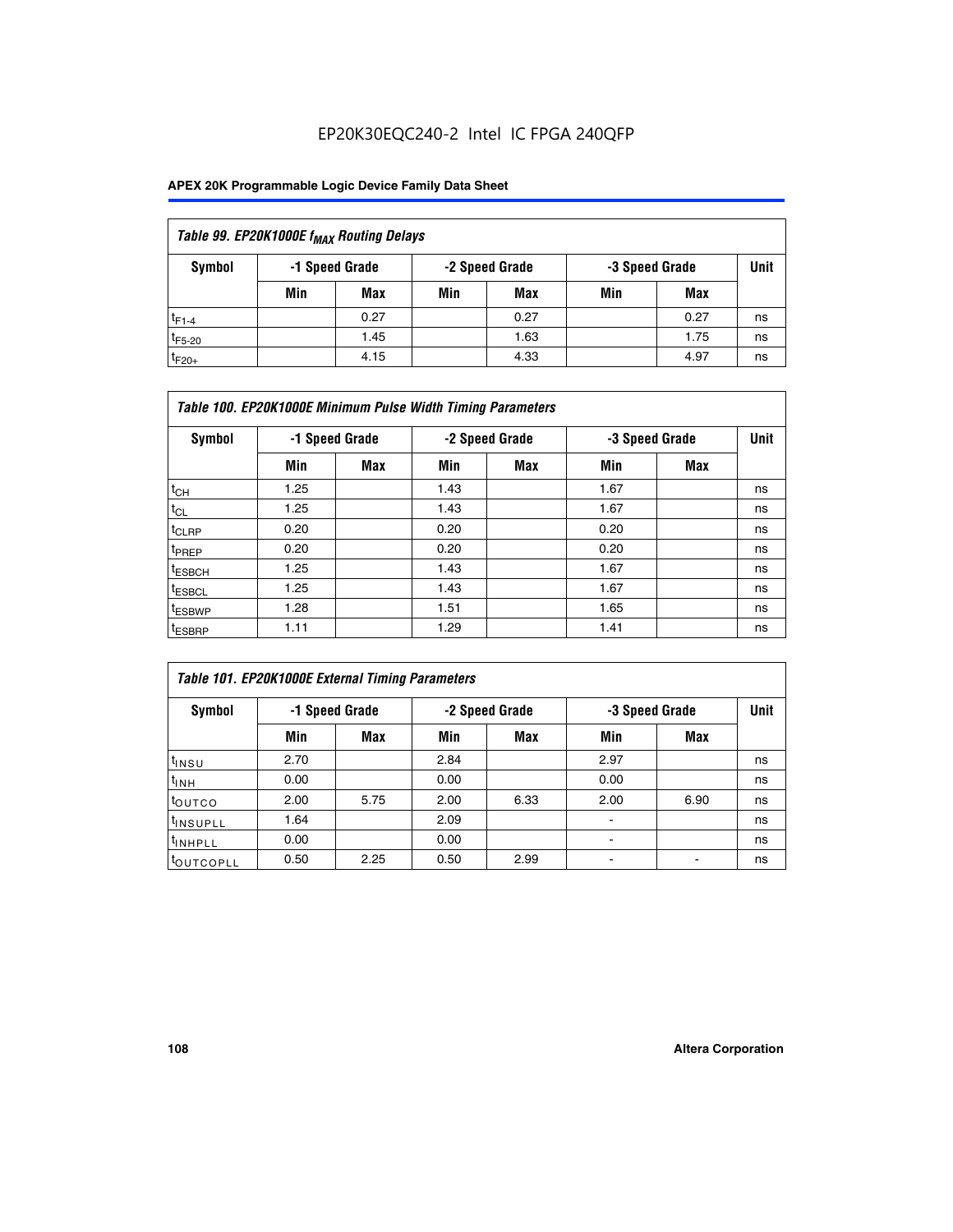| Table 102. EP20K1000E External Bidirectional Timing Parameters |                |      |                |      |                |             |    |  |  |  |
|----------------------------------------------------------------|----------------|------|----------------|------|----------------|-------------|----|--|--|--|
| Symbol                                                         | -1 Speed Grade |      | -2 Speed Grade |      | -3 Speed Grade | <b>Unit</b> |    |  |  |  |
|                                                                | Min            | Max  | Min            | Max  | Min            | Max         |    |  |  |  |
| t <sub>INSUBIDIR</sub>                                         | 3.22           |      | 3.33           |      | 3.51           |             | ns |  |  |  |
| $t_{\rm INHBIDIR}$                                             | 0.00           |      | 0.00           |      | 0.00           |             | ns |  |  |  |
| <sup>t</sup> OUTCOBIDIR                                        | 2.00           | 5.75 | 2.00           | 6.33 | 2.00           | 6.90        | ns |  |  |  |
| $t_{XZBIDIR}$                                                  |                | 6.31 |                | 7.09 |                | 7.76        | ns |  |  |  |
| tzxbidir                                                       |                | 6.31 |                | 7.09 |                | 7.76        | ns |  |  |  |
| <sup>1</sup> INSUBIDIRPL <sup>L</sup>                          | 3.25           |      | 3.26           |      |                |             | ns |  |  |  |
| <sup>t</sup> INHBIDIRPLL                                       | 0.00           |      | 0.00           |      |                |             | ns |  |  |  |
| <b>COUTCOBIDIRPLL</b>                                          | 0.50           | 2.25 | 0.50           | 2.99 |                |             | ns |  |  |  |
| <sup>t</sup> xzBIDIRPLL                                        |                | 2.81 |                | 3.80 |                |             | ns |  |  |  |
| <sup>t</sup> zxbidirpll                                        |                | 2.81 |                | 3.80 |                |             | ns |  |  |  |

Tables 103 through 108 describe  $f_{MAX}$  LE Timing Microparameters,  $f_{MAX}$ ESB Timing Microparameters, *f<sub>MAX</sub>* Routing Delays, Minimum Pulse Width Timing Parameters, External Timing Parameters, and External Bidirectional Timing Parameters for EP20K1500E APEX 20KE devices.

| Table 103. EP20K1500E f <sub>MAX</sub> LE Timing Microparameters |      |                                  |      |                |      |      |    |  |  |  |
|------------------------------------------------------------------|------|----------------------------------|------|----------------|------|------|----|--|--|--|
| Symbol                                                           |      | -1 Speed Grade<br>-2 Speed Grade |      | -3 Speed Grade |      | Unit |    |  |  |  |
|                                                                  | Min  | <b>Max</b>                       | Min  | <b>Max</b>     | Min  | Max  |    |  |  |  |
| $t_{\text{SU}}$                                                  | 0.25 |                                  | 0.25 |                | 0.25 |      | ns |  |  |  |
| $t_H$                                                            | 0.25 |                                  | 0.25 |                | 0.25 |      | ns |  |  |  |
| $t_{CO}$                                                         |      | 0.28                             |      | 0.32           |      | 0.33 | ns |  |  |  |
| t <sub>lut</sub>                                                 |      | 0.80                             |      | 0.95           |      | 1.13 | ns |  |  |  |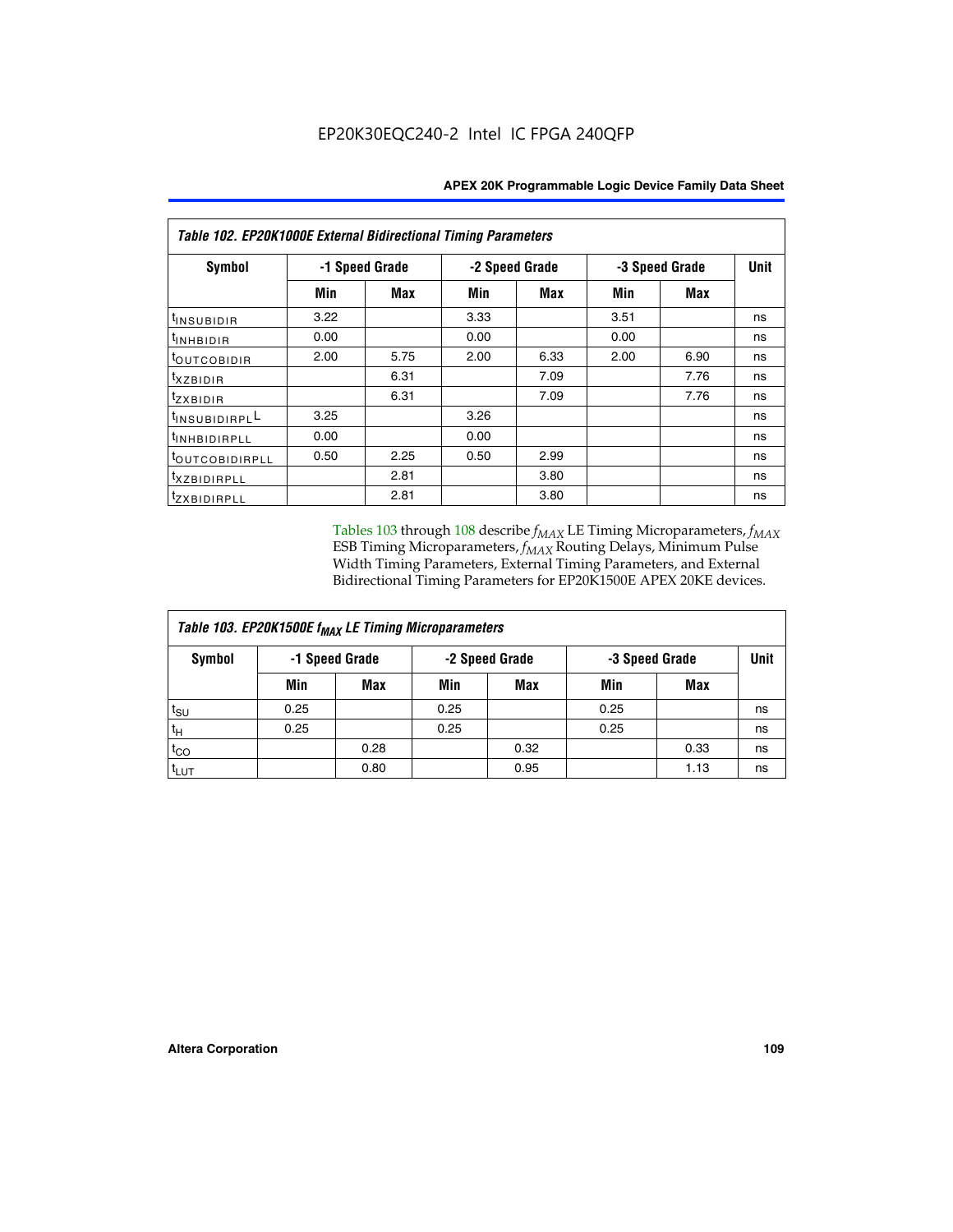| Table 104. EP20K1500E f <sub>MAX</sub> ESB Timing Microparameters |      |                |      |                |      |                |             |
|-------------------------------------------------------------------|------|----------------|------|----------------|------|----------------|-------------|
| <b>Symbol</b>                                                     |      | -1 Speed Grade |      | -2 Speed Grade |      | -3 Speed Grade | <b>Unit</b> |
|                                                                   | Min  | <b>Max</b>     | Min  | <b>Max</b>     | Min  | <b>Max</b>     |             |
| t <sub>ESBARC</sub>                                               |      | 1.78           |      | 2.02           |      | 1.95           | ns          |
| t <sub>ESBSRC</sub>                                               |      | 2.52           |      | 2.91           |      | 3.14           | ns          |
| <sup>t</sup> ESBAWC                                               |      | 3.52           |      | 4.11           |      | 4.40           | ns          |
| t <sub>ESBSWC</sub>                                               |      | 3.23           |      | 3.84           |      | 4.16           | ns          |
| <sup>t</sup> ESBWASU                                              | 0.62 |                | 0.67 |                | 0.61 |                | ns          |
| t <sub>ESBWAH</sub>                                               | 0.41 |                | 0.55 |                | 0.55 |                | ns          |
| t <sub>ESBWDSU</sub>                                              | 0.77 |                | 0.79 |                | 0.81 |                | ns          |
| <sup>t</sup> ESBWDH                                               | 0.41 |                | 0.55 |                | 0.55 |                | ns          |
| t <sub>ESBRASU</sub>                                              | 1.74 |                | 1.92 |                | 1.85 |                | ns          |
| t <sub>ESBRAH</sub>                                               | 0.00 |                | 0.01 |                | 0.23 |                | ns          |
| t <sub>ESBWESU</sub>                                              | 2.07 |                | 2.28 |                | 2.41 |                | ns          |
| <sup>t</sup> ESBWEH                                               | 0.00 |                | 0.00 |                | 0.00 |                | ns          |
| t <sub>ESBDATASU</sub>                                            | 0.25 |                | 0.27 |                | 0.29 |                | ns          |
| <sup>t</sup> ESBDATAH                                             | 0.13 |                | 0.13 |                | 0.13 |                | ns          |
| <sup>t</sup> ESBWADDRSU                                           | 0.11 |                | 0.04 |                | 0.11 |                | ns          |
| <sup>t</sup> ESBRADDRSU                                           | 0.14 |                | 0.11 |                | 0.16 |                | ns          |
| <sup>I</sup> ESBDATACO1                                           |      | 1.29           |      | 1.50           |      | 1.63           | ns          |
| <sup>t</sup> ESBDATACO2                                           |      | 2.55           |      | 2.99           |      | 3.22           | ns          |
| <sup>t</sup> ESBDD                                                |      | 3.12           |      | 3.57           |      | 3.85           | ns          |
| t <sub>PD</sub>                                                   |      | 1.84           |      | 2.13           |      | 2.32           | ns          |
| t <sub>PTERMSU</sub>                                              | 1.08 |                | 1.19 |                | 1.32 |                | ns          |
| t <sub>PTERMCO</sub>                                              |      | 1.31           |      | 1.53           |      | 1.66           | ns          |

| Table 105. EP20K1500E f <sub>MAX</sub> Routing Delays |     |                |     |                |                |      |      |  |  |  |
|-------------------------------------------------------|-----|----------------|-----|----------------|----------------|------|------|--|--|--|
| Symbol                                                |     | -1 Speed Grade |     | -2 Speed Grade | -3 Speed Grade |      | Unit |  |  |  |
|                                                       | Min | Max            | Min | Max            | Min            | Max  |      |  |  |  |
| $t_{F1-4}$                                            |     | 0.28           |     | 0.28           |                | 0.28 | ns   |  |  |  |
| $t_{F5-20}$                                           |     | 1.36           |     | 1.50           |                | 1.62 | ns   |  |  |  |
| $t_{F20+}$                                            |     | 4.43           |     | 4.48           |                | 5.07 | ns   |  |  |  |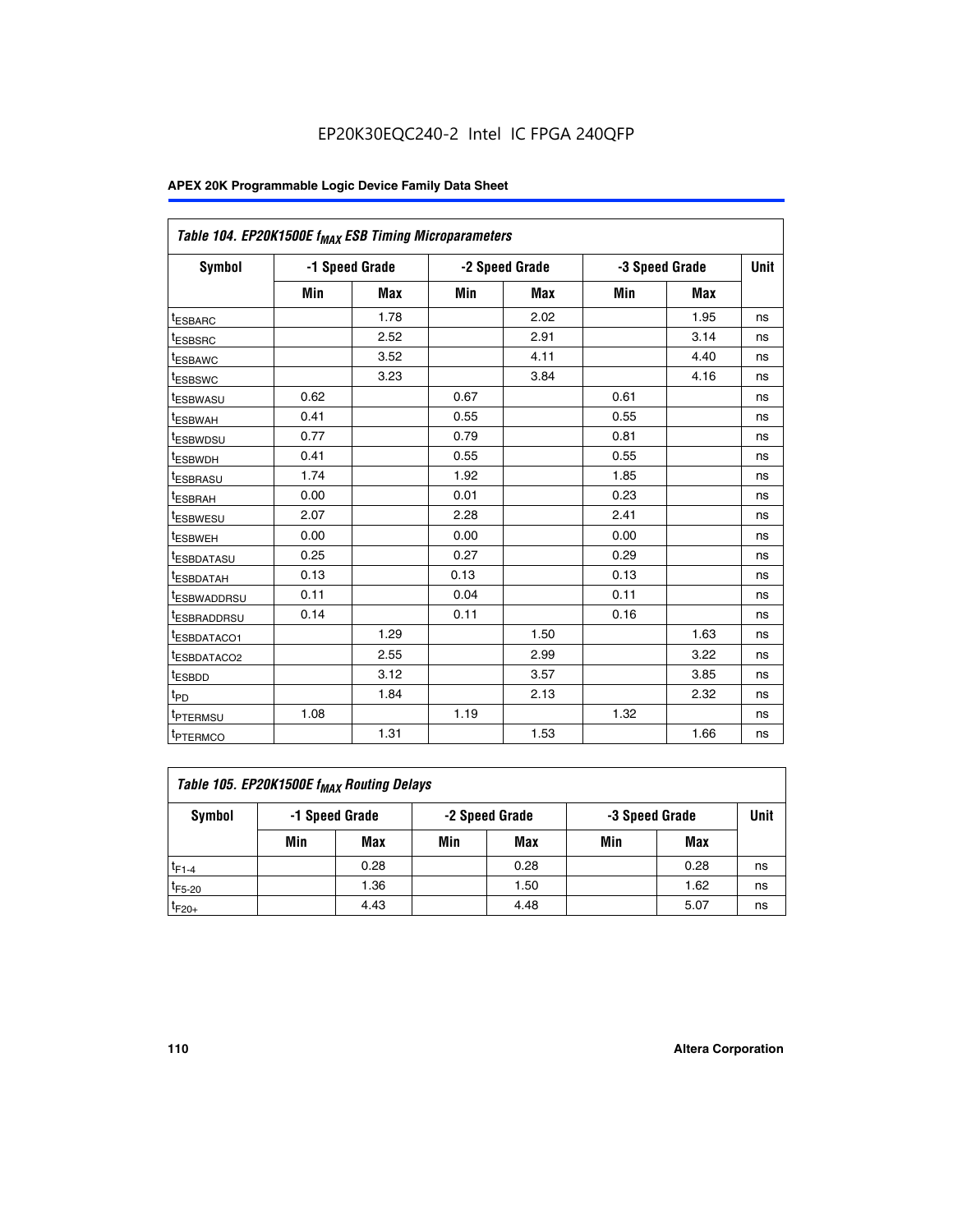|                    | Table 106. EP20K1500E Minimum Pulse Width Timing Parameters |            |      |                |                |            |             |  |  |  |  |  |
|--------------------|-------------------------------------------------------------|------------|------|----------------|----------------|------------|-------------|--|--|--|--|--|
| Symbol             | -1 Speed Grade                                              |            |      | -2 Speed Grade | -3 Speed Grade |            | <b>Unit</b> |  |  |  |  |  |
|                    | Min                                                         | <b>Max</b> | Min  | Max            | Min            | <b>Max</b> |             |  |  |  |  |  |
| $t_{CH}$           | 1.25                                                        |            | 1.43 |                | 1.67           |            | ns          |  |  |  |  |  |
| $t_{CL}$           | 1.25                                                        |            | 1.43 |                | 1.67           |            | ns          |  |  |  |  |  |
| $t_{CLRP}$         | 0.20                                                        |            | 0.20 |                | 0.20           |            | ns          |  |  |  |  |  |
| t <sub>PREP</sub>  | 0.20                                                        |            | 0.20 |                | 0.20           |            | ns          |  |  |  |  |  |
| <sup>t</sup> ESBCH | 1.25                                                        |            | 1.43 |                | 1.67           |            | ns          |  |  |  |  |  |
| <sup>t</sup> ESBCL | 1.25                                                        |            | 1.43 |                | 1.67           |            | ns          |  |  |  |  |  |
| <sup>t</sup> ESBWP | 1.28                                                        |            | 1.51 |                | 1.65           |            | ns          |  |  |  |  |  |
| <sup>t</sup> ESBRP | 1.11                                                        |            | 1.29 |                | 1.41           |            | ns          |  |  |  |  |  |

|                       | Table 107. EP20K1500E External Timing Parameters |      |      |                |      |                |             |  |  |  |  |  |
|-----------------------|--------------------------------------------------|------|------|----------------|------|----------------|-------------|--|--|--|--|--|
| Symbol                | -1 Speed Grade                                   |      |      | -2 Speed Grade |      | -3 Speed Grade | <b>Unit</b> |  |  |  |  |  |
|                       | Min                                              | Max  | Min  | Max            | Min  | Max            |             |  |  |  |  |  |
| t <sub>insu</sub>     | 3.09                                             |      | 3.30 |                | 3.58 |                | ns          |  |  |  |  |  |
| $t_{INH}$             | 0.00                                             |      | 0.00 |                | 0.00 |                | ns          |  |  |  |  |  |
| toutco                | 2.00                                             | 6.18 | 2.00 | 6.81           | 2.00 | 7.36           | ns          |  |  |  |  |  |
| <sup>t</sup> INSUPLL  | 1.94                                             |      | 2.08 |                |      |                | ns          |  |  |  |  |  |
| <sup>t</sup> INHPLL   | 0.00                                             |      | 0.00 |                |      |                | ns          |  |  |  |  |  |
| <sup>t</sup> OUTCOPLL | 0.50                                             | 2.67 | 0.50 | 2.99           |      |                | ns          |  |  |  |  |  |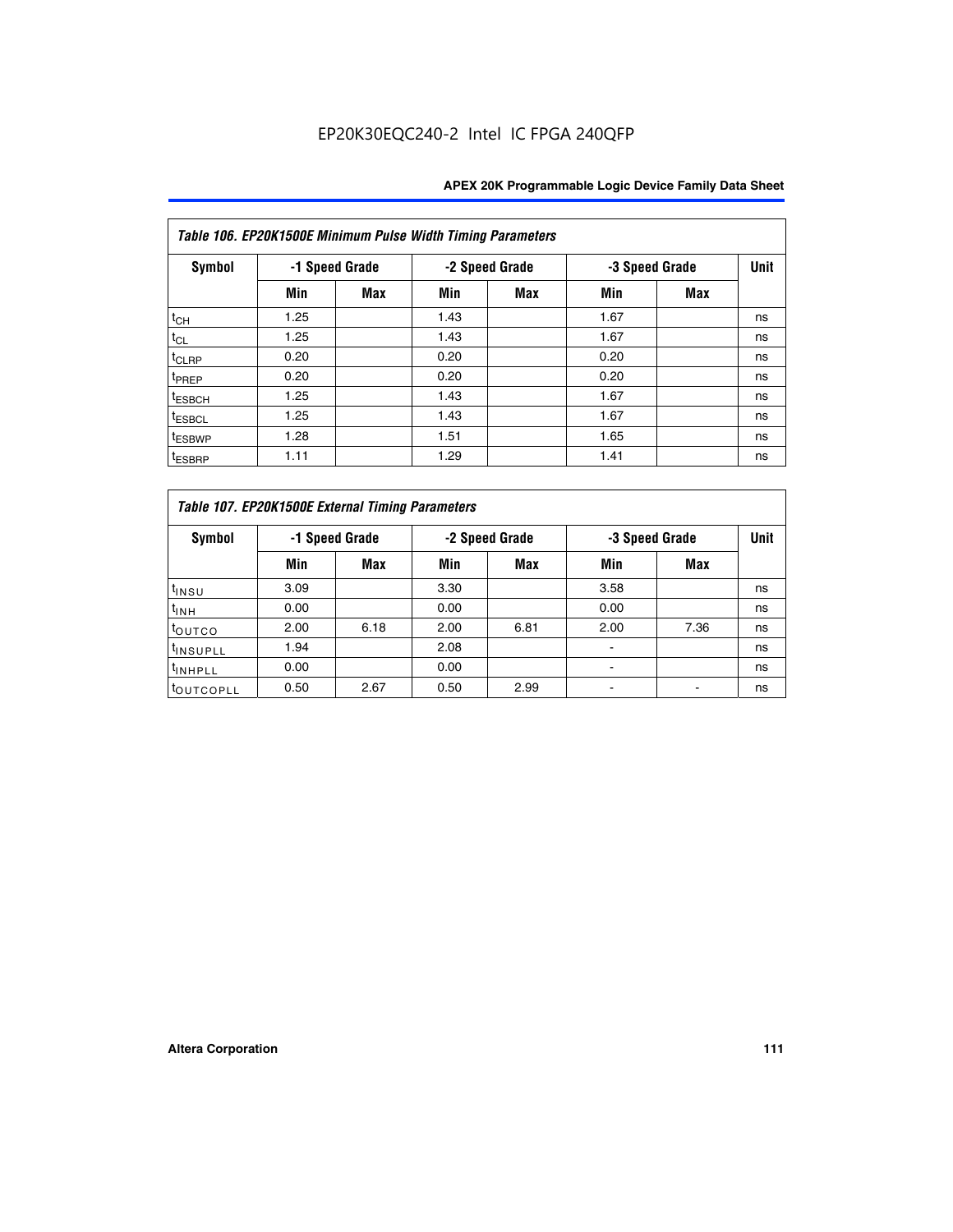|                            | <b>Table 108. EP20K1500E External Bidirectional Timing Parameters</b> |                |      |                |                |             |    |  |  |  |  |  |
|----------------------------|-----------------------------------------------------------------------|----------------|------|----------------|----------------|-------------|----|--|--|--|--|--|
| Symbol                     |                                                                       | -1 Speed Grade |      | -2 Speed Grade | -3 Speed Grade | <b>Unit</b> |    |  |  |  |  |  |
|                            | Min                                                                   | Max            | Min  | Max            | Min            | Max         |    |  |  |  |  |  |
| <sup>t</sup> INSUBIDIR     | 3.47                                                                  |                | 3.68 |                | 3.99           |             | ns |  |  |  |  |  |
| <sup>t</sup> INHBIDIR      | 0.00                                                                  |                | 0.00 |                | 0.00           |             | ns |  |  |  |  |  |
| <b><i>LOUTCOBIDIR</i></b>  | 2.00                                                                  | 6.18           | 2.00 | 6.81           | 2.00           | 7.36        | ns |  |  |  |  |  |
| $t_{XZBIDIR}$              |                                                                       | 6.91           |      | 7.62           |                | 8.38        | ns |  |  |  |  |  |
| $t_{Z}$ <i>x</i> BIDIR     |                                                                       | 6.91           |      | 7.62           |                | 8.38        | ns |  |  |  |  |  |
| <sup>t</sup> INSUBIDIRPLL  | 3.05                                                                  |                | 3.26 |                |                |             | ns |  |  |  |  |  |
| <sup>t</sup> INHBIDIRPLL   | 0.00                                                                  |                | 0.00 |                |                |             | ns |  |  |  |  |  |
| <sup>t</sup> OUTCOBIDIRPLL | 0.50                                                                  | 2.67           | 0.50 | 2.99           |                |             | ns |  |  |  |  |  |
| <sup>t</sup> XZBIDIRPLL    |                                                                       | 3.41           |      | 3.80           |                |             | ns |  |  |  |  |  |
| <sup>t</sup> zxbidirpll    |                                                                       | 3.41           |      | 3.80           |                |             | ns |  |  |  |  |  |

Tables 109 and 110 show selectable I/O standard input and output delays for APEX 20KE devices. If you select an I/O standard input or output delay other than LVCMOS, add or subtract the selected speed grade to or from the LVCMOS value.

| Table 109. Selectable I/O Standard Input Delays |                |         |                |         |                |         |             |  |  |  |
|-------------------------------------------------|----------------|---------|----------------|---------|----------------|---------|-------------|--|--|--|
| <b>Symbol</b>                                   | -1 Speed Grade |         | -2 Speed Grade |         | -3 Speed Grade |         | <b>Unit</b> |  |  |  |
|                                                 | Min            | Max     | Min            | Max     | Min            | Max     | Min         |  |  |  |
| <b>LVCMOS</b>                                   |                | 0.00    |                | 0.00    |                | 0.00    | ns          |  |  |  |
| <b>LVTTL</b>                                    |                | 0.00    |                | 0.00    |                | 0.00    | ns          |  |  |  |
| 2.5V                                            |                | 0.00    |                | 0.04    |                | 0.05    | ns          |  |  |  |
| 1.8V                                            |                | $-0.11$ |                | 0.03    |                | 0.04    | ns          |  |  |  |
| <b>PCI</b>                                      |                | 0.01    |                | 0.09    |                | 0.10    | ns          |  |  |  |
| $GTL+$                                          |                | $-0.24$ |                | $-0.23$ |                | $-0.19$ | ns          |  |  |  |
| SSTL-3 Class I                                  |                | $-0.32$ |                | $-0.21$ |                | $-0.47$ | ns          |  |  |  |
| SSTL-3 Class II                                 |                | $-0.08$ |                | 0.03    |                | $-0.23$ | ns          |  |  |  |
| SSTL-2 Class I                                  |                | $-0.17$ |                | $-0.06$ |                | $-0.32$ | ns          |  |  |  |
| SSTL-2 Class II                                 |                | $-0.16$ |                | $-0.05$ |                | $-0.31$ | ns          |  |  |  |
| <b>LVDS</b>                                     |                | $-0.12$ |                | $-0.12$ |                | $-0.12$ | ns          |  |  |  |
| <b>CTT</b>                                      |                | 0.00    |                | 0.00    |                | 0.00    | ns          |  |  |  |
| <b>AGP</b>                                      |                | 0.00    |                | 0.00    |                | 0.00    | ns          |  |  |  |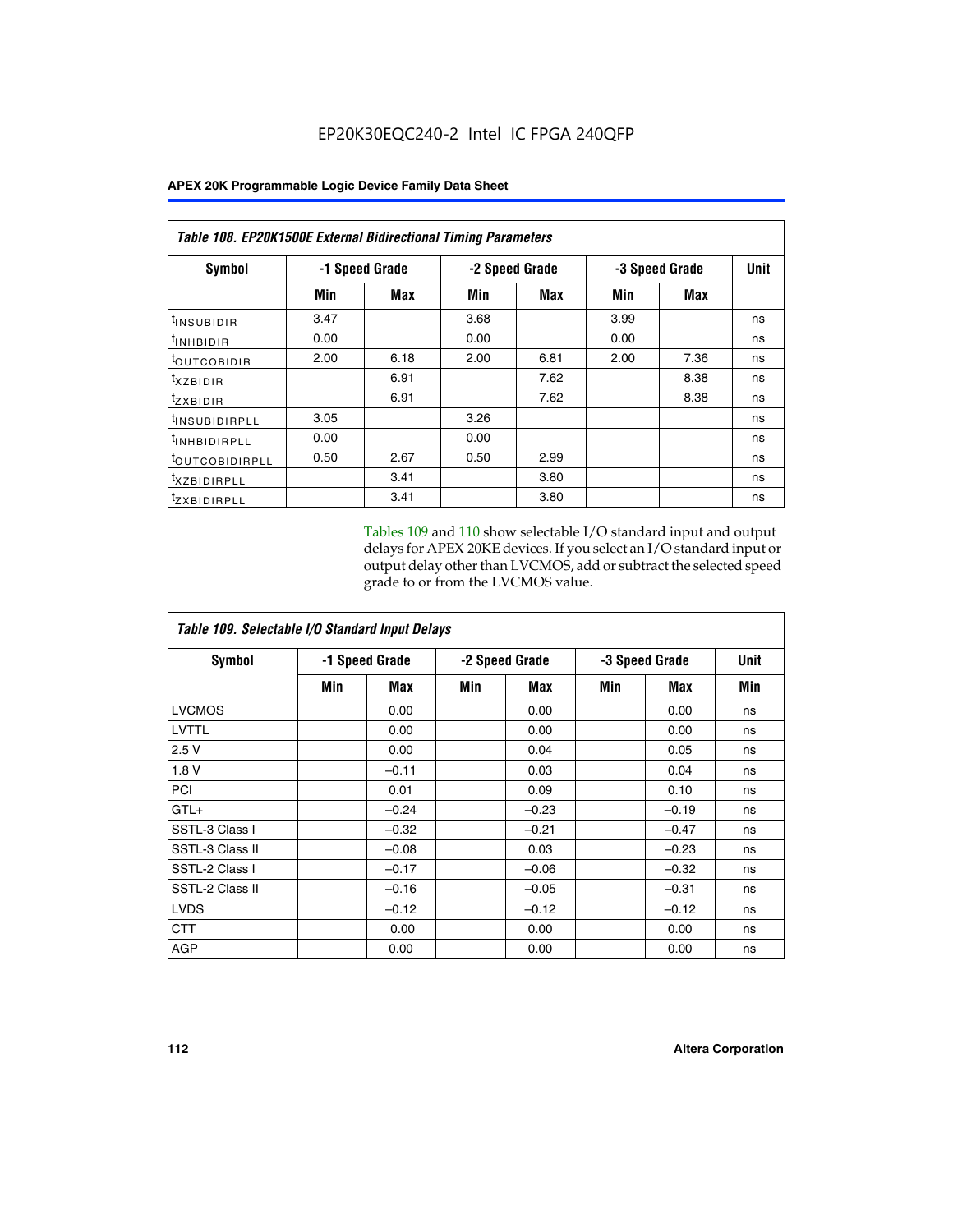|  | <b>APEX 20K Programmable Logic Device Family Data Sheet</b> |  |  |  |
|--|-------------------------------------------------------------|--|--|--|
|--|-------------------------------------------------------------|--|--|--|

| Table 110. Selectable I/O Standard Output Delays |                |         |                |         |                |         |             |
|--------------------------------------------------|----------------|---------|----------------|---------|----------------|---------|-------------|
| <b>Symbol</b>                                    | -1 Speed Grade |         | -2 Speed Grade |         | -3 Speed Grade |         | <b>Unit</b> |
|                                                  | Min            | Max     | Min            | Max     | Min            | Max     | Min         |
| <b>LVCMOS</b>                                    |                | 0.00    |                | 0.00    |                | 0.00    | ns          |
| <b>LVTTL</b>                                     |                | 0.00    |                | 0.00    |                | 0.00    | ns          |
| 2.5V                                             |                | 0.00    |                | 0.09    |                | 0.10    | ns          |
| 1.8V                                             |                | 2.49    |                | 2.98    |                | 3.03    | ns          |
| PCI                                              |                | $-0.03$ |                | 0.17    |                | 0.16    | ns          |
| $GTL+$                                           |                | 0.75    |                | 0.75    |                | 0.76    | ns          |
| SSTL-3 Class I                                   |                | 1.39    |                | 1.51    |                | 1.50    | ns          |
| SSTL-3 Class II                                  |                | 1.11    |                | 1.23    |                | 1.23    | ns          |
| SSTL-2 Class I                                   |                | 1.35    |                | 1.48    |                | 1.47    | ns          |
| SSTL-2 Class II                                  |                | 1.00    |                | 1.12    |                | 1.12    | ns          |
| <b>LVDS</b>                                      |                | $-0.48$ |                | $-0.48$ |                | $-0.48$ | ns          |
| <b>CTT</b>                                       |                | 0.00    |                | 0.00    |                | 0.00    | ns          |
| <b>AGP</b>                                       |                | 0.00    |                | 0.00    |                | 0.00    | ns          |

# **Power Consumption**

To estimate device power consumption, use the interactive power calculator on the Altera web site at **http://www.altera.com**.

# **Configuration & Operation**

The APEX 20K architecture supports several configuration schemes. This section summarizes the device operating modes and available device configuration schemes.

## **Operating Modes**

The APEX architecture uses SRAM configuration elements that require configuration data to be loaded each time the circuit powers up. The process of physically loading the SRAM data into the device is called configuration. During initialization, which occurs immediately after configuration, the device resets registers, enables I/O pins, and begins to operate as a logic device. The I/O pins are tri-stated during power-up, and before and during configuration. Together, the configuration and initialization processes are called *command mode*; normal device operation is called *user mode*.

Before and during device configuration, all  $I/O$  pins are pulled to  $V<sub>CCIO</sub>$ by a built-in weak pull-up resistor.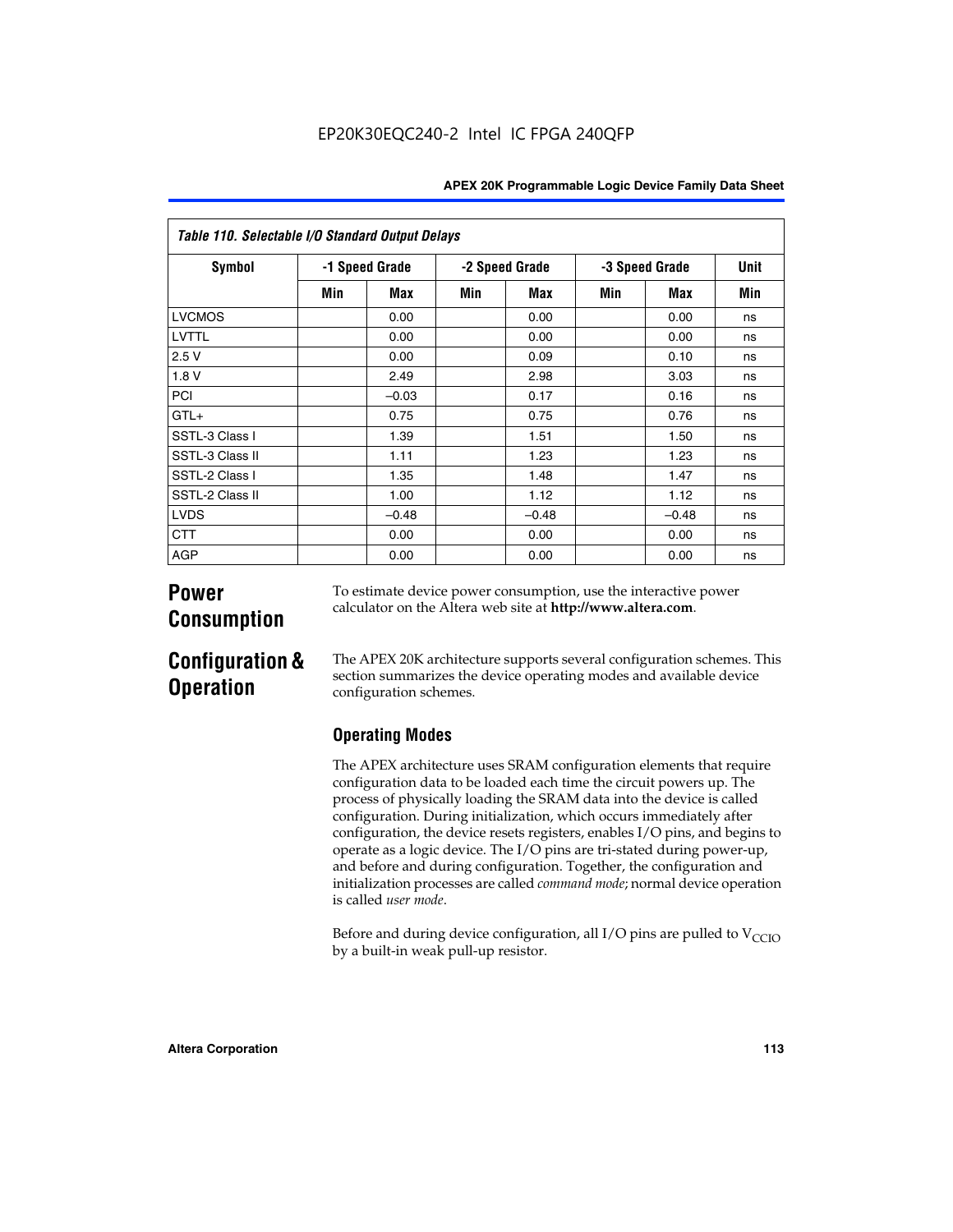SRAM configuration elements allow APEX 20K devices to be reconfigured in-circuit by loading new configuration data into the device. Real-time reconfiguration is performed by forcing the device into command mode with a device pin, loading different configuration data, reinitializing the device, and resuming usermode operation. In-field upgrades can be performed by distributing new configuration files.

### **Configuration Schemes**

The configuration data for an APEX 20K device can be loaded with one of five configuration schemes (see Table 111), chosen on the basis of the target application. An EPC2 or EPC16 configuration device, intelligent controller, or the JTAG port can be used to control the configuration of an APEX 20K device. When a configuration device is used, the system can configure automatically at system power-up.

Multiple APEX 20K devices can be configured in any of five configuration schemes by connecting the configuration enable (nCE) and configuration enable output (nCEO) pins on each device.

| <b>Table 111. Data Sources for Configuration</b> |                                                                                             |  |  |  |
|--------------------------------------------------|---------------------------------------------------------------------------------------------|--|--|--|
| <b>Configuration Scheme</b>                      | Data Source                                                                                 |  |  |  |
| Configuration device                             | EPC1, EPC2, EPC16 configuration devices                                                     |  |  |  |
| Passive serial (PS)                              | MasterBlaster or ByteBlasterMV download cable or serial data source                         |  |  |  |
| Passive parallel asynchronous (PPA)              | Parallel data source                                                                        |  |  |  |
| Passive parallel synchronous (PPS)               | Parallel data source                                                                        |  |  |  |
| <b>JTAG</b>                                      | MasterBlaster or ByteBlasterMV download cable or a microprocessor<br>with a Jam or JBC File |  |  |  |



**For more information on configuration, see Application Note 116** *(Configuring APEX 20K, FLEX 10K, & FLEX 6000 Devices.)*

**Device Pin-Outs** See the Altera web site **(http://www.altera.com)** or the *Altera Digital Library* for pin-out information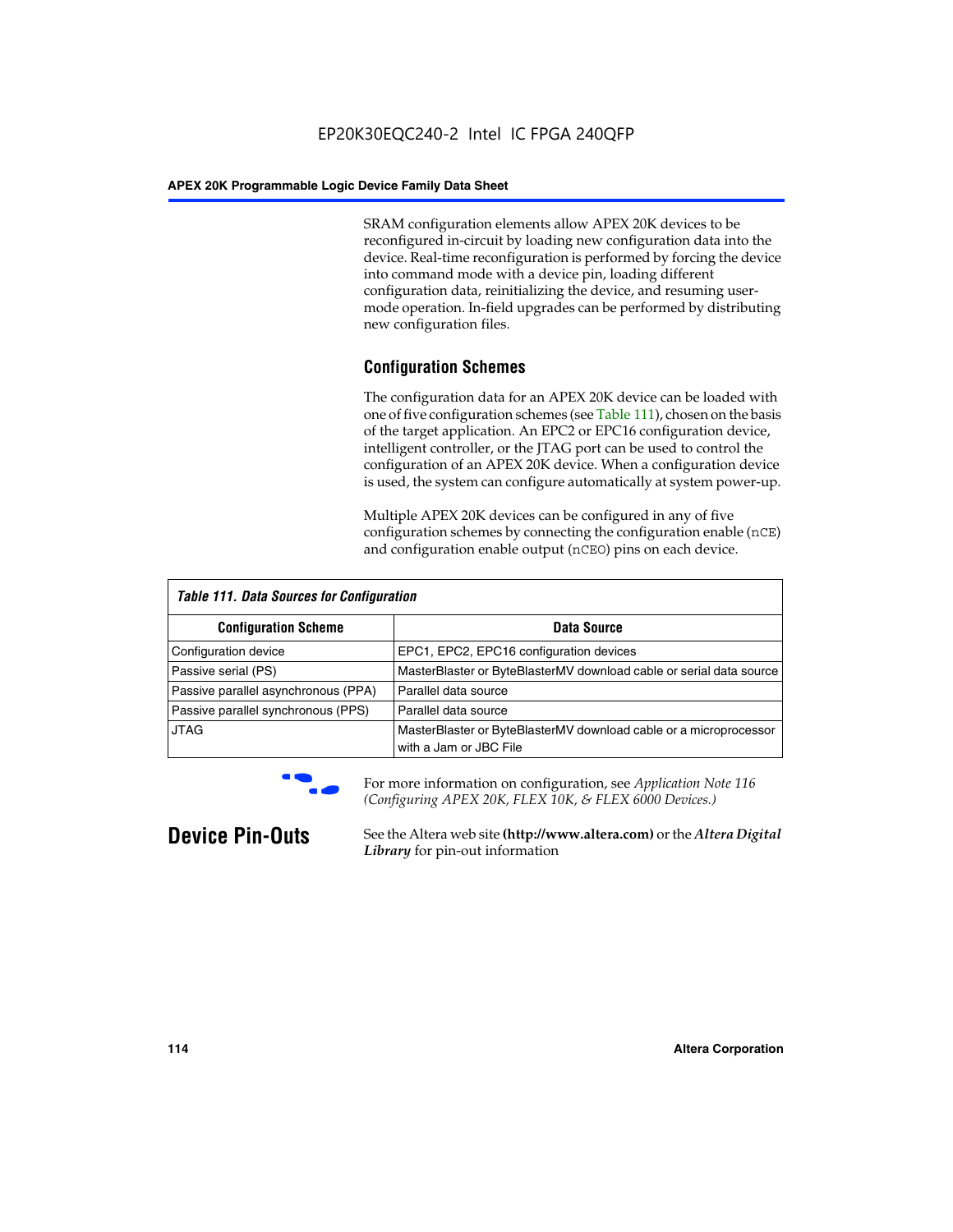#### **Revision History** The information contained in the *APEX 20K Programmable Logic Device Family Data Sheet* version 5.1 supersedes information published in previous versions.

### **Version 5.1**

*APEX 20K Programmable Logic Device Family Data Sheet* version 5.1 contains the following changes:

- In version 5.0, the VI input voltage spec was updated in Table 28 on page 63.
- In version 5.0, *Note* (5) to Tables 27 through 30 was revised.
- Added *Note* (2) to Figure 21 on page 33.

### **Version 5.0**

*APEX 20K Programmable Logic Device Family Data Sheet* version 5.0 contains the following changes:

- Updated Tables 23 through 26. Removed 2.5-V operating condition tables because all APEX 20K devices are now 5.0-V tolerant.
- Updated conditions in Tables 33, 38 and 39.
- Updated data for t<sub>ESBDATAH</sub> parameter.

### **Version 4.3**

*APEX 20K Programmable Logic Device Family Data Sheet* version 4.3 contains the following changes:

- Updated Figure 20.
- Updated *Note (2)* to Table 13.
- Updated notes to Tables 27 through 30.

### **Version 4.2**

*APEX 20K Programmable Logic Device Family Data Sheet* version 4.2 contains the following changes:

- Updated Figure 29.
- Updated *Note (1)* to Figure 29.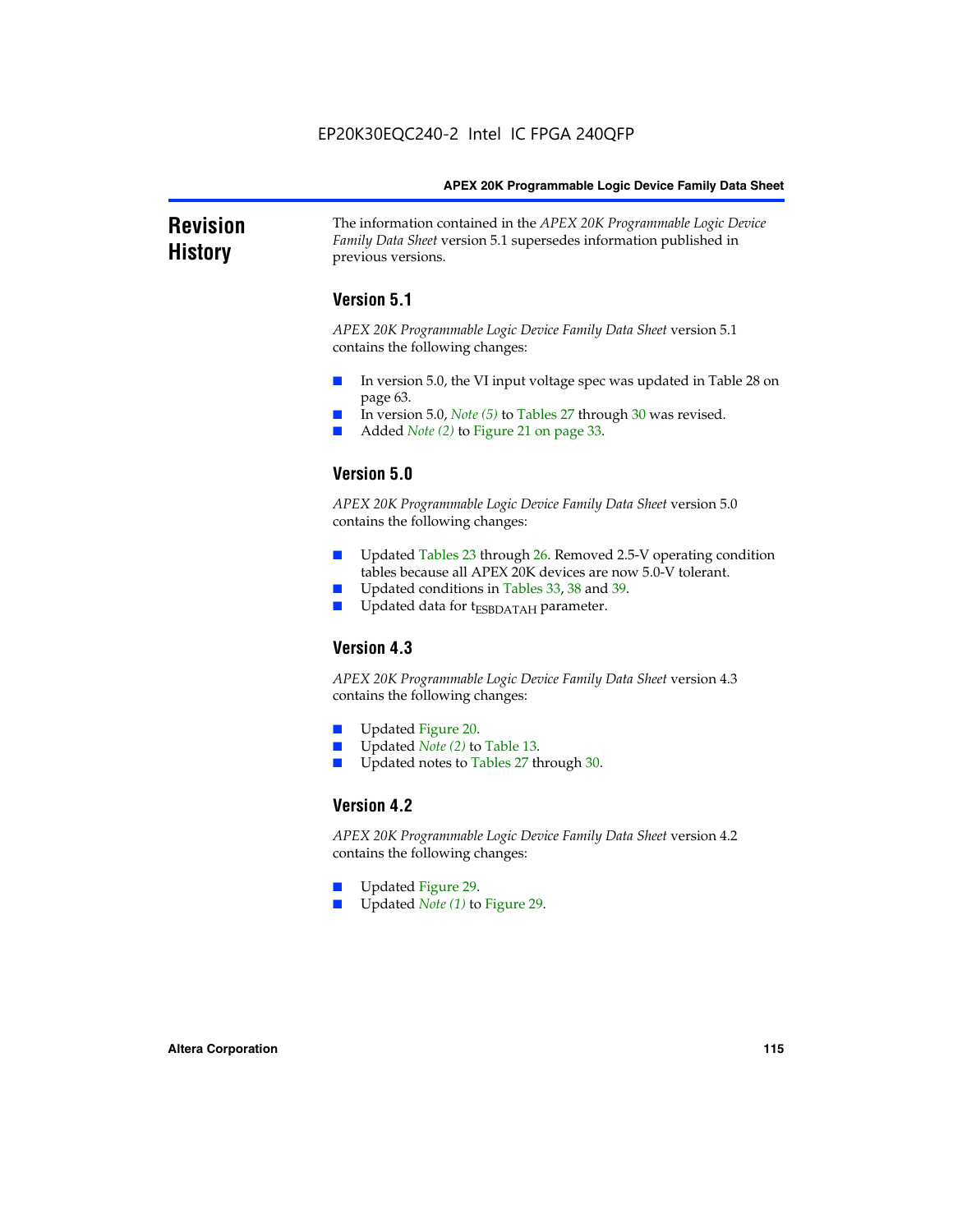### **Version 4.1**

*APEX 20K Programmable Logic Device Family Data Sheet* version 4.1 contains the following changes:

- *t<sub>ESBWEH</sub>* added to Figure 37 and Tables 35, 50, 56, 62, 68, 74, 86, 92, 97, and 104.
- Updated EP20K300E device internal and external timing numbers in Tables 79 through 84.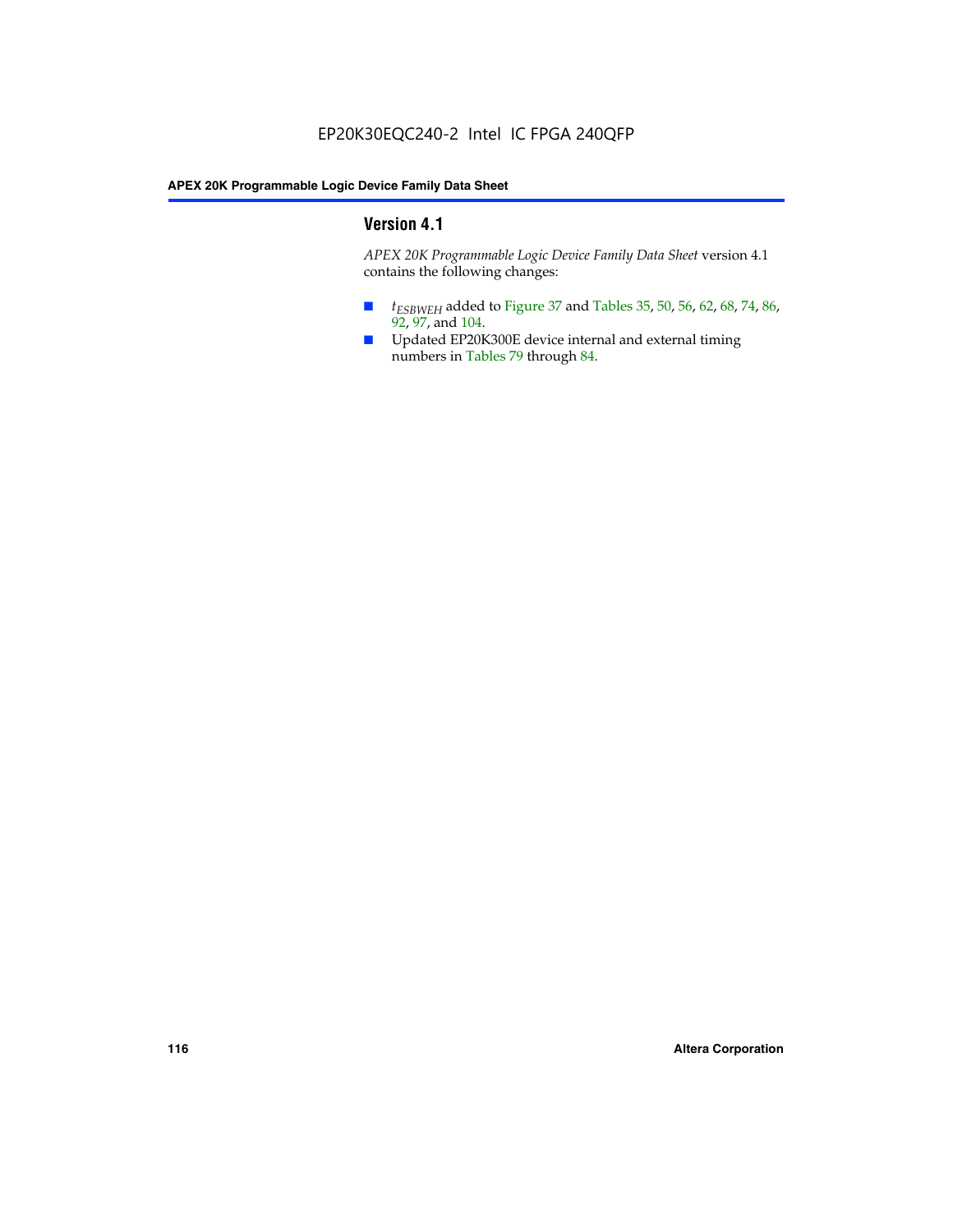

101 Innovation Drive San Jose, CA 95134 (408) 544-7000 http://www.altera.com Applications Hotline: (800) 800-EPLD Customer Marketing: (408) 544-7104 Literature Services: lit\_req@altera.com

Copyright © 2004 Altera Corporation. All rights reserved. Altera, The Programmable Solutions Company, the stylized Altera logo, specific device designations, and all other words and logos that are identified as trademarks and/or service marks are, unless noted otherwise, the trademarks and service marks of Altera Corporation in the U.S. and other countries. All other product or service names are the property of their respective holders. Altera products are protected under numerous U.S. and foreign patents and pending applications, mask work rights, and copyrights. Altera warrants performance of its semiconductor products to current specifications in accordance with Altera's standard warranty, but reserves the right to make changes

to any products and services at any time without notice. Altera assumes no responsibility or liability arising out of the application or use of any information, product, or service described herein except as expressly agreed to in writing by Altera Corporation. Altera customers are advised to obtain the latest version of device specifications before relying on any published information and before placing orders for products or services.



**117 Altera Corporation**